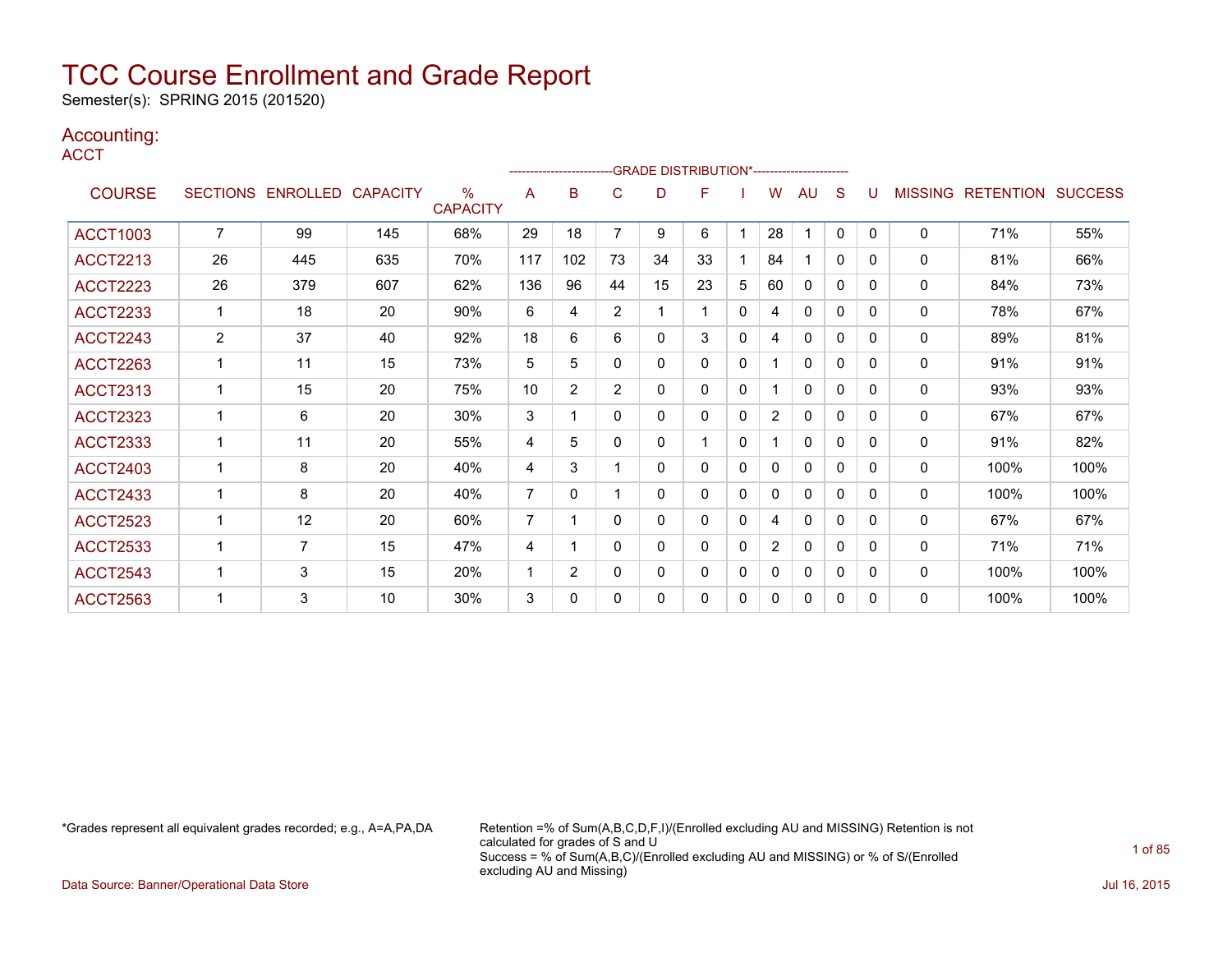Semester(s): SPRING 2015 (201520)

#### Aerospace Manufacturing: AERO

| ᠁               |   |                            |    |                         | -------------------- |   |  | -GRADE DISTRIBUTION*----------------------- |             |   |              |     |   |   |                           |     |
|-----------------|---|----------------------------|----|-------------------------|----------------------|---|--|---------------------------------------------|-------------|---|--------------|-----|---|---|---------------------------|-----|
| <b>COURSE</b>   |   | SECTIONS ENROLLED CAPACITY |    | $\%$<br><b>CAPACITY</b> | A                    | B |  |                                             |             | W | AU           | - S | U |   | MISSING RETENTION SUCCESS |     |
| AERO1003        |   | 10                         | 20 | 50%                     | 4                    |   |  |                                             |             |   | 0            | 0   | 0 |   | 100%                      | 90% |
| AERO1993        |   |                            | 20 | 55%                     | 4                    |   |  |                                             |             |   | $\mathbf{0}$ | 0   | 0 | 0 | 100%                      | 91% |
| <b>AERO1996</b> | 2 | 10                         | 40 | 25%                     | 5                    |   |  |                                             | $\mathbf 0$ | 5 | 0            | 0   | 0 | 0 | 50%                       | 50% |

\*Grades represent all equivalent grades recorded; e.g., A=A,PA,DA Retention =% of Sum(A,B,C,D,F,I)/(Enrolled excluding AU and MISSING) Retention is not calculated for grades of S and U Success = % of Sum(A,B,C)/(Enrolled excluding AU and MISSING) or % of S/(Enrolled excluding AU and Missing)

Data Source: Banner/Operational Data Store Jul 16, 2015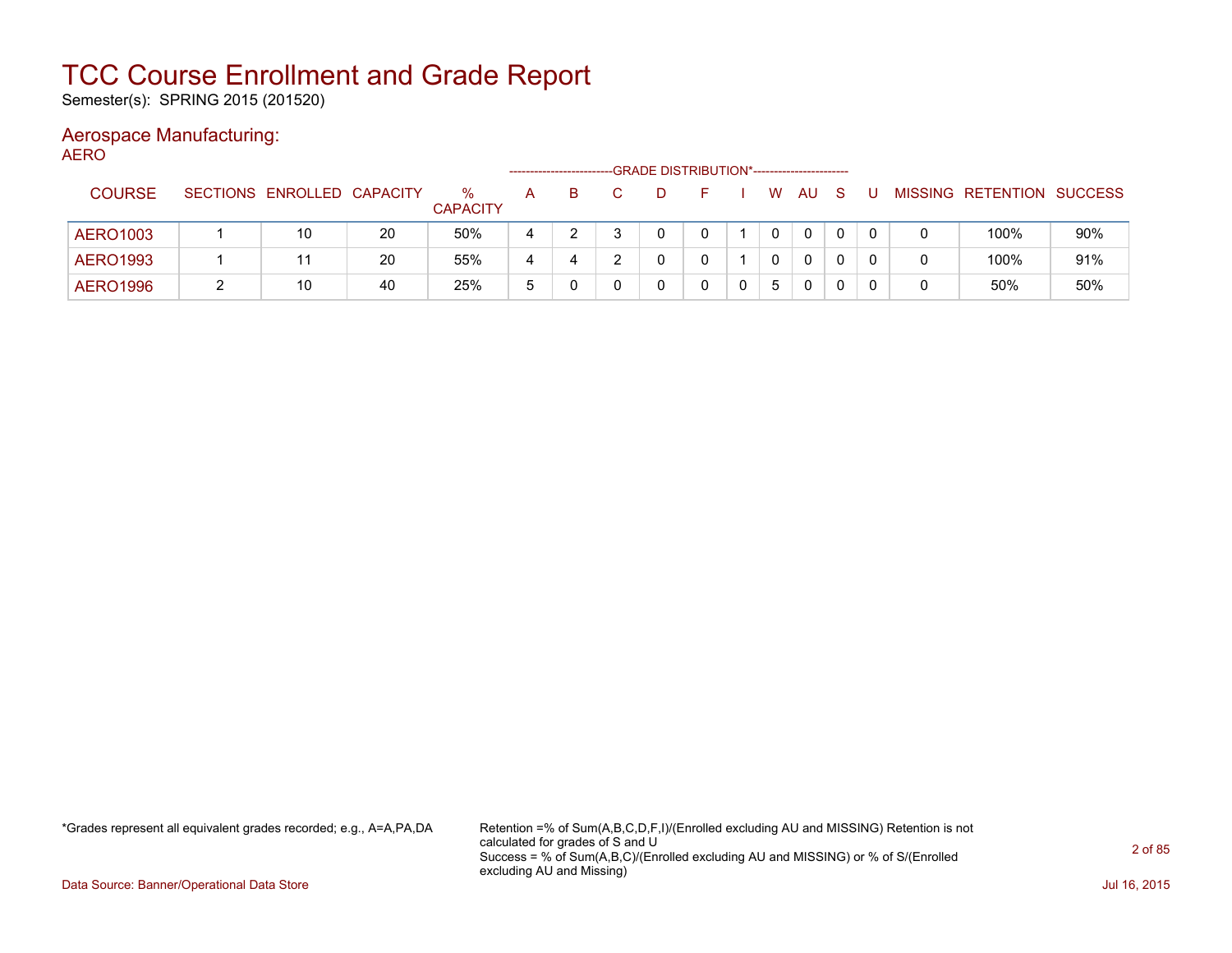Semester(s): SPRING 2015 (201520)

#### Allied Health: ALDH

| ALUN            |                            |     |                         |     | ------------------------GRADE DISTRIBUTION*----------------------- |    |    |   |   |    |          |  |                                                |     |
|-----------------|----------------------------|-----|-------------------------|-----|--------------------------------------------------------------------|----|----|---|---|----|----------|--|------------------------------------------------|-----|
| <b>COURSE</b>   | SECTIONS ENROLLED CAPACITY |     | $\%$<br><b>CAPACITY</b> |     |                                                                    |    |    |   |   |    |          |  | A B C D F I W AU S U MISSING—RETENTION SUCCESS |     |
| <b>ALDH1323</b> | 45 <sup>4</sup>            | 315 | 143%                    | 249 | 102                                                                | 35 | 11 | 5 | 8 | 41 | $\Omega$ |  | 91%                                            | 86% |

\*Grades represent all equivalent grades recorded; e.g., A=A,PA,DA Retention =% of Sum(A,B,C,D,F,I)/(Enrolled excluding AU and MISSING) Retention is not calculated for grades of S and U Success = % of Sum(A,B,C)/(Enrolled excluding AU and MISSING) or % of S/(Enrolled excluding AU and Missing)

Data Source: Banner/Operational Data Store Jul 16, 2015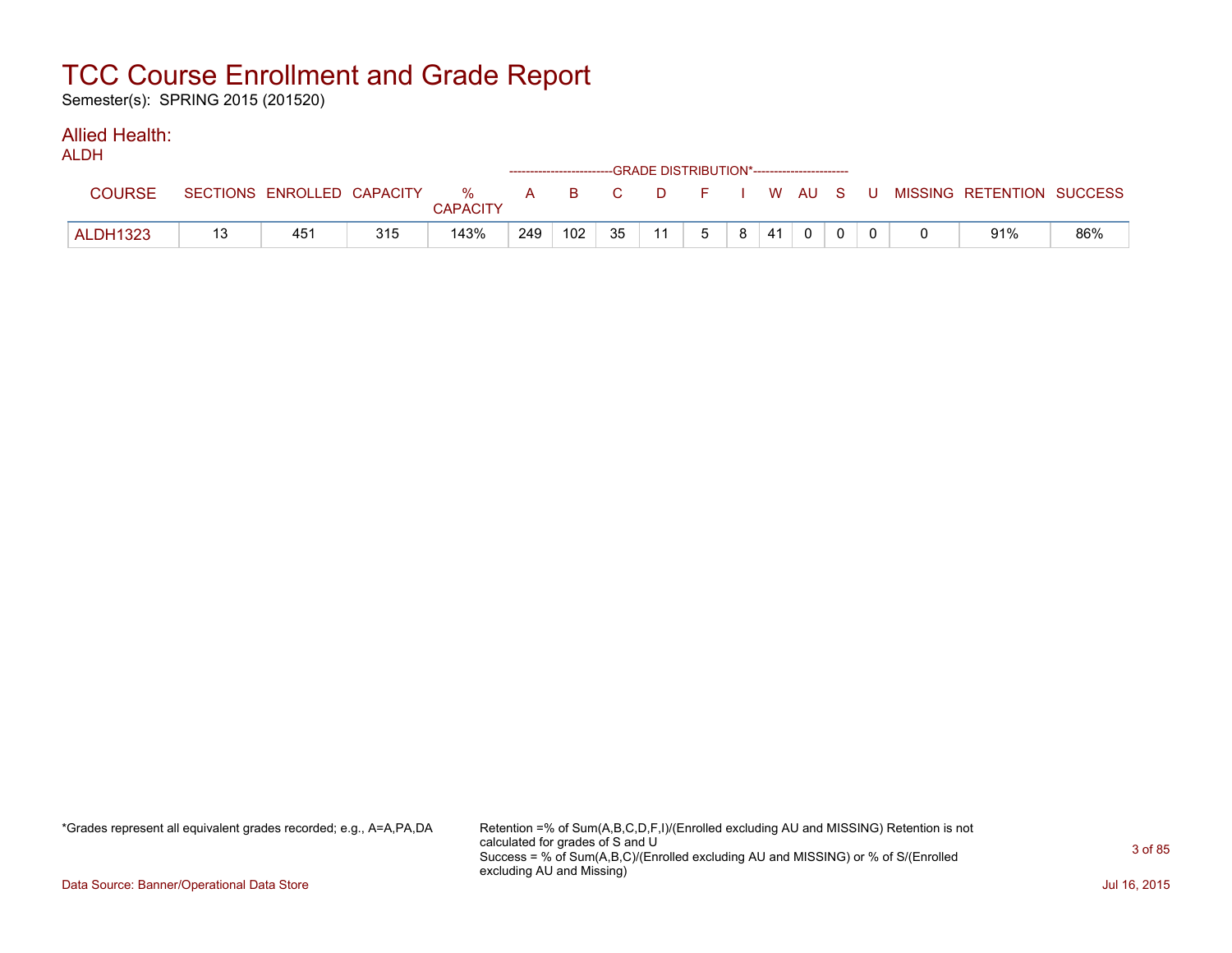Semester(s): SPRING 2015 (201520)

### Arabic:

ARBC

| $\sim$          |                            |    |                         |   |   | ------------------------GRADE DISTRIBUTION*----------------------- |              |          |              |  |                           |      |
|-----------------|----------------------------|----|-------------------------|---|---|--------------------------------------------------------------------|--------------|----------|--------------|--|---------------------------|------|
| <b>COURSE</b>   | SECTIONS ENROLLED CAPACITY |    | $\%$<br><b>CAPACITY</b> | A | в | D.                                                                 |              |          | W AU S       |  | MISSING RETENTION SUCCESS |      |
| <b>ARBC1103</b> |                            | 20 | 20%                     |   |   |                                                                    | $\mathbf{0}$ | $\Omega$ | $\mathbf{0}$ |  | 100%                      | 100% |
| <b>ARBC1213</b> |                            | 20 | 40%                     |   |   |                                                                    |              | 3        |              |  | 62%                       | 62%  |

\*Grades represent all equivalent grades recorded; e.g., A=A,PA,DA Retention =% of Sum(A,B,C,D,F,I)/(Enrolled excluding AU and MISSING) Retention is not calculated for grades of S and U Success = % of Sum(A,B,C)/(Enrolled excluding AU and MISSING) or % of S/(Enrolled excluding AU and Missing)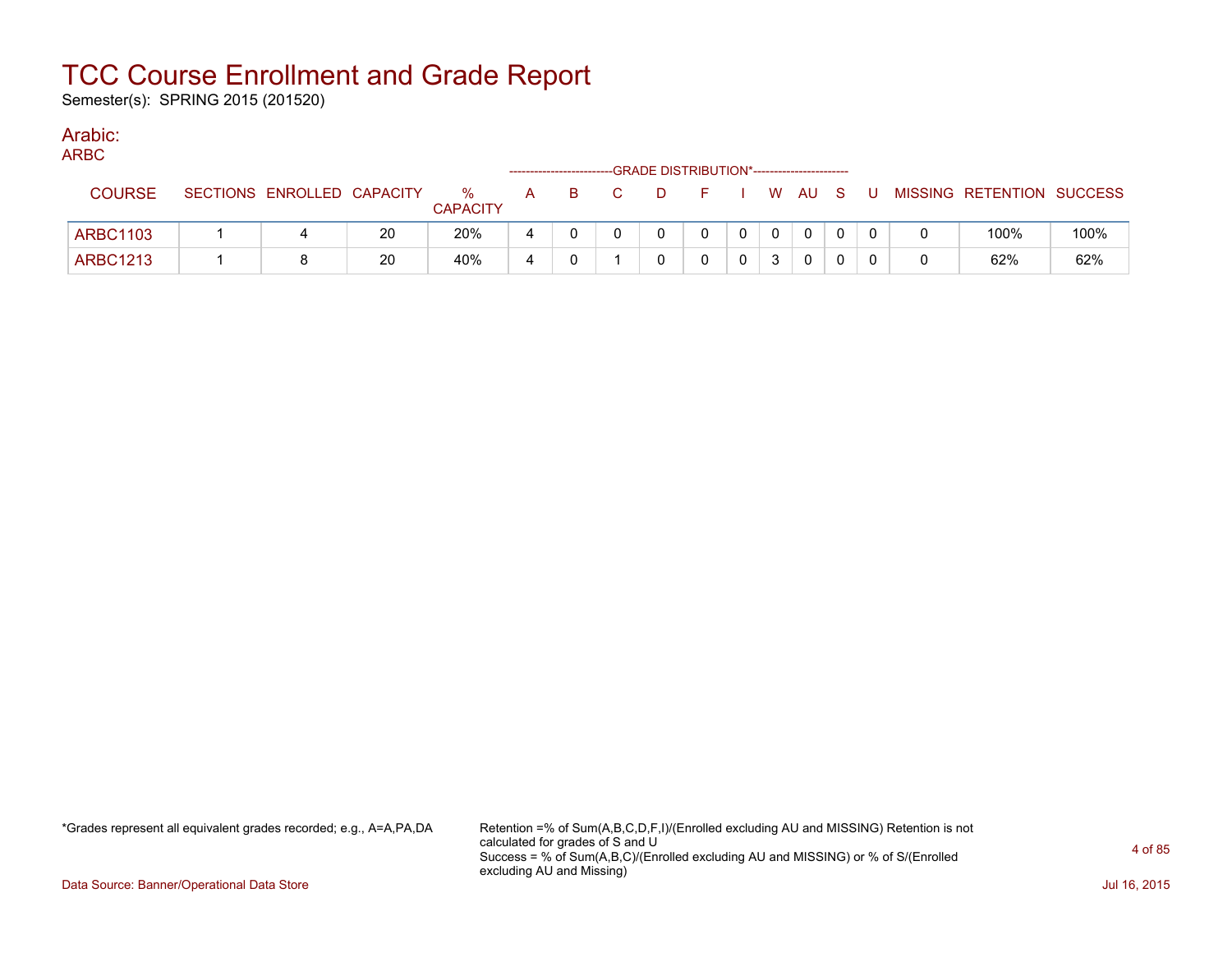Semester(s): SPRING 2015 (201520)

### Art: ART

|                |                |                            |     |                                  |                |                |                | -GRADE DISTRIBUTION*--------------------- |                |              |                |                |              |              |              |                                  |      |
|----------------|----------------|----------------------------|-----|----------------------------------|----------------|----------------|----------------|-------------------------------------------|----------------|--------------|----------------|----------------|--------------|--------------|--------------|----------------------------------|------|
| <b>COURSE</b>  |                | SECTIONS ENROLLED CAPACITY |     | $\frac{0}{0}$<br><b>CAPACITY</b> | A              | B              | C              | D                                         | F              |              | W              | <b>AU</b>      | <sub>S</sub> | U            |              | <b>MISSING RETENTION SUCCESS</b> |      |
| <b>ART1013</b> | $\overline{4}$ | 48                         | 48  | 100%                             | 22             | 12             | $\overline{2}$ | $\overline{2}$                            | 3              | $\mathbf{0}$ | 6              | $\mathbf 1$    | $\mathbf{0}$ | $\mathbf 0$  | 0            | 87%                              | 77%  |
| <b>ART1023</b> |                | 10                         | 10  | 100%                             | $\overline{2}$ | $\overline{2}$ | $\overline{2}$ | 1                                         | 1              | 0            | 1              | $\mathbf{1}$   | $\Omega$     | 0            | $\mathbf 0$  | 89%                              | 67%  |
| <b>ART1033</b> | $\mathbf{1}$   | 1                          | 5   | 20%                              | $\mathbf{0}$   | 0              |                | 0                                         | 0              | 0            | 0              | 0              | $\mathbf{0}$ | 0            | 0            | 100%                             | 100% |
| <b>ART1053</b> | 4              | 57                         | 80  | 71%                              | 16             | 10             | 7              | 5                                         | $\overline{2}$ | 0            | 16             | 1              | $\mathbf{0}$ | 0            | 0            | 71%                              | 59%  |
| <b>ART1063</b> | $\overline{2}$ | 30                         | 35  | 86%                              | 16             | 4              | 3              | 1                                         | 2              | 0            | 4              | 0              | 0            | 0            | 0            | 87%                              | 77%  |
| <b>ART1083</b> | $\mathbf{1}$   | 10                         | 12  | 83%                              | $\overline{2}$ | 6              | $\mathbf 1$    | $\Omega$                                  | 0              | $\mathbf{0}$ | $\mathbf{1}$   | $\mathbf{0}$   | $\Omega$     | 0            | $\mathbf 0$  | 90%                              | 90%  |
| <b>ART1113</b> | 11             | 155                        | 220 | 70%                              | 71             | 22             | 22             | 4                                         | 19             | -1           | 16             | $\mathbf{0}$   | $\mathbf{0}$ | 0            | 0            | 90%                              | 74%  |
| <b>ART1123</b> | 3              | 32                         | 31  | 103%                             | 11             | 9              | 3              | 0                                         | 0              | $\mathbf{0}$ | 5              | 4              | $\mathbf{0}$ | $\mathbf{0}$ | 0            | 82%                              | 82%  |
| <b>ART1133</b> | 2              | 5                          | 8   | 62%                              | 3              | 0              | 1              | 0                                         | 0              | 0            | 1              | 0              | 0            | 0            | 0            | 80%                              | 80%  |
| <b>ART2063</b> | $\mathbf{1}$   | 8                          | 8   | 100%                             | 5              | 1              | 1              | 0                                         | 0              | $\mathbf{0}$ |                | $\mathbf{0}$   | $\Omega$     | 0            | $\mathbf 0$  | 88%                              | 88%  |
| <b>ART2073</b> | 1              | 4                          | 3   | 133%                             | $\mathbf{0}$   | 0              | 0              | 0                                         | 0              | 0            | 0              | 4              | $\mathbf{0}$ | 0            | $\mathbf 0$  |                                  |      |
| <b>ART2083</b> | 1              | 4                          | 10  | 40%                              | 2              | $\overline{2}$ | 0              | 0                                         | 0              | 0            | 0              | 0              | 0            | 0            | 0            | 100%                             | 100% |
| <b>ART2093</b> | 1              | 3                          | 5   | 60%                              | $\mathbf 1$    | $\overline{2}$ | 0              | 0                                         | 0              | 0            | 0              | 0              | 0            | 0            | 0            | 100%                             | 100% |
| <b>ART2143</b> | $\mathbf{1}$   | 11                         | 10  | 110%                             | 3              | 8              | 0              | 0                                         | 0              | $\mathbf{0}$ | $\mathbf{0}$   | $\mathbf{0}$   | $\mathbf{0}$ | 0            | $\mathbf{0}$ | 100%                             | 100% |
| <b>ART2153</b> | $\mathbf{1}$   | 2                          | 5   | 40%                              | $\Omega$       | 0              | 0              | 0                                         | 0              | $\mathbf{0}$ | $\mathbf{0}$   | $\overline{2}$ | $\mathbf{0}$ | 0            | $\mathbf 0$  |                                  |      |
| <b>ART2223</b> | 1              | 10                         | 10  | 100%                             | 6              | 4              | 0              | 0                                         | 0              | 0            | 0              | 0              | 0            | $\mathbf{0}$ | 0            | 100%                             | 100% |
| <b>ART2263</b> | 1              | 4                          | 10  | 40%                              | 2              | $\mathbf{0}$   | 0              | $\mathbf 1$                               | 1              | $\mathbf{0}$ | 0              | $\mathbf{0}$   | $\mathbf{0}$ | 0            | 0            | 100%                             | 50%  |
| <b>ART2273</b> | 1              | 4                          | 5   | 80%                              | 4              | 0              | $\mathbf{0}$   | 0                                         | 0              | $\mathbf{0}$ | $\mathbf{0}$   | $\mathbf{0}$   | $\mathbf{0}$ | 0            | $\mathbf{0}$ | 100%                             | 100% |
| <b>ART2283</b> | 1              | 2                          | 5   | 40%                              | 2              | 0              | 0              | 0                                         | 0              | 0            | 0              | 0              | $\mathbf{0}$ | 0            | 0            | 100%                             | 100% |
| <b>ART2313</b> | 2              | 15                         | 20  | 75%                              | 5              | 3              |                | 0                                         | 1.             | 0            | 1              | 4              | $\mathbf{0}$ | 0            | 0            | 91%                              | 82%  |
| <b>ART2323</b> | $\overline{c}$ | 6                          | 10  | 60%                              | 0              | 1              | 1              | 0                                         | 0              | 0            | 0              | 4              | 0            | 0            | 0            | 100%                             | 100% |
| <b>ART2413</b> | 1              | 10                         | 10  | 100%                             | $\overline{2}$ | 4              | 2              | 0                                         | 0              | 0            | $\overline{2}$ | 0              | 0            | $\Omega$     | $\mathbf{0}$ | 80%                              | 80%  |

\*Grades represent all equivalent grades recorded; e.g., A=A,PA,DA Retention =% of Sum(A,B,C,D,F,I)/(Enrolled excluding AU and MISSING) Retention is not calculated for grades of S and U Success = % of Sum(A,B,C)/(Enrolled excluding AU and MISSING) or % of S/(Enrolled excluding AU and Missing)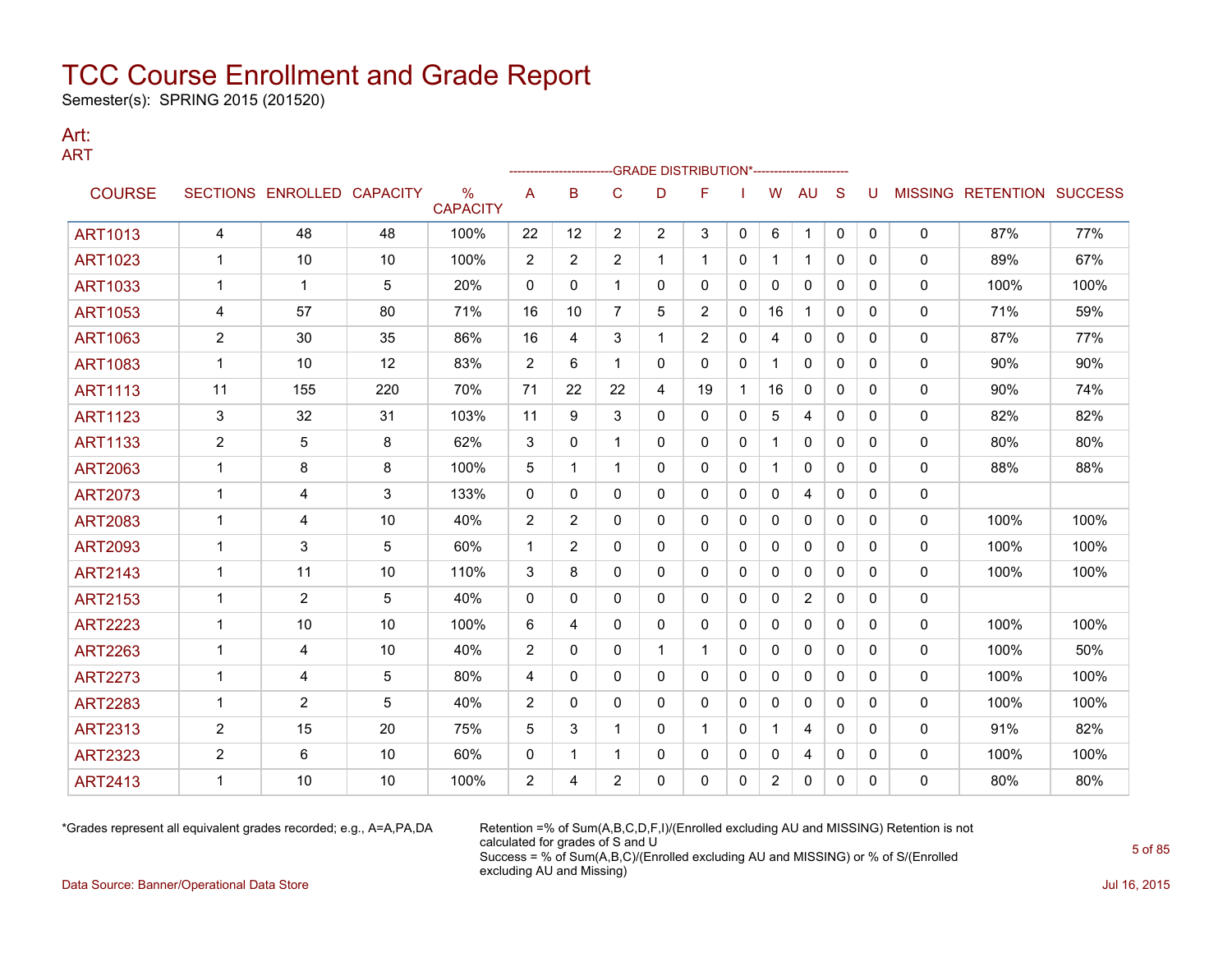Semester(s): SPRING 2015 (201520)

### Art: ART

|                |   |                            |    |                         |    |   | ------------------------GRADE DISTRIBUTION*----------------------- |   |                |   |              |              |              |          |   |                                  |      |
|----------------|---|----------------------------|----|-------------------------|----|---|--------------------------------------------------------------------|---|----------------|---|--------------|--------------|--------------|----------|---|----------------------------------|------|
| <b>COURSE</b>  |   | SECTIONS ENROLLED CAPACITY |    | $\%$<br><b>CAPACITY</b> | A  | B | С                                                                  | D | F              |   | W            | <b>AU</b>    | -S           | U        |   | <b>MISSING RETENTION SUCCESS</b> |      |
| <b>ART2423</b> | C | 28                         | 28 | 100%                    | 5  | 5 | 10                                                                 | 3 | $\overline{2}$ | 0 | 3            | $\Omega$     | $\mathbf{0}$ | $\Omega$ | 0 | 89%                              | 71%  |
| <b>ART2503</b> |   |                            | 15 | 47%                     |    |   |                                                                    | 0 | 0              | 0 | $\mathbf{0}$ | $\mathbf{0}$ | $\Omega$     | $\Omega$ | 0 | 100%                             | 100% |
| ART2813        |   | 15                         | 20 | 75%                     | 10 |   |                                                                    | 3 | 0              | 0 |              | $\mathbf{0}$ | $\Omega$     | $\Omega$ | 0 | 93%                              | 73%  |
| <b>ART2823</b> |   | 9                          | 20 | 45%                     | 5  | 4 |                                                                    | 0 | $\Omega$       | 0 | 0            | $\mathbf{0}$ | $\Omega$     | $\Omega$ | 0 | 100%                             | 100% |
| <b>ART2853</b> | 3 | 27                         | 36 | 75%                     | 13 | 3 | 3                                                                  |   | C              | 0 | 5            | 0            | 0            | $\Omega$ | 0 | 81%                              | 70%  |
| <b>ART2993</b> | ົ | 10                         | 18 | 56%                     | 4  | 3 |                                                                    | 0 | 0              | 2 |              | $\Omega$     | $\Omega$     | $\Omega$ | 0 | 90%                              | 70%  |

\*Grades represent all equivalent grades recorded; e.g., A=A,PA,DA Retention =% of Sum(A,B,C,D,F,I)/(Enrolled excluding AU and MISSING) Retention is not calculated for grades of S and U Success = % of Sum(A,B,C)/(Enrolled excluding AU and MISSING) or % of S/(Enrolled excluding AU and Missing)

Data Source: Banner/Operational Data Store Jul 16, 2015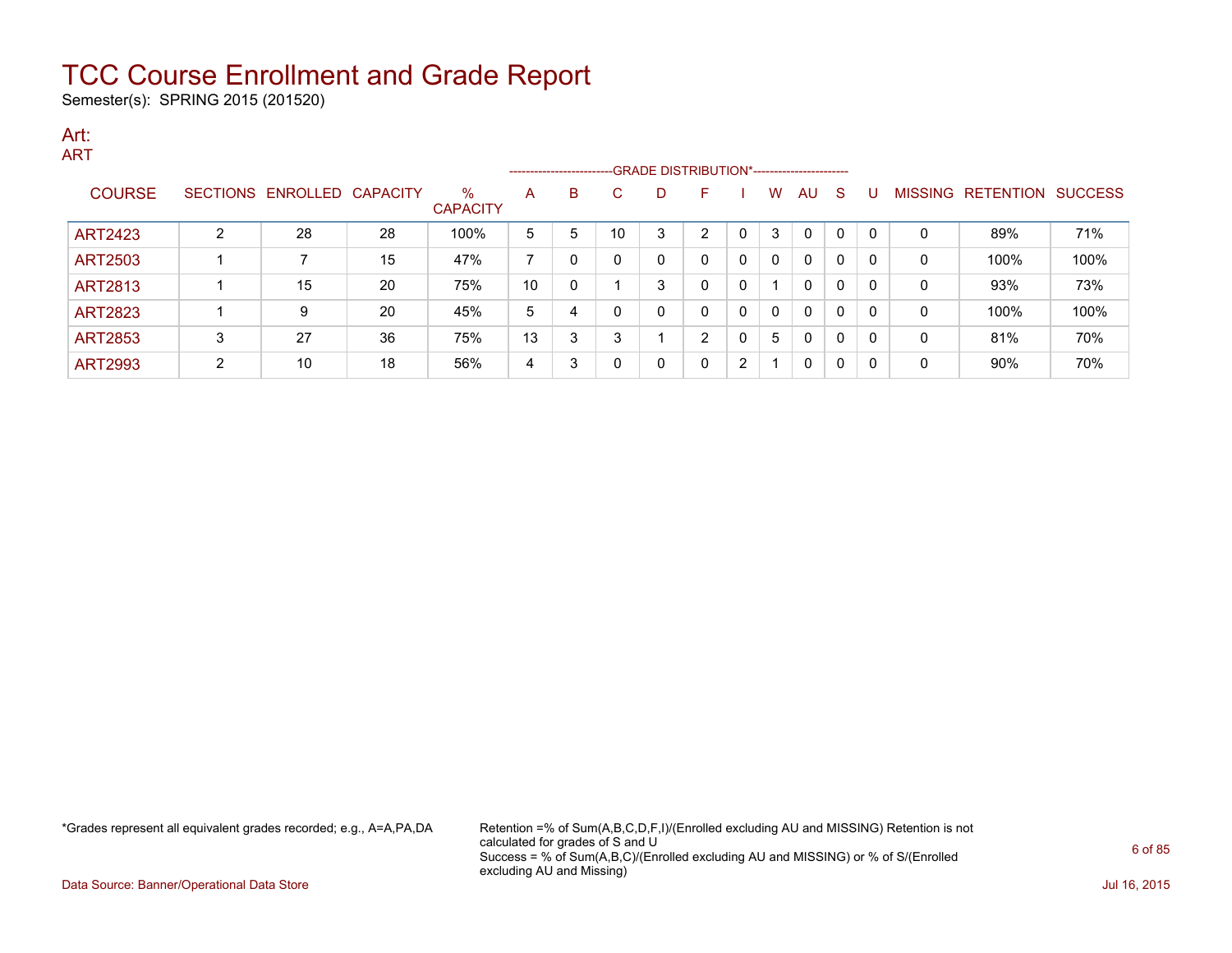Semester(s): SPRING 2015 (201520)

### Astronomy:

| <b>ASTR</b>     |     |     |                 |    | ------------------------GRADE DISTRIBUTION*----------------------- |   |    |                                               |    |              |  |                                                                             |     |
|-----------------|-----|-----|-----------------|----|--------------------------------------------------------------------|---|----|-----------------------------------------------|----|--------------|--|-----------------------------------------------------------------------------|-----|
| <b>COURSE</b>   |     |     | <b>CAPACITY</b> |    |                                                                    |   |    |                                               |    |              |  | SECTIONS ENROLLED CAPACITY % A B C D F I W AU S U MISSING RETENTION SUCCESS |     |
| <b>ASTR1104</b> | 100 | 115 | 87%             | 39 | 17                                                                 | 8 | 11 | $\begin{array}{cc} \circ & \circ \end{array}$ | 14 | $\mathbf{0}$ |  | 86%                                                                         | 67% |

\*Grades represent all equivalent grades recorded; e.g., A=A,PA,DA Retention =% of Sum(A,B,C,D,F,I)/(Enrolled excluding AU and MISSING) Retention is not calculated for grades of S and U Success = % of Sum(A,B,C)/(Enrolled excluding AU and MISSING) or % of S/(Enrolled excluding AU and Missing)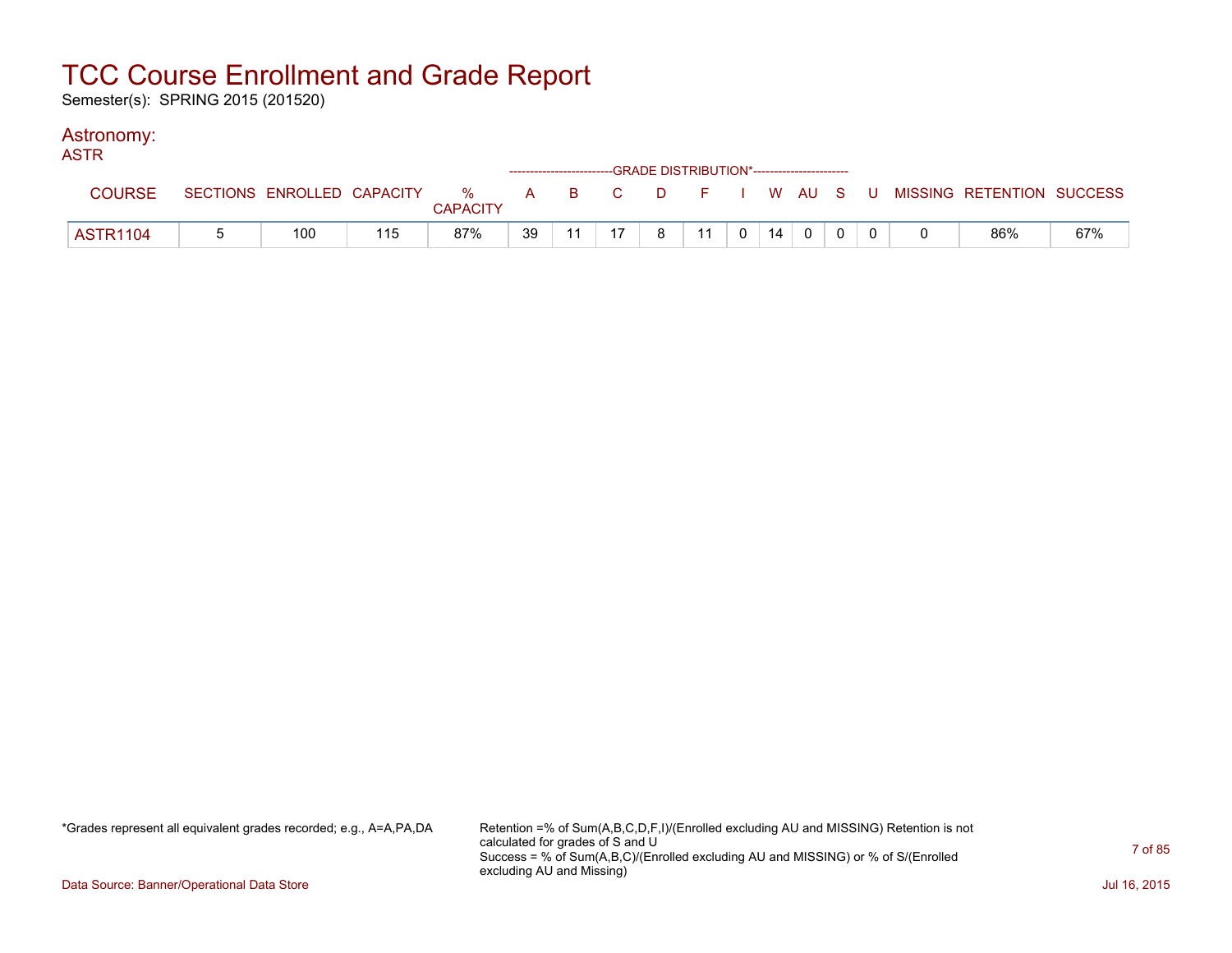Semester(s): SPRING 2015 (201520)

### Aviation Sciences Technology: AVST

|                 |             |                            |    |                         |              |                |              |          | ------------------------GRADE                DISTRIBUTION*---------------------- |              |              |              |              |              |              |                                  |       |
|-----------------|-------------|----------------------------|----|-------------------------|--------------|----------------|--------------|----------|----------------------------------------------------------------------------------|--------------|--------------|--------------|--------------|--------------|--------------|----------------------------------|-------|
| <b>COURSE</b>   |             | SECTIONS ENROLLED CAPACITY |    | $\%$<br><b>CAPACITY</b> | A            | B              | C            | D        | F                                                                                |              | W            | AU           | S            | U            |              | <b>MISSING RETENTION SUCCESS</b> |       |
| <b>AVST1113</b> | $\mathbf 1$ | 13                         | 30 | 43%                     | $\mathbf{0}$ | $\overline{7}$ | 5            | 1        | $\mathbf{0}$                                                                     | $\mathbf{0}$ | 0            | 0            | $\mathbf 0$  | $\mathbf{0}$ | 0            | 100%                             | 92%   |
| <b>AVST1209</b> | 1           | 4                          | 30 | 13%                     | 3            | 0              | $\mathbf{0}$ | 1        | $\mathbf{0}$                                                                     | 0            | 0            | 0            | $\mathbf{0}$ | 0            | 0            | 100%                             | 75%   |
| <b>AVST1222</b> | $\mathbf 1$ | 6                          | 30 | 20%                     | 0            | 0              | 0            | 0        | $\mathbf{0}$                                                                     | 5            | $\mathbf 1$  | $\mathbf{0}$ | $\mathbf{0}$ | 0            | 0            | 83%                              | $0\%$ |
| <b>AVST1232</b> | 1           | 1                          | 30 | 3%                      | -1           | $\Omega$       | $\mathbf{0}$ | 0        | $\Omega$                                                                         | 0            | $\mathbf{0}$ | $\mathbf{0}$ | $\Omega$     | 0            | 0            | 100%                             | 100%  |
| <b>AVST1239</b> | $\mathbf 1$ | 4                          | 10 | 40%                     | $\mathbf{0}$ | 3              | 1            | $\Omega$ | $\mathbf{0}$                                                                     | $\Omega$     | $\mathbf{0}$ | $\mathbf{0}$ | $\Omega$     | 0            | 0            | 100%                             | 100%  |
| <b>AVST1259</b> | $\mathbf 1$ | 1                          | 10 | 10%                     | 0            | -1             | $\mathbf{0}$ | 0        | $\mathbf{0}$                                                                     | 0            | 0            | 0            | $\mathbf{0}$ | 0            | 0            | 100%                             | 100%  |
| <b>AVST1343</b> | 1           | 4                          | 20 | 20%                     | 4            | $\Omega$       | $\mathbf{0}$ | $\Omega$ | $\Omega$                                                                         | $\Omega$     | $\mathbf{0}$ | $\mathbf{0}$ | $\Omega$     | $\Omega$     | 0            | 100%                             | 100%  |
| <b>AVST1354</b> | $\mathbf 1$ | $\overline{7}$             | 10 | 70%                     | 3            | $\overline{2}$ | 1            | 0        | $\mathbf{0}$                                                                     | 0            | 1            | $\mathbf{0}$ | $\mathbf{0}$ | 0            | 0            | 86%                              | 86%   |
| <b>AVST1364</b> | 1           | 9                          | 10 | 90%                     | 8            | 1              | $\mathbf{0}$ | $\Omega$ | $\mathbf{0}$                                                                     | $\Omega$     | 0            | $\mathbf{0}$ | $\Omega$     | 0            | 0            | 100%                             | 100%  |
| <b>AVST1403</b> | 1           | 5                          | 20 | 25%                     | 3            | $\overline{2}$ | $\Omega$     | 0        | $\mathbf{0}$                                                                     | 0            | 0            | $\mathbf{0}$ | $\mathbf{0}$ | 0            | 0            | 100%                             | 100%  |
| <b>AVST2113</b> | 1           | 15                         | 26 | 58%                     | 5            | 5              | 3            | 0        | 2                                                                                | 0            | 0            | $\mathbf{0}$ | $\mathbf{0}$ | 0            | 0            | 100%                             | 87%   |
| <b>AVST2132</b> | 1           | 3                          | 20 | 15%                     | $\Omega$     | $\Omega$       | $\mathbf{0}$ | $\Omega$ | $\Omega$                                                                         | 3            | $\mathbf{0}$ | $\mathbf{0}$ | $\Omega$     | 0            | 0            | 100%                             | 0%    |
| <b>AVST2162</b> | 1           | $\overline{2}$             | 20 | 10%                     | $\Omega$     | 0              | $\mathbf{0}$ | 0        | $\mathbf{0}$                                                                     | -1           | 1            | $\mathbf{0}$ | $\mathbf{0}$ | 0            | $\mathbf{0}$ | 50%                              | 0%    |
| <b>AVST2182</b> | 1           | 1                          | 20 | 5%                      | $\mathbf 0$  | 0              | $\Omega$     | $\Omega$ | $\mathbf{0}$                                                                     |              | 0            | $\mathbf{0}$ | $\Omega$     | 0            | 0            | 100%                             | $0\%$ |
| <b>AVST2213</b> | 1           | 14                         | 26 | 54%                     | 11           | 2              | $\mathbf{0}$ | 0        | $\mathbf{0}$                                                                     | 0            | $\mathbf 1$  | $\mathbf{0}$ | $\mathbf{0}$ | 0            | $\mathbf{0}$ | 93%                              | 93%   |
| <b>AVST2226</b> | 1           | 9                          | 10 | 90%                     | 9            | $\Omega$       | $\mathbf{0}$ | $\Omega$ | $\Omega$                                                                         | 0            | $\mathbf{0}$ | $\mathbf{0}$ | $\mathbf{0}$ | 0            | $\mathbf{0}$ | 100%                             | 100%  |
| <b>AVST2246</b> | 1           | 8                          | 10 | 80%                     | 6            | $\overline{2}$ | $\mathbf{0}$ | 0        | $\Omega$                                                                         | 0            | 0            | $\mathbf{0}$ | $\Omega$     | 0            | $\mathbf{0}$ | 100%                             | 100%  |
| <b>AVST2253</b> | 1           | 7                          | 20 | 35%                     | 4            | 1              | $\mathbf 1$  | $\Omega$ | $\mathbf{0}$                                                                     | 0            |              | $\mathbf{0}$ | $\Omega$     | 0            | $\mathbf{0}$ | 86%                              | 86%   |
| <b>AVST2262</b> | 1           | $\overline{7}$             | 20 | 35%                     | 6            | -1             | $\Omega$     | 0        | $\Omega$                                                                         | 0            | 0            | $\mathbf{0}$ | $\Omega$     | 0            | 0            | 100%                             | 100%  |
| <b>AVST2273</b> | $\mathbf 1$ | 11                         | 15 | 73%                     | 9            | 1              | $\mathbf{0}$ | 0        | $\mathbf{0}$                                                                     | 0            | $\mathbf{1}$ | $\mathbf{0}$ | $\mathbf{0}$ | 0            | $\mathbf{0}$ | 91%                              | 91%   |
| <b>AVST2313</b> |             | 4                          | 26 | 15%                     | -1           | -1             | 1            | $\Omega$ | 0                                                                                | 0            | 1            | $\mathbf{0}$ | $\Omega$     | 0            | $\mathbf{0}$ | 75%                              | 75%   |

\*Grades represent all equivalent grades recorded; e.g., A=A,PA,DA Retention =% of Sum(A,B,C,D,F,I)/(Enrolled excluding AU and MISSING) Retention is not calculated for grades of S and U Success = % of Sum(A,B,C)/(Enrolled excluding AU and MISSING) or % of S/(Enrolled excluding AU and Missing) Data Source: Banner/Operational Data Store Jul 16, 2015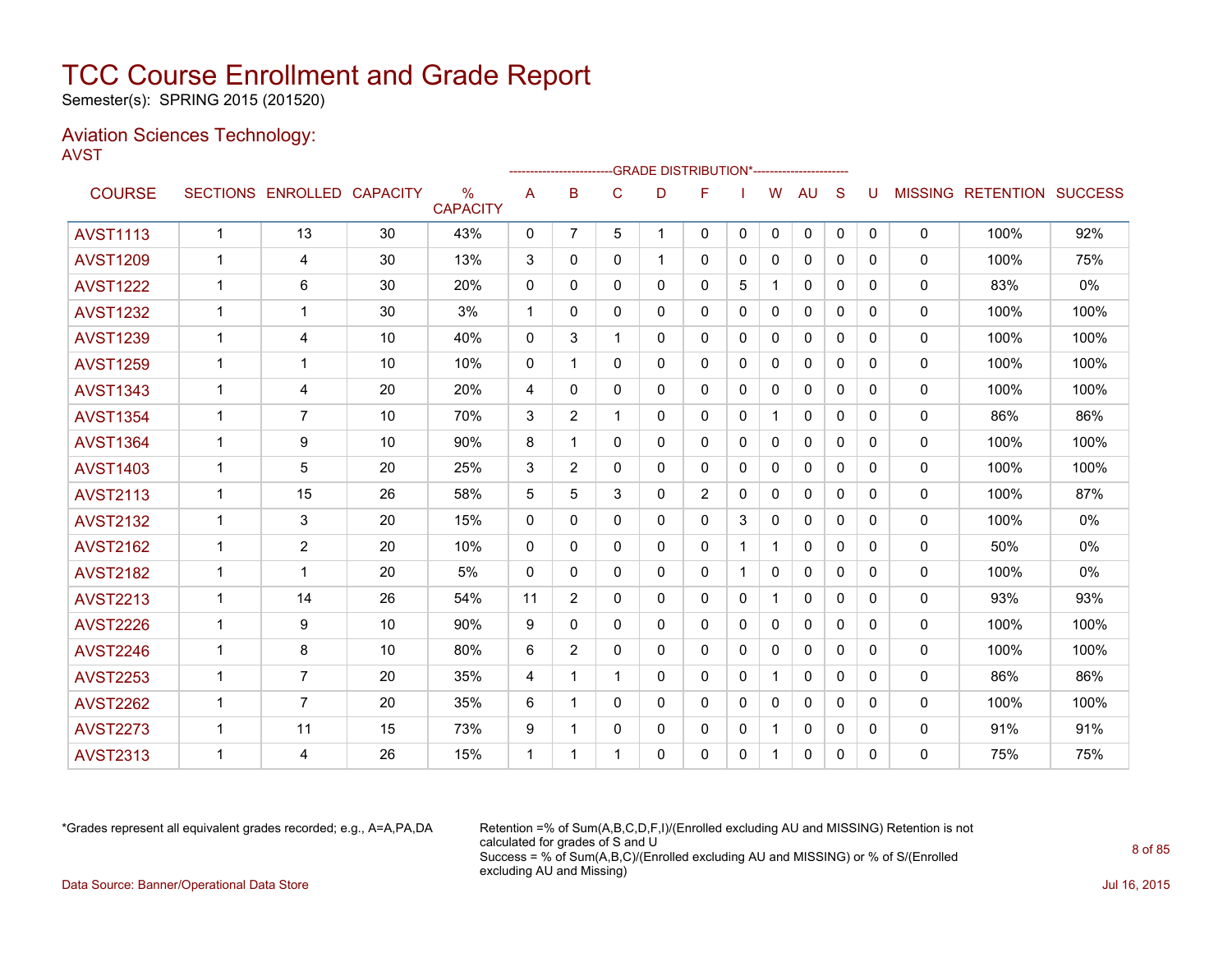Semester(s): SPRING 2015 (201520)

### Biology:

BIOL

|                 |                       |                            |              |                         |              | ------------------------ |          |                | -GRADE DISTRIBUTION*----------------------- |              |     |                |              |   |                |                          |      |
|-----------------|-----------------------|----------------------------|--------------|-------------------------|--------------|--------------------------|----------|----------------|---------------------------------------------|--------------|-----|----------------|--------------|---|----------------|--------------------------|------|
| <b>COURSE</b>   |                       | SECTIONS ENROLLED CAPACITY |              | $\%$<br><b>CAPACITY</b> | A            | B                        | C        | D              | F                                           |              | W   | AU             | S            |   | <b>MISSING</b> | <b>RETENTION SUCCESS</b> |      |
| <b>BIOL1114</b> | 37                    | 603                        | 812          | 74%                     | 176          | 159                      | 93       | 40             | 47                                          | 2            | 86  | 0              | $\mathbf{0}$ | 0 | 0              | 86%                      | 71%  |
| <b>BIOL1224</b> | 40                    | 753                        | 940          | 80%                     | 177          | 164                      | 130      | 51             | 72                                          |              | 157 |                | $\mathbf{0}$ | 0 | 0              | 79%                      | 63%  |
| <b>BIOL1314</b> | 17                    | 435                        | 632          | 69%                     | 191          | 102                      | 53       | 11             | 21                                          | 2            | 52  | $\overline{2}$ | $\mathbf{0}$ | 0 | 1              | 88%                      | 80%  |
| <b>BIOL1323</b> | $\mathbf{2}^{\prime}$ | 13                         | 48           | 27%                     | 1            | 5                        | 2        | 2              |                                             | 0            |     |                | 0            | 0 | 0              | 92%                      | 67%  |
| <b>BIOL1383</b> | 58                    | 1,109                      | 1,407        | 79%                     | 363          | 312                      | 162      | 64             | 99                                          | $\mathbf{0}$ | 109 | $\mathbf{0}$   | 0            | 0 | $\mathbf{0}$   | 90%                      | 75%  |
| <b>BIOL1404</b> | 3                     | 29                         | 60           | 48%                     | 17           | 7                        | 3        | 0              | 2                                           | $\mathbf{0}$ | 0   | $\mathbf{0}$   | 0            | 0 | 0              | 100%                     | 93%  |
| <b>BIOL1604</b> | 5                     | 81                         | 116          | 70%                     | 20           | 24                       | 27       | $\overline{2}$ | 3                                           | $\mathbf{0}$ | 5   | $\mathbf{0}$   | $\mathbf{0}$ | 0 | 0              | 94%                      | 88%  |
| <b>BIOL2134</b> | 24                    | 487                        | 564          | 86%                     | 108          | 124                      | 96       | 35             | 26                                          |              | 97  | $\mathbf{0}$   | $\Omega$     | 0 | 0              | 80%                      | 67%  |
| <b>BIOL2143</b> | 1                     | 6                          | 24           | 25%                     | 6            | $\Omega$                 | 0        | $\Omega$       | $\mathbf{0}$                                | 0            | 0   | 0              | 0            | 0 | 0              | 100%                     | 100% |
| <b>BIOL2154</b> | 18                    | 289                        | 424          | 68%                     | 91           | 95                       | 57       | 9              | 5                                           | $\mathbf{0}$ | 32  | $\mathbf{0}$   | $\Omega$     | 0 | $\mathbf{0}$   | 89%                      | 84%  |
| <b>BIOL2164</b> | 18                    | 268                        | 424          | 63%                     | 80           | 107                      | 48       | 3              | 5                                           | 0            | 25  | $\mathbf{0}$   | $\mathbf{0}$ | 0 | 0              | 91%                      | 88%  |
| <b>BIOL2213</b> | $\mathbf{1}$          | 3                          | 4            | 75%                     | 0            | 2                        | 0        |                | $\Omega$                                    | 0            | 0   | 0              | $\mathbf{0}$ | 0 | 0              | 100%                     | 67%  |
| <b>BIOL2313</b> | 3                     | 29                         | 64           | 45%                     | 8            | $\overline{7}$           | 4        | $\overline{2}$ |                                             | $\mathbf{0}$ |     | 0              | $\Omega$     | 0 | 0              | 97%                      | 66%  |
| <b>BIOL2991</b> | -1                    | 1                          | $\mathbf{0}$ |                         | $\mathbf{0}$ | 0                        | $\Omega$ | 0              | $\mathbf{0}$                                |              | 0   | $\mathbf{0}$   | 0            | 0 | 0              | 100%                     | 0%   |
| <b>BIOL2993</b> | $\overline{2}$        | 3                          | 25           | 12%                     | 1            |                          |          | 0              | 0                                           | $\mathbf{0}$ | 0   | $\mathbf{0}$   | $\mathbf{0}$ | 0 | 0              | 100%                     | 100% |

\*Grades represent all equivalent grades recorded; e.g., A=A,PA,DA Retention =% of Sum(A,B,C,D,F,I)/(Enrolled excluding AU and MISSING) Retention is not calculated for grades of S and U Success = % of Sum(A,B,C)/(Enrolled excluding AU and MISSING) or % of S/(Enrolled excluding AU and Missing)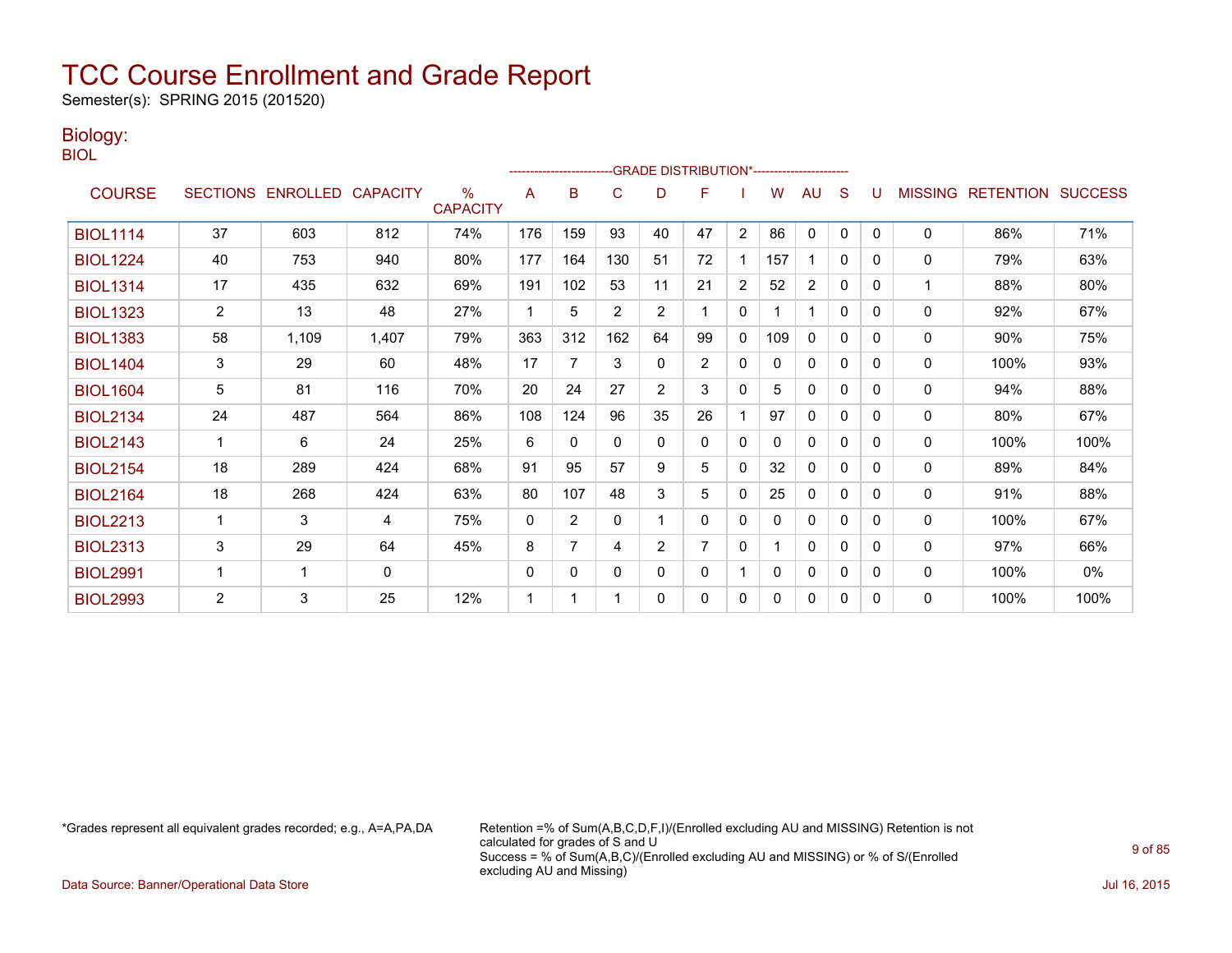Semester(s): SPRING 2015 (201520)

### Biotechnology: BIOT

|                 |                            |    |                         | --------------------- |    | -GRADE DISTRIBUTION*----------------------- |              |   |    |              |   |   |                          |                |
|-----------------|----------------------------|----|-------------------------|-----------------------|----|---------------------------------------------|--------------|---|----|--------------|---|---|--------------------------|----------------|
| <b>COURSE</b>   | SECTIONS ENROLLED CAPACITY |    | $\%$<br><b>CAPACITY</b> | A                     | B. |                                             |              | W | AU | <sub>S</sub> |   |   | <b>MISSING RETENTION</b> | <b>SUCCESS</b> |
| <b>BIOT1113</b> | 13                         | 12 | 108%                    | 3                     | 4  |                                             |              | 5 | 0  |              |   | 0 | 62%                      | 62%            |
| <b>BIOT1315</b> |                            | 12 | 58%                     | 4                     |    |                                             |              | 0 | 0  |              | 0 | 0 | 100%                     | 100%           |
| <b>BIOT2335</b> | 10                         | 12 | 83%                     | 9                     |    | 0                                           | <sup>n</sup> | 0 | 0  | 0            | 0 | 0 | 100%                     | 100%           |
| <b>BIOT2512</b> | 5                          | 10 | 50%                     | 5                     |    |                                             |              |   | 0  |              |   | 0 | 100%                     | 100%           |

\*Grades represent all equivalent grades recorded; e.g., A=A,PA,DA Retention =% of Sum(A,B,C,D,F,I)/(Enrolled excluding AU and MISSING) Retention is not calculated for grades of S and U Success = % of Sum(A,B,C)/(Enrolled excluding AU and MISSING) or % of S/(Enrolled excluding AU and Missing)

Data Source: Banner/Operational Data Store Jul 16, 2015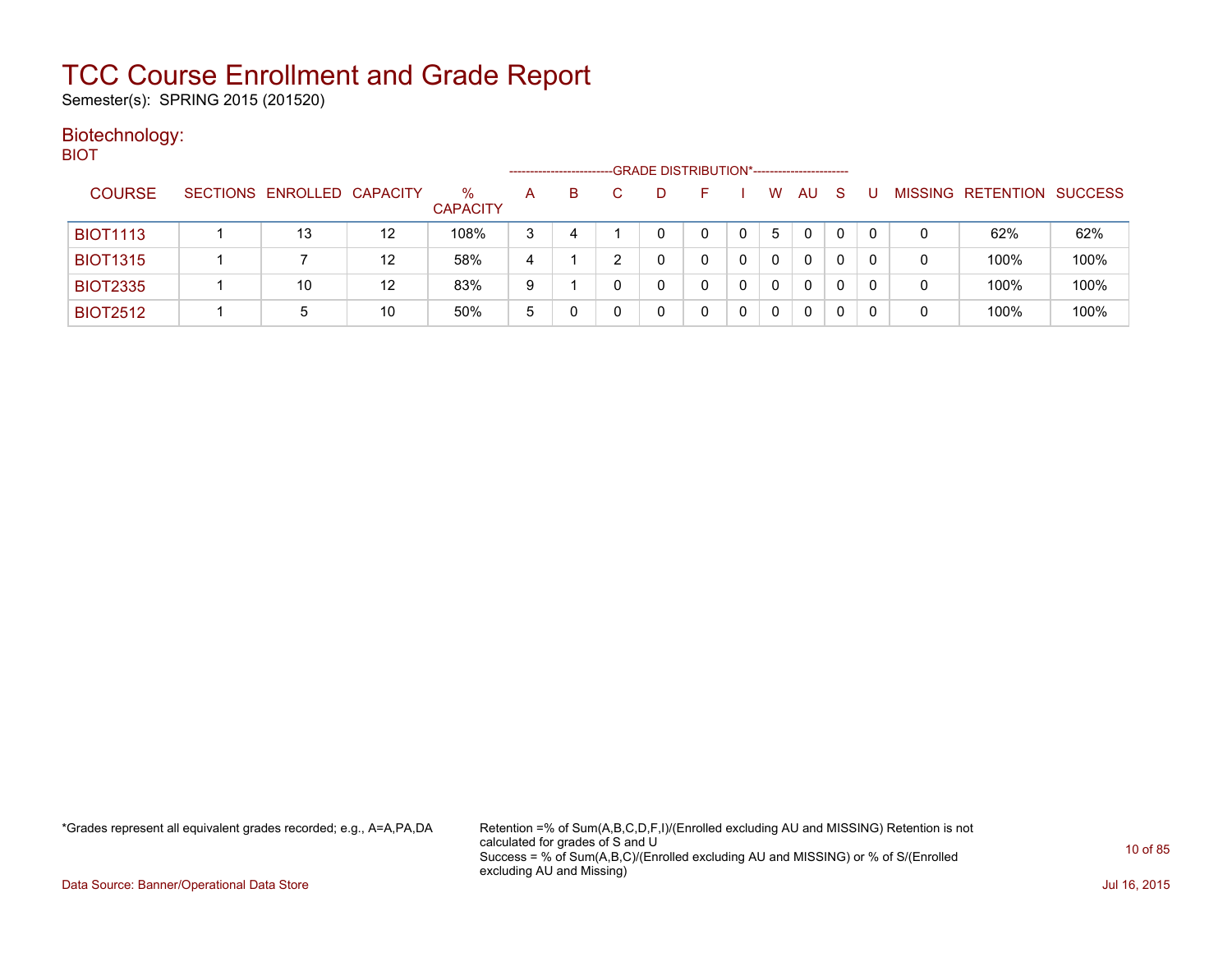Semester(s): SPRING 2015 (201520)

### Business:

**BUSN** 

|                 |                |                            |     |                                  |             |                |              |              | <b>GRADE DISTRIBUTION*-----------------------</b> |              |                |              |              |          |              |                           |      |
|-----------------|----------------|----------------------------|-----|----------------------------------|-------------|----------------|--------------|--------------|---------------------------------------------------|--------------|----------------|--------------|--------------|----------|--------------|---------------------------|------|
| <b>COURSE</b>   |                | SECTIONS ENROLLED CAPACITY |     | $\frac{0}{0}$<br><b>CAPACITY</b> | A           | B              | C            | D            | F                                                 |              | W              | AU           | S            | U        |              | MISSING RETENTION SUCCESS |      |
| <b>BUSN1053</b> | 16             | 281                        | 341 | 82%                              | 71          | 60             | 41           | 18           | 48                                                | $\mathbf{0}$ | 43             | 0            | $\mathbf{0}$ | 0        | 0            | 85%                       | 61%  |
| <b>BUSN1123</b> | 3              | 44                         | 55  | 80%                              | 27          | 5              | 4            | 1            | 6                                                 | $\Omega$     | 1              | $\mathbf{0}$ | $\Omega$     | 0        | $\mathbf{0}$ | 98%                       | 82%  |
| <b>BUSN1143</b> | 9              | 65                         | 195 | 33%                              | 30          | 12             | 4            | 3            | 6                                                 | 0            | 10             | $\mathbf{0}$ | $\Omega$     | 0        | 0            | 85%                       | 71%  |
| <b>BUSN1153</b> | $\mathbf{1}$   | 15                         | 20  | 75%                              | 4           | 6              | 3            | 0            | 2                                                 | 0            | $\mathbf{0}$   | $\mathbf{0}$ | $\Omega$     | 0        | 0            | 100%                      | 87%  |
| <b>BUSN1173</b> | $\mathbf{1}$   | 8                          | 25  | 32%                              | 4           | 2              | 0            | 0            | $\mathbf{0}$                                      | $\Omega$     | $\overline{2}$ | $\mathbf{0}$ | $\mathbf{0}$ | 0        | 0            | 75%                       | 75%  |
| <b>BUSN1353</b> | 4              | 54                         | 75  | 72%                              | 14          | 16             | 10           | $\mathbf 1$  | 3                                                 | $\Omega$     | 10             | $\Omega$     | $\Omega$     | 0        | $\Omega$     | 81%                       | 74%  |
| <b>BUSN2053</b> | 3              | 17                         | 60  | 28%                              | 9           | $\overline{2}$ | $\Omega$     | $\Omega$     | $\mathbf{1}$                                      | $\Omega$     | 5              | $\Omega$     | $\Omega$     | $\Omega$ | $\mathbf{0}$ | 71%                       | 65%  |
| <b>BUSN2173</b> | $\mathbf{1}$   | 13                         | 20  | 65%                              | 3           | 4              | $\mathbf{0}$ | 0            | $\mathbf{1}$                                      | $\mathbf 1$  | 4              | 0            | $\mathbf{0}$ | $\Omega$ | 0            | 69%                       | 54%  |
| <b>BUSN2203</b> | $\overline{2}$ | 9                          | 40  | 22%                              | 3           | $\overline{2}$ | 1            | 0            | 3                                                 | 0            | 0              | $\mathbf{0}$ | $\mathbf{0}$ | 0        | 0            | 100%                      | 67%  |
| <b>BUSN2213</b> | $\overline{2}$ | 32                         | 35  | 91%                              | 12          | 5              | 6            | 4            | 3                                                 | 0            | $\overline{2}$ | 0            | $\mathbf{0}$ | 0        | 0            | 94%                       | 72%  |
| <b>BUSN2313</b> | $\overline{7}$ | 93                         | 180 | 52%                              | 23          | 27             | 15           | 5            | 12                                                | 0            | 11             | $\mathbf{0}$ | $\Omega$     | 0        | $\mathbf{0}$ | 88%                       | 70%  |
| <b>BUSN2333</b> | $\mathbf{1}$   | 13                         | 20  | 65%                              | $\mathbf 1$ | 0              | 3            | 0            | 0                                                 | 0            | 9              | 0            | $\mathbf{0}$ | 0        | 0            | 31%                       | 31%  |
| <b>BUSN2363</b> | $\mathbf{1}$   | 8                          | 20  | 40%                              | 3           | 1              | $\mathbf{0}$ | 0            | $\mathbf 1$                                       | $\mathbf{0}$ | 3              | $\mathbf{0}$ | $\mathbf{0}$ | 0        | 0            | 62%                       | 50%  |
| <b>BUSN2403</b> | $\overline{2}$ | 9                          | 40  | 22%                              | 2           | 3              | 1            | $\Omega$     | $\mathbf 1$                                       | $\Omega$     | $\overline{2}$ | $\mathbf{0}$ | $\Omega$     | 0        | $\mathbf{0}$ | 78%                       | 67%  |
| <b>BUSN2483</b> | $\mathbf{1}$   | 8                          | 15  | 53%                              | 2           | 5              | 1            | $\Omega$     | $\Omega$                                          | $\Omega$     | $\Omega$       | $\Omega$     | $\Omega$     | 0        | $\Omega$     | 100%                      | 100% |
| <b>BUSN2503</b> | $\mathbf{1}$   | 17                         | 24  | 71%                              | 6           | 2              | 1            | $\mathbf{1}$ | 4                                                 | $\Omega$     | 3              | $\mathbf{0}$ | $\Omega$     | 0        | $\mathbf{0}$ | 82%                       | 53%  |
| <b>BUSN2513</b> | $\mathbf{1}$   | 7                          | 24  | 29%                              | 6           | $\Omega$       | $\mathbf{0}$ | 0            | $\Omega$                                          | 0            | $\mathbf{1}$   | $\mathbf{0}$ | $\Omega$     | 0        | 0            | 86%                       | 86%  |
| <b>BUSN2523</b> | $\mathbf 1$    | 9                          | 24  | 38%                              | 6           | 0              | $\mathbf 1$  | 0            | $\mathbf{0}$                                      | 2            | $\mathbf{0}$   | $\mathbf{0}$ | $\Omega$     | 0        | 0            | 100%                      | 78%  |
| <b>BUSN2633</b> | $\mathbf{1}$   | 4                          | 20  | 20%                              | 0           | 1              | 1            | 1            | $\Omega$                                          | 0            |                | $\mathbf{0}$ | $\Omega$     | 0        | 0            | 75%                       | 50%  |
| <b>BUSN2643</b> | $\mathbf{1}$   | $\overline{2}$             | 20  | 10%                              | $\Omega$    | $\Omega$       | 1            | $\Omega$     | $\Omega$                                          | 1            | 0              | $\mathbf{0}$ | $\Omega$     | 0        | 0            | 100%                      | 50%  |
| <b>BUSN2683</b> | $\mathbf{1}$   | 1                          | 10  | 10%                              | $\mathbf 1$ | $\mathbf{0}$   | 0            | 0            | $\mathbf{0}$                                      | 0            | 0              | 0            | $\mathbf{0}$ | 0        | $\mathbf{0}$ | 100%                      | 100% |
| <b>BUSN2993</b> | 3              | 6                          | 68  | 9%                               | $\mathbf 0$ | 2              |              |              | $\overline{2}$                                    | 0            | 0              | 0            | 0            | 0        | 0            | 100%                      | 50%  |

\*Grades represent all equivalent grades recorded; e.g., A=A,PA,DA Retention =% of Sum(A,B,C,D,F,I)/(Enrolled excluding AU and MISSING) Retention is not calculated for grades of S and U Success = % of Sum(A,B,C)/(Enrolled excluding AU and MISSING) or % of S/(Enrolled excluding AU and Missing)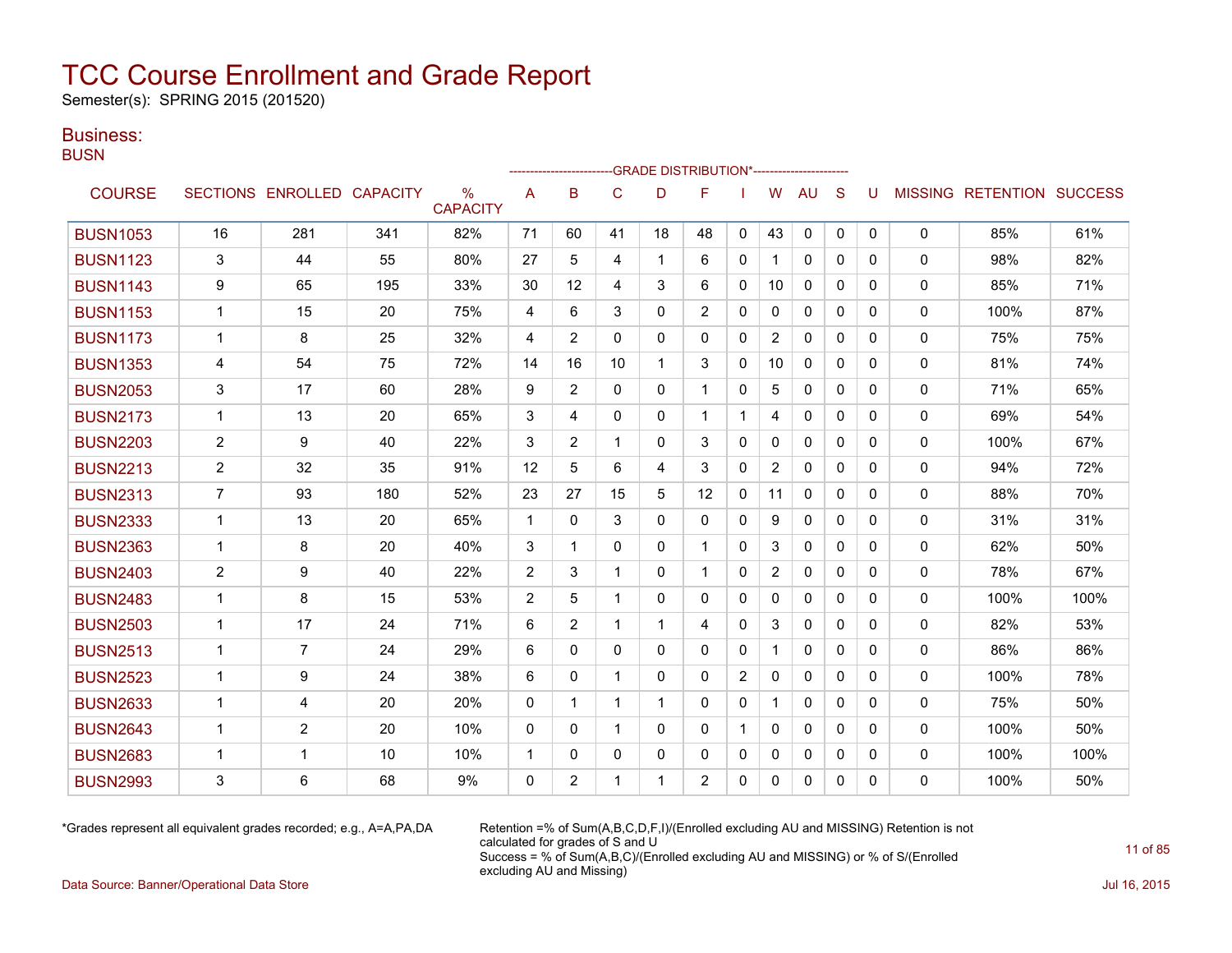Semester(s): SPRING 2015 (201520)

#### Careers: CA<sub>D</sub>C<sub>1</sub>

| <b>CARS</b>     |                            |     |                            |  | ------------------------GRADE DISTRIBUTION*----------------------- |   |   |                |   |                |    |                 |                                          |     |
|-----------------|----------------------------|-----|----------------------------|--|--------------------------------------------------------------------|---|---|----------------|---|----------------|----|-----------------|------------------------------------------|-----|
| <b>COURSE</b>   | SECTIONS ENROLLED CAPACITY |     | % A B C<br><b>CAPACITY</b> |  |                                                                    |   |   |                |   |                |    |                 | D F I W AU S U MISSING RETENTION SUCCESS |     |
| <b>CARS1011</b> | 51                         | 175 | 29%                        |  |                                                                    | 0 | 0 | 0 <sup>1</sup> | 8 | $\overline{0}$ | 33 | 10 <sub>1</sub> |                                          | 65% |

\*Grades represent all equivalent grades recorded; e.g., A=A,PA,DA Retention =% of Sum(A,B,C,D,F,I)/(Enrolled excluding AU and MISSING) Retention is not calculated for grades of S and U Success = % of Sum(A,B,C)/(Enrolled excluding AU and MISSING) or % of S/(Enrolled excluding AU and Missing)

Data Source: Banner/Operational Data Store Jul 16, 2015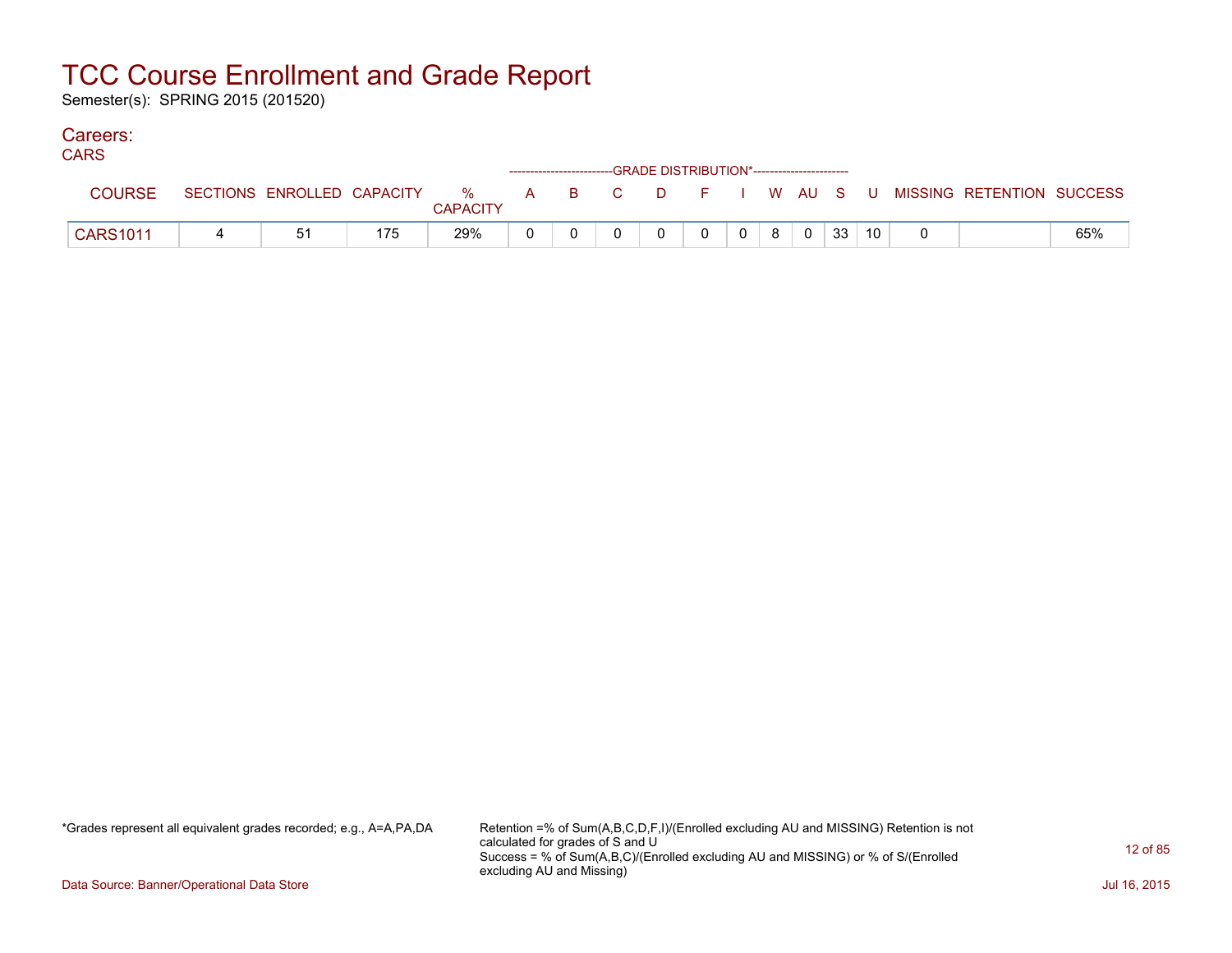Semester(s): SPRING 2015 (201520)

### Chemistry: **CHEM**

|                 |                |                   |                 |                         |     | ------------------------- |    |    |                |                |                |              |   |              |                |                  |                |
|-----------------|----------------|-------------------|-----------------|-------------------------|-----|---------------------------|----|----|----------------|----------------|----------------|--------------|---|--------------|----------------|------------------|----------------|
| <b>COURSE</b>   |                | SECTIONS ENROLLED | <b>CAPACITY</b> | $\%$<br><b>CAPACITY</b> | A   | B.                        | С  | D  | F              |                | w              | AU           | S |              | <b>MISSING</b> | <b>RETENTION</b> | <b>SUCCESS</b> |
| <b>CHEM1114</b> | 15             | 266               | 340             | 78%                     | 42  | 74                        | 59 | 21 | 28             | $\overline{2}$ | 40             | 0            | 0 | $\mathbf{0}$ | 0              | 85%              | 66%            |
| <b>CHEM1124</b> | $\overline{2}$ | 13                | 48              | 27%                     | 6   | 3                         |    | 0  |                | 0              | $\overline{2}$ | 0            | 0 | 0            | 0              | 85%              | 77%            |
| <b>CHEM1315</b> | 25             | 511               | 594             | 86%                     | 194 | 123                       | 79 | 35 | 26             | 0              | 53             |              | 0 | 0            | 0              | 90%              | 78%            |
| <b>CHEM1415</b> | 14             | 234               | 320             | 73%                     | 66  | 78                        | 37 | 9  | 4              | $\overline{2}$ | 38             | $\mathbf{0}$ | 0 | 0            | 0              | 84%              | 77%            |
| <b>CHEM2145</b> | 6              | 62                | 72              | 86%                     | 15  | 18                        | 17 | 3  | $\overline{2}$ |                | 7              | $\mathbf{0}$ | 0 | 0            | 0              | 89%              | 81%            |
| <b>CHEM2245</b> | 4              | 42                | 48              | 88%                     | 9   | 14                        | 14 | 2  | 0              | 0              | 3              | $\mathbf{0}$ | 0 | 0            | 0              | 93%              | 88%            |
| <b>CHEM2353</b> |                | 8                 | 12              | 67%                     | 4   |                           | 3  | 0  | $\mathbf{0}$   | 0              | $\Omega$       | $\mathbf{0}$ | 0 | 0            | 0              | 100%             | 100%           |

\*Grades represent all equivalent grades recorded; e.g., A=A,PA,DA Retention =% of Sum(A,B,C,D,F,I)/(Enrolled excluding AU and MISSING) Retention is not calculated for grades of S and U Success = % of Sum(A,B,C)/(Enrolled excluding AU and MISSING) or % of S/(Enrolled excluding AU and Missing)

Data Source: Banner/Operational Data Store Jul 16, 2015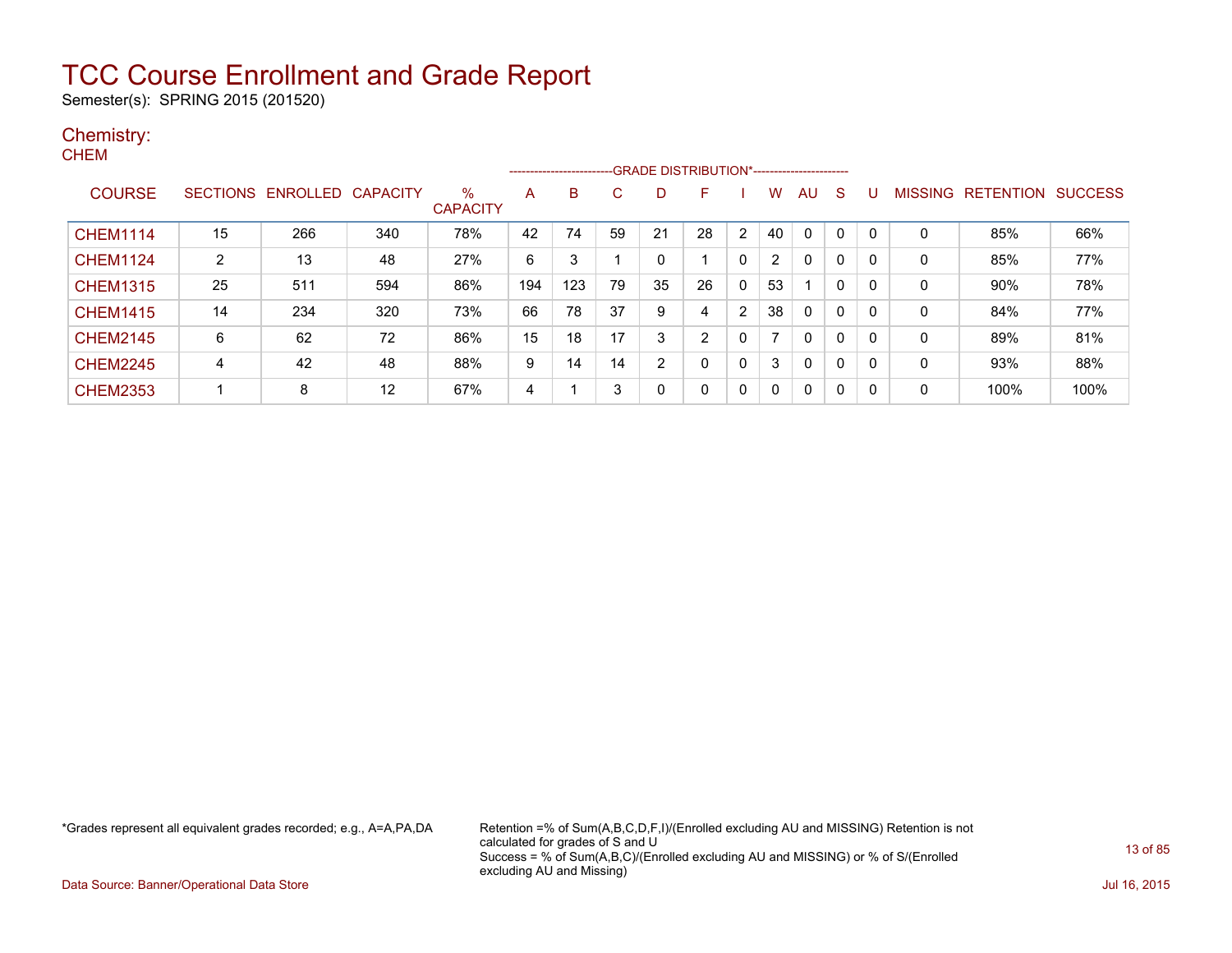Semester(s): SPRING 2015 (201520)

### Child Development:

**CHLD** 

|                 |                |                   |                 |                                  |                |                |                |                | --------------------GRADE                       DISTRIBUTION*--------------------- |              |                |              |              |              |              |                                  |      |
|-----------------|----------------|-------------------|-----------------|----------------------------------|----------------|----------------|----------------|----------------|------------------------------------------------------------------------------------|--------------|----------------|--------------|--------------|--------------|--------------|----------------------------------|------|
| <b>COURSE</b>   |                | SECTIONS ENROLLED | <b>CAPACITY</b> | $\frac{0}{0}$<br><b>CAPACITY</b> | A              | B              | C              | D              | F                                                                                  |              | W              | AU           | S            | U            |              | <b>MISSING RETENTION SUCCESS</b> |      |
| <b>CHLD1101</b> | 5              | 56                | 130             | 43%                              | 39             | 4              | 5              | $\mathbf{1}$   | 4                                                                                  | $\mathbf{0}$ | 3              | $\mathbf 0$  | $\mathbf{0}$ | $\mathbf{0}$ | 0            | 95%                              | 86%  |
| <b>CHLD1102</b> | 4              | 39                | 110             | 35%                              | 16             | 9              | 6              | 0              | 5                                                                                  | $\Omega$     | 3              | $\mathbf{0}$ | $\Omega$     | 0            | $\mathbf{0}$ | 92%                              | 79%  |
| <b>CHLD1202</b> | 4              | 27                | 110             | 25%                              | 11             | 4              | 3              | 3              | $\overline{2}$                                                                     | $\mathbf{0}$ | 4              | 0            | $\mathbf{0}$ | 0            | 0            | 85%                              | 67%  |
| <b>CHLD1302</b> | 4              | 52                | 110             | 47%                              | 29             | 16             | 0              |                | 3                                                                                  | $\mathbf{0}$ | 3              | $\mathbf{0}$ | $\mathbf{0}$ | 0            | 0            | 94%                              | 87%  |
| <b>CHLD1402</b> | 3              | 37                | 90              | 41%                              | 19             | 10             | 5              | 0              | 1                                                                                  | $\mathbf{0}$ | $\overline{2}$ | $\mathbf{0}$ | $\Omega$     | 0            | 0            | 95%                              | 92%  |
| <b>CHLD2003</b> | 4              | 57                | 80              | 71%                              | 18             | 12             | 5              | $\mathbf{1}$   | 11                                                                                 | $\mathbf{0}$ | 10             | 0            | $\mathbf{0}$ | 0            | 0            | 82%                              | 61%  |
| <b>CHLD2023</b> | $\overline{2}$ | 28                | 45              | 62%                              | 13             | 5              | 3              | $\mathbf{1}$   | 4                                                                                  | $\Omega$     | $\overline{2}$ | $\mathbf{0}$ | $\mathbf{0}$ | 0            | $\mathbf{0}$ | 93%                              | 75%  |
| <b>CHLD2032</b> | $\mathbf{1}$   | 18                | 22              | 82%                              | 16             | 1              | 0              | $\Omega$       | 0                                                                                  | $\Omega$     | $\mathbf{1}$   | $\Omega$     | $\Omega$     | 0            | $\mathbf{0}$ | 94%                              | 94%  |
| <b>CHLD2042</b> | $\overline{c}$ | 30                | 30              | 100%                             | 25             | $\overline{2}$ | 0              | 0              | $\overline{c}$                                                                     | 0            | $\mathbf 1$    | 0            | $\mathbf{0}$ | 0            | 0            | 97%                              | 90%  |
| <b>CHLD2052</b> | $\mathbf 1$    | 15                | 15              | 100%                             | 10             | 1              | $\mathbf{0}$   |                | $\overline{2}$                                                                     | $\mathbf{0}$ |                | $\mathbf{0}$ | $\mathbf{0}$ | 0            | $\mathbf{0}$ | 93%                              | 73%  |
| <b>CHLD2101</b> | 1              | 12                | 20              | 60%                              | 6              | 1              | 1              |                | 0                                                                                  | $\mathbf{0}$ | 3              | $\mathbf{0}$ | $\Omega$     | 0            | 0            | 75%                              | 67%  |
| <b>CHLD2103</b> | 4              | 34                | 110             | 31%                              | 7              | 16             | 3              | $\overline{2}$ | $\overline{2}$                                                                     |              | 3              | 0            | 0            | 0            | 0            | 91%                              | 76%  |
| <b>CHLD2203</b> | $\mathbf{1}$   | 23                | 20              | 115%                             | 8              | $\overline{7}$ | 5              | $\overline{2}$ | 0                                                                                  | $\mathbf{0}$ | $\mathbf{1}$   | $\mathbf{0}$ | $\mathbf{0}$ | 0            | 0            | 96%                              | 87%  |
| <b>CHLD2213</b> | $\overline{2}$ | 33                | 40              | 82%                              | 9              | $\overline{7}$ | 3              | 0              | 8                                                                                  | 1            | 5              | $\mathbf{0}$ | $\mathbf{0}$ | 0            | 0            | 85%                              | 58%  |
| <b>CHLD2223</b> | $\mathbf{1}$   | 8                 | 12              | 67%                              | 3              | 4              | 0              | 0              | $\Omega$                                                                           | $\Omega$     | $\mathbf{1}$   | $\mathbf{0}$ | $\Omega$     | 0            | 0            | 88%                              | 88%  |
| <b>CHLD2233</b> | $\overline{2}$ | 20                | 40              | 50%                              | 10             | 5              | $\overline{2}$ | 0              | 0                                                                                  | $\mathbf{0}$ | 3              | $\mathbf{0}$ | $\mathbf{0}$ | 0            | 0            | 85%                              | 85%  |
| <b>CHLD2243</b> | $\mathbf{1}$   | 11                | 20              | 55%                              | 4              | 5              | 1              | 0              | 1                                                                                  | $\Omega$     | $\mathbf{0}$   | $\mathbf{0}$ | $\Omega$     | 0            | 0            | 100%                             | 91%  |
| <b>CHLD2253</b> | $\mathbf{1}$   | 10                | 12              | 83%                              | 6              | 3              | $\mathbf{0}$   | 0              | 0                                                                                  |              | $\mathbf{0}$   | $\mathbf{0}$ | $\Omega$     | 0            | 0            | 100%                             | 90%  |
| <b>CHLD2413</b> | 2              | 42                | 40              | 105%                             | 18             | 13             | 7              | $\overline{2}$ | 1                                                                                  | $\mathbf{0}$ |                | $\mathbf{0}$ | $\mathbf{0}$ | 0            | 0            | 98%                              | 90%  |
| <b>CHLD2421</b> | 1              | 15                | 20              | 75%                              | 10             | 1              | 0              | 0              | 1                                                                                  | $\mathbf{0}$ | 3              | $\Omega$     | $\Omega$     | 0            | $\mathbf{0}$ | 80%                              | 73%  |
| <b>CHLD2513</b> | $\overline{c}$ | 17                | 24              | 71%                              | 10             | 6              | 1              | 0              | 0                                                                                  | 0            | $\mathbf 0$    | 0            | 0            | 0            | 0            | 100%                             | 100% |
| <b>CHLD2701</b> | 1              | 18                | 20              | 90%                              | $\overline{7}$ | $\overline{2}$ | 3              |                | 1                                                                                  | $\Omega$     | 4              | $\Omega$     | 0            | 0            | 0            | 78%                              | 67%  |

\*Grades represent all equivalent grades recorded; e.g., A=A,PA,DA Retention =% of Sum(A,B,C,D,F,I)/(Enrolled excluding AU and MISSING) Retention is not calculated for grades of S and U Success = % of Sum(A,B,C)/(Enrolled excluding AU and MISSING) or % of S/(Enrolled excluding AU and Missing)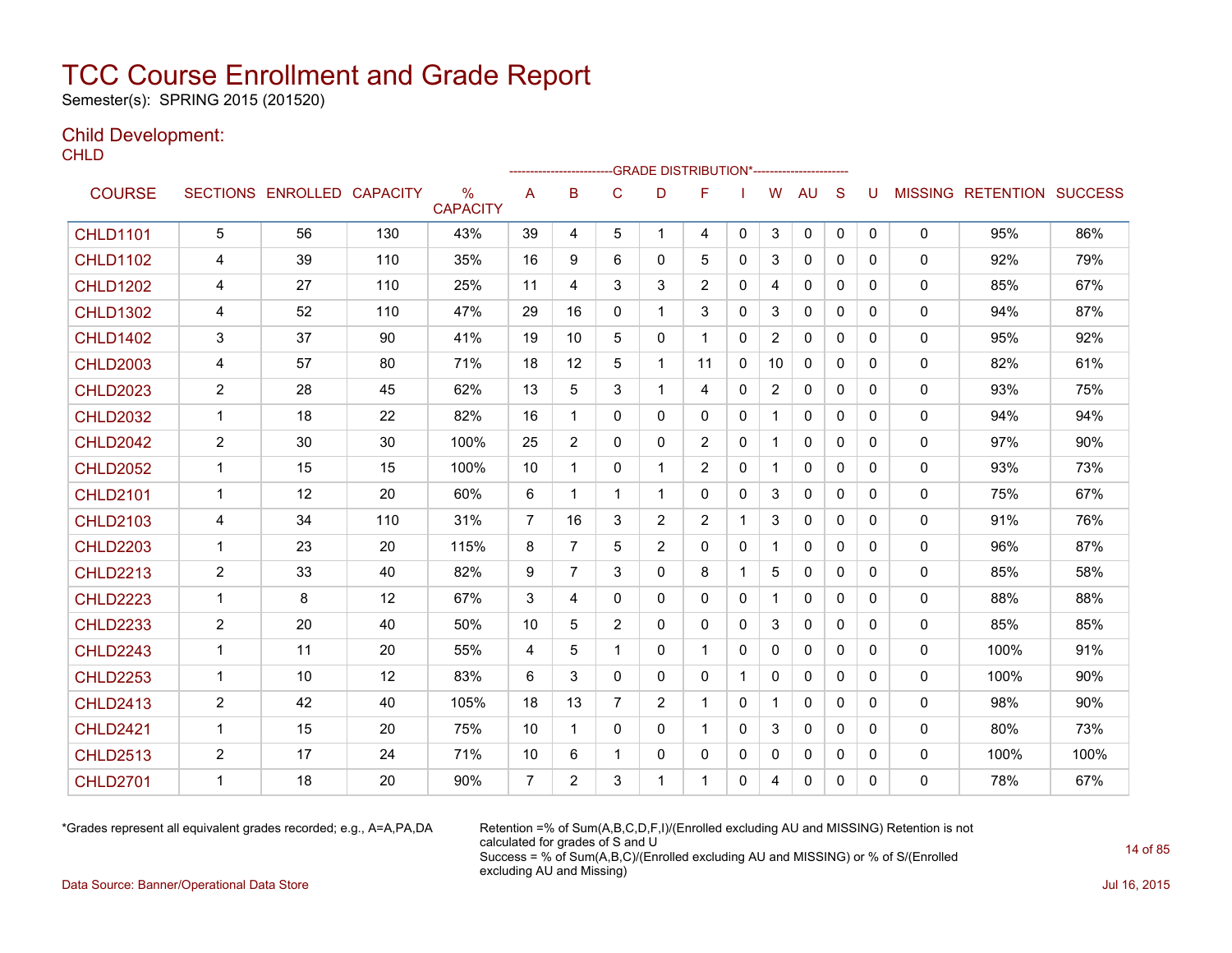Semester(s): SPRING 2015 (201520)

### Chinese:

| ۰, | v.<br>۹ |
|----|---------|

| ,,,,,           |                            |    |                      |   |  | -GRADE DISTRIBUTION*----------------------- |  |    |    |     |   |                           |      |
|-----------------|----------------------------|----|----------------------|---|--|---------------------------------------------|--|----|----|-----|---|---------------------------|------|
| <b>COURSE</b>   | SECTIONS ENROLLED CAPACITY |    | %<br><b>CAPACITY</b> | A |  |                                             |  | W. | AU | - S | U | MISSING RETENTION SUCCESS |      |
| <b>CHNS1103</b> |                            | 20 | 45%                  | າ |  |                                             |  |    |    | 0   |   | 50%                       | 38%  |
| <b>CHNS1313</b> |                            | 20 | 35%                  | 6 |  |                                             |  |    |    | 0   |   | 100%                      | 100% |

\*Grades represent all equivalent grades recorded; e.g., A=A,PA,DA Retention =% of Sum(A,B,C,D,F,I)/(Enrolled excluding AU and MISSING) Retention is not calculated for grades of S and U Success = % of Sum(A,B,C)/(Enrolled excluding AU and MISSING) or % of S/(Enrolled excluding AU and Missing)

Data Source: Banner/Operational Data Store Jul 16, 2015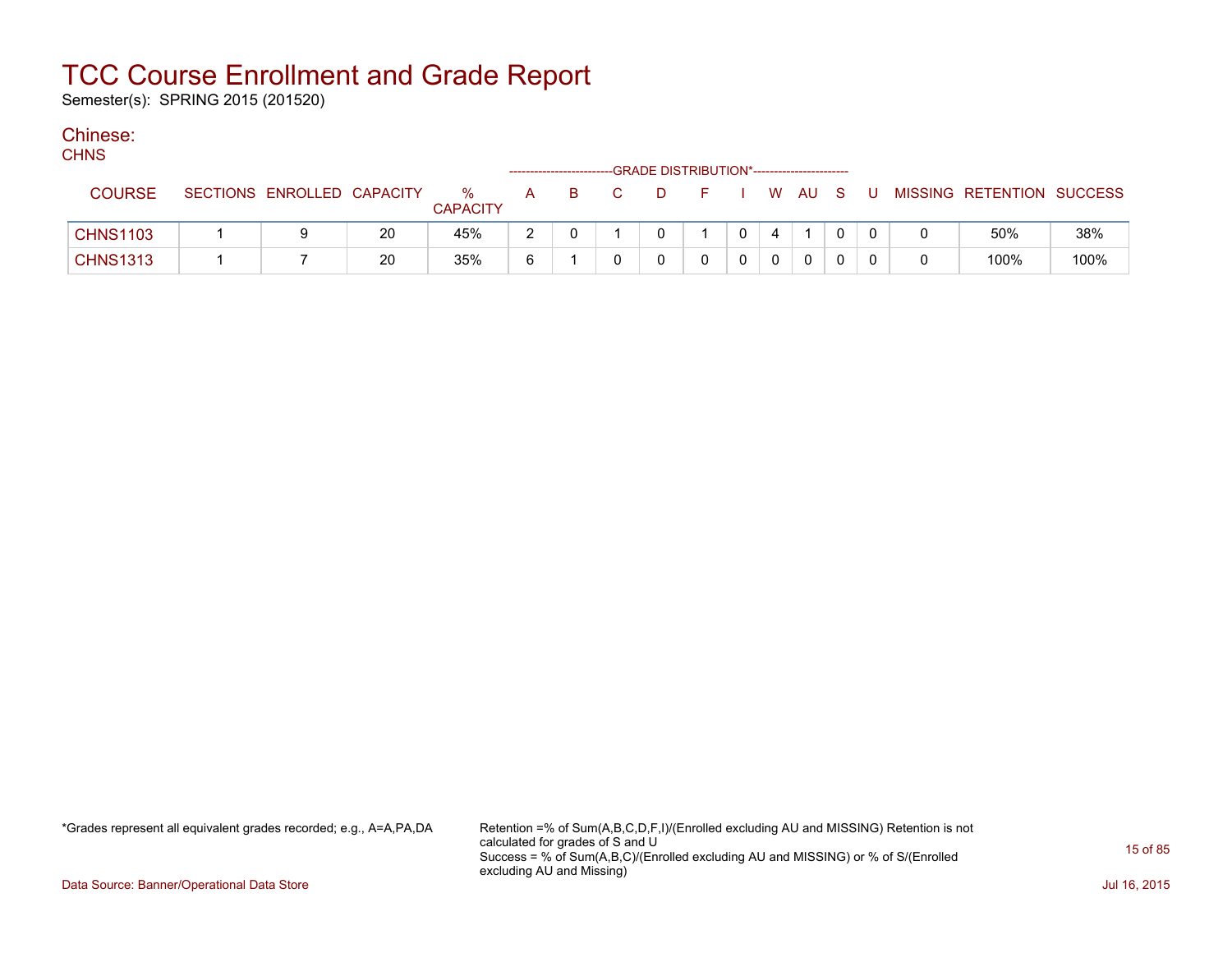Semester(s): SPRING 2015 (201520)

### Criminal Justice: CRIM

|                 |                |                   |                 |                         |    |    |   | -----------------------GRADE DISTRIBUTION*----------------------- |    |          |    |              |   |              |             |                  |                |
|-----------------|----------------|-------------------|-----------------|-------------------------|----|----|---|-------------------------------------------------------------------|----|----------|----|--------------|---|--------------|-------------|------------------|----------------|
| <b>COURSE</b>   |                | SECTIONS ENROLLED | <b>CAPACITY</b> | $\%$<br><b>CAPACITY</b> | A  | B  |   |                                                                   | F. |          | W  | AU           | S |              | MISSING     | <b>RETENTION</b> | <b>SUCCESS</b> |
| <b>CRIM1013</b> | 5              | 96                | 105             | 91%                     | 47 | 23 | 6 | ົ                                                                 |    |          | 17 | $\mathbf{0}$ | 0 | $\mathbf{0}$ | 0           | 82%              | 79%            |
| <b>CRIM2103</b> | $\overline{2}$ | 23                | 40              | 58%                     |    | 5  | 3 | ົ                                                                 |    |          | 5  | 0            | 0 | 0            | $\mathbf 0$ | 78%              | 65%            |
| <b>CRIM2123</b> | 3              | 38                | 60              | 63%                     | 11 | 15 | 3 |                                                                   | 0  | $\Omega$ | 9  | $\mathbf{0}$ | 0 | 0            | 0           | 76%              | 76%            |
| <b>CRIM2143</b> | 2              | 25                | 40              | 62%                     | 9  | 6  | 5 |                                                                   |    | 0        |    | 0            | 0 | 0            | 0           | 96%              | 80%            |
| <b>CRIM2223</b> | 2              | 23                | 40              | 58%                     | 6  | 10 | 4 |                                                                   | 0  | 0        | 2  | $\mathbf{0}$ | 0 | 0            | 0           | 91%              | 87%            |
| <b>CRIM2333</b> |                |                   | 20              | 35%                     | 4  |    |   |                                                                   | 0  | 0        |    | 0            | 0 | 0            | 0           | 86%              | 86%            |

\*Grades represent all equivalent grades recorded; e.g., A=A,PA,DA Retention =% of Sum(A,B,C,D,F,I)/(Enrolled excluding AU and MISSING) Retention is not calculated for grades of S and U Success = % of Sum(A,B,C)/(Enrolled excluding AU and MISSING) or % of S/(Enrolled excluding AU and Missing)

Data Source: Banner/Operational Data Store Jul 16, 2015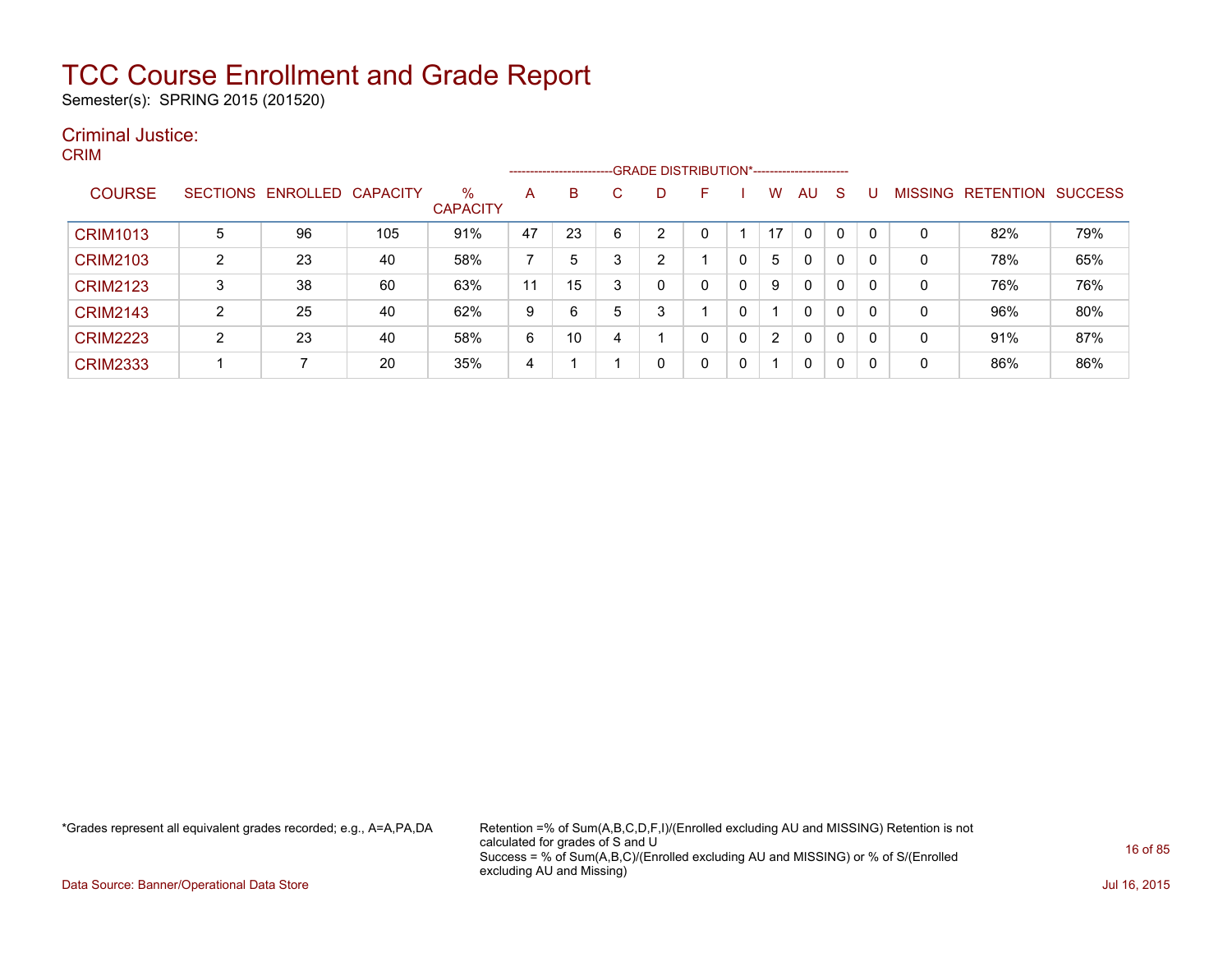Semester(s): SPRING 2015 (201520)

### CSCI Computer Info Systems: **CSCI**

|                 |                         |                            |       |                         |                |                | ------------------------GRADE                DISTRIBUTION*---------------------- |                |                |              |                |              |              |              |              |                                  |      |
|-----------------|-------------------------|----------------------------|-------|-------------------------|----------------|----------------|----------------------------------------------------------------------------------|----------------|----------------|--------------|----------------|--------------|--------------|--------------|--------------|----------------------------------|------|
| <b>COURSE</b>   |                         | SECTIONS ENROLLED CAPACITY |       | $\%$<br><b>CAPACITY</b> | A              | B              | $\mathsf{C}$                                                                     | D              | F              |              | W              | <b>AU</b>    | S            | U            |              | <b>MISSING RETENTION SUCCESS</b> |      |
| <b>CSCI1011</b> | $\overline{2}$          | 20                         | 29    | 69%                     | 15             | 3              | $\mathbf{0}$                                                                     | $\mathbf{1}$   | $\mathbf{0}$   | 0            | -1             | $\mathbf{0}$ | $\mathbf 0$  | $\mathbf{0}$ | $\mathbf 0$  | 95%                              | 90%  |
| <b>CSCI1171</b> | $\mathbf{1}$            | 13                         | 20    | 65%                     | 8              | $\mathbf 1$    | $\mathbf 1$                                                                      | 0              | -1             | $\mathbf{0}$ | $\overline{2}$ | 0            | $\mathbf{0}$ | $\Omega$     | 0            | 85%                              | 77%  |
| <b>CSCI1203</b> | 77                      | 1,219                      | 1,533 | 80%                     | 519            | 173            | 106                                                                              | 45             | 208            | 29           | 136            | 3            | $\Omega$     | $\Omega$     | 0            | 89%                              | 66%  |
| <b>CSCI1263</b> | 4                       | 58                         | 60    | 97%                     | 27             | 7              | $\overline{7}$                                                                   | 0              | 6              | 5            | 6              | 0            | $\mathbf{0}$ | $\mathbf{0}$ | 0            | 90%                              | 71%  |
| <b>CSCI1273</b> | $\mathbf 1$             | 9                          | 20    | 45%                     | 4              | 0              | $\overline{2}$                                                                   | $\Omega$       |                | $\mathbf{0}$ | 2              | 0            | 0            | $\Omega$     | 0            | 78%                              | 67%  |
| <b>CSCI1283</b> | $\overline{2}$          | 20                         | 28    | 71%                     | 8              | $\overline{7}$ | $\overline{4}$                                                                   | 1              | $\Omega$       | $\mathbf{0}$ | $\Omega$       | 0            | $\mathbf{0}$ | $\mathbf{0}$ | 0            | 100%                             | 95%  |
| <b>CSCI1293</b> | $\mathbf{1}$            | 10                         | 14    | 71%                     | 3              | 2              | 1                                                                                | 2              | 1              | 0            | 1              | 0            | $\mathbf{0}$ | $\mathbf{0}$ | 0            | 90%                              | 60%  |
| <b>CSCI1483</b> | 3                       | 43                         | 50    | 86%                     | 12             | 12             | 9                                                                                | $\Omega$       | $\overline{7}$ | $\mathbf{0}$ | 3              | $\mathbf{0}$ | $\Omega$     | $\Omega$     | $\mathbf 0$  | 93%                              | 77%  |
| <b>CSCI1641</b> | $\mathbf 1$             | 12                         | 20    | 60%                     | 9              | $\mathbf 1$    | $\mathbf 0$                                                                      | 0              | 2              | $\mathbf{0}$ | 0              | 0            | $\mathbf{0}$ | $\Omega$     | $\mathbf 0$  | 100%                             | 83%  |
| <b>CSCI1901</b> | -1                      | $\overline{7}$             | 20    | 35%                     | 5              | 0              | $\mathbf 1$                                                                      | 0              | 0              | $\mathbf 0$  |                | $\Omega$     | $\mathbf{0}$ | $\Omega$     | 0            | 86%                              | 86%  |
| <b>CSCI2013</b> | $\overline{2}$          | 34                         | 40    | 85%                     | 15             | 3              | 3                                                                                | 0              | 2              | 0            | 11             | 0            | 0            | $\mathbf{0}$ | 0            | 68%                              | 62%  |
| <b>CSCI2033</b> | 7                       | 118                        | 135   | 87%                     | 71             | 10             | 5                                                                                | 4              | 11             | 0            | 17             | 0            | $\mathbf{0}$ | $\Omega$     | 0            | 86%                              | 73%  |
| <b>CSCI2043</b> | -1                      | 16                         | 20    | 80%                     | 12             | 2              | 0                                                                                | 0              | 0              | 0            | 2              | 0            | $\mathbf{0}$ | $\mathbf{0}$ | 0            | 88%                              | 88%  |
| <b>CSCI2133</b> | 4                       | 40                         | 60    | 67%                     | 12             | 6              | 4                                                                                | 0              | 2              | 0            | 16             | 0            | 0            | 0            | 0            | 60%                              | 55%  |
| <b>CSCI2143</b> | -1                      | 14                         | 15    | 93%                     | 11             | $\mathbf{0}$   | $\mathbf{0}$                                                                     | $\mathbf{0}$   | 3              | 0            | 0              | 0            | $\mathbf{0}$ | $\mathbf{0}$ | 0            | 100%                             | 79%  |
| <b>CSCI2163</b> | $\overline{2}$          | 29                         | 40    | 72%                     | 13             | 9              | 3                                                                                | $\Omega$       | 3              | 0            | $\mathbf{0}$   | $\mathbf{1}$ | $\mathbf{0}$ | $\mathbf{0}$ | $\mathbf{0}$ | 100%                             | 89%  |
| <b>CSCI2273</b> | $\overline{1}$          | 9                          | 14    | 64%                     | $\overline{7}$ | $\mathbf{1}$   | 1                                                                                | $\Omega$       | $\Omega$       | $\mathbf{0}$ | $\Omega$       | $\Omega$     | $\Omega$     | $\mathbf{0}$ | $\mathbf{0}$ | 100%                             | 100% |
| <b>CSCI2283</b> | $\overline{2}$          | 25                         | 30    | 83%                     | 14             | $\mathbf 1$    | 3                                                                                | $\mathbf{0}$   | $\Omega$       | 5            | $\overline{2}$ | $\Omega$     | $\Omega$     | $\Omega$     | $\mathbf 0$  | 92%                              | 72%  |
| <b>CSCI2473</b> | 8                       | 121                        | 129   | 94%                     | 30             | 21             | 21                                                                               | 4              | 12             | $\mathbf{0}$ | 32             | $\mathbf{1}$ | $\Omega$     | $\Omega$     | 0            | 73%                              | 60%  |
| <b>CSCI2683</b> | $\overline{2}$          | 33                         | 35    | 94%                     | 12             | 9              | 5                                                                                | $\overline{2}$ | 3              | $\mathbf{0}$ | 2              | $\Omega$     | $\Omega$     | $\Omega$     | $\mathbf 0$  | 94%                              | 79%  |
| <b>CSCI2843</b> | 5                       | 58                         | 79    | 73%                     | 22             | 16             | $\overline{7}$                                                                   | 3              | 2              | 0            | 8              | $\Omega$     | $\mathbf{0}$ | $\Omega$     | 0            | 86%                              | 78%  |
| <b>CSCI2873</b> | $\overline{\mathbf{1}}$ | 7                          | 15    | 47%                     | 5              | 1              | 0                                                                                | $\Omega$       | $\Omega$       | $\Omega$     |                | $\Omega$     | $\Omega$     | $\Omega$     | 0            | 86%                              | 86%  |

\*Grades represent all equivalent grades recorded; e.g., A=A,PA,DA Retention =% of Sum(A,B,C,D,F,I)/(Enrolled excluding AU and MISSING) Retention is not calculated for grades of S and U Success = % of Sum(A,B,C)/(Enrolled excluding AU and MISSING) or % of S/(Enrolled excluding AU and Missing)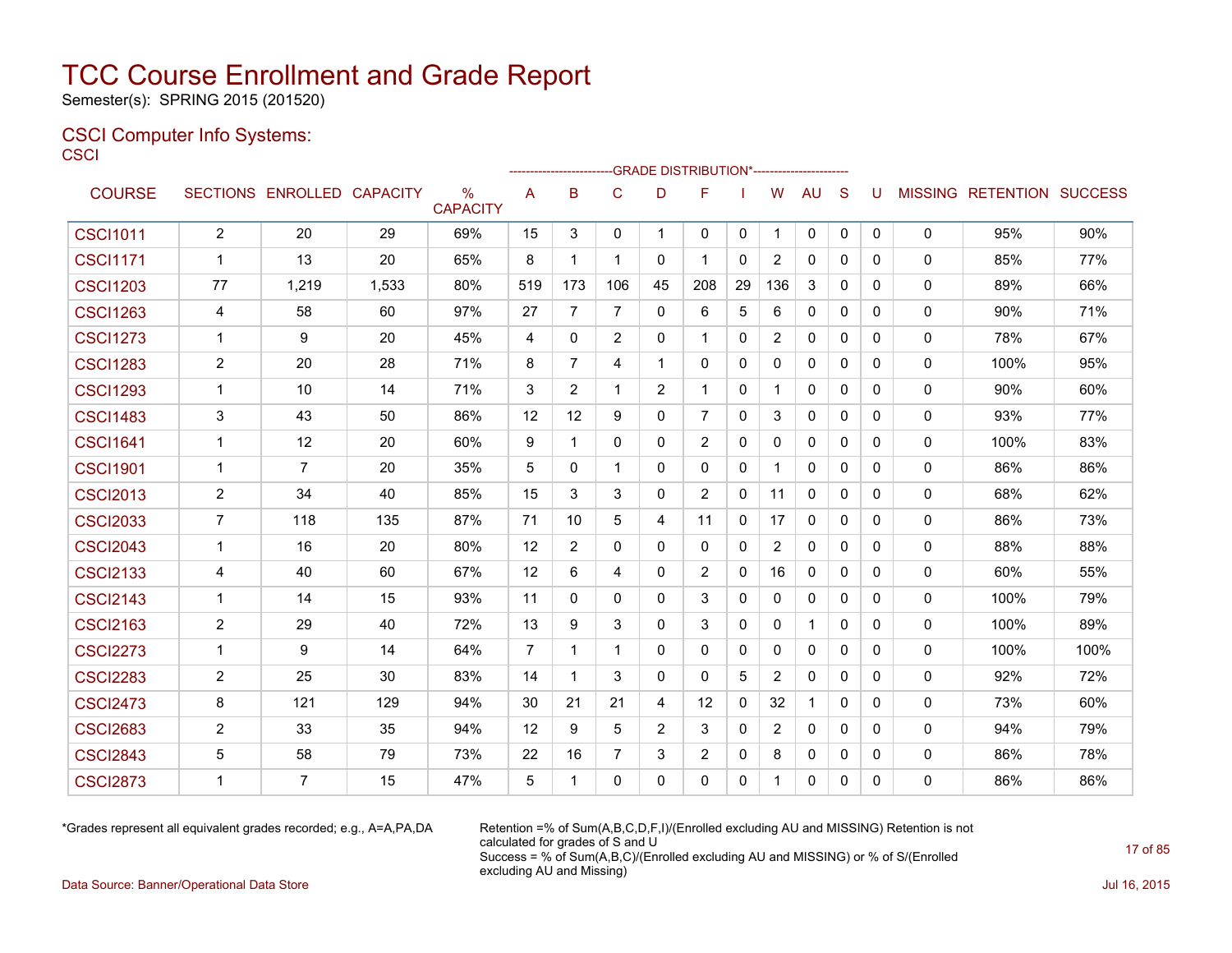Semester(s): SPRING 2015 (201520)

### CSCI Computer Info Systems:

**CSCI** 

|                 |                            |    |                      |   |    |    | --GRADE DISTRIBUTION*----------------------- |              |        |   |                           |      |
|-----------------|----------------------------|----|----------------------|---|----|----|----------------------------------------------|--------------|--------|---|---------------------------|------|
| <b>COURSE</b>   | SECTIONS ENROLLED CAPACITY |    | %<br><b>CAPACITY</b> | A | -B | D. |                                              |              | W AU S | U | MISSING RETENTION SUCCESS |      |
| <b>CSCI2973</b> | 13                         | 10 | 130%                 | 6 |    |    |                                              | $\mathbf{0}$ |        |   | 77%                       | 69%  |
| <b>CSCI2983</b> |                            | 10 | 10%                  |   |    |    |                                              |              |        |   | 100%                      | 100% |

\*Grades represent all equivalent grades recorded; e.g., A=A,PA,DA Retention =% of Sum(A,B,C,D,F,I)/(Enrolled excluding AU and MISSING) Retention is not calculated for grades of S and U Success = % of Sum(A,B,C)/(Enrolled excluding AU and MISSING) or % of S/(Enrolled excluding AU and Missing)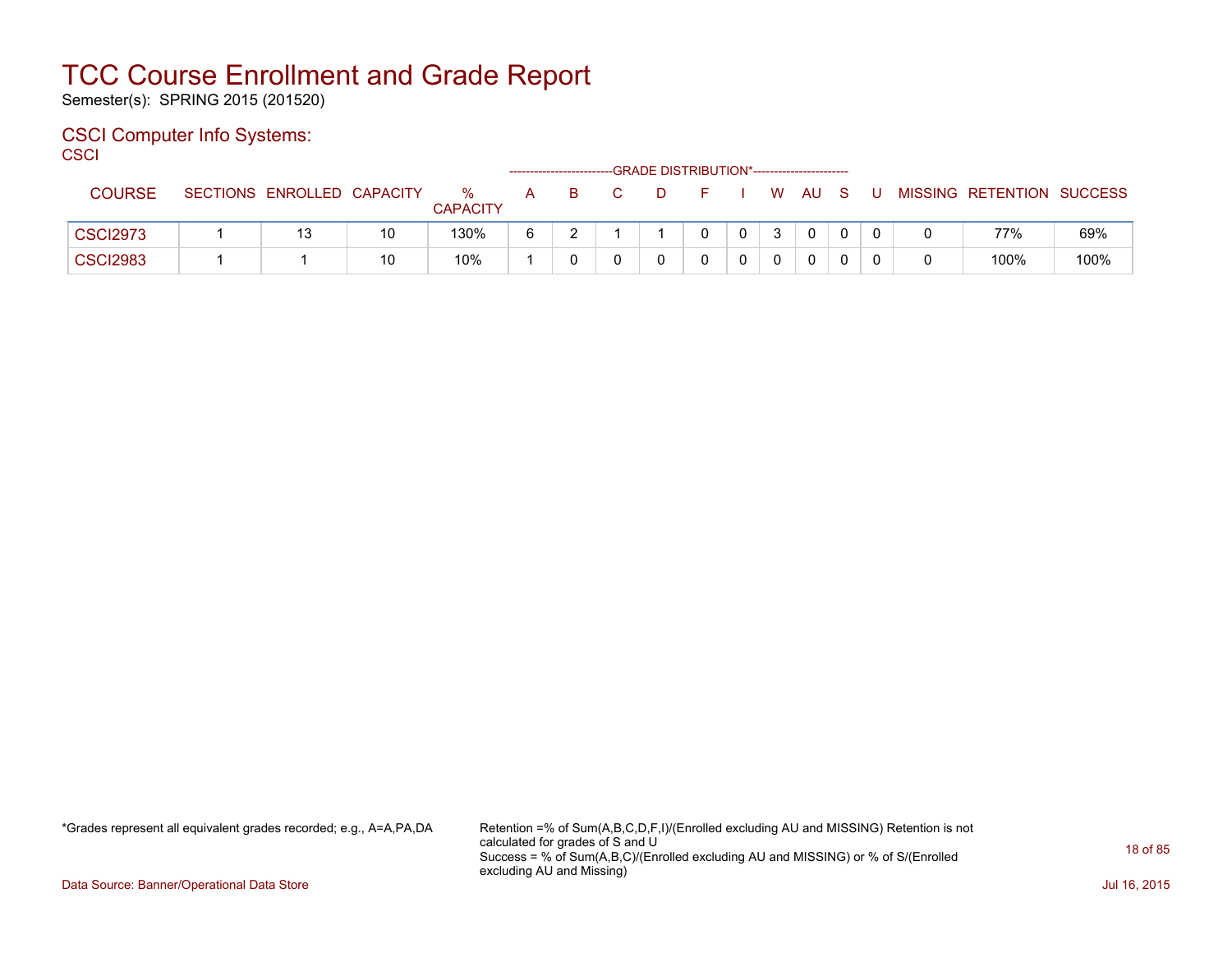Semester(s): SPRING 2015 (201520)

### CSYS Computer Info Systems: **CSYS**

|                 |                |                            |     |                         |                |              |                |                | -GRADE DISTRIBUTION*----------------------- |              |                |              |              |              |              |                                  |      |
|-----------------|----------------|----------------------------|-----|-------------------------|----------------|--------------|----------------|----------------|---------------------------------------------|--------------|----------------|--------------|--------------|--------------|--------------|----------------------------------|------|
| <b>COURSE</b>   |                | SECTIONS ENROLLED CAPACITY |     | $\%$<br><b>CAPACITY</b> | A              | B            | C              | D              | F                                           |              | W              | AU.          | S            | U            |              | <b>MISSING RETENTION SUCCESS</b> |      |
| <b>CSYS1013</b> | 5              | 79                         | 83  | 95%                     | 32             | 15           | 13             | 3              | 4                                           | $\mathbf{0}$ | 12             | 0            | $\mathbf{0}$ | $\Omega$     | $\mathbf{0}$ | 85%                              | 76%  |
| <b>CSYS1033</b> | 4              | 61                         | 74  | 82%                     | 28             | 4            | 10             | 1              | 1                                           | 0            | 17             | $\mathbf{0}$ | 0            | $\mathbf{0}$ | $\mathbf{0}$ | 72%                              | 69%  |
| <b>CSYS1043</b> | 2              | 19                         | 34  | 56%                     | 6              | 3            | 5              | 1              | 0                                           | 0            | 4              | 0            | 0            | $\Omega$     | 0            | 79%                              | 74%  |
| <b>CSYS1073</b> | $\overline{2}$ | 30                         | 34  | 88%                     | 9              | 7            | $\overline{7}$ | $\mathbf{1}$   | $\mathbf{1}$                                | 0            | 5              | 0            | 0            | $\mathbf{0}$ | 0            | 83%                              | 77%  |
| <b>CSYS1153</b> | 1              | 13                         | 20  | 65%                     | 2              | 3            | 3              | $\mathbf{0}$   | 1                                           | 0            | 4              | 0            | $\Omega$     | 0            | $\mathbf{0}$ | 69%                              | 62%  |
| <b>CSYS1203</b> | 9              | 140                        | 158 | 89%                     | 73             | 22           | 11             | 5              | 12                                          | 1            | 16             | $\mathbf 0$  | 0            | $\Omega$     | $\Omega$     | 89%                              | 76%  |
| <b>CSYS1211</b> | 2              | 13                         | 28  | 46%                     | 10             | 2            | $\mathbf{0}$   | $\mathbf{0}$   | 0                                           | 0            | 1              | $\mathbf{0}$ | 0            | 0            | $\mathbf{0}$ | 92%                              | 92%  |
| <b>CSYS1393</b> | 2              | 16                         | 35  | 46%                     | 4              | 2            | $\overline{2}$ | $\mathbf{1}$   | 4                                           | 0            | $\overline{2}$ | $\mathbf{1}$ | $\mathbf{0}$ | $\mathbf{0}$ | 0            | 87%                              | 53%  |
| <b>CSYS1793</b> | $\mathbf 1$    | 14                         | 15  | 93%                     | 11             | $\mathbf{0}$ | $\mathbf{0}$   | $\mathbf{0}$   | $\overline{2}$                              | $\mathbf{0}$ | $\mathbf{0}$   | $\mathbf{1}$ | $\Omega$     | $\Omega$     | $\mathbf{0}$ | 100%                             | 85%  |
| <b>CSYS2023</b> | $\mathbf{1}$   | 16                         | 18  | 89%                     | 11             | $\mathbf 1$  | 3              | 1              | $\Omega$                                    | 0            | 0              | 0            | $\Omega$     | $\mathbf{0}$ | 0            | 100%                             | 94%  |
| <b>CSYS2033</b> | 1              | 16                         | 20  | 80%                     | $\overline{2}$ | 3            | 2              | $\overline{2}$ | 4                                           | $\Omega$     | 3              | 0            | $\Omega$     | $\mathbf{0}$ | $\mathbf{0}$ | 81%                              | 44%  |
| <b>CSYS2063</b> | 3              | 26                         | 44  | 59%                     | 15             | 2            | 4              | $\mathbf{0}$   | 4                                           | $\mathbf{0}$ | 1              | 0            | $\Omega$     | 0            | 0            | 96%                              | 81%  |
| <b>CSYS2073</b> | 16             | 207                        | 301 | 69%                     | 92             | 29           | 14             | $\overline{7}$ | 6                                           |              | 57             | $\mathbf 1$  | 0            | 0            | $\mathbf{0}$ | 72%                              | 66%  |
| <b>CSYS2293</b> | 1              | 9                          | 20  | 45%                     | 5              | 2            | 0              | 0              | 1                                           | 0            | 1              | 0            | 0            | 0            | 0            | 89%                              | 78%  |
| <b>CSYS2463</b> | 1              | 20                         | 20  | 100%                    | 7              | 4            | 1              | $\overline{2}$ | 6                                           | 0            | $\mathbf{0}$   | 0            | 0            | $\Omega$     | $\mathbf{0}$ | 100%                             | 60%  |
| <b>CSYS2493</b> | 1              | 15                         | 20  | 75%                     | 9              | 3            | 1              | $\mathbf{0}$   | 1                                           | 0            | 1              | $\mathbf{0}$ | 0            | $\Omega$     | $\mathbf{0}$ | 93%                              | 87%  |
| <b>CSYS2503</b> | 1              | 10                         | 15  | 67%                     | 6              | 3            | 0              | $\mathbf{0}$   | 0                                           | $\mathbf{0}$ | $\mathbf{0}$   | $\mathbf 1$  | 0            | $\Omega$     | $\mathbf{0}$ | 100%                             | 100% |
| <b>CSYS2523</b> | $\mathbf{1}$   | 4                          | 20  | 20%                     | 3              | $\mathbf 1$  | $\mathbf{0}$   | $\mathbf{0}$   | 0                                           | 0            | 0              | $\mathbf{0}$ | $\mathbf{0}$ | $\mathbf{0}$ | $\mathbf{0}$ | 100%                             | 100% |
| <b>CSYS2563</b> | $\overline{c}$ | 11                         | 40  | 28%                     | $\overline{2}$ | 4            | 3              | $\mathbf{0}$   | 1                                           | $\mathbf{0}$ | $\mathbf 1$    | $\mathbf{0}$ | 0            | $\Omega$     | $\mathbf{0}$ | 91%                              | 82%  |
| <b>CSYS2573</b> | $\overline{2}$ | 12                         | 28  | 43%                     | 9              | 2            | 1              | $\mathbf{0}$   | 0                                           | 0            | 0              | 0            | 0            | $\mathbf{0}$ | 0            | 100%                             | 100% |
| <b>CSYS2583</b> | 1              | 4                          | 20  | 20%                     | 2              | 1            | 1              | 0              | 0                                           | 0            | $\mathbf{0}$   | $\mathbf{0}$ | 0            | $\Omega$     | 0            | 100%                             | 100% |
| <b>CSYS2603</b> | 1              | 9                          | 15  | 60%                     | 3              | 2            | 1              | 1              | $\overline{2}$                              | 0            | 0              | $\mathbf{0}$ | $\mathbf{0}$ | $\mathbf{0}$ | $\mathbf{0}$ | 100%                             | 67%  |
|                 |                |                            |     |                         |                |              |                |                |                                             |              |                |              |              |              |              |                                  |      |

\*Grades represent all equivalent grades recorded; e.g., A=A,PA,DA Retention =% of Sum(A,B,C,D,F,I)/(Enrolled excluding AU and MISSING) Retention is not calculated for grades of S and U Success = % of Sum(A,B,C)/(Enrolled excluding AU and MISSING) or % of S/(Enrolled excluding AU and Missing)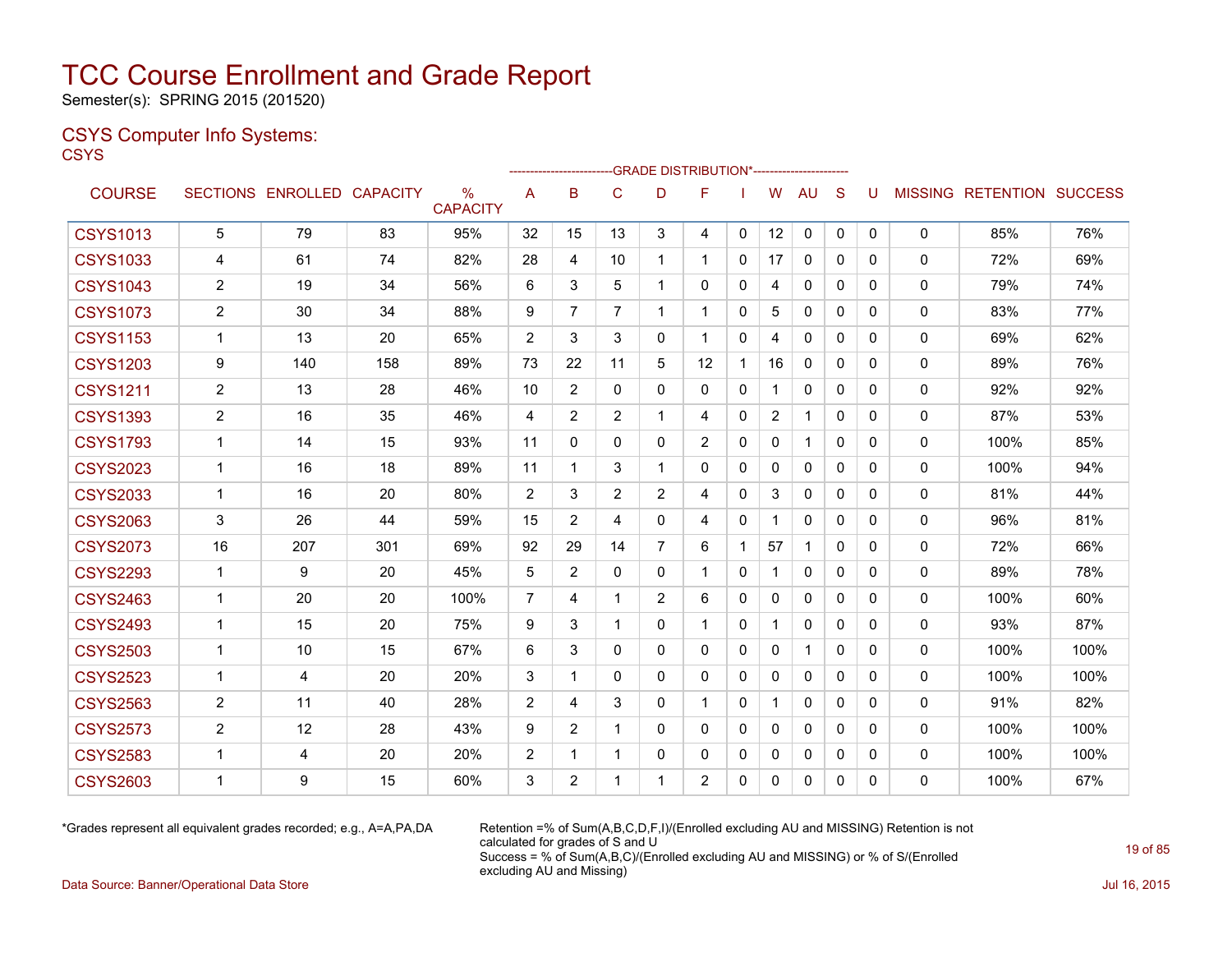Semester(s): SPRING 2015 (201520)

### CSYS Computer Info Systems:

**CSYS** 

|                 |                 |          |                 |                         |                | ------------------------ |   |                | -GRADE DISTRIBUTION*----------------------- |              |                |                |          |              |                |                  |                |
|-----------------|-----------------|----------|-----------------|-------------------------|----------------|--------------------------|---|----------------|---------------------------------------------|--------------|----------------|----------------|----------|--------------|----------------|------------------|----------------|
| <b>COURSE</b>   | <b>SECTIONS</b> | ENROLLED | <b>CAPACITY</b> | $\%$<br><b>CAPACITY</b> | A              | B                        | С | D              | F                                           |              | W              | AU             | S        | U            | <b>MISSING</b> | <b>RETENTION</b> | <b>SUCCESS</b> |
| <b>CSYS2613</b> | 2               | 31       | 32              | 97%                     | 16             | 5                        |   | 0              | 0                                           | 0            | $\overline{7}$ | $\overline{2}$ | $\Omega$ | $\Omega$     | 0              | 76%              | 76%            |
| <b>CSYS2643</b> |                 | 11       | 15              | 73%                     | 3              | 3                        | 3 | 0              | 0                                           | 0            |                | 1              | 0        | $\mathbf{0}$ | 0              | 90%              | 90%            |
| <b>CSYS2673</b> | $\overline{2}$  | 22       | 28              | 79%                     | 7              | 5                        | 6 |                | $\overline{2}$                              | 0            |                | $\mathbf{0}$   | 0        | $\mathbf{0}$ | 0              | 95%              | 82%            |
| <b>CSYS2683</b> |                 | 11       | 14              | 79%                     | 4              | 3                        | 5 | 0              | 1                                           | $\mathbf{0}$ |                | 0              | $\Omega$ | $\mathbf{0}$ | 0              | 91%              | 82%            |
| <b>CSYS2713</b> |                 | 13       | 14              | 93%                     | 5              | $\overline{2}$           | 2 | $\overline{2}$ | $\overline{2}$                              | 0            | 0              | 0              | 0        | $\mathbf{0}$ | 0              | 100%             | 69%            |
| <b>CSYS2733</b> |                 | 12       | 14              | 86%                     | $\overline{ }$ | 3                        | 2 | 0              | 0                                           | 0            | 0              | $\mathbf{0}$   | $\Omega$ | $\mathbf{0}$ | $\mathbf{0}$   | 100%             | 100%           |
| <b>CSYS2753</b> |                 | 15       | 15              | 100%                    | 6              | 3                        | 4 |                | 0                                           | 0            |                | $\mathbf{0}$   | $\Omega$ | $\Omega$     | $\mathbf{0}$   | 93%              | 87%            |
| <b>CSYS2763</b> |                 | 14       | 14              | 100%                    | 6              | 3                        |   |                | $\blacktriangleleft$                        | $\Omega$     | 3              | $\mathbf{0}$   | $\Omega$ | $\Omega$     | 0              | 79%              | 64%            |
| <b>CSYS2793</b> |                 | 5        | 10              | 50%                     | 5              | 0                        |   | 0              | 0                                           | 0            | 0              | $\mathbf{0}$   | $\Omega$ | $\Omega$     | $\mathbf{0}$   | 100%             | 100%           |
| <b>CSYS2853</b> |                 | 9        | 15              | 60%                     | 5              |                          |   | 0              |                                             | 0            | $\overline{2}$ | $\mathbf{0}$   | 0        | $\Omega$     | 0              | 78%              | 67%            |
|                 |                 |          |                 |                         |                |                          |   |                |                                             |              |                |                |          |              |                |                  |                |

\*Grades represent all equivalent grades recorded; e.g., A=A,PA,DA Retention =% of Sum(A,B,C,D,F,I)/(Enrolled excluding AU and MISSING) Retention is not calculated for grades of S and U Success = % of Sum(A,B,C)/(Enrolled excluding AU and MISSING) or % of S/(Enrolled excluding AU and Missing)

Data Source: Banner/Operational Data Store Jul 16, 2015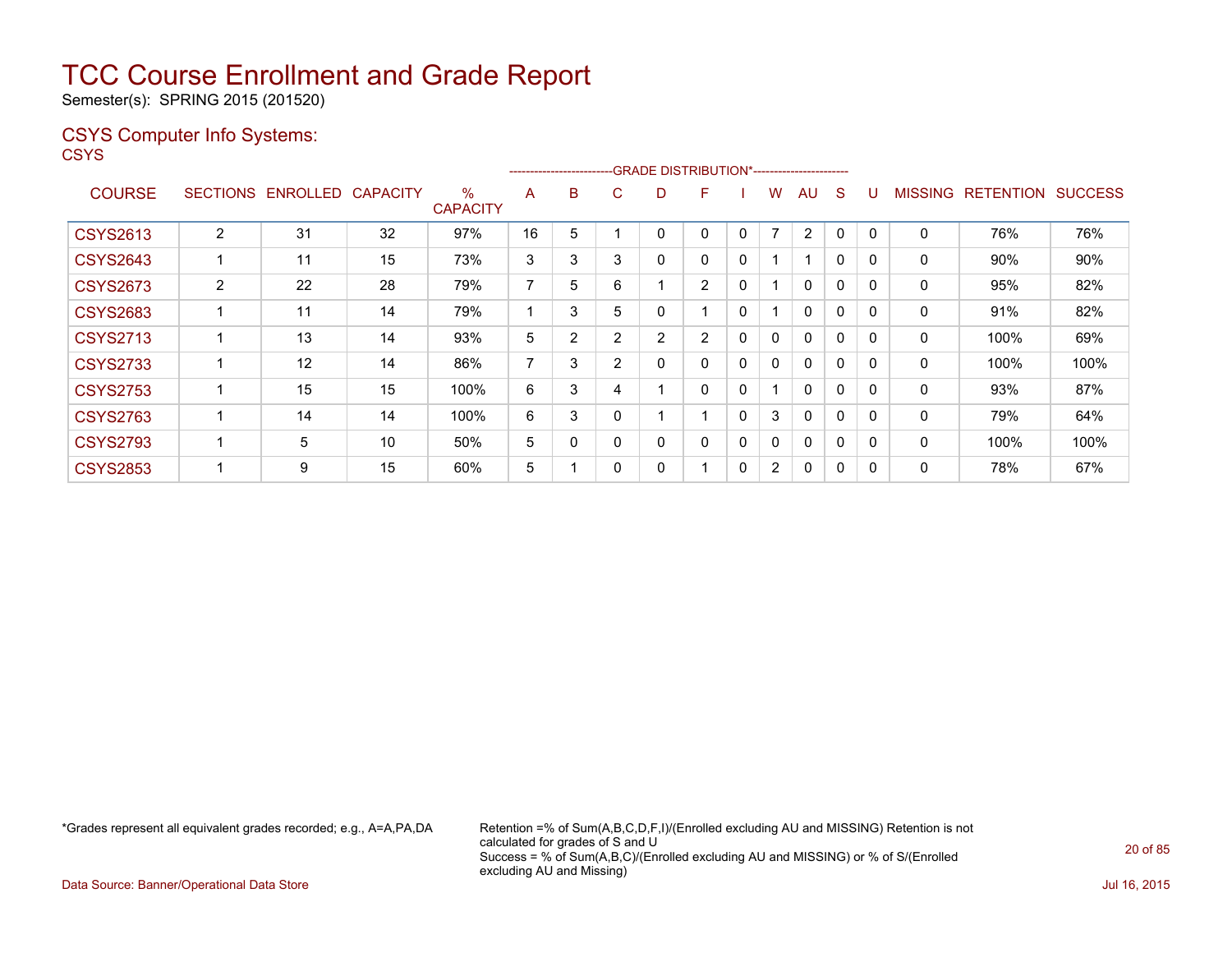Semester(s): SPRING 2015 (201520)

### Cardiovascular Technology:

**CVTC** 

|                 |                            |    |                         |   |   |  | -GRADE DISTRIBUTION*----------------------- |          |              |  |                           |      |
|-----------------|----------------------------|----|-------------------------|---|---|--|---------------------------------------------|----------|--------------|--|---------------------------|------|
| <b>COURSE</b>   | SECTIONS ENROLLED CAPACITY |    | $\%$<br><b>CAPACITY</b> | A | B |  |                                             | W        | AU           |  | MISSING RETENTION SUCCESS |      |
| <b>CVTC1023</b> | 9                          | 12 | 75%                     | 2 | 6 |  | 0                                           | $\Omega$ | $\mathbf{0}$ |  | 100%                      | 89%  |
| <b>CVTC1034</b> | 9                          | 11 | 82%                     | 9 |   |  | 0                                           | $\Omega$ | $\mathbf{0}$ |  | 100%                      | 100% |
| <b>CVTC1044</b> | 9                          | 12 | 75%                     |   |   |  |                                             | 0        | 0            |  | 100%                      | 100% |

\*Grades represent all equivalent grades recorded; e.g., A=A,PA,DA Retention =% of Sum(A,B,C,D,F,I)/(Enrolled excluding AU and MISSING) Retention is not calculated for grades of S and U Success = % of Sum(A,B,C)/(Enrolled excluding AU and MISSING) or % of S/(Enrolled excluding AU and Missing)

Data Source: Banner/Operational Data Store Jul 16, 2015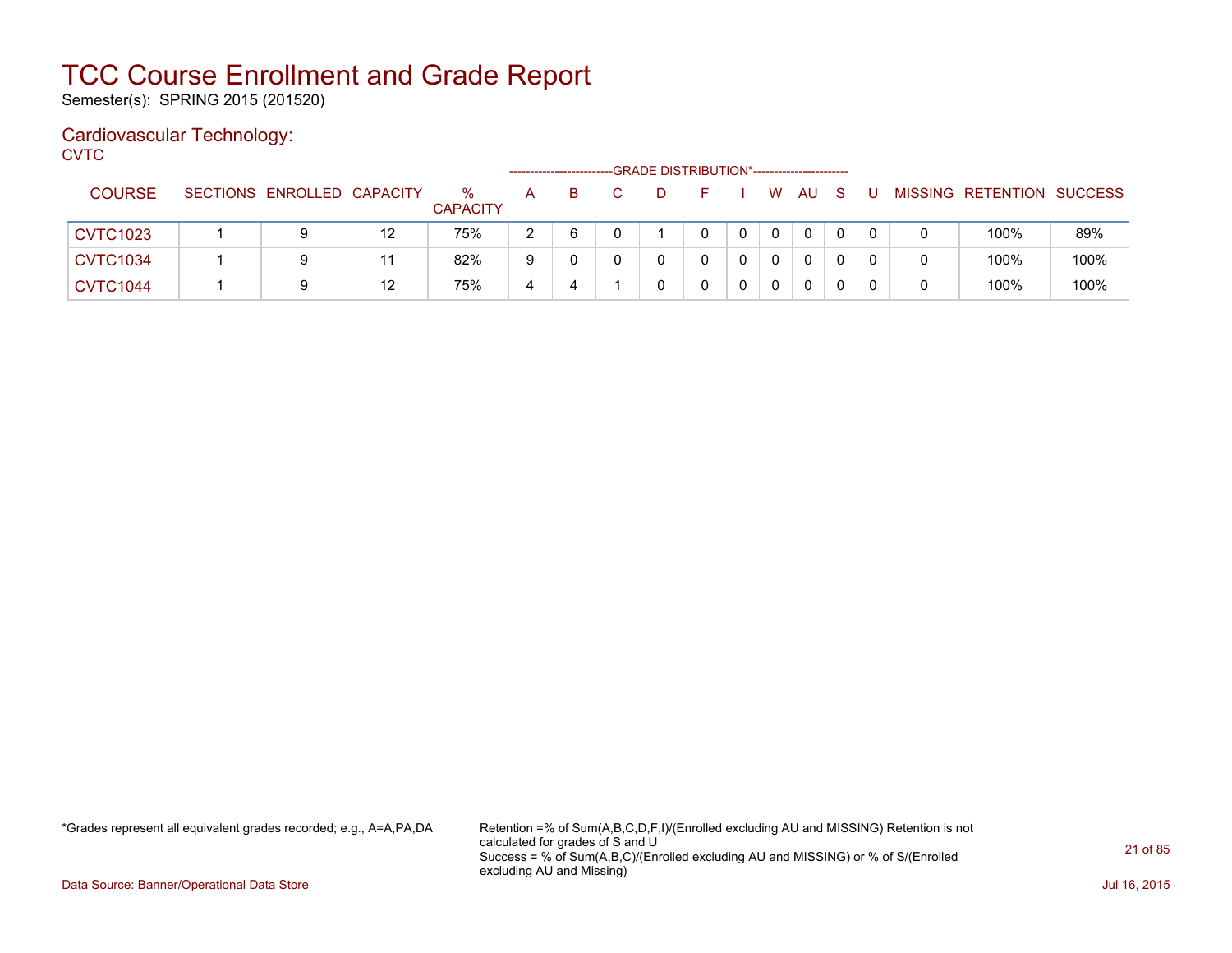Semester(s): SPRING 2015 (201520)

### Dental Hygiene:

DHYG

|                 |                 |          |                 |                         |    | ------------------------ |                | -GRADE DISTRIBUTION*----------------------- |   |          |   |              |          |              |                |                  |                |
|-----------------|-----------------|----------|-----------------|-------------------------|----|--------------------------|----------------|---------------------------------------------|---|----------|---|--------------|----------|--------------|----------------|------------------|----------------|
| <b>COURSE</b>   | <b>SECTIONS</b> | ENROLLED | <b>CAPACITY</b> | $\%$<br><b>CAPACITY</b> | A  | B                        | С              | D                                           | F |          | w | AU           | S        |              | <b>MISSING</b> | <b>RETENTION</b> | <b>SUCCESS</b> |
| <b>DHYG1333</b> |                 | 12       | 14              | 86%                     | 10 | 2                        |                |                                             | 0 | 0        | 0 | 0            | 0        |              | 0              | 100%             | 100%           |
| <b>DHYG1353</b> |                 | 12       | 14              | 86%                     | 4  | 7                        |                | 0                                           | 0 | 0        | 0 | 0            | $\Omega$ | $\Omega$     | 0              | 100%             | 100%           |
| <b>DHYG1373</b> |                 | 12       | 14              | 86%                     | 4  | 7                        |                | 0                                           | 0 | $\Omega$ | 0 | $\Omega$     | $\Omega$ | $\Omega$     | 0              | 100%             | 100%           |
| <b>DHYG1394</b> |                 | 12       | 14              | 86%                     | 12 | 0                        |                | 0                                           | 0 | 0        | 0 | $\mathbf{0}$ | $\Omega$ | $\Omega$     | 0              | 100%             | 100%           |
| <b>DHYG1512</b> |                 | 12       | 14              | 86%                     | 7  | 5                        |                | 0                                           | 0 | $\Omega$ | 0 | $\mathbf{0}$ | $\Omega$ | $\Omega$     | 0              | 100%             | 100%           |
| <b>DHYG1532</b> |                 | 12       | 14              | 86%                     | 5  | 5                        | $\overline{2}$ | 0                                           | 0 | 0        | 0 | $\mathbf{0}$ | $\Omega$ | <sup>0</sup> | 0              | 100%             | 100%           |
| <b>DHYG2022</b> |                 | 14       | 14              | 100%                    | 13 |                          | 0              | 0                                           | 0 | 0        | 0 | 0            | 0        | $\Omega$     | 0              | 100%             | 100%           |
| <b>DHYG2321</b> |                 | 14       | 14              | 100%                    | 14 | 0                        |                | 0                                           | 0 | 0        | 0 | 0            | $\Omega$ | $\Omega$     | 0              | 100%             | 100%           |
| <b>DHYG2382</b> |                 | 14       | 14              | 100%                    | 13 |                          | 0              | 0                                           | 0 | 0        | 0 | 0            | 0        | $\Omega$     | 0              | 100%             | 100%           |
| <b>DHYG2395</b> |                 | 14       | 14              | 100%                    | 14 | 0                        |                | 0                                           | 0 | 0        | 0 | 0            | 0        | O            | 0              | 100%             | 100%           |

\*Grades represent all equivalent grades recorded; e.g., A=A,PA,DA Retention =% of Sum(A,B,C,D,F,I)/(Enrolled excluding AU and MISSING) Retention is not calculated for grades of S and U Success = % of Sum(A,B,C)/(Enrolled excluding AU and MISSING) or % of S/(Enrolled excluding AU and Missing)

Data Source: Banner/Operational Data Store Jul 16, 2015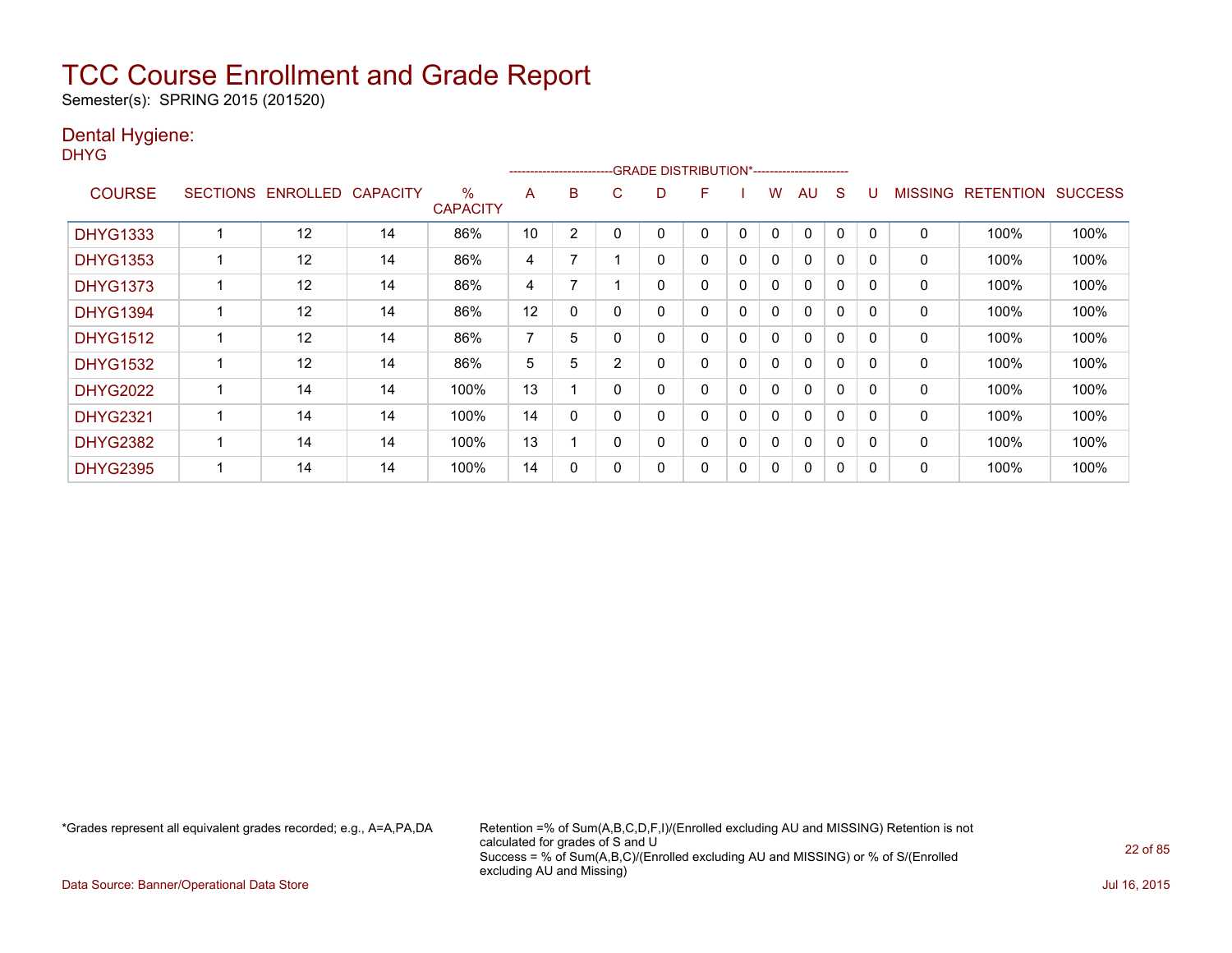Semester(s): SPRING 2015 (201520)

### Diagnostic Medical Sonography: DMS

|                |                            |    |                         | ------------------------- |   |   | -GRADE DISTRIBUTION*----------------------- |   |                |              |    |   |                |                  |                |
|----------------|----------------------------|----|-------------------------|---------------------------|---|---|---------------------------------------------|---|----------------|--------------|----|---|----------------|------------------|----------------|
| <b>COURSE</b>  | SECTIONS ENROLLED CAPACITY |    | $\%$<br><b>CAPACITY</b> | A                         | B | D | F                                           |   | W              | AU           | -S |   | <b>MISSING</b> | <b>RETENTION</b> | <b>SUCCESS</b> |
| <b>DMS1213</b> | 12                         |    | 109%                    | 3                         |   |   | 0                                           |   | $\overline{2}$ | $\mathbf{0}$ | 0  |   | 0              | 83%              | 83%            |
| <b>DMS1223</b> | 12                         | 11 | 109%                    | 2                         | 8 |   | 0                                           | 0 | $\overline{2}$ | $\mathbf{0}$ | 0  | 0 | 0              | 83%              | 83%            |
| <b>DMS1233</b> | 12                         | 11 | 109%                    | 4                         | 6 |   | 0                                           | 0 | $\overline{2}$ | $\mathbf{0}$ | 0  | 0 | 0              | 83%              | 83%            |
| <b>DMS1242</b> | 12                         | 11 | 109%                    | 10                        | 0 | n | 0                                           | 0 | $\overline{2}$ | $\mathbf{0}$ | 0  | 0 | 0              | 83%              | 83%            |
| <b>DMS2131</b> | 10                         | 11 | 91%                     | ⇁                         | 3 |   | 0                                           | 0 | 0              | $\mathbf{0}$ | 0  | 0 | 0              | 100%             | 100%           |
| <b>DMS2148</b> | 10                         | 11 | 91%                     | 10                        | 0 |   | 0                                           | 0 | 0              | $\mathbf{0}$ | 0  | 0 | 0              | 100%             | 100%           |

\*Grades represent all equivalent grades recorded; e.g., A=A,PA,DA Retention =% of Sum(A,B,C,D,F,I)/(Enrolled excluding AU and MISSING) Retention is not calculated for grades of S and U Success = % of Sum(A,B,C)/(Enrolled excluding AU and MISSING) or % of S/(Enrolled excluding AU and Missing)

Data Source: Banner/Operational Data Store Jul 16, 2015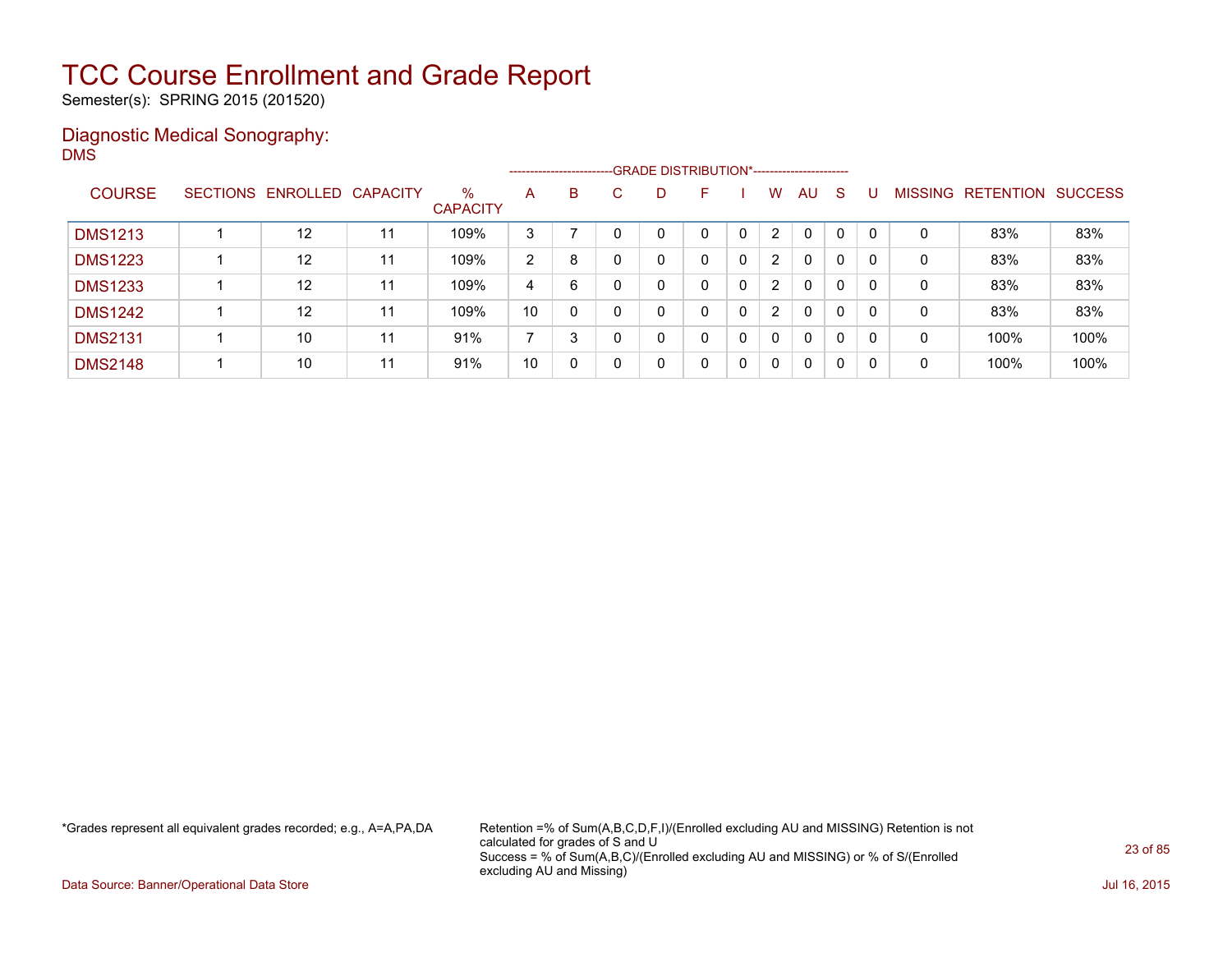Semester(s): SPRING 2015 (201520)

### Drafting Design Engr Tech:

DRFT

|                 |                 |          |                 |                         | ------------------------ |   |   | --GRADE DISTRIBUTION*----------------------- |   |   |                |          |              |              |                |                  |                |
|-----------------|-----------------|----------|-----------------|-------------------------|--------------------------|---|---|----------------------------------------------|---|---|----------------|----------|--------------|--------------|----------------|------------------|----------------|
| <b>COURSE</b>   | <b>SECTIONS</b> | ENROLLED | <b>CAPACITY</b> | $\%$<br><b>CAPACITY</b> | A                        | B | C | D                                            | F |   | w              | AU       | <sub>S</sub> |              | <b>MISSING</b> | <b>RETENTION</b> | <b>SUCCESS</b> |
| <b>DRFT1324</b> |                 | 16       | 16              | 100%                    | 5                        | 5 | ◠ | 0                                            | 0 | 0 | 4              | $\Omega$ |              | $\mathbf{0}$ | 0              | 75%              | 75%            |
| <b>DRFT1442</b> |                 | 9        | 16              | 56%                     | 2                        |   | 3 | 0                                            | 0 |   | $\overline{2}$ | $\Omega$ | 0            | $\Omega$     | 0              | 78%              | 67%            |
| <b>DRFT2053</b> |                 | 13       | 12              | 108%                    | 5                        |   | 3 | 0                                            | 0 | 0 | 5              | 0        | $\Omega$     | 0            | 0              | 62%              | 62%            |
| <b>DRFT2204</b> |                 | 15       | 16              | 94%                     | 12                       |   |   | 0                                            | 0 | 0 |                | $\Omega$ | 0            | $\Omega$     | 0              | 93%              | 93%            |
| <b>DRFT2233</b> |                 | 18       | 19              | 95%                     | 12                       | 3 |   | 0                                            | 0 | 0 | $\overline{2}$ | 0        | $\Omega$     | 0            | 0              | 89%              | 89%            |
| <b>DRFT2293</b> |                 | 14       | 18              | 78%                     | 12                       |   |   | 0                                            | 0 | 0 | 0              | 0        | 0            | 0            | 0              | 100%             | 100%           |

\*Grades represent all equivalent grades recorded; e.g., A=A,PA,DA Retention =% of Sum(A,B,C,D,F,I)/(Enrolled excluding AU and MISSING) Retention is not calculated for grades of S and U Success = % of Sum(A,B,C)/(Enrolled excluding AU and MISSING) or % of S/(Enrolled excluding AU and Missing)

Data Source: Banner/Operational Data Store Jul 16, 2015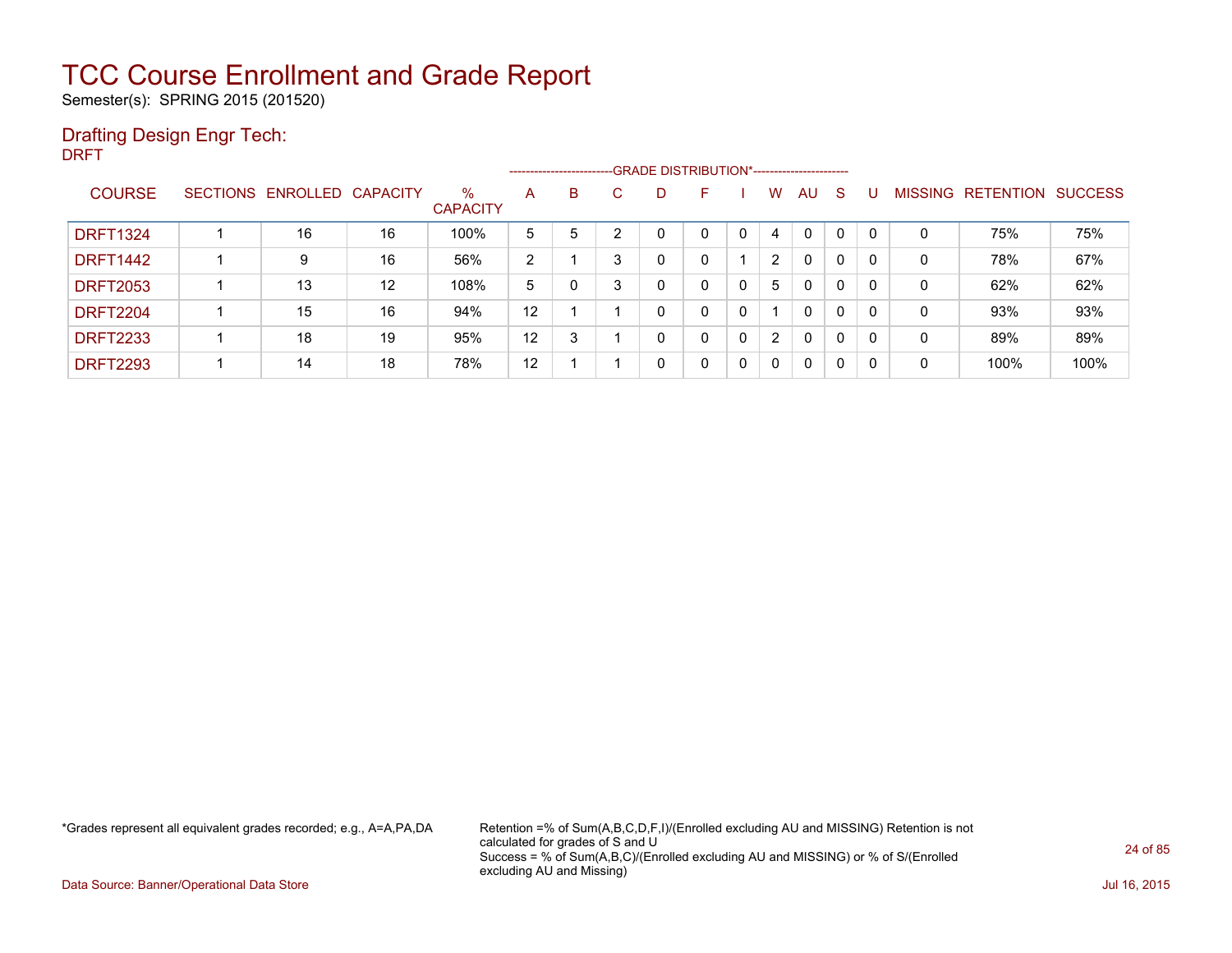Semester(s): SPRING 2015 (201520)

#### Economics: ECON

| ᆫᇰᇰᇅ            |    |                            |     |                         | ----------------- |     |     |    | -GRADE DISTRIBUTION*----------------------- |                   |    |              |              |          |   |                                  |     |
|-----------------|----|----------------------------|-----|-------------------------|-------------------|-----|-----|----|---------------------------------------------|-------------------|----|--------------|--------------|----------|---|----------------------------------|-----|
| <b>COURSE</b>   |    | SECTIONS ENROLLED CAPACITY |     | $\%$<br><b>CAPACITY</b> | A                 | B.  |     | D  |                                             |                   | w  | AU.          | <sub>S</sub> |          |   | <b>MISSING RETENTION SUCCESS</b> |     |
| <b>ECON1353</b> | 6  | 107                        | 140 | 76%                     | 43                | 13  |     | 4  | 17                                          | $12 \overline{ }$ | 14 | $\mathbf{0}$ | $\Omega$     | $\Omega$ | 0 | 87%                              | 56% |
| <b>ECON2013</b> | 31 | 564                        | 778 | 72%                     | 154               | 142 | 116 | 43 | 52                                          | 10                | 47 | $\mathbf{0}$ | $\Omega$     |          | 0 | 92%                              | 73% |
| <b>ECON2023</b> | 24 | 436                        | 595 | 73%                     | 138               | 126 | 79  | 27 | 18                                          | 12 <sup>°</sup>   | 36 | $\Omega$     | 0            | $\Omega$ | 0 | 92%                              | 79% |
| <b>ECON2123</b> |    | 13                         | 20  | 65%                     |                   |     |     | 0  |                                             |                   |    | 0            | 0            | -0       | 0 | 92%                              | 77% |

\*Grades represent all equivalent grades recorded; e.g., A=A,PA,DA Retention =% of Sum(A,B,C,D,F,I)/(Enrolled excluding AU and MISSING) Retention is not calculated for grades of S and U Success = % of Sum(A,B,C)/(Enrolled excluding AU and MISSING) or % of S/(Enrolled excluding AU and Missing)

Data Source: Banner/Operational Data Store Jul 16, 2015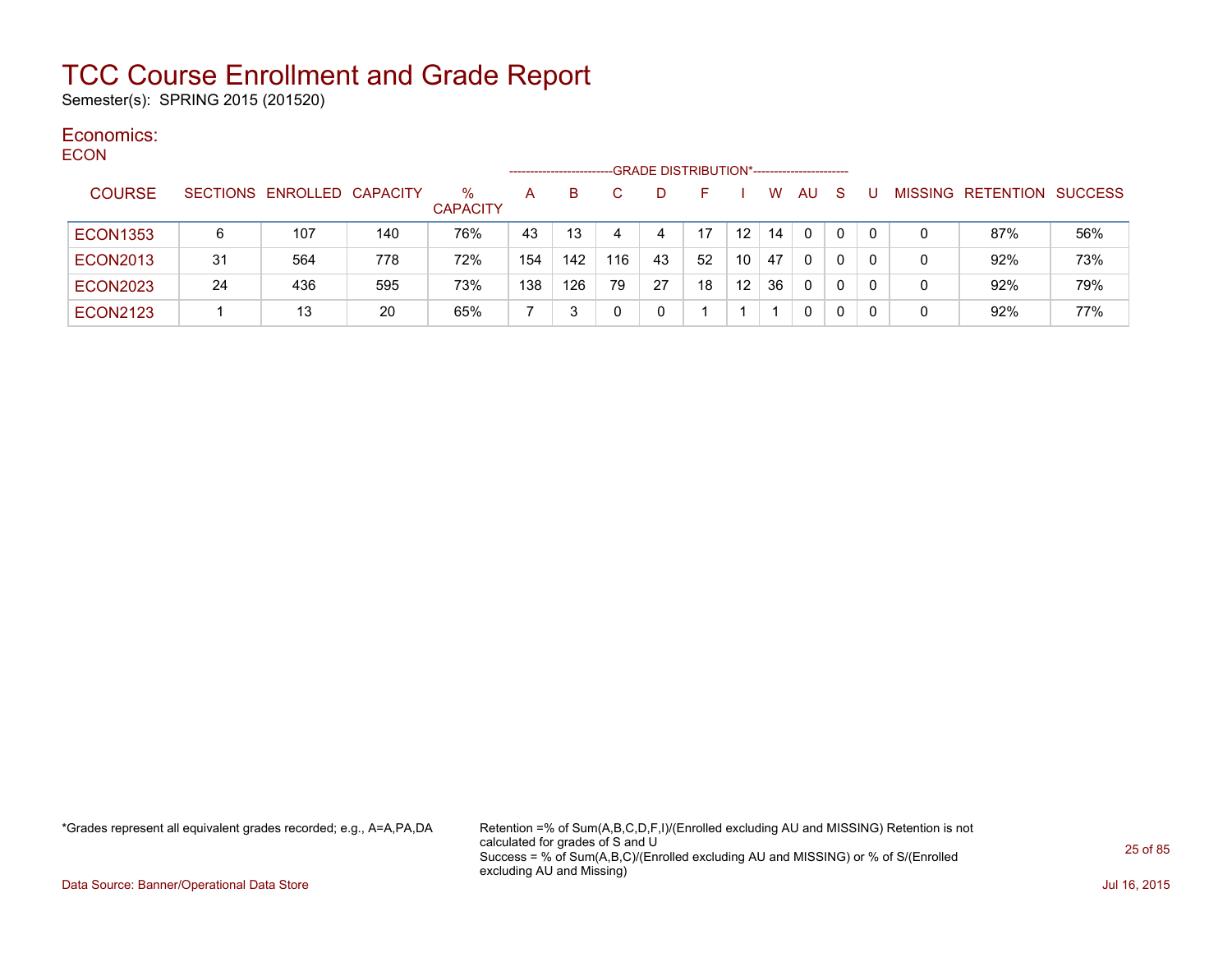Semester(s): SPRING 2015 (201520)

### Electronics Technology:

ELET

|                 |                 |                 |                 |                      |    | --------------------------GRADE DISTRIBUTION*----------------------- |   |   |   |              |   |              |              |              |                |                  |                |
|-----------------|-----------------|-----------------|-----------------|----------------------|----|----------------------------------------------------------------------|---|---|---|--------------|---|--------------|--------------|--------------|----------------|------------------|----------------|
| <b>COURSE</b>   | <b>SECTIONS</b> | <b>ENROLLED</b> | <b>CAPACITY</b> | %<br><b>CAPACITY</b> | A  | B                                                                    | С | D | F |              | W | AU           | S            |              | <b>MISSING</b> | <b>RETENTION</b> | <b>SUCCESS</b> |
| <b>ELET1212</b> | $\overline{2}$  | 30              | 30              | 100%                 | 11 | 6                                                                    | 5 | 0 |   | 0            | 6 |              | 0            | $\mathbf{0}$ | 0              | 79%              | 76%            |
| <b>ELET1303</b> |                 | 19              | 19              | 100%                 | 7  | 10                                                                   |   | 0 | 0 | 0            |   | $\mathbf{0}$ | 0            | $\Omega$     | 0              | 95%              | 95%            |
| <b>ELET1313</b> |                 | 17              | 17              | 100%                 | 4  | 7                                                                    | 4 |   | 0 | $\mathbf{0}$ |   | $\Omega$     | $\Omega$     | $\Omega$     | 0              | 94%              | 88%            |
| <b>ELET1503</b> |                 | 11              | 12              | 92%                  | 5  | 4                                                                    |   |   | 0 | 0            |   | $\mathbf{0}$ | 0            | $\Omega$     | 0              | 91%              | 82%            |
| <b>ELET2112</b> |                 | 9               | 15              | 60%                  | 3  | 4                                                                    |   | 0 | 0 | 0            | 0 | $\mathbf{0}$ | $\Omega$     | $\Omega$     |                | 100%             | 100%           |
| <b>ELET2132</b> |                 | 8               | 15              | 53%                  | 5  |                                                                      |   | 0 | 0 | 0            |   | $\Omega$     | $\Omega$     | $\Omega$     | 0              | 88%              | 88%            |
| <b>ELET2215</b> |                 | 8               | 16              | 50%                  | 2  | 2                                                                    | 3 | 0 | 0 | 0            |   | $\mathbf{0}$ | $\mathbf{0}$ | $\Omega$     | 0              | 88%              | 88%            |
| <b>ELET2333</b> |                 | 10              | 16              | 62%                  |    | 4                                                                    |   | 2 | 0 | 0            | 4 | 4            | $\Omega$     | $\Omega$     | 0              | 89%              | 67%            |
| <b>ELET2525</b> |                 | 11              | 15              | 73%                  | 3  | 4                                                                    | 4 | 0 | 0 | 0            | 0 | $\Omega$     | 0            | 0            | 0              | 100%             | 100%           |

\*Grades represent all equivalent grades recorded; e.g., A=A,PA,DA Retention =% of Sum(A,B,C,D,F,I)/(Enrolled excluding AU and MISSING) Retention is not calculated for grades of S and U Success = % of Sum(A,B,C)/(Enrolled excluding AU and MISSING) or % of S/(Enrolled excluding AU and Missing)

Data Source: Banner/Operational Data Store Jul 16, 2015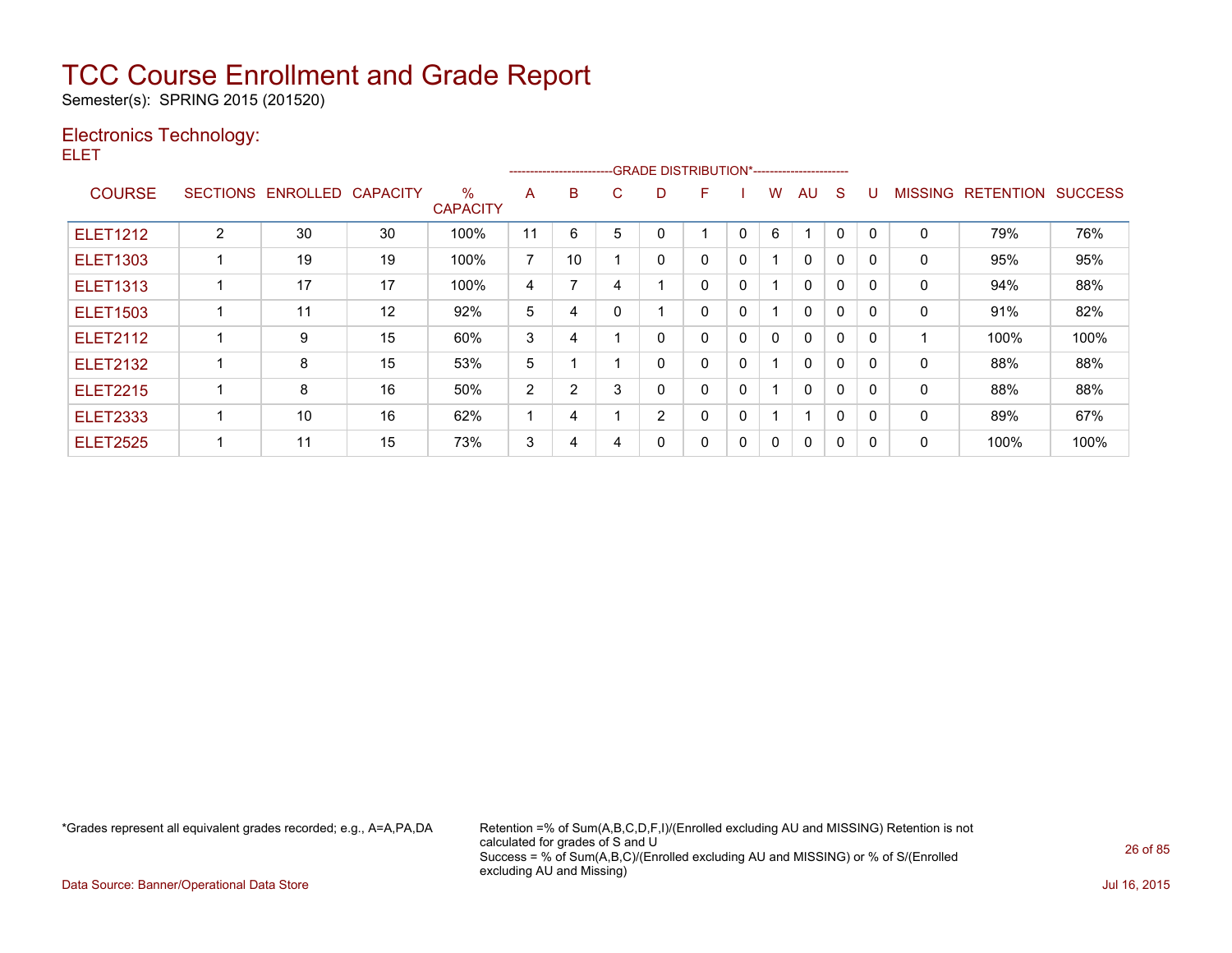Semester(s): SPRING 2015 (201520)

### English: **ENGL**

|                 |                |                            |       |                         |                |                |                |                | -GRADE DISTRIBUTION*---------------------- |                |              |              |              |              |              |                                  |      |
|-----------------|----------------|----------------------------|-------|-------------------------|----------------|----------------|----------------|----------------|--------------------------------------------|----------------|--------------|--------------|--------------|--------------|--------------|----------------------------------|------|
| <b>COURSE</b>   |                | SECTIONS ENROLLED CAPACITY |       | $\%$<br><b>CAPACITY</b> | Α              | B              | $\mathsf{C}$   | D              | F                                          |                | W            | AU           | S            | U            |              | <b>MISSING RETENTION SUCCESS</b> |      |
| <b>ENGL0611</b> | $\overline{2}$ | $\overline{2}$             | 10    | 20%                     | 0              | 0              | 0              | $\mathbf{0}$   | $\mathbf{0}$                               | $\mathbf{1}$   | $\mathbf 1$  | 0            | 0            | $\mathbf{0}$ | 0            | 50%                              | 0%   |
| <b>ENGL0621</b> | $\overline{2}$ | 3                          | 10    | 30%                     | 0              | 0              | 0              | 0              | $\mathbf{0}$                               | 2              | 1            | 0            | $\mathbf{0}$ | 0            | 0            | 67%                              | 0%   |
| <b>ENGL0813</b> | 1              | 1                          | 5     | 20%                     | $\mathbf 1$    | 0              | 0              | 0              | 0                                          | 0              | 0            | 0            | 0            | 0            | 0            | 100%                             | 100% |
| <b>ENGL0823</b> | -1             | 3                          | 5     | 60%                     | $\mathbf{1}$   | $\overline{2}$ | $\mathbf{0}$   | $\mathbf{0}$   | $\mathbf{0}$                               | $\mathbf{0}$   | 0            | $\mathbf{0}$ | 0            | 0            | $\mathbf{0}$ | 100%                             | 100% |
| <b>ENGL0903</b> | 5              | 49                         | 100   | 49%                     | 10             | 6              | 9              | 3              | 10                                         | 0              | 11           | $\mathbf{0}$ | $\mathbf{0}$ | 0            | $\mathbf 0$  | 78%                              | 51%  |
| <b>ENGL0913</b> | 18             | 240                        | 350   | 69%                     | 56             | 50             | 26             | 11             | 37                                         | $\mathbf{0}$   | 60           | $\Omega$     | $\Omega$     | 0            | $\mathbf{0}$ | 75%                              | 55%  |
| <b>ENGL0923</b> | 9              | 144                        | 180   | 80%                     | 13             | 28             | 29             | $\overline{7}$ | 23                                         | 0              | 44           | 0            | $\mathbf{0}$ | 0            | $\mathbf 0$  | 69%                              | 49%  |
| <b>ENGL0933</b> | 27             | 389                        | 456   | 85%                     | 41             | 85             | 94             | 23             | 38                                         | $\overline{2}$ | 106          | $\Omega$     | $\Omega$     | 0            | 0            | 73%                              | 57%  |
| <b>ENGL0996</b> | 1              | 13                         | 20    | 65%                     | 1              | 6              | 5              | 0              | $\mathbf{0}$                               | 0              | 1            | 0            | $\mathbf{0}$ | 0            | 0            | 92%                              | 92%  |
| <b>ENGL1003</b> | 55             | 908                        | 1.100 | 83%                     | 243            | 153            | 103            | 48             | 163                                        | $\mathbf{1}$   | 197          | $\mathbf{0}$ | $\mathbf{0}$ | 0            | 0            | 78%                              | 55%  |
| <b>ENGL1071</b> | $\overline{2}$ | 4                          | 10    | 40%                     | $\mathbf{1}$   | $\mathbf{1}$   | $\Omega$       | $\mathbf{0}$   | $\mathbf{0}$                               | $\mathbf{1}$   | $\mathbf{0}$ | $\mathbf 1$  | $\mathbf{0}$ | 0            | 0            | 100%                             | 67%  |
| <b>ENGL1083</b> | $\overline{2}$ | 34                         | 40    | 85%                     | 6              | 5              | $\overline{7}$ | 2              | 7                                          | $\mathbf{0}$   | 7            | 0            | $\mathbf{0}$ | 0            | 0            | 79%                              | 53%  |
| <b>ENGL1113</b> | 95             | 1,579                      | 1,748 | 90%                     | 320            | 360            | 268            | 71             | 199                                        | 4              | 357          | $\mathbf{0}$ | $\Omega$     | 0            | 0            | 77%                              | 60%  |
| <b>ENGL1131</b> | $\mathbf 1$    | 1                          | 20    | 5%                      | $\mathbf{1}$   | $\mathbf{0}$   | $\mathbf{0}$   | $\mathbf{0}$   | $\Omega$                                   | 0              | 0            | 0            | $\mathbf{0}$ | 0            | 0            | 100%                             | 100% |
| <b>ENGL1213</b> | 138            | 2,305                      | 2,622 | 88%                     | 700            | 699            | 322            | 108            | 164                                        | $\mathbf{1}$   | 311          | $\Omega$     | $\Omega$     | 0            | 0            | 87%                              | 75%  |
| <b>ENGL1691</b> | $\overline{2}$ | 12                         | 40    | 30%                     | $\overline{7}$ | 0              | $\mathbf 0$    | 1              | 3                                          | 0              | 1            | 0            | 0            | 0            | 0            | 92%                              | 58%  |
| <b>ENGL2223</b> | $\mathbf 1$    | 1                          | 20    | 5%                      | $\mathbf{1}$   | $\mathbf{0}$   | 0              | $\mathbf{0}$   | $\mathbf{0}$                               | $\mathbf{0}$   | $\mathbf{0}$ | $\mathbf{0}$ | $\mathbf{0}$ | 0            | 0            | 100%                             | 100% |
| <b>ENGL2333</b> | 3              | 57                         | 65    | 88%                     | 26             | 15             | 6              | 1              | 3                                          | $\mathbf{1}$   | 5            | $\Omega$     | $\Omega$     | 0            | $\mathbf 0$  | 91%                              | 82%  |
| <b>ENGL2343</b> | $\overline{2}$ | 36                         | 40    | 90%                     | 13             | 11             | 3              | 1              | 3                                          | $\mathbf{0}$   | 5            | $\mathbf{0}$ | $\Omega$     | 0            | 0            | 86%                              | 75%  |
| <b>ENGL2383</b> | $\overline{2}$ | 28                         | 40    | 70%                     | 6              | 11             | 2              | $\mathbf{0}$   | $\mathbf{0}$                               | $\mathbf{1}$   | 8            | $\mathbf{0}$ | $\Omega$     | 0            | 0            | 71%                              | 68%  |
| <b>ENGL2413</b> | 5              | 60                         | 100   | 60%                     | 16             | 18             | 8              | 1              | 3                                          | 0              | 14           | 0            | 0            | 0            | 0            | 77%                              | 70%  |
| <b>ENGL2433</b> | -1             | 16                         | 15    | 107%                    | 10             | 3              | $\mathbf{0}$   | 1              | $\mathbf{0}$                               | 0              | 1            | 1            | 0            | 0            | 0            | 93%                              | 87%  |

\*Grades represent all equivalent grades recorded; e.g., A=A,PA,DA Retention =% of Sum(A,B,C,D,F,I)/(Enrolled excluding AU and MISSING) Retention is not calculated for grades of S and U Success = % of Sum(A,B,C)/(Enrolled excluding AU and MISSING) or % of S/(Enrolled excluding AU and Missing)

Data Source: Banner/Operational Data Store Jul 16, 2015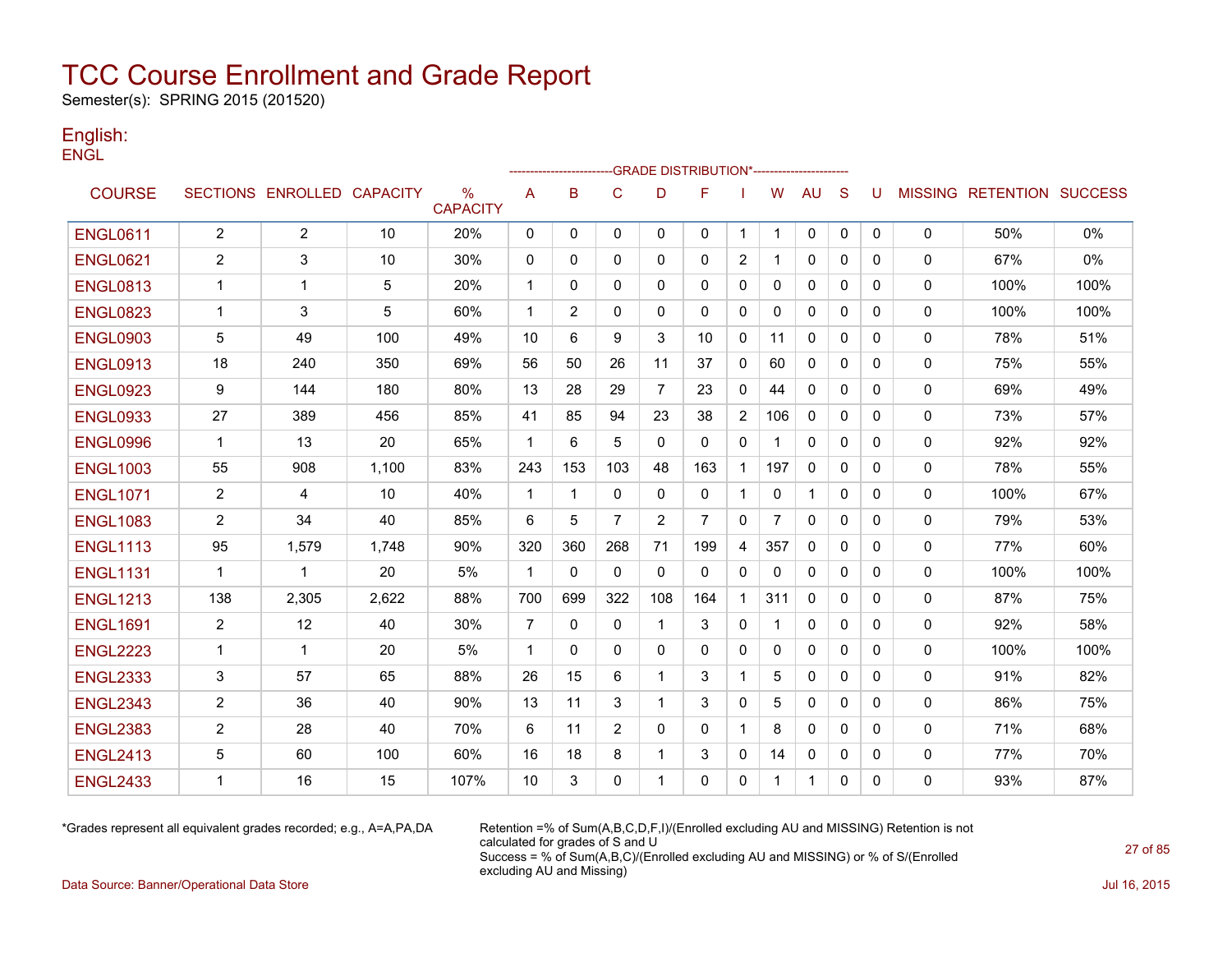Semester(s): SPRING 2015 (201520)

### English: **ENGL**

|                 |                |                            |    |                      |    | ------------------------ |             | -GRADE DISTRIBUTION*---------------------- |              |          |   |              |              |          |                |                          |      |
|-----------------|----------------|----------------------------|----|----------------------|----|--------------------------|-------------|--------------------------------------------|--------------|----------|---|--------------|--------------|----------|----------------|--------------------------|------|
| <b>COURSE</b>   |                | SECTIONS ENROLLED CAPACITY |    | %<br><b>CAPACITY</b> | A  | B                        | C           | D                                          | F            |          | w | AU           | S            |          | <b>MISSING</b> | <b>RETENTION SUCCESS</b> |      |
| <b>ENGL2443</b> | 4              | 20                         | 20 | 100%                 | 9  | 3                        | 3           | $\mathbf 0$                                | 2            | 0        | 3 | $\mathbf 0$  | $\Omega$     | 0        | $\mathbf{0}$   | 85%                      | 75%  |
| <b>ENGL2453</b> | 1              | 4                          | 15 | 27%                  |    |                          | $\mathbf 0$ | 0                                          |              | 0        |   | $\mathbf 0$  | 0            | 0        | 0              | 75%                      | 50%  |
| <b>ENGL2463</b> | 1              | 16                         | 20 | 80%                  | 5  | 0                        | $\mathbf 0$ | 0                                          | $\mathbf{0}$ | 0        |   | 10           | 0            | 0        | 0              | 83%                      | 83%  |
| <b>ENGL2473</b> | 1              | 8                          | 20 | 40%                  |    |                          |             |                                            | 2            | 0        | 2 | $\mathbf 0$  | $\Omega$     | $\Omega$ | 0              | 75%                      | 38%  |
| <b>ENGL2543</b> | 1              | 16                         | 20 | 80%                  | 5  | 3                        |             | 0                                          | 3            | 0        | 4 | 0            | 0            | 0        | 0              | 75%                      | 56%  |
| <b>ENGL2653</b> | 1              | 13                         | 20 | 65%                  | 7  | 4                        |             | $\mathbf 0$                                |              | 0        | 0 | $\mathbf 0$  | $\Omega$     | 0        | 0              | 100%                     | 92%  |
| <b>ENGL2683</b> | 1              | 6                          | 20 | 30%                  | 3  | 2                        | 0           | 0                                          |              | 0        | 0 | $\Omega$     | $\mathbf{0}$ | 0        | 0              | 100%                     | 83%  |
| <b>ENGL2773</b> | 1              |                            |    | 100%                 |    | 0                        | $\mathbf 0$ | $\mathbf 0$                                | 0            | $\Omega$ | 0 | $\Omega$     | $\Omega$     | 0        | 0              | 100%                     | 100% |
| <b>ENGL2883</b> | 3              | 34                         | 60 | 57%                  | 19 | 8                        |             | $\mathbf 0$                                | $\mathbf{0}$ |          | 5 | $\mathbf{0}$ | $\Omega$     | 0        | 0              | 85%                      | 82%  |
| <b>ENGL2993</b> | $\overline{2}$ | 12                         | 35 | 34%                  | 9  | 0                        | 0           | 0                                          | 0            | 0        | 2 |              | 0            | 0        | 0              | 82%                      | 82%  |

\*Grades represent all equivalent grades recorded; e.g., A=A,PA,DA Retention =% of Sum(A,B,C,D,F,I)/(Enrolled excluding AU and MISSING) Retention is not calculated for grades of S and U Success = % of Sum(A,B,C)/(Enrolled excluding AU and MISSING) or % of S/(Enrolled excluding AU and Missing)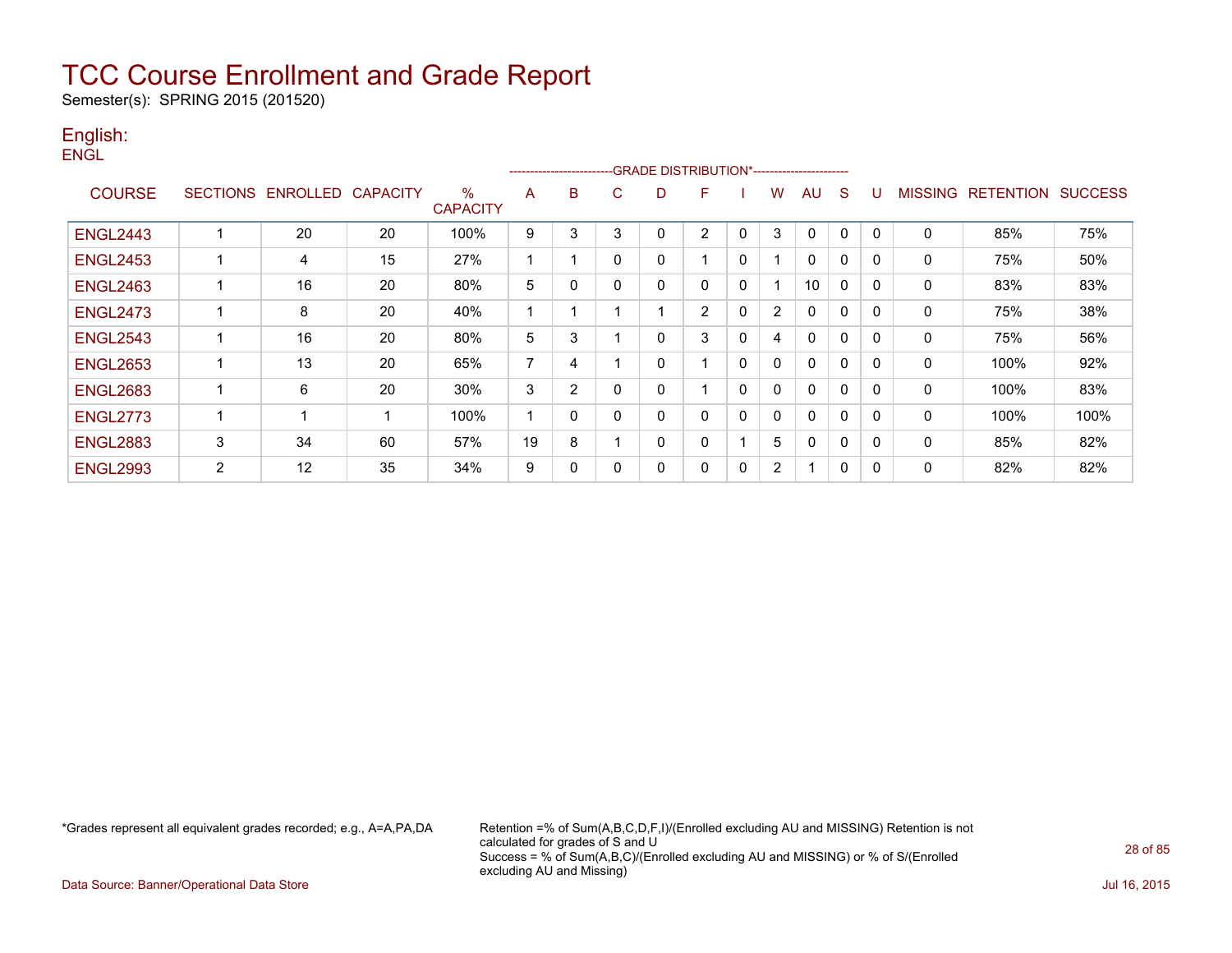Semester(s): SPRING 2015 (201520)

### Engineering: **ENGR**

|                 |   |                            |     |                      |     | ------------------------ |                | --GRADE DISTRIBUTION*----------------------- |   |              |                   |              |              |   |                |                          |     |
|-----------------|---|----------------------------|-----|----------------------|-----|--------------------------|----------------|----------------------------------------------|---|--------------|-------------------|--------------|--------------|---|----------------|--------------------------|-----|
| <b>COURSE</b>   |   | SECTIONS ENROLLED CAPACITY |     | %<br><b>CAPACITY</b> | A   | B                        | C              | D                                            | F |              | w                 | AU           | <sub>S</sub> | U | <b>MISSING</b> | <b>RETENTION SUCCESS</b> |     |
| <b>ENGR1111</b> | 5 | 141                        | 150 | 94%                  | 124 | 3                        | 0              |                                              |   | 4            | 10                | 0            | $\mathbf{0}$ | 0 | 0              | 93%                      | 90% |
| <b>ENGR1132</b> | 3 | 69                         | 69  | 100%                 | 39  | 25                       | $\overline{2}$ | $\Omega$                                     |   | $\mathbf{0}$ | $\overline{2}$    |              | $\mathbf{0}$ | 0 | 0              | 97%                      | 97% |
| <b>ENGR1242</b> | 3 | 59                         | 60  | 98%                  | 24  | 22                       |                |                                              |   | 0            | 5                 | $\mathbf{0}$ | 0            | 0 | 0              | 92%                      | 90% |
| <b>ENGR2103</b> | 3 | 76                         | 79  | 96%                  | 29  | 22                       | 11             | 2                                            |   | $\mathbf{0}$ | $12 \overline{ }$ | $\mathbf{0}$ | 0            | 0 | 0              | 84%                      | 82% |
| <b>ENGR2143</b> | 2 | 50                         | 60  | 83%                  | 12  | 15                       | 9              | 5                                            |   | 0            | 9                 | $\mathbf{0}$ | $\Omega$     | 0 | 0              | 82%                      | 72% |
| <b>ENGR2213</b> | 2 | 48                         | 60  | 80%                  | 22  | 13                       | 9              |                                              |   | 0            | 3                 | $\mathbf{0}$ | $\mathbf{0}$ | 0 | 0              | 94%                      | 92% |
| <b>ENGR2523</b> | 3 | 53                         | 81  | 65%                  | 22  | 15                       | ⇁              | 2                                            |   | $\mathbf{0}$ | 6                 | $\mathbf{0}$ | $\Omega$     | 0 | 0              | 89%                      | 83% |
| <b>ENGR2613</b> | 3 | 48                         | 53  | 91%                  | 9   | 16                       | 12             | 5                                            | 0 |              | 5                 | $\Omega$     | 0            | 0 | 0              | 90%                      | 77% |

\*Grades represent all equivalent grades recorded; e.g., A=A,PA,DA Retention =% of Sum(A,B,C,D,F,I)/(Enrolled excluding AU and MISSING) Retention is not calculated for grades of S and U Success = % of Sum(A,B,C)/(Enrolled excluding AU and MISSING) or % of S/(Enrolled excluding AU and Missing)

Data Source: Banner/Operational Data Store Jul 16, 2015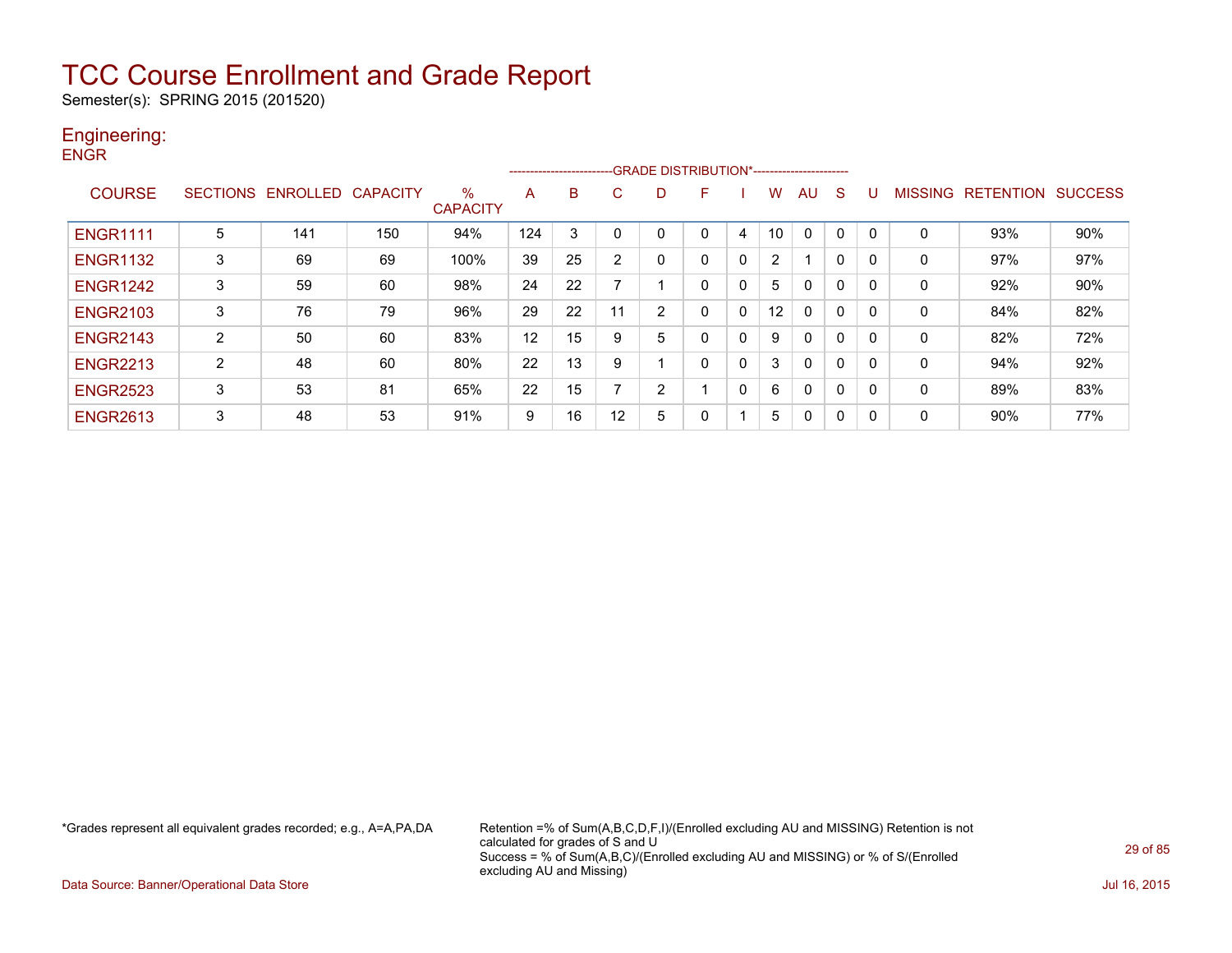Semester(s): SPRING 2015 (201520)

### Engineering Technology: **ENGT**

|                 |   |                            |     |                         |    | --------------------- |              | -GRADE DISTRIBUTION*----------------------- |    |   |   |              |   |                |           |                |
|-----------------|---|----------------------------|-----|-------------------------|----|-----------------------|--------------|---------------------------------------------|----|---|---|--------------|---|----------------|-----------|----------------|
| <b>COURSE</b>   |   | SECTIONS ENROLLED CAPACITY |     | $\%$<br><b>CAPACITY</b> | A  | B                     | $\mathbf{C}$ | D                                           | F. |   | w | AU           | S | <b>MISSING</b> | RETENTION | <b>SUCCESS</b> |
| <b>ENGT1212</b> | 2 | 16                         | 30  | 53%                     | 10 | 2                     | っ            |                                             | 0  | 0 | 2 | $\mathbf{0}$ | 0 | 0              | 88%       | 88%            |
| <b>ENGT1313</b> |   | 16                         | 20  | 80%                     |    | 2                     | 4            |                                             |    | 0 | 2 | 0            | 0 | 0              | 88%       | 81%            |
| <b>ENGT1443</b> | 2 | 20                         | 20  | 100%                    | 11 | 6                     | 0            |                                             |    | 0 |   | 0            | 0 | 0              | 95%       | 85%            |
| <b>ENGT1463</b> |   | 11                         | 15  | 73%                     | 6  | 2                     | າ            |                                             | 0  | 0 |   | $\mathbf{0}$ | 0 | 0              | 91%       | 91%            |
| <b>ENGT2462</b> |   | 12                         | 15  | 80%                     | 10 |                       | 0            |                                             |    | 0 |   | 0            | 0 | 0              | 92%       | 92%            |
| <b>ENGT2993</b> | 8 | 90                         | 126 | 71%                     | 55 | 16                    | 8            |                                             | 0  | 4 | 6 | 0            | 0 | 0              | 93%       | 88%            |

\*Grades represent all equivalent grades recorded; e.g., A=A,PA,DA Retention =% of Sum(A,B,C,D,F,I)/(Enrolled excluding AU and MISSING) Retention is not calculated for grades of S and U Success = % of Sum(A,B,C)/(Enrolled excluding AU and MISSING) or % of S/(Enrolled excluding AU and Missing)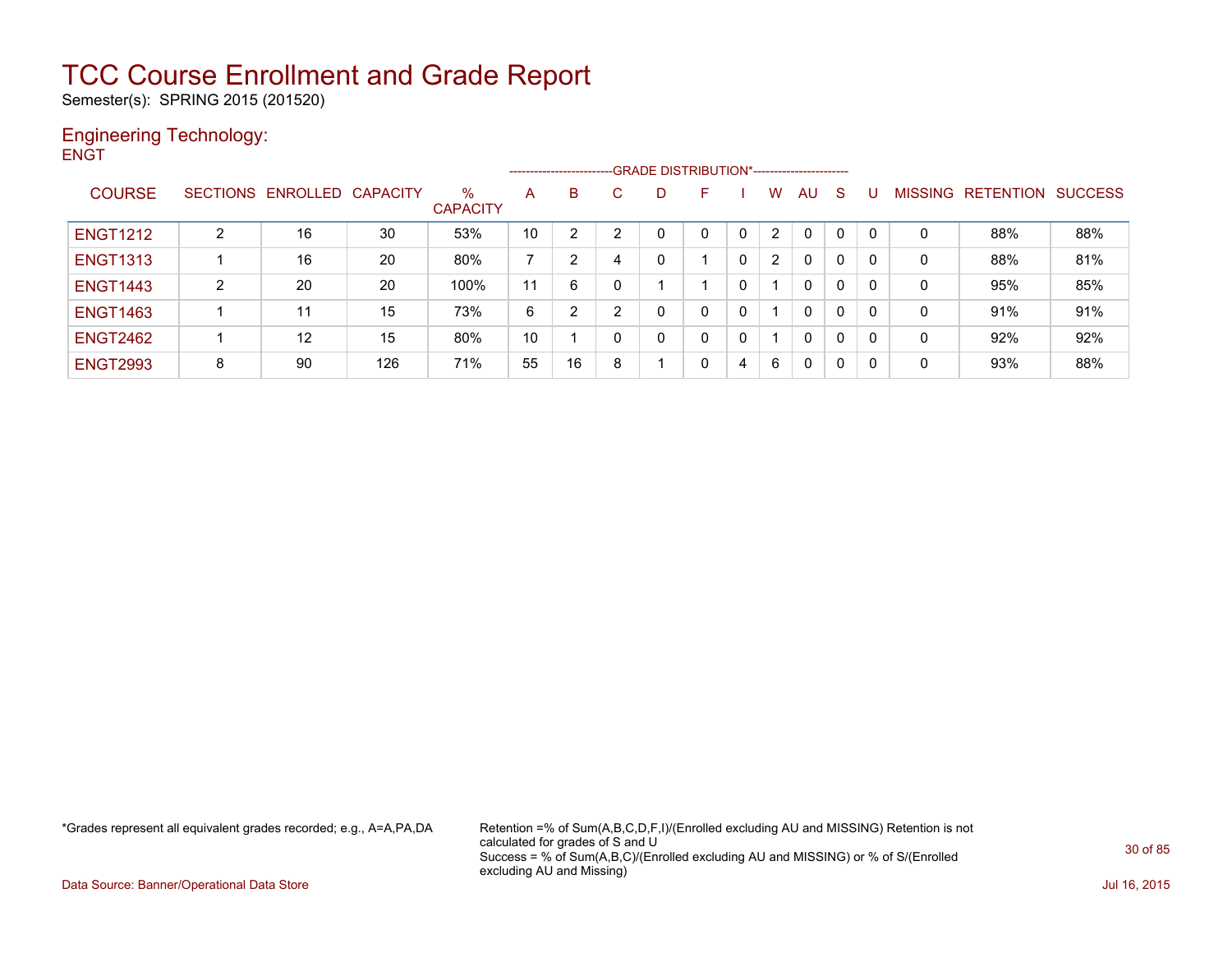Semester(s): SPRING 2015 (201520)

### English as a Second Language: **ESLG**

|                 |                |                            |     |                                  |                |                |                | -GRADE DISTRIBUTION*---------------------- |                |              |                |              |              |              |                |                  |                |
|-----------------|----------------|----------------------------|-----|----------------------------------|----------------|----------------|----------------|--------------------------------------------|----------------|--------------|----------------|--------------|--------------|--------------|----------------|------------------|----------------|
| <b>COURSE</b>   |                | SECTIONS ENROLLED CAPACITY |     | $\frac{0}{0}$<br><b>CAPACITY</b> | A              | B              | C              | D                                          | F              |              | W              | AU           | S            |              | <b>MISSING</b> | <b>RETENTION</b> | <b>SUCCESS</b> |
| <b>ESLG0513</b> | 1              | 6                          | 15  | 40%                              | 4              | 1              | 0              | 0                                          | 0              | $\mathbf{0}$ | 0              | 1            | $\mathbf{0}$ | $\mathbf{0}$ | $\mathbf{0}$   | 100%             | 100%           |
| <b>ESLG0523</b> | 1              | 4                          | 15  | 27%                              | 2              | 1              | 0              | 1                                          | 0              | 0            | 0              | 0            | 0            | 0            | 0              | 100%             | 75%            |
| <b>ESLG0533</b> | 1              | 5                          | 15  | 33%                              | 4              | 0              |                | 0                                          | 0              | $\Omega$     | 0              | $\mathbf{0}$ | $\Omega$     | $\Omega$     | $\mathbf{0}$   | 100%             | 100%           |
| <b>ESLG0543</b> | 1              | 8                          | 15  | 53%                              | 3              | $\overline{2}$ | $\overline{2}$ | 1                                          | 0              | $\mathbf{0}$ | $\mathbf{0}$   | 0            | $\Omega$     | 0            | 0              | 100%             | 88%            |
| <b>ESLG0613</b> | 1              | 11                         | 15  | 73%                              | 4              | 5              |                |                                            | 0              | $\mathbf{0}$ | 0              | $\mathbf{0}$ | $\Omega$     | 0            | $\mathbf{0}$   | 100%             | 91%            |
| <b>ESLG0623</b> | $\overline{2}$ | 15                         | 30  | 50%                              | 5              | 6              |                | 0                                          | $\overline{2}$ | 0            | 1              | $\mathbf{0}$ | $\mathbf{0}$ | 0            | $\mathbf{0}$   | 93%              | 80%            |
| <b>ESLG0633</b> | 1              | 9                          | 15  | 60%                              | 3              | 4              | 0              | 1                                          | 0              | $\mathbf{0}$ | 1.             | 0            | $\Omega$     | 0            | $\mathbf{0}$   | 89%              | 78%            |
| <b>ESLG0643</b> | $\overline{2}$ | 15                         | 30  | 50%                              | $\overline{7}$ | 3              | 3              | 0                                          | 0              | $\Omega$     | $\overline{2}$ | $\mathbf{0}$ | $\Omega$     | 0            | $\mathbf{0}$   | 87%              | 87%            |
| <b>ESLG0653</b> | 1              | 4                          | 15  | 27%                              | $\mathbf 1$    | 0              |                | 0                                          | 1              | $\Omega$     | 1              | $\mathbf{0}$ | $\Omega$     | 0            | 0              | 75%              | 50%            |
| <b>ESLG0713</b> | 1              | 7                          | 15  | 47%                              | 2              | 3              |                | 0                                          | 0              | 0            | 1              | $\mathbf{0}$ | $\Omega$     | 0            | $\mathbf{0}$   | 86%              | 86%            |
| <b>ESLG0723</b> | 1              | 15                         | 15  | 100%                             | 7              | 3              | $\overline{2}$ | 0                                          | 1              | 0            | $\overline{2}$ | $\mathbf{0}$ | $\mathbf{0}$ | 0            | 0              | 87%              | 80%            |
| <b>ESLG0733</b> | 1              | 9                          | 15  | 60%                              | 4              | $\overline{2}$ | $\overline{2}$ |                                            | 0              | 0            | 0              | $\mathbf{0}$ | $\Omega$     | 0            | $\mathbf{0}$   | 100%             | 89%            |
| <b>ESLG0743</b> | $\mathbf 1$    | $\overline{2}$             | 15  | 13%                              | $\mathbf{0}$   | $\overline{2}$ | 0              | 0                                          | 0              | $\Omega$     | 0              | $\mathbf{0}$ | $\Omega$     | 0            | $\mathbf 0$    | 100%             | 100%           |
| <b>ESLG0753</b> | 1              | 8                          | 15  | 53%                              | 6              | $\overline{2}$ | $\Omega$       | 0                                          | 0              | $\Omega$     | 0              | $\mathbf{0}$ | $\Omega$     | $\Omega$     | $\mathbf{0}$   | 100%             | 100%           |
| <b>ESLG0833</b> | 1              | 10                         | 20  | 50%                              | $\overline{7}$ | 3              | 0              | 0                                          | 0              | 0            | 0              | $\mathbf{0}$ | $\Omega$     | 0            | $\mathbf{0}$   | 100%             | 100%           |
| <b>ESLG0843</b> | 1              | 11                         | 15  | 73%                              | 5              | 5              | 0              | 0                                          | 0              | $\mathbf{0}$ | 1.             | 0            | $\Omega$     | 0            | 0              | 91%              | 91%            |
| <b>ESLG0853</b> | 1              | 4                          | 12  | 33%                              | 3              | 1              | 0              | 0                                          | 0              | 0            | 0              | 0            | $\Omega$     | 0            | $\mathbf 0$    | 100%             | 100%           |
| <b>ESLG0992</b> | $\overline{7}$ | 35                         | 105 | 33%                              | 15             | 14             | 5              | 0                                          | 0              | 0            | 1              | 0            | 0            | 0            | $\mathbf{0}$   | 97%              | 97%            |
| <b>ESLG0993</b> | 9              | 74                         | 135 | 55%                              | 45             | 15             | 6              | 0                                          | 0              | $\Omega$     | 8              | 0            | $\Omega$     | 0            | $\mathbf{0}$   | 89%              | 89%            |

\*Grades represent all equivalent grades recorded; e.g., A=A,PA,DA Retention =% of Sum(A,B,C,D,F,I)/(Enrolled excluding AU and MISSING) Retention is not calculated for grades of S and U Success = % of Sum(A,B,C)/(Enrolled excluding AU and MISSING) or % of S/(Enrolled excluding AU and Missing) Data Source: Banner/Operational Data Store Jul 16, 2015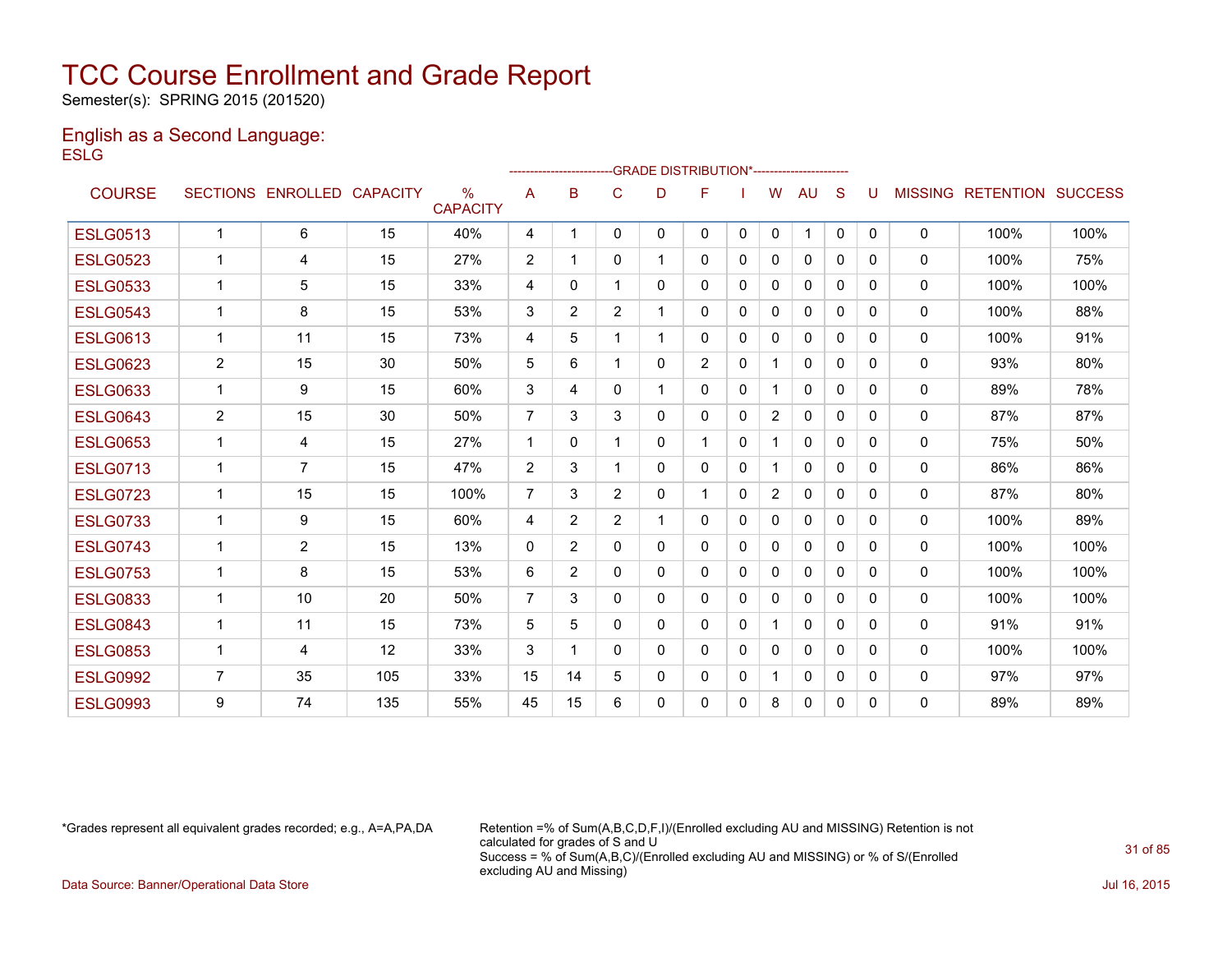Semester(s): SPRING 2015 (201520)

### Fire & Emergency Medical Svcs: FEMS

|                 |              |                            |    |                      |                | ----------------------- |                | -GRADE DISTRIBUTION*---------------------- |                |              |                |              |              |              |              |                                  |      |
|-----------------|--------------|----------------------------|----|----------------------|----------------|-------------------------|----------------|--------------------------------------------|----------------|--------------|----------------|--------------|--------------|--------------|--------------|----------------------------------|------|
| <b>COURSE</b>   |              | SECTIONS ENROLLED CAPACITY |    | %<br><b>CAPACITY</b> | A              | B                       | C              | D                                          | F              |              | W              | <b>AU</b>    | S            | U            |              | <b>MISSING RETENTION SUCCESS</b> |      |
| <b>FEMS1113</b> | $\mathbf{1}$ | 16                         | 20 | 80%                  | 10             | $\mathbf 1$             | $\mathbf 1$    | $\mathbf{0}$                               | $\mathbf{0}$   | $\mathbf{0}$ | 4              | $\mathbf{0}$ | $\mathbf{0}$ | $\mathbf{0}$ | 0            | 75%                              | 75%  |
| <b>FEMS1123</b> | $\mathbf 1$  | 11                         | 20 | 55%                  | $\overline{7}$ | -1                      | $\mathbf 1$    | 0                                          | $\mathbf{0}$   | $\Omega$     | $\overline{2}$ | $\mathbf{0}$ | $\Omega$     | 0            | $\mathbf{0}$ | 82%                              | 82%  |
| <b>FEMS1133</b> | $\mathbf 1$  | 14                         | 20 | 70%                  | 10             | 1                       | $\mathbf 1$    | $\Omega$                                   | $\Omega$       | $\Omega$     | $\overline{2}$ | $\mathbf{0}$ | $\Omega$     | 0            | $\mathbf{0}$ | 86%                              | 86%  |
| <b>FEMS2163</b> | 1            | 16                         | 20 | 80%                  | 11             | 2                       | 0              | 0                                          | $\mathbf{0}$   | 0            | 3              | $\mathbf{0}$ | $\Omega$     | 0            | 0            | 81%                              | 81%  |
| <b>FEMS2173</b> | 1            | 12                         | 20 | 60%                  | 10             | $\mathbf{0}$            | $\overline{2}$ | 0                                          | 0              | $\Omega$     | 0              | 0            | $\mathbf{0}$ | 0            | 0            | 100%                             | 100% |
| <b>FEMS2183</b> | $\mathbf 1$  | 10                         | 20 | 50%                  | 10             | $\Omega$                | $\Omega$       | 0                                          | $\mathbf{0}$   | $\mathbf{0}$ | 0              | $\mathbf{0}$ | $\Omega$     | 0            | 0            | 100%                             | 100% |
| <b>FEMS2193</b> | $\mathbf{1}$ | 8                          | 10 | 80%                  | 5              | $\mathbf{0}$            | 3              | 0                                          | $\mathbf{0}$   | 0            | $\mathbf{0}$   | $\mathbf{0}$ | $\mathbf{0}$ | 0            | 0            | 100%                             | 100% |
| <b>FEMS2413</b> | 4            | 42                         | 58 | 72%                  | 11             | 6                       | $\overline{7}$ | $\overline{2}$                             | $\overline{7}$ | 0            | 9              | $\mathbf{0}$ | $\Omega$     | 0            | 0            | 79%                              | 57%  |
| <b>FEMS2424</b> | 4            | 42                         | 60 | 70%                  | 11             | 6                       | 4              | 3                                          | 9              | 0            | 9              | $\mathbf{0}$ | $\mathbf{0}$ | 0            | 0            | 79%                              | 50%  |
| <b>FEMS2431</b> | 4            | 42                         | 65 | 65%                  | 14             | 6                       | 3              | 1                                          | 8              | 1            | 9              | $\mathbf{0}$ | $\Omega$     | 0            | 0            | 79%                              | 55%  |
| <b>FEMS2513</b> | 1            | $\mathbf 1$                | 15 | 7%                   | 1              | $\mathbf{0}$            | $\mathbf{0}$   | $\mathbf{0}$                               | $\mathbf{0}$   | 0            | 0              | $\mathbf{0}$ | $\mathbf{0}$ | 0            | 0            | 100%                             | 100% |
| <b>FEMS2521</b> | 1            | $\overline{2}$             | 0  |                      | $\overline{2}$ | $\mathbf{0}$            | $\mathbf{0}$   | 0                                          | 0              | $\Omega$     | 0              | $\mathbf{0}$ | $\Omega$     | 0            | 0            | 100%                             | 100% |
| <b>FEMS2532</b> | 1            | 1                          | 15 | 7%                   | 0              | 1                       | $\Omega$       | 0                                          | $\mathbf{0}$   | 0            | 0              | 0            | $\mathbf{0}$ | 0            | 0            | 100%                             | 100% |
| <b>FEMS2713</b> | 1            | 3                          | 15 | 20%                  | 3              | 0                       | 0              | 0                                          | 0              | 0            | 0              | 0            | 0            | 0            | 0            | 100%                             | 100% |
| <b>FEMS2724</b> | $\mathbf 1$  | 2                          | 0  |                      | 2              | $\mathbf{0}$            | 0              | 0                                          | $\mathbf{0}$   | 0            | 0              | 0            | $\mathbf{0}$ | 0            | 0            | 100%                             | 100% |
| <b>FEMS2731</b> | $\mathbf 1$  | $\overline{2}$             | 0  |                      | $\overline{2}$ | $\mathbf{0}$            | $\Omega$       | 0                                          | $\mathbf{0}$   | 0            | $\mathbf{0}$   | $\mathbf{0}$ | $\mathbf{0}$ | 0            | $\mathbf{0}$ | 100%                             | 100% |
| <b>FEMS2741</b> | $\mathbf 1$  | $\overline{2}$             | 15 | 13%                  | $\Omega$       | 2                       | $\Omega$       | $\Omega$                                   | $\mathbf{0}$   | $\Omega$     | $\Omega$       | $\mathbf{0}$ | $\mathbf{0}$ | 0            | $\mathbf{0}$ | 100%                             | 100% |
| <b>FEMS2821</b> | $\mathbf 1$  | $\overline{2}$             | 15 | 13%                  | $\overline{2}$ | $\Omega$                | 0              | 0                                          | $\mathbf{0}$   | $\mathbf{0}$ | $\mathbf{0}$   | $\mathbf{0}$ | $\Omega$     | 0            | 0            | 100%                             | 100% |
| <b>FEMS2831</b> | 1            | 3                          | 15 | 20%                  | 3              | $\Omega$                | $\Omega$       | $\Omega$                                   | $\Omega$       | $\Omega$     | $\Omega$       | $\Omega$     | $\Omega$     | 0            | $\mathbf{0}$ | 100%                             | 100% |
| <b>FEMS2841</b> | $\mathbf 1$  | $\overline{2}$             | 15 | 13%                  | $\overline{2}$ | $\Omega$                | $\Omega$       | 0                                          | $\mathbf{0}$   | $\Omega$     | $\mathbf{0}$   | $\Omega$     | $\Omega$     | $\Omega$     | 0            | 100%                             | 100% |
| <b>FEMS2852</b> | 1            | 3                          | 15 | 20%                  | 3              | $\Omega$                | $\mathbf{0}$   | 0                                          | $\mathbf{0}$   | $\Omega$     | $\mathbf{0}$   | $\mathbf{0}$ | $\Omega$     | 0            | 0            | 100%                             | 100% |
| <b>FEMS2862</b> | 1            | 3                          | 15 | 20%                  | 3              | $\Omega$                | $\Omega$       | $\Omega$                                   | $\Omega$       | $\mathbf{0}$ | $\Omega$       | $\mathbf{0}$ | $\Omega$     | 0            | $\mathbf{0}$ | 100%                             | 100% |

\*Grades represent all equivalent grades recorded; e.g., A=A,PA,DA Retention =% of Sum(A,B,C,D,F,I)/(Enrolled excluding AU and MISSING) Retention is not calculated for grades of S and U Success = % of Sum(A,B,C)/(Enrolled excluding AU and MISSING) or % of S/(Enrolled excluding AU and Missing)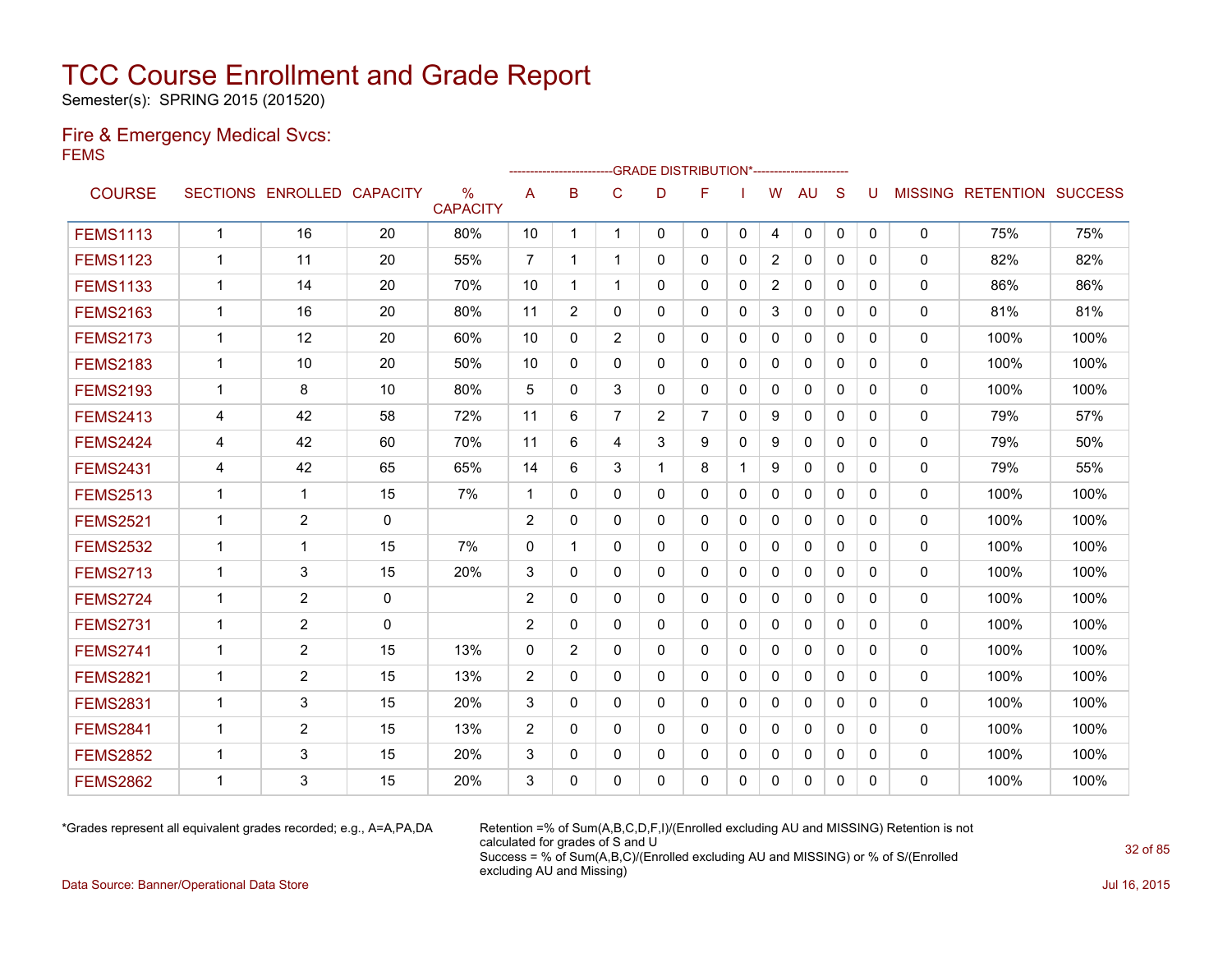Semester(s): SPRING 2015 (201520)

### Fire & Emergency Medical Svcs: FEMS

| י — יים         |                            |    |                      |  | ------------------------GRADE DISTRIBUTION*----------------------- |          |                |          |  |                                          |      |
|-----------------|----------------------------|----|----------------------|--|--------------------------------------------------------------------|----------|----------------|----------|--|------------------------------------------|------|
| COURSE          | SECTIONS ENROLLED CAPACITY |    | %<br><b>CAPACITY</b> |  | A B C                                                              |          |                |          |  | D F I W AU S U MISSING RETENTION SUCCESS |      |
| <b>FEMS2992</b> |                            | 10 | 10%                  |  |                                                                    | $\Omega$ | 0 <sup>1</sup> | $\Omega$ |  | 100%                                     | 100% |

\*Grades represent all equivalent grades recorded; e.g., A=A,PA,DA Retention =% of Sum(A,B,C,D,F,I)/(Enrolled excluding AU and MISSING) Retention is not calculated for grades of S and U Success = % of Sum(A,B,C)/(Enrolled excluding AU and MISSING) or % of S/(Enrolled excluding AU and Missing)

Data Source: Banner/Operational Data Store Jul 16, 2015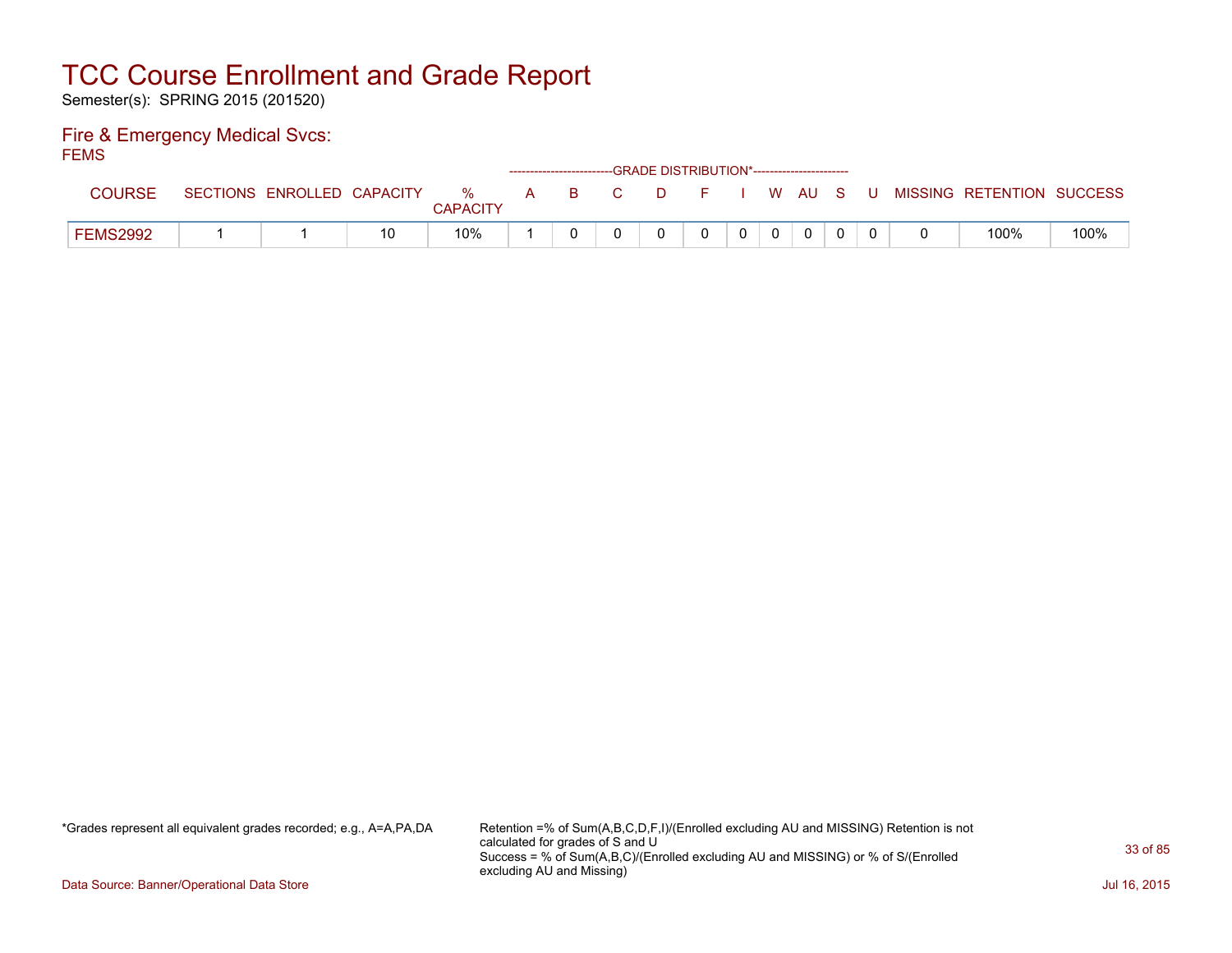Semester(s): SPRING 2015 (201520)

### French: FREN

|                 |                 |                   |    |                         |   |   |                | --------------------------GRADE DISTRIBUTION*----------------------- |                |              |          |    |              |          |                |                  |                |
|-----------------|-----------------|-------------------|----|-------------------------|---|---|----------------|----------------------------------------------------------------------|----------------|--------------|----------|----|--------------|----------|----------------|------------------|----------------|
| <b>COURSE</b>   | <b>SECTIONS</b> | ENROLLED CAPACITY |    | $\%$<br><b>CAPACITY</b> | A | B | C              | D.                                                                   | F              |              | W        | AU | <sub>S</sub> | U        | <b>MISSING</b> | <b>RETENTION</b> | <b>SUCCESS</b> |
| <b>FREN1001</b> |                 | 9                 | 15 | 60%                     | 3 |   | $\mathbf 0$    |                                                                      |                |              |          | 5  | $\mathbf{0}$ | $\Omega$ | $\Omega$       | 100%             | 100%           |
| <b>FREN1103</b> | 4               | 56                | 80 | 70%                     | 8 |   | 8              |                                                                      | $\overline{2}$ | 0            | 26       | 4  | 0            | 0        | 0              | 50%              | 44%            |
| <b>FREN1213</b> | $\overline{2}$  | 17                | 40 | 42%                     | 7 | 5 | $\overline{2}$ | 0                                                                    |                | $\mathbf{0}$ | 2        |    | $\mathbf{0}$ | 0        | 0              | 88%              | 88%            |
| <b>FREN1313</b> |                 | 9                 | 20 | 45%                     | 3 |   | 4              | 0                                                                    |                | $\mathbf{0}$ | 0        |    | $\mathbf{0}$ | 0        | 0              | 100%             | 100%           |
| <b>FREN1413</b> |                 | 10                | 20 | 50%                     | 2 |   | $\overline{2}$ | 0                                                                    |                | $\mathbf{0}$ | 2        | 3  | $\mathbf{0}$ | 0        | 0              | 71%              | 71%            |
| <b>FREN2071</b> |                 | 9                 | 15 | 60%                     | 6 |   |                | 0                                                                    |                | 0            | 0        |    | $\mathbf{0}$ | 0        | 0              | 100%             | 100%           |
| <b>FREN2213</b> |                 | 8                 | 20 | 40%                     | 2 |   |                | 0                                                                    | $\Omega$       | 0            | $\Omega$ | 4  | 0            | 0        | 0              | 100%             | 100%           |

\*Grades represent all equivalent grades recorded; e.g., A=A,PA,DA Retention =% of Sum(A,B,C,D,F,I)/(Enrolled excluding AU and MISSING) Retention is not calculated for grades of S and U Success = % of Sum(A,B,C)/(Enrolled excluding AU and MISSING) or % of S/(Enrolled excluding AU and Missing)

Data Source: Banner/Operational Data Store Jul 16, 2015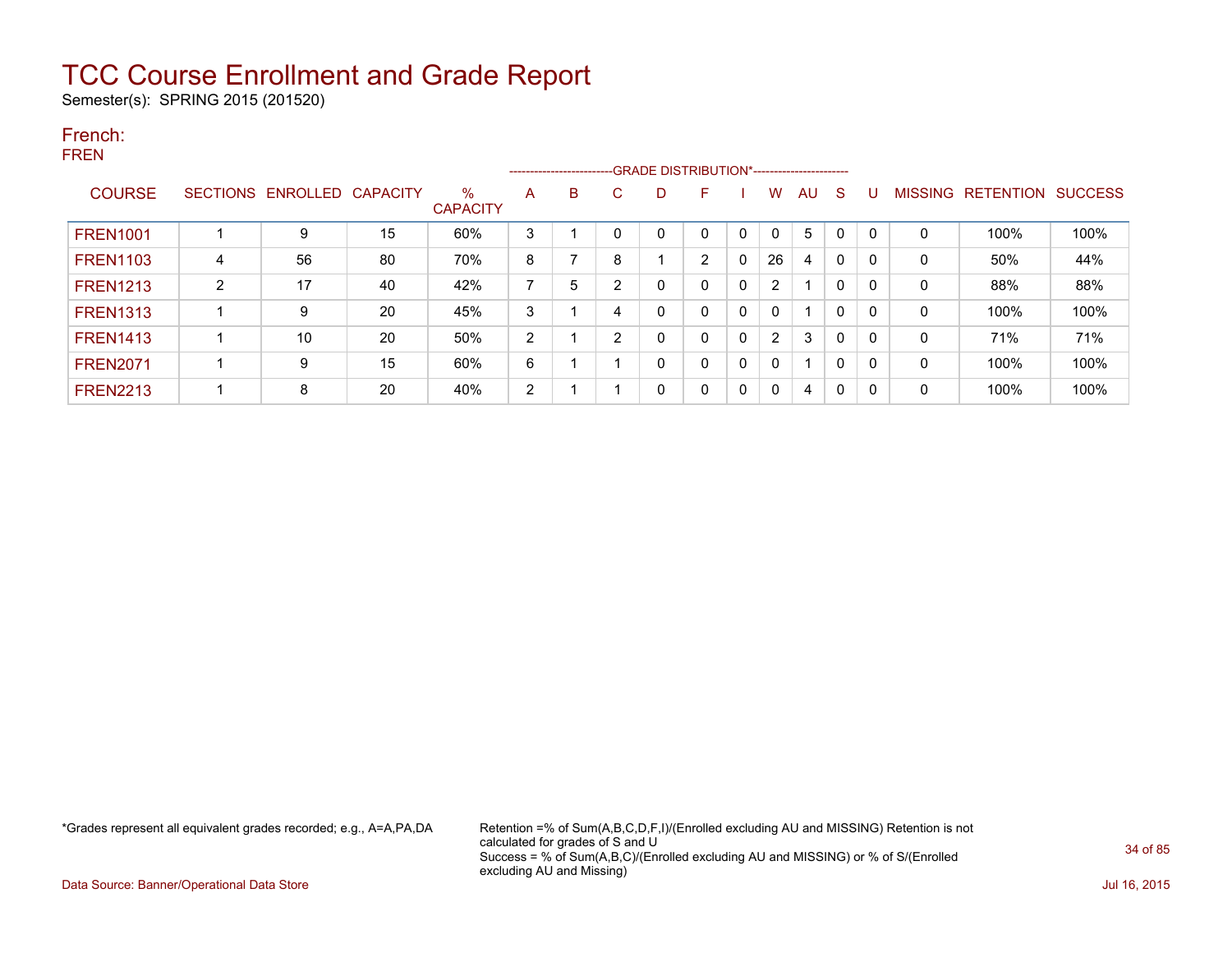Semester(s): SPRING 2015 (201520)

### Geography: GEOG

|               |    |                            |     |                         |    | ---------------------- |                  | -GRADE DISTRIBUTION*----------------------- |    |   |          |    |          |    |                |           |                |
|---------------|----|----------------------------|-----|-------------------------|----|------------------------|------------------|---------------------------------------------|----|---|----------|----|----------|----|----------------|-----------|----------------|
| <b>COURSE</b> |    | SECTIONS ENROLLED CAPACITY |     | $\%$<br><b>CAPACITY</b> | A  | В                      |                  | D                                           |    |   | w        | AU | -S       |    | <b>MISSING</b> | RETENTION | <b>SUCCESS</b> |
| GEOG1014      | 3  | 40                         | 60  | 67%                     | 3  | 14                     | 12 <sup>12</sup> |                                             | 3  | 0 | 6        |    | $\Omega$ | -0 | 0              | 85%       | 74%            |
| GEOG1023      | 2  | 25                         | 50  | 50%                     | 3  | 11                     | 4                | 0                                           | 0  | 0 |          | 0  | 0        | -0 | 0              | 72%       | 72%            |
| GEOG1043      | 17 | 264                        | 338 | 78%                     | 91 | 80                     | 38               | 13                                          | 13 |   | 26       | 2  | 0        | -0 | 0              | 90%       | 80%            |
| GEOG2013      |    | 8                          | 20  | 40%                     | 4  |                        |                  |                                             | ົ  |   | $\Omega$ | 0  | 0        | -0 | 0              | 100%      | 62%            |
| GEOG2033      | 3  | 54                         | 60  | 90%                     | 20 | $12 \,$                | 11               | 3                                           | 4  | 0 | 4        | 0  | 0        | -0 | 0              | 93%       | 80%            |

\*Grades represent all equivalent grades recorded; e.g., A=A,PA,DA Retention =% of Sum(A,B,C,D,F,I)/(Enrolled excluding AU and MISSING) Retention is not calculated for grades of S and U Success = % of Sum(A,B,C)/(Enrolled excluding AU and MISSING) or % of S/(Enrolled excluding AU and Missing)

Data Source: Banner/Operational Data Store Jul 16, 2015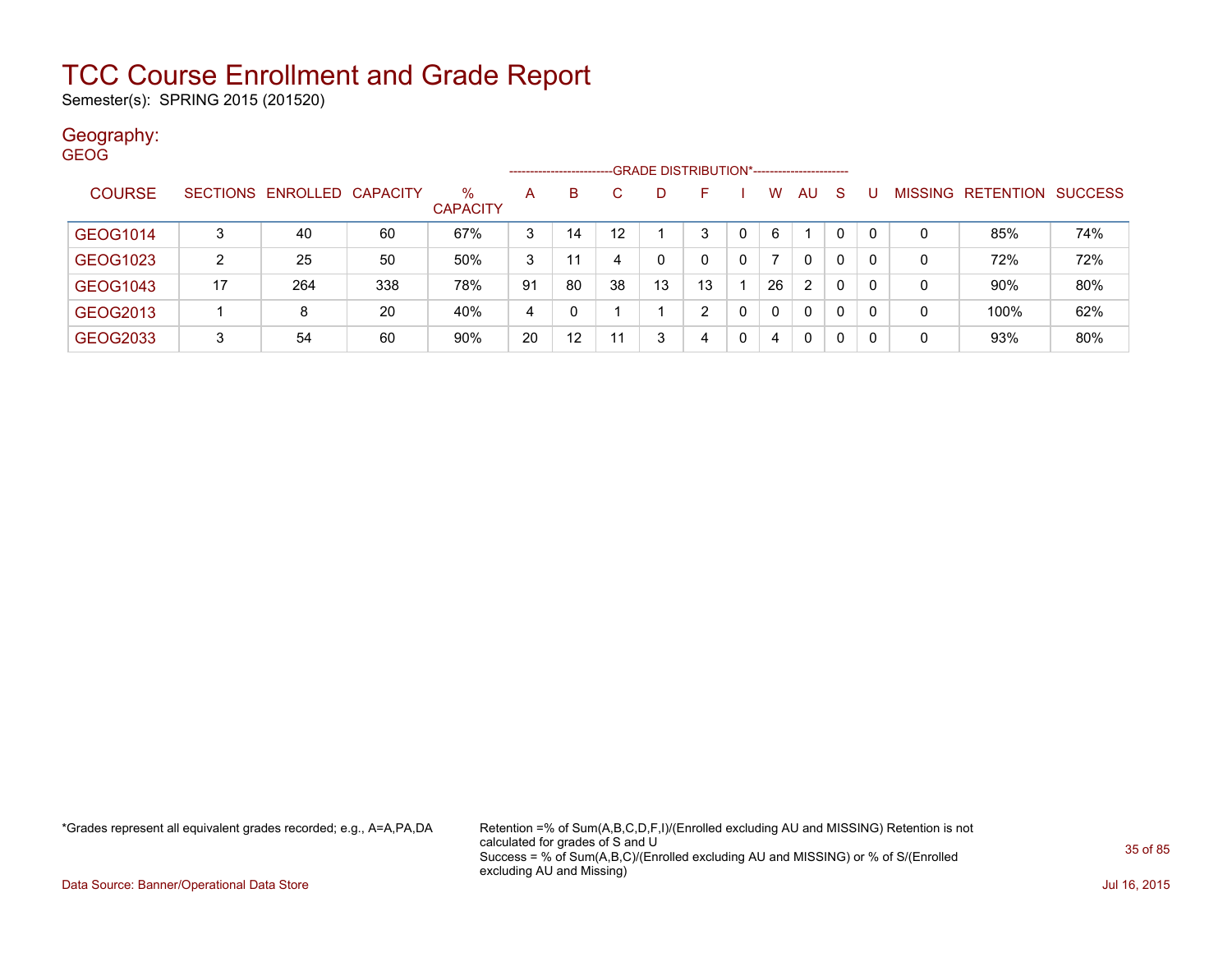Semester(s): SPRING 2015 (201520)

### Geology:

| <b>GEOL</b>     |                                                                    |   |                            |    |                 |    |    |   |   |   |   |          |              |              |   |   |                           |      |
|-----------------|--------------------------------------------------------------------|---|----------------------------|----|-----------------|----|----|---|---|---|---|----------|--------------|--------------|---|---|---------------------------|------|
|                 | -GRADE DISTRIBUTION*-----------------------<br>------------------- |   |                            |    |                 |    |    |   |   |   |   |          |              |              |   |   |                           |      |
| <b>COURSE</b>   |                                                                    |   | SECTIONS ENROLLED CAPACITY |    | $\%$            | A  | B. |   | D | F |   | W        | AU           | <sub>S</sub> | U |   | MISSING RETENTION SUCCESS |      |
|                 |                                                                    |   |                            |    | <b>CAPACITY</b> |    |    |   |   |   |   |          |              |              |   |   |                           |      |
| <b>GEOL1014</b> |                                                                    | 4 | 87                         | 88 | 99%             | 47 | 23 | 4 | ົ | 3 |   | 8        | $\mathbf{0}$ | $\Omega$     | 0 | 0 | 91%                       | 85%  |
| <b>GEOL1024</b> |                                                                    |   |                            | 20 | 45%             | 0  | 3  |   |   |   | 0 | 2        | $\mathbf{0}$ | 0            | 0 | 0 | 78%                       | 67%  |
| <b>GEOL1113</b> |                                                                    |   | 20                         | 20 | 100%            |    | 4  | h |   |   | 0 | 3        | 0            | 0            |   | 0 | 85%                       | 80%  |
| <b>GEOL2021</b> |                                                                    |   |                            | 0  |                 |    |    |   |   |   | 0 | $\Omega$ | $\mathbf{0}$ | 0            |   | 0 | 100%                      | 100% |

\*Grades represent all equivalent grades recorded; e.g., A=A,PA,DA Retention =% of Sum(A,B,C,D,F,I)/(Enrolled excluding AU and MISSING) Retention is not calculated for grades of S and U Success = % of Sum(A,B,C)/(Enrolled excluding AU and MISSING) or % of S/(Enrolled excluding AU and Missing)

Data Source: Banner/Operational Data Store Jul 16, 2015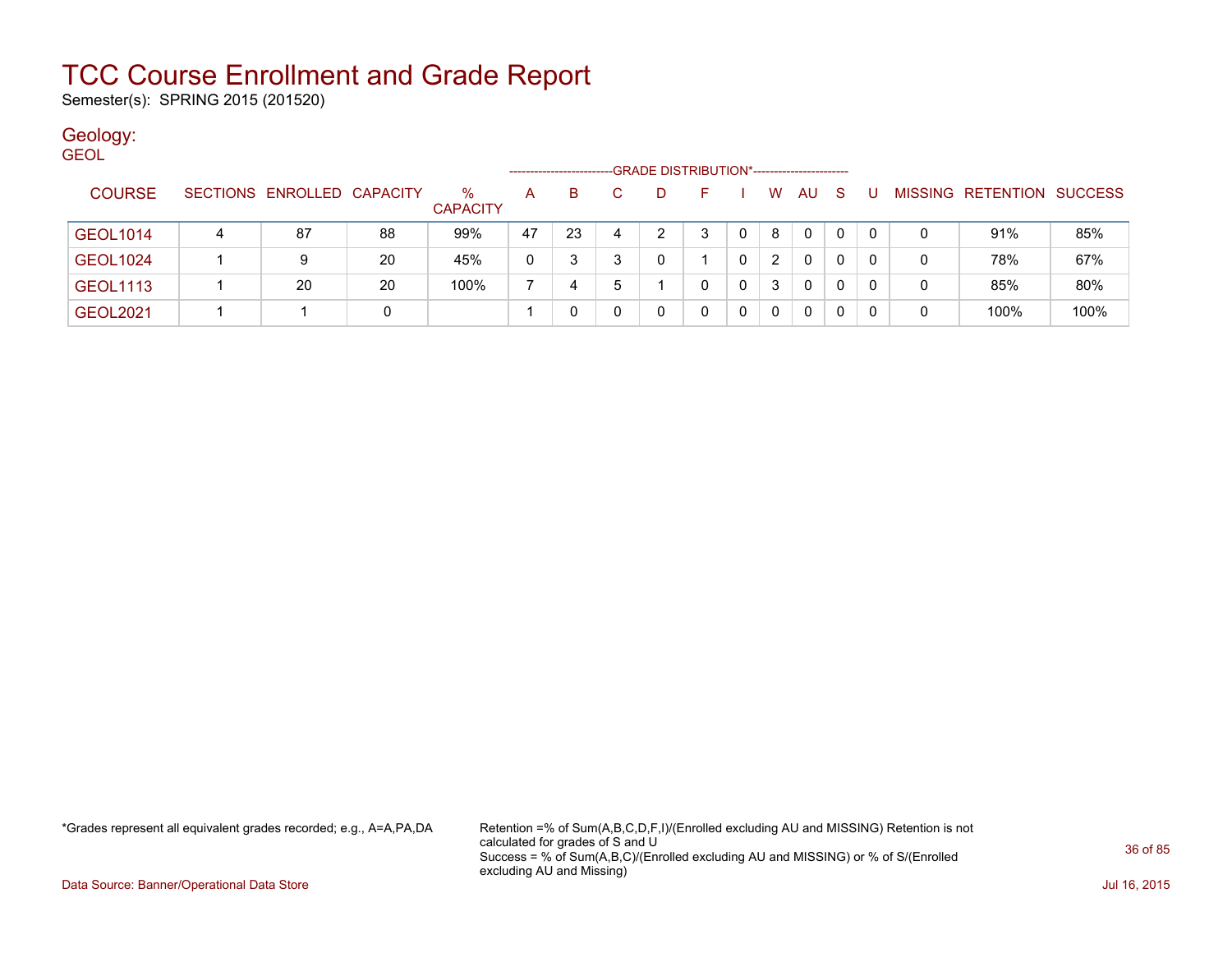Semester(s): SPRING 2015 (201520)

### Geographical Information Sys:

**GIS** 

|                |                            |    |                      |    |  | ------GRADE DISTRIBUTION*----------------------- |  |    |              |     |   |                           |     |
|----------------|----------------------------|----|----------------------|----|--|--------------------------------------------------|--|----|--------------|-----|---|---------------------------|-----|
| <b>COURSE</b>  | SECTIONS ENROLLED CAPACITY |    | ℅<br><b>CAPACITY</b> | A  |  |                                                  |  | W. | AU.          | - S | U | MISSING RETENTION SUCCESS |     |
| <b>GIS2373</b> | 12                         | 10 | 120%                 | 10 |  |                                                  |  |    | $\mathbf{0}$ |     |   | 100%                      | 92% |
| GIS2383        |                            | 10 | 110%                 |    |  |                                                  |  |    | $\mathbf{0}$ |     |   | 100%                      | 82% |

\*Grades represent all equivalent grades recorded; e.g., A=A,PA,DA Retention =% of Sum(A,B,C,D,F,I)/(Enrolled excluding AU and MISSING) Retention is not calculated for grades of S and U Success = % of Sum(A,B,C)/(Enrolled excluding AU and MISSING) or % of S/(Enrolled excluding AU and Missing)

Data Source: Banner/Operational Data Store Jul 16, 2015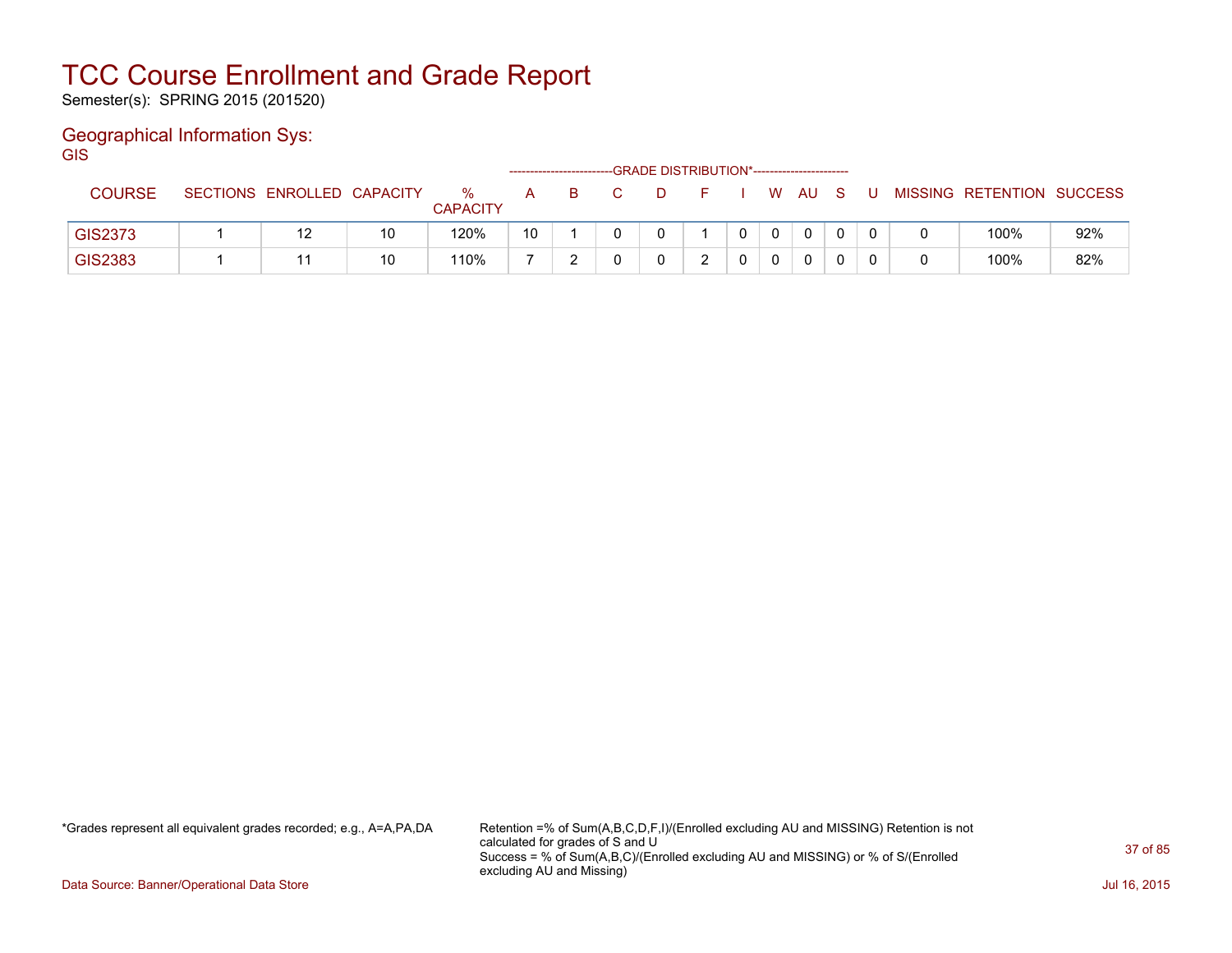Semester(s): SPRING 2015 (201520)

#### German: **CDMM**

| יוויורוט        |                            |    |                         |              | ---------------------- | -GRADE DISTRIBUTION*----------------------- |  |          |     |              |   |                           |      |
|-----------------|----------------------------|----|-------------------------|--------------|------------------------|---------------------------------------------|--|----------|-----|--------------|---|---------------------------|------|
| <b>COURSE</b>   | SECTIONS ENROLLED CAPACITY |    | $\%$<br><b>CAPACITY</b> | $\mathsf{A}$ | в                      | D                                           |  | W        | AU. | <sub>S</sub> |   | MISSING RETENTION SUCCESS |      |
| <b>GRMN1313</b> |                            | 20 | 45%                     | 8            |                        |                                             |  | $\Omega$ | 0   | $\mathbf{0}$ | 0 | 100%                      | 100% |
| <b>GRMN1413</b> | 11                         | 20 | 55%                     | 10           |                        | 0                                           |  |          | 0   | 0            | 0 | 91%                       | 91%  |
| <b>GRMN2113</b> | 4                          | 20 | 20%                     | 4            |                        |                                             |  | $\Omega$ | 0   | 0            |   | 100%                      | 100% |
| <b>GRMN2213</b> |                            | 20 | 15%                     | 3            |                        | 0                                           |  | 0        | 0   | 0            |   | 100%                      | 100% |

\*Grades represent all equivalent grades recorded; e.g., A=A,PA,DA Retention =% of Sum(A,B,C,D,F,I)/(Enrolled excluding AU and MISSING) Retention is not calculated for grades of S and U Success = % of Sum(A,B,C)/(Enrolled excluding AU and MISSING) or % of S/(Enrolled excluding AU and Missing)

Data Source: Banner/Operational Data Store Jul 16, 2015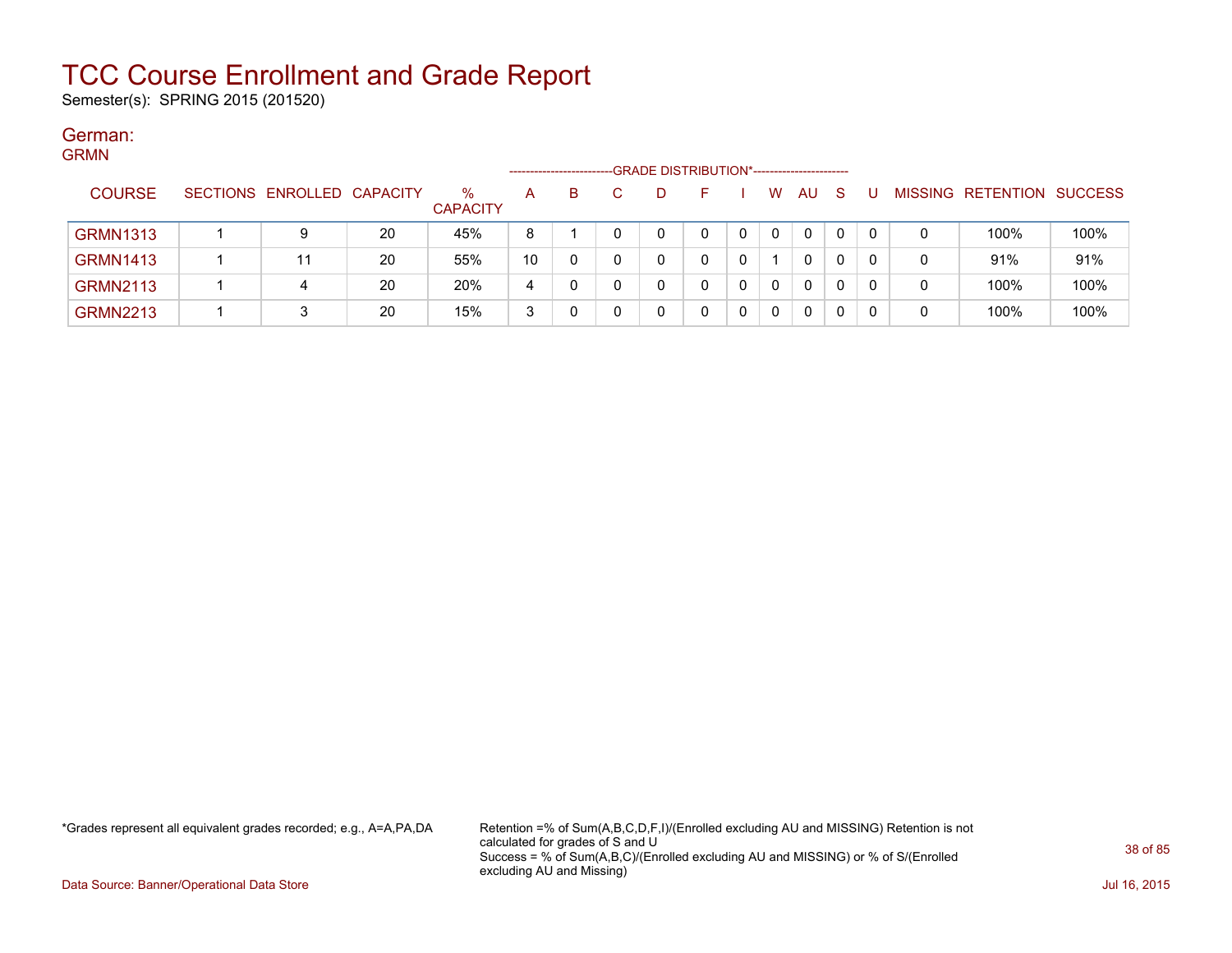Semester(s): SPRING 2015 (201520)

#### Graphics and Imaging Tech: GRPH

|                 |                            |    |                         |                          | ------------------------- |             |          | -GRADE DISTRIBUTION*----------------------- |              |              |              |          |          |                |           |                |
|-----------------|----------------------------|----|-------------------------|--------------------------|---------------------------|-------------|----------|---------------------------------------------|--------------|--------------|--------------|----------|----------|----------------|-----------|----------------|
| <b>COURSE</b>   | SECTIONS ENROLLED CAPACITY |    | $\%$<br><b>CAPACITY</b> | A                        | B                         | C           | D        | F                                           |              | w            | AU           | S        |          | <b>MISSING</b> | RETENTION | <b>SUCCESS</b> |
|                 |                            |    |                         |                          |                           |             |          |                                             |              |              |              |          |          |                |           |                |
| <b>GRPH1014</b> | ⇁                          | 50 | 14%                     | $\overline{\phantom{a}}$ | $\Omega$                  | $\Omega$    |          |                                             | $\Omega$     | 0            | $\mathbf 0$  | $\Omega$ | $\Omega$ | 0              | 100%      | 100%           |
| <b>GRPH1233</b> | 2                          | 50 | 4%                      | 2                        | 0                         | 0           | 0        |                                             | $\mathbf{0}$ | $\mathbf{0}$ | 0            | 0        | 0        | 0              | 100%      | 100%           |
| <b>GRPH1242</b> | 2                          | 50 | 4%                      | 2                        | 0                         | 0           |          |                                             | 0            | 0            | 0            | 0        | 0        | 0              | 100%      | 100%           |
| <b>GRPH1443</b> | 4                          | 50 | 8%                      | 4                        | 0                         | 0           | $\Omega$ | 0                                           | $\Omega$     | 0            | 0            | 0        | $\Omega$ | $\mathbf{0}$   | 100%      | 100%           |
| <b>GRPH2014</b> | 2                          | 50 | 4%                      | 2                        | 0                         | 0           | 0        |                                             | $\mathbf{0}$ | 0            | 0            | 0        | $\Omega$ | 0              | 100%      | 100%           |
| <b>GRPH2022</b> | 10                         | 50 | 20%                     | 10                       | 0                         | 0           | 0        |                                             | 0            | 0            | 0            | 0        | 0        | 0              | 100%      | 100%           |
| <b>GRPH2132</b> | 10                         | 50 | 20%                     | 10                       | 0                         | $\mathbf 0$ | 0        | 0                                           | 0            | 0            | 0            | $\Omega$ | 0        | $\mathbf{0}$   | 100%      | 100%           |
| <b>GRPH2224</b> | 4                          | 50 | 8%                      | 4                        | 0                         | 0           | 0        | 0                                           | $\Omega$     | $\mathbf{0}$ | $\mathbf{0}$ | 0        | 0        | $\mathbf{0}$   | 100%      | 100%           |

\*Grades represent all equivalent grades recorded; e.g., A=A,PA,DA Retention =% of Sum(A,B,C,D,F,I)/(Enrolled excluding AU and MISSING) Retention is not calculated for grades of S and U Success = % of Sum(A,B,C)/(Enrolled excluding AU and MISSING) or % of S/(Enrolled excluding AU and Missing)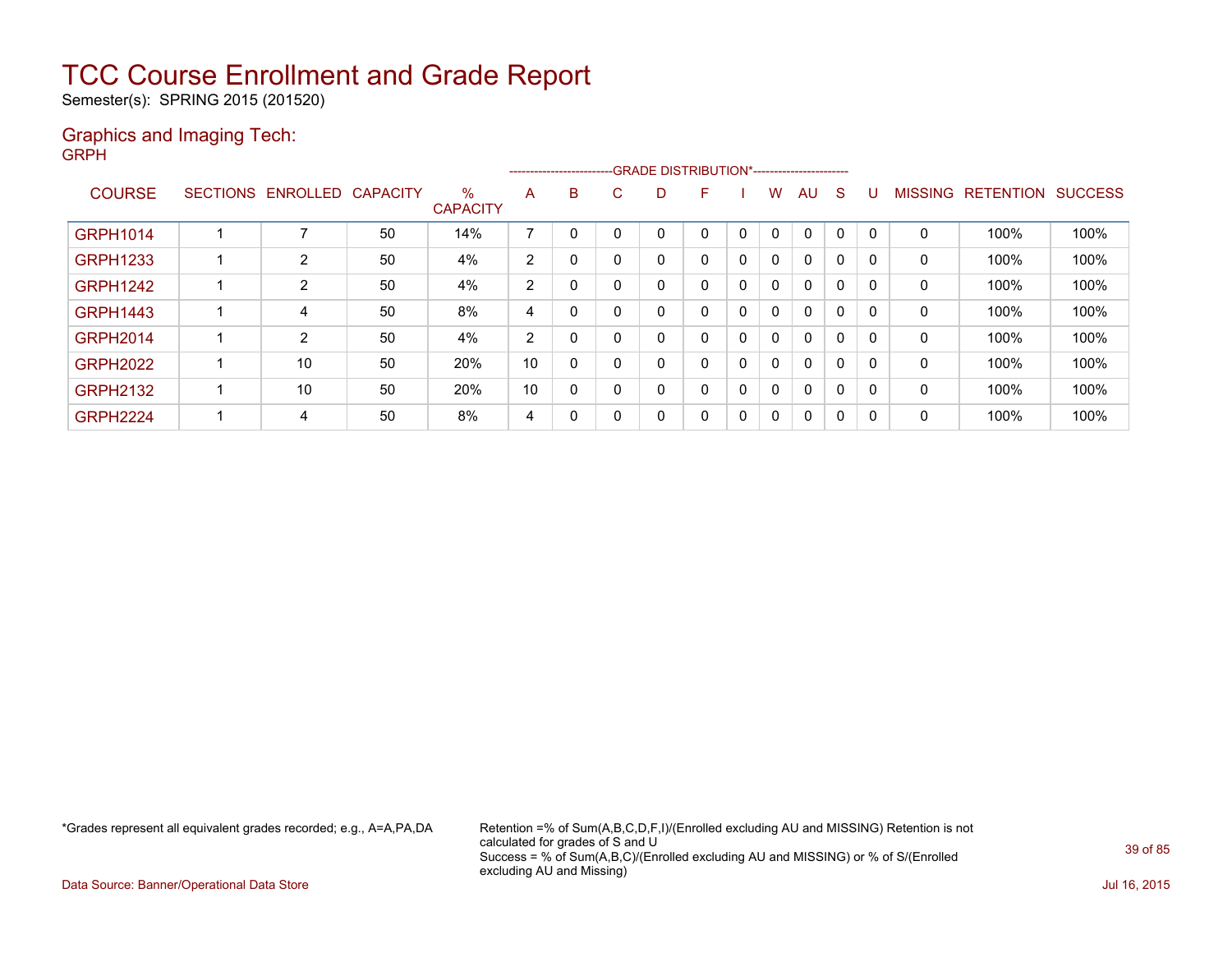Semester(s): SPRING 2015 (201520)

#### History: **HIST**

|                 |    |                   |                 |                      | --------------------- |                |     |    | -GRADE DISTRIBUTION*----------------------- |              |     |              |              |          |         |                  |                |
|-----------------|----|-------------------|-----------------|----------------------|-----------------------|----------------|-----|----|---------------------------------------------|--------------|-----|--------------|--------------|----------|---------|------------------|----------------|
| <b>COURSE</b>   |    | SECTIONS ENROLLED | <b>CAPACITY</b> | %<br><b>CAPACITY</b> | A                     | B              | C.  | D  | F                                           |              | W   | AU           | S            |          | MISSING | <b>RETENTION</b> | <b>SUCCESS</b> |
| <b>HIST1033</b> | 3  | 51                | 60              | 85%                  | 3                     | $\overline{2}$ | 10  | 3  | 11                                          | $\Omega$     | 22  | 0            | $\mathbf{0}$ | $\Omega$ | 0       | 57%              | 29%            |
| <b>HIST1053</b> |    | 129               | 170             | 76%                  | 43                    | 27             | 25  | 0  | 23                                          | $\mathbf{0}$ | 11  | $\mathbf{0}$ | $\mathbf{0}$ | 0        | 0       | 91%              | 74%            |
| <b>HIST1063</b> | 4  | 69                | 90              | 77%                  | 20                    | 16             | 10  | 2  | 14                                          | 0            |     | $\mathbf{0}$ | 0            | 0        | 0       | 90%              | 67%            |
| <b>HIST1483</b> | 36 | 683               | 915             | 75%                  | 160                   | 169            | 99  | 46 | 97                                          | 0            | 112 | $\mathbf{0}$ | 0            | 0        | 0       | 84%              | 63%            |
| <b>HIST1493</b> | 74 | 1,417             | 1,826           | 78%                  | 446                   | 319            | 205 | 83 | 140                                         |              | 221 | 2            | $\mathbf{0}$ | 0        | 0       | 84%              | 69%            |
| <b>HIST2333</b> |    |                   | 30              | 23%                  | 4                     |                |     | 0  | 0                                           | 0            | 2   | 0            | 0            | 0        | 0       | 71%              | 71%            |

\*Grades represent all equivalent grades recorded; e.g., A=A,PA,DA Retention =% of Sum(A,B,C,D,F,I)/(Enrolled excluding AU and MISSING) Retention is not calculated for grades of S and U Success = % of Sum(A,B,C)/(Enrolled excluding AU and MISSING) or % of S/(Enrolled excluding AU and Missing)

Data Source: Banner/Operational Data Store Jul 16, 2015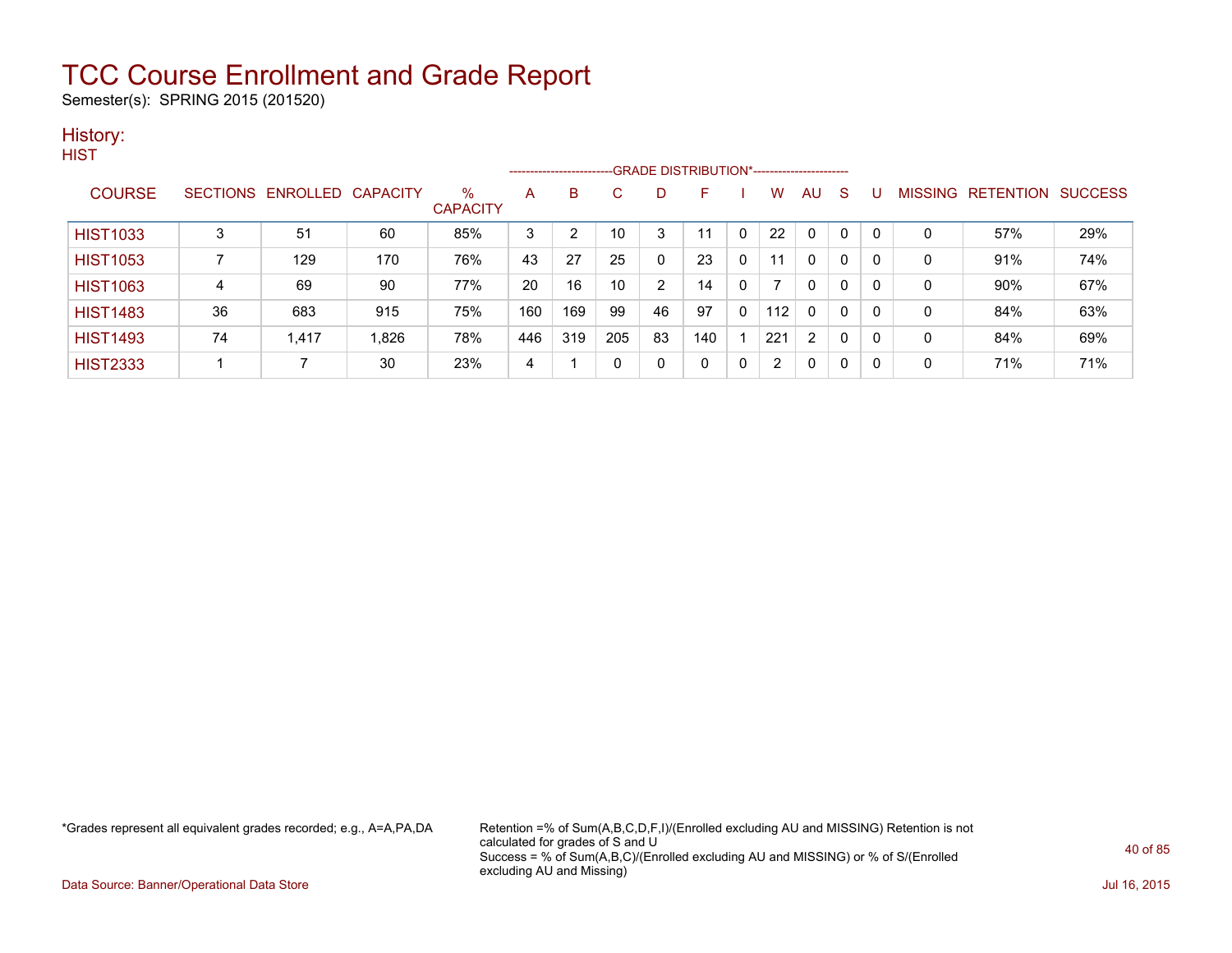Semester(s): SPRING 2015 (201520)

### Health Information Technology: **HITC**

|                 |                 |                 |                 |                         |                |                | --------------------------GRADE DISTRIBUTION*----------------------- |   |   |   |                |          |          |          |                |                  |                |
|-----------------|-----------------|-----------------|-----------------|-------------------------|----------------|----------------|----------------------------------------------------------------------|---|---|---|----------------|----------|----------|----------|----------------|------------------|----------------|
| <b>COURSE</b>   | <b>SECTIONS</b> | <b>ENROLLED</b> | <b>CAPACITY</b> | $\%$<br><b>CAPACITY</b> | A              | B              | C                                                                    | D | F |   | W              | AU       | S        |          | <b>MISSING</b> | <b>RETENTION</b> | <b>SUCCESS</b> |
| <b>HITC1213</b> | 2               | 19              | 28              | 68%                     | 8              | 6              | 3                                                                    |   | 0 | 0 |                | 0        | 0        | $\Omega$ | 0              | 95%              | 89%            |
| <b>HITC1223</b> |                 | 13              | 18              | 72%                     | 9              | $\overline{2}$ |                                                                      |   | 0 | 0 | 0              | $\Omega$ | $\Omega$ | 0        | 0              | 100%             | 92%            |
| <b>HITC1333</b> | 3               | 25              | 54              | 46%                     | 9              | 9              |                                                                      | 0 | 0 | 0 | 0              | $\Omega$ | 0        | $\Omega$ | 0              | 100%             | 100%           |
| <b>HITC1353</b> | $\overline{2}$  | 17              | 28              | 61%                     | 8              | 6              |                                                                      | 0 | 0 | 0 | $\overline{2}$ | 0        | $\Omega$ | 0        | 0              | 88%              | 88%            |
| <b>HITC2053</b> |                 | 15              | 18              | 83%                     | 8              | 4              | 2                                                                    | 0 | 0 |   | 0              | $\Omega$ | $\Omega$ | 0        | 0              | 100%             | 93%            |
| <b>HITC2121</b> |                 | 13              | 25              | 52%                     | 11             | $\overline{2}$ |                                                                      | 0 | 0 | 0 | 0              | $\Omega$ | $\Omega$ | $\Omega$ | 0              | 100%             | 100%           |
| <b>HITC2133</b> | 2               | 17              | 36              | 47%                     | 6              | 5              | 6                                                                    | 0 | 0 | 0 | 0              | $\Omega$ | 0        | $\Omega$ | 0              | 100%             | 100%           |
| <b>HITC2403</b> | 3               | 26              | 46              | 57%                     | $\overline{2}$ | 10             | 12                                                                   |   | 0 |   | 0              | $\Omega$ | $\Omega$ | 0        | 0              | 100%             | 92%            |
| <b>HITC2412</b> | 2               | 17              | 36              | 47%                     | 15             |                |                                                                      | 0 | 0 | 0 | ◢              | 0        | $\Omega$ | 0        | 0              | 94%              | 94%            |

\*Grades represent all equivalent grades recorded; e.g., A=A,PA,DA Retention =% of Sum(A,B,C,D,F,I)/(Enrolled excluding AU and MISSING) Retention is not calculated for grades of S and U Success = % of Sum(A,B,C)/(Enrolled excluding AU and MISSING) or % of S/(Enrolled excluding AU and Missing)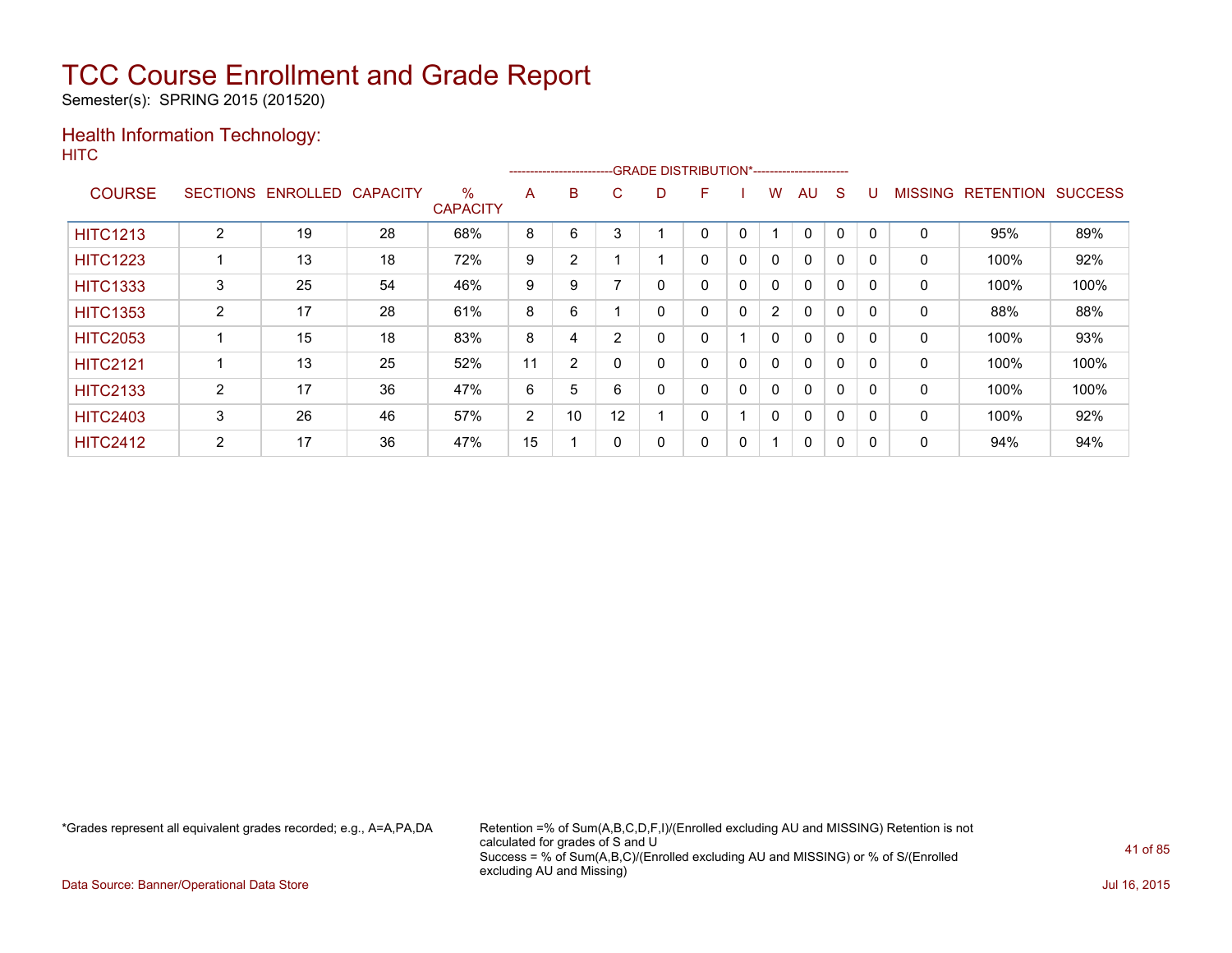Semester(s): SPRING 2015 (201520)

### Horticulture Technology:

**HORT** 

| .               |                 |                 |                 |                         |                |   |                |   | -GRADE DISTRIBUTION*----------------------- |              |                       |              |          |              |                |                  |                |
|-----------------|-----------------|-----------------|-----------------|-------------------------|----------------|---|----------------|---|---------------------------------------------|--------------|-----------------------|--------------|----------|--------------|----------------|------------------|----------------|
| <b>COURSE</b>   | <b>SECTIONS</b> | <b>ENROLLED</b> | <b>CAPACITY</b> | $\%$<br><b>CAPACITY</b> | A              | B | C              | D | F                                           |              | w                     | AU           | S        |              | <b>MISSING</b> | <b>RETENTION</b> | <b>SUCCESS</b> |
| <b>HORT1091</b> |                 | 8               | 20              | 40%                     | $\overline{2}$ | 5 |                | 0 | 0                                           | 0            | 0                     | $\Omega$     | 0        | $\mathbf{0}$ | $\mathbf 0$    | 100%             | 100%           |
| <b>HORT1141</b> |                 | 12              | 20              | 60%                     | 7              | 4 | 0              | 0 | 0                                           | 0            |                       | 0            | 0        | $\mathbf{0}$ | 0              | 92%              | 92%            |
| <b>HORT1233</b> |                 | 9               | 20              | 45%                     | 3              | 3 |                | 0 | 0                                           | 0            | $\overline{2}$        | $\mathbf{0}$ | 0        | $\mathbf{0}$ | 0              | 78%              | 78%            |
| <b>HORT1303</b> |                 | 13              | 20              | 65%                     | 12             | 0 |                | 0 | 0                                           | $\mathbf{0}$ | 0                     | $\mathbf{0}$ | 0        | $\mathbf{0}$ | 0              | 100%             | 100%           |
| <b>HORT1353</b> |                 | 10              | 20              | 50%                     | 3              | 4 | $\overline{2}$ | 0 | 0                                           | 0            |                       | 0            | 0        | $\mathbf{0}$ | 0              | 90%              | 90%            |
| <b>HORT1363</b> |                 | 10              | 20              | 50%                     | 4              | 5 |                | 0 | 0                                           | 0            | 0                     | $\mathbf{0}$ | 0        | $\Omega$     | 0              | 100%             | 100%           |
| <b>HORT1381</b> |                 | 11              | 20              | 55%                     | 7              | 3 | 0              | 0 | 0                                           | 0            |                       | 0            | 0        | $\mathbf{0}$ | 0              | 91%              | 91%            |
| <b>HORT2251</b> |                 |                 | 5               | 20%                     | 1              | 0 | 0              | 0 | 0                                           | 0            | 0                     | 0            | 0        | 0            | 0              | 100%             | 100%           |
| <b>HORT2363</b> |                 | 8               | 20              | 40%                     | 4              | 3 | ი              | 0 | 0                                           | 0            |                       | $\mathbf{0}$ | 0        | $\Omega$     | 0              | 88%              | 88%            |
| <b>HORT2401</b> |                 | 6               | 10              | 60%                     | $\overline{2}$ | 4 | 0              | 0 | 0                                           | 0            | 0                     | 0            | 0        | $\mathbf{0}$ | $\mathbf 0$    | 100%             | 100%           |
| <b>HORT2483</b> |                 | $\overline{ }$  | 16              | 44%                     | $\overline{2}$ |   |                | 0 | 0                                           | 0            | $\mathbf{2}^{\prime}$ |              | $\Omega$ | $\Omega$     | 0              | 67%              | 67%            |
| <b>HORT2991</b> |                 | 10              | 10              | 100%                    | 5              |   | 3              | 0 | 0                                           | 0            | 0                     | $\mathbf{0}$ | 0        | $\Omega$     |                | 100%             | 100%           |

\*Grades represent all equivalent grades recorded; e.g., A=A,PA,DA Retention =% of Sum(A,B,C,D,F,I)/(Enrolled excluding AU and MISSING) Retention is not calculated for grades of S and U Success = % of Sum(A,B,C)/(Enrolled excluding AU and MISSING) or % of S/(Enrolled excluding AU and Missing)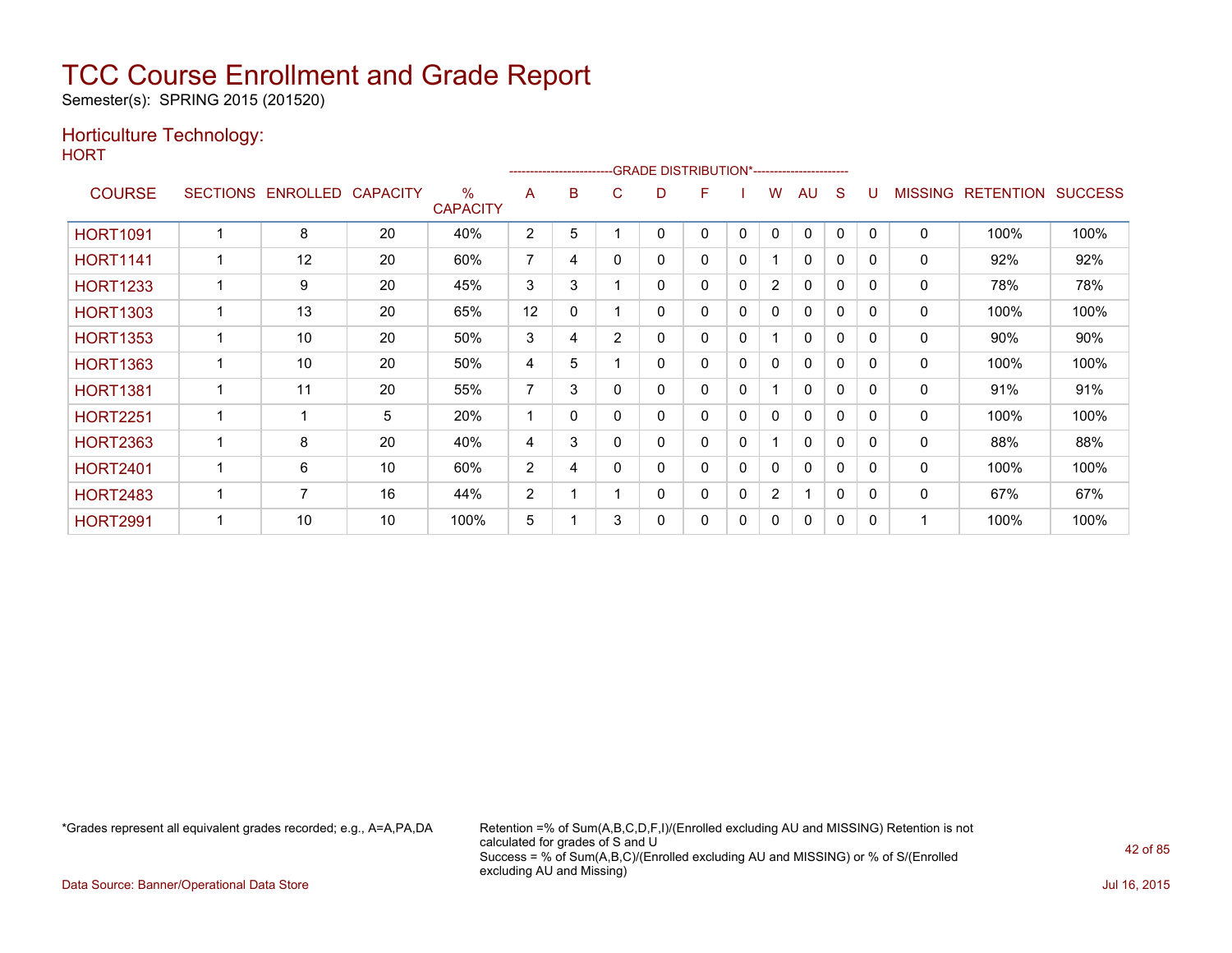Semester(s): SPRING 2015 (201520)

#### Human Resources: **HRES**

| .  .__          |   |                            |    |                         | --------------------- |   |   | -GRADE DISTRIBUTION*----------------------- |              |          |    |                |           |                |
|-----------------|---|----------------------------|----|-------------------------|-----------------------|---|---|---------------------------------------------|--------------|----------|----|----------------|-----------|----------------|
| <b>COURSE</b>   |   | SECTIONS ENROLLED CAPACITY |    | $\%$<br><b>CAPACITY</b> | A                     | B | D | н.                                          | W            | AU.      | -S | <b>MISSING</b> | RETENTION | <b>SUCCESS</b> |
| <b>HRES1313</b> | ົ | 25                         | 60 | 42%                     | 10                    | 5 |   |                                             |              | $\Omega$ |    | 0              | 72%       | 68%            |
| <b>HRES1343</b> |   | 12                         | 40 | 30%                     | 9                     | າ |   |                                             | 0            | 0        | 0  | 0              | 100%      | 92%            |
| <b>HRES2323</b> |   | 9                          | 22 | 41%                     | 6                     | າ |   |                                             | $\Omega$     | 0        | 0  | 0              | 100%      | 100%           |
| <b>HRES2333</b> |   |                            | 22 | 32%                     | 5                     |   |   |                                             | $\Omega$     | 0        | 0  | 0              | 100%      | 100%           |
| <b>HRES2353</b> |   | 12                         | 25 | 48%                     | 5                     | 5 |   |                                             | $\mathbf{0}$ | 0        | 0  | 0              | 100%      | 100%           |

\*Grades represent all equivalent grades recorded; e.g., A=A,PA,DA Retention =% of Sum(A,B,C,D,F,I)/(Enrolled excluding AU and MISSING) Retention is not calculated for grades of S and U Success = % of Sum(A,B,C)/(Enrolled excluding AU and MISSING) or % of S/(Enrolled excluding AU and Missing)

Data Source: Banner/Operational Data Store Jul 16, 2015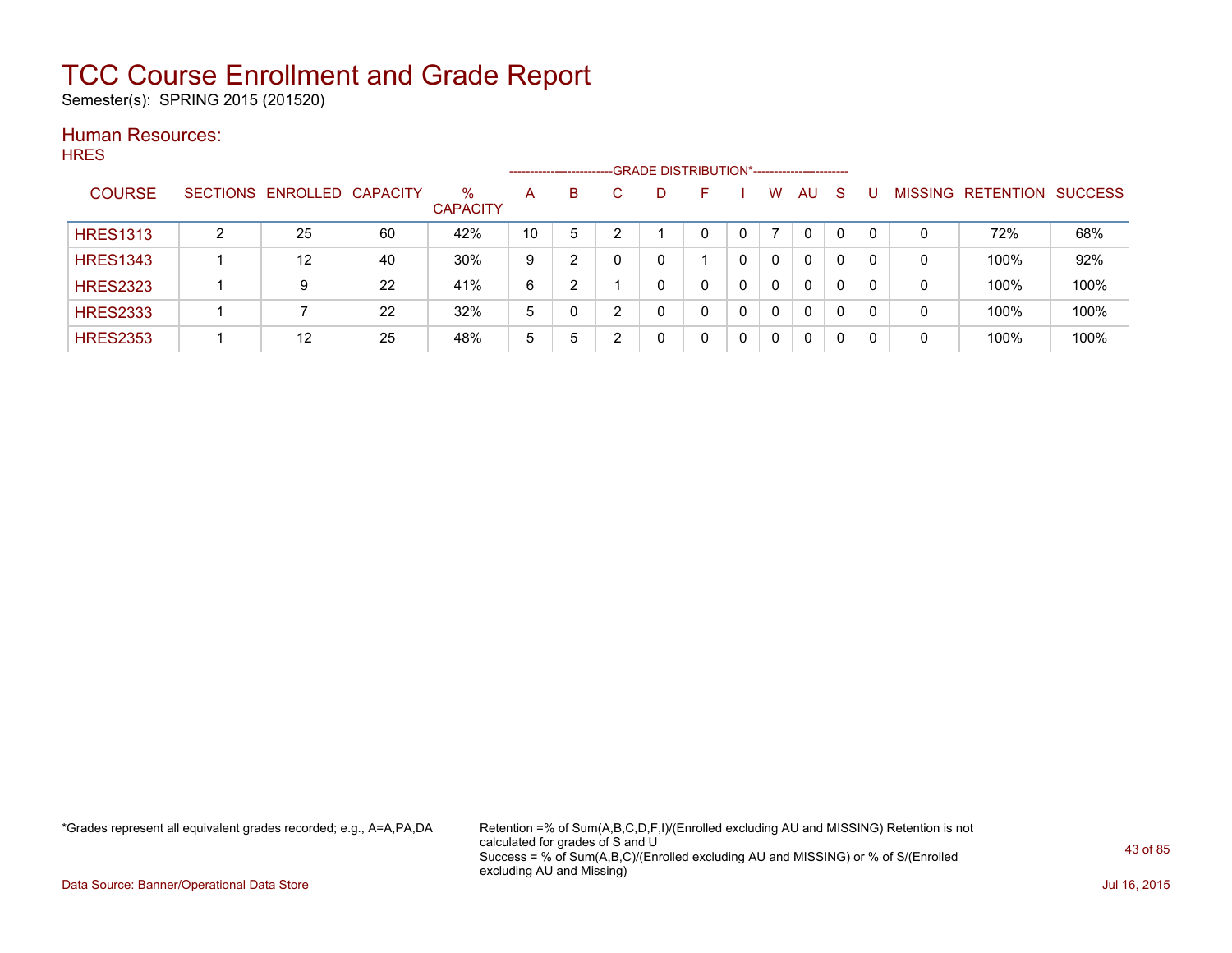Semester(s): SPRING 2015 (201520)

### Human Services:

**HSVC** 

|                 |                 |                 |                 |                      |                | ------------------------ |                | -GRADE DISTRIBUTION*----------------------- |   |   |                |              |              |          |                |                  |                |
|-----------------|-----------------|-----------------|-----------------|----------------------|----------------|--------------------------|----------------|---------------------------------------------|---|---|----------------|--------------|--------------|----------|----------------|------------------|----------------|
| <b>COURSE</b>   | <b>SECTIONS</b> | <b>ENROLLED</b> | <b>CAPACITY</b> | %<br><b>CAPACITY</b> | A              | B                        | C              | D                                           | F |   | w              | AU           | S            |          | <b>MISSING</b> | <b>RETENTION</b> | <b>SUCCESS</b> |
| <b>HSVC1113</b> | 4               | 50              | 80              | 62%                  | 34             | 5                        |                |                                             | 0 | 0 | 10             | 0            | $\Omega$     | 0        | 0              | 80%              | 78%            |
| <b>HSVC1213</b> | $\overline{2}$  | 38              | 60              | 63%                  | 25             | 3                        | $\overline{2}$ | 0                                           | 0 | 2 | 6              | 0            | 0            | $\Omega$ | 0              | 84%              | 79%            |
| <b>HSVC1313</b> | $\overline{2}$  | 25              | 40              | 62%                  | 13             | 3                        | $\overline{2}$ | 0                                           | 0 | 0 | 7              | $\mathbf{0}$ | $\mathbf 0$  | $\Omega$ | 0              | 72%              | 72%            |
| <b>HSVC1413</b> |                 | 13              | 20              | 65%                  | 3              | $\overline{2}$           | 3              | 2                                           |   | 0 | $\overline{2}$ | $\mathbf{0}$ | $\mathbf{0}$ | $\Omega$ | 0              | 85%              | 62%            |
| <b>HSVC2023</b> | 3               | 55              | 70              | 79%                  | 30             | 15                       | 6              |                                             |   |   |                | 0            | 0            | 0        | 0              | 98%              | 93%            |
| <b>HSVC2053</b> | $\overline{2}$  | 41              | 48              | 85%                  | 28             | 7                        |                | 0                                           | 0 |   | 4              | $\Omega$     | 0            | 0        | 0              | 90%              | 88%            |
| <b>HSVC2073</b> |                 | 13              | 20              | 65%                  | 13             | $\mathbf{0}$             |                | 0                                           | 0 | 0 | 0              | $\mathbf{0}$ | 0            | $\Omega$ | 0              | 100%             | 100%           |
| <b>HSVC2113</b> | 3               | 28              | 30              | 93%                  | 24             | 0                        |                | 0                                           | 0 | 2 | $\overline{2}$ | $\Omega$     | $\Omega$     | $\Omega$ | 0              | 93%              | 86%            |
| <b>HSVC2153</b> |                 | 3               | 5               | 60%                  | 3              | 0                        |                | 0                                           | 0 | 0 | 0              | $\Omega$     | 0            | $\Omega$ | 0              | 100%             | 100%           |
| <b>HSVC2163</b> |                 | $\overline{2}$  | 5               | 40%                  | $\overline{2}$ | $\Omega$                 |                | 0                                           | 0 | 0 | 0              | $\Omega$     | $\mathbf 0$  | $\Omega$ | 0              | 100%             | 100%           |
| <b>HSVC2413</b> |                 | 6               | 15              | 40%                  | 2              | $\overline{2}$           | $\overline{2}$ | 0                                           | 0 | 0 | 0              | $\Omega$     | $\mathbf{0}$ | $\Omega$ | 0              | 100%             | 100%           |

\*Grades represent all equivalent grades recorded; e.g., A=A,PA,DA Retention =% of Sum(A,B,C,D,F,I)/(Enrolled excluding AU and MISSING) Retention is not calculated for grades of S and U Success = % of Sum(A,B,C)/(Enrolled excluding AU and MISSING) or % of S/(Enrolled excluding AU and Missing)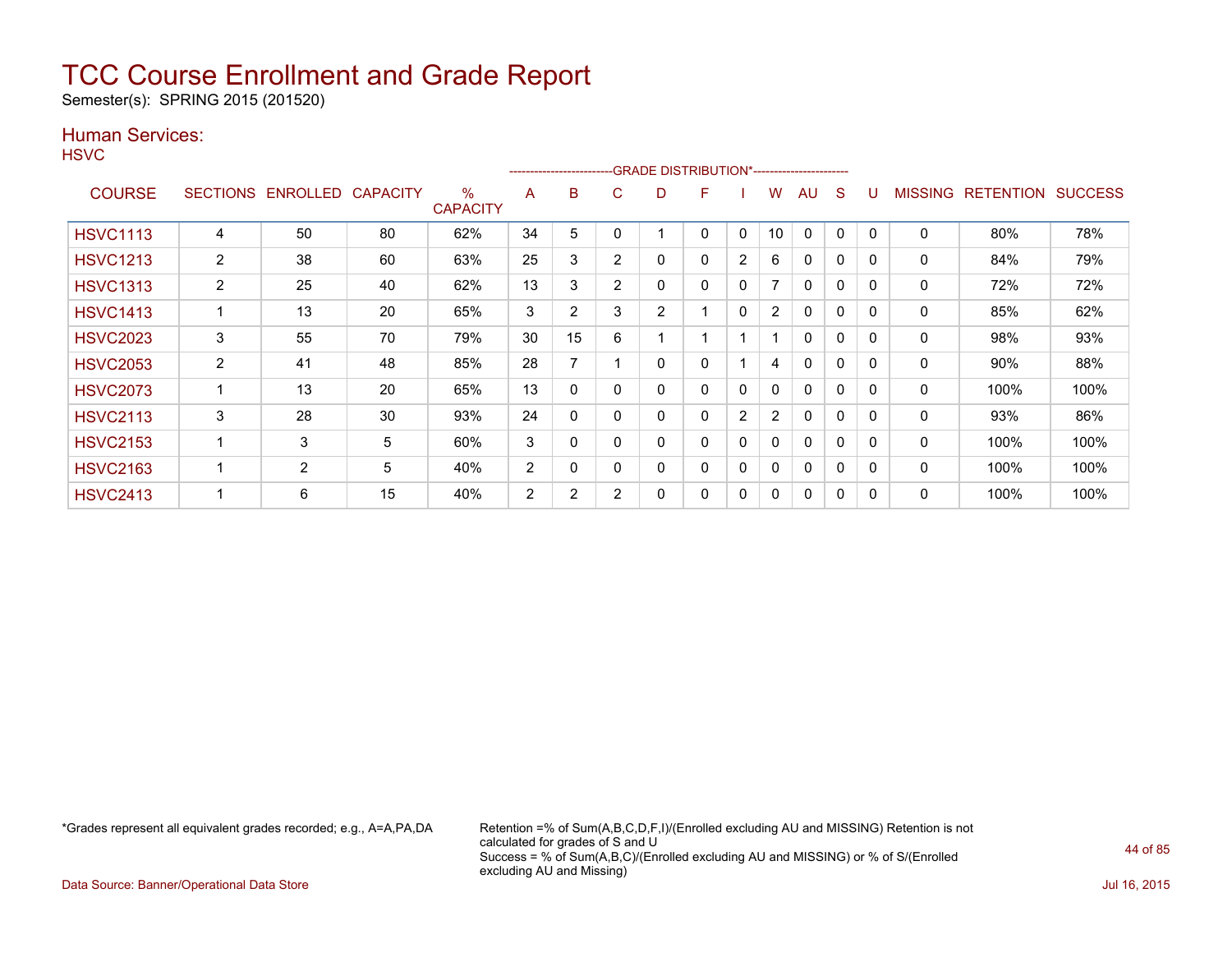Semester(s): SPRING 2015 (201520)

### Humanities: **HUMN**

|                 |    |                            |       |                         |                |     |                |                | ------------------------GRADE                DISTRIBUTION*---------------------- |              |     |              |   |             |             |                          |                |
|-----------------|----|----------------------------|-------|-------------------------|----------------|-----|----------------|----------------|----------------------------------------------------------------------------------|--------------|-----|--------------|---|-------------|-------------|--------------------------|----------------|
| <b>COURSE</b>   |    | SECTIONS ENROLLED CAPACITY |       | $\%$<br><b>CAPACITY</b> | A              | B   | C              | D              | F                                                                                |              | w   | AU           | S |             |             | <b>MISSING RETENTION</b> | <b>SUCCESS</b> |
| <b>HUMN2113</b> | 46 | 1,036                      | 1,173 | 88%                     | 401            | 208 | 147            | 32             | 102                                                                              |              | 145 | $\mathbf{0}$ | 0 | $\mathbf 0$ | $\mathbf 0$ | 86%                      | 73%            |
| <b>HUMN2223</b> | 24 | 436                        | 582   | 75%                     | 174            | 110 | 60             | 11             | 37                                                                               | $\mathbf{0}$ | 44  | $\mathbf{0}$ | 0 |             | $\mathbf 0$ | 90%                      | 79%            |
| <b>HUMN2323</b> | 2  | 47                         | 48    | 98%                     | 38             | 6   |                | 0              |                                                                                  | 0            | 2   | $\mathbf{0}$ | 0 | 0           | 0           | 96%                      | 96%            |
| <b>HUMN2333</b> | 3  | 46                         | 72    | 64%                     | 18             | 10  | 5              | 0              | 8                                                                                | 0            | 5   | 0            | 0 |             | 0           | 89%                      | 72%            |
| <b>HUMN2443</b> | 6  | 131                        | 130   | 101%                    | 37             | 38  | 23             | 4              | 13                                                                               | $\mathbf{0}$ | 16  | $\mathbf{0}$ | 0 |             | $\mathbf 0$ | 88%                      | 75%            |
| <b>HUMN2553</b> |    | 14                         | 24    | 58%                     | $\overline{2}$ | 3   | $\overline{2}$ |                | 3                                                                                | $\mathbf{0}$ | 3   | $\mathbf{0}$ | 0 | 0           | $\mathbf 0$ | 79%                      | 50%            |
| <b>HUMN2613</b> | 2  | 28                         | 40    | 70%                     | 9              | 5   | 3              | $\overline{2}$ | 0                                                                                | 0            | 9   | $\mathbf{0}$ | 0 |             | 0           | 68%                      | 61%            |
| <b>HUMN2663</b> | 3  | 52                         | 60    | 87%                     | 29             | 8   | 3              | 2              | 4                                                                                | 0            | 6   | 0            | 0 |             | $\mathbf 0$ | 88%                      | 77%            |

\*Grades represent all equivalent grades recorded; e.g., A=A,PA,DA Retention =% of Sum(A,B,C,D,F,I)/(Enrolled excluding AU and MISSING) Retention is not calculated for grades of S and U Success = % of Sum(A,B,C)/(Enrolled excluding AU and MISSING) or % of S/(Enrolled excluding AU and Missing)

Data Source: Banner/Operational Data Store Jul 16, 2015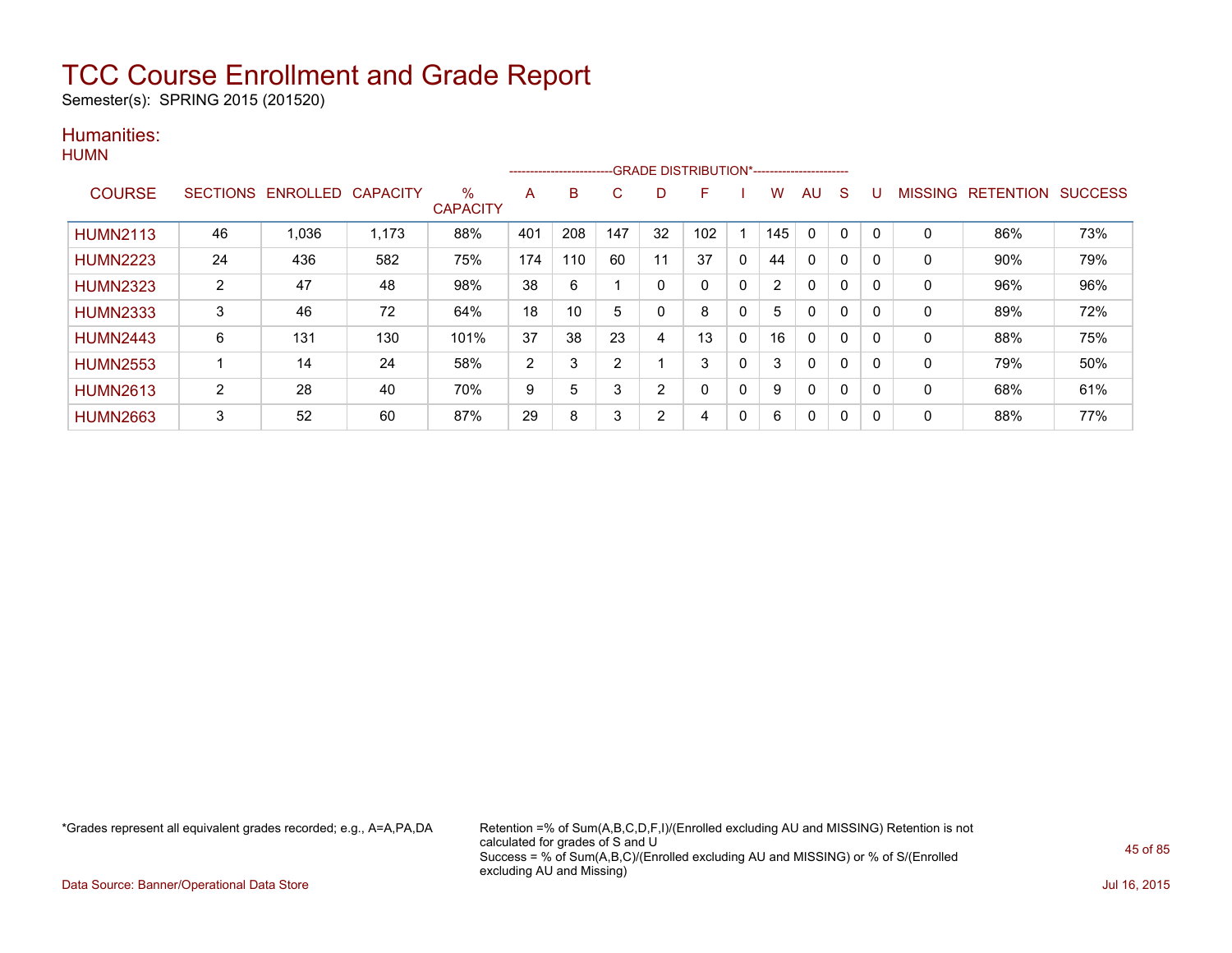Semester(s): SPRING 2015 (201520)

### Interpreter Education:

INED

| .               |                 |                 |                 |                         |                | ---------------------- |                |   | -GRADE DISTRIBUTION*----------------------- |   |                |                |          |   |              |                  |                |
|-----------------|-----------------|-----------------|-----------------|-------------------------|----------------|------------------------|----------------|---|---------------------------------------------|---|----------------|----------------|----------|---|--------------|------------------|----------------|
| <b>COURSE</b>   | <b>SECTIONS</b> | <b>ENROLLED</b> | <b>CAPACITY</b> | $\%$<br><b>CAPACITY</b> | A              | B                      | С              | D | F                                           |   | W              | AU             | S        |   | MISSING      | <b>RETENTION</b> | <b>SUCCESS</b> |
| <b>INED1363</b> | 6               | 74              | 90              | 82%                     | 31             | 18                     | 11             | 4 | 5                                           |   | 2              | $\overline{2}$ | 0        | 0 | 0            | 97%              | 83%            |
| <b>INED1373</b> | $\overline{2}$  | 26              | 30              | 87%                     | 3              | 9                      | 8              |   |                                             | 0 | $\overline{2}$ | $\overline{2}$ | 0        |   | 0            | 92%              | 83%            |
| <b>INED1413</b> | 2               | 18              | 30              | 60%                     | 4              | 4                      | $\overline{2}$ | 0 | 5                                           |   | 3              | 0              | 0        |   | 0            | 83%              | 56%            |
| <b>INED1423</b> | $\overline{2}$  | 17              | 30              | 57%                     | $\overline{2}$ | 4                      | 4              | 2 | 4                                           | 0 | 4              | $\Omega$       | 0        | 0 | $\Omega$     | 94%              | 59%            |
| <b>INED2233</b> | $\overline{2}$  | 11              | 30              | 37%                     | 3              | 6                      | 2              | 0 | 0                                           | 0 | 0              | $\Omega$       | 0        | 0 | $\mathbf{0}$ | 100%             | 100%           |
| <b>INED2403</b> |                 | 9               | 15              | 60%                     | 2              | 5                      | $\overline{2}$ | 0 | 0                                           | 0 | 0              | $\Omega$       | 0        |   | 0            | 100%             | 100%           |
| <b>INED2414</b> |                 | 11              | 15              | 73%                     | 3              | $\sim$                 | 3              |   | 0                                           | 0 | $\overline{2}$ | $\Omega$       | 0        |   | 0            | 82%              | 73%            |
| <b>INED2443</b> |                 |                 | 15              | 47%                     | 3              |                        | 3              | 0 | $\mathbf{0}$                                | 0 | 0              | $\Omega$       | $\Omega$ | 0 | $\mathbf{0}$ | 100%             | 100%           |
| <b>INED2524</b> |                 | 9               | 15              | 60%                     | 4              | 4                      |                | 0 | 0                                           |   | 0              | 0              | 0        |   | 0            | 100%             | 100%           |

\*Grades represent all equivalent grades recorded; e.g., A=A,PA,DA Retention =% of Sum(A,B,C,D,F,I)/(Enrolled excluding AU and MISSING) Retention is not calculated for grades of S and U Success = % of Sum(A,B,C)/(Enrolled excluding AU and MISSING) or % of S/(Enrolled excluding AU and Missing)

Data Source: Banner/Operational Data Store Jul 16, 2015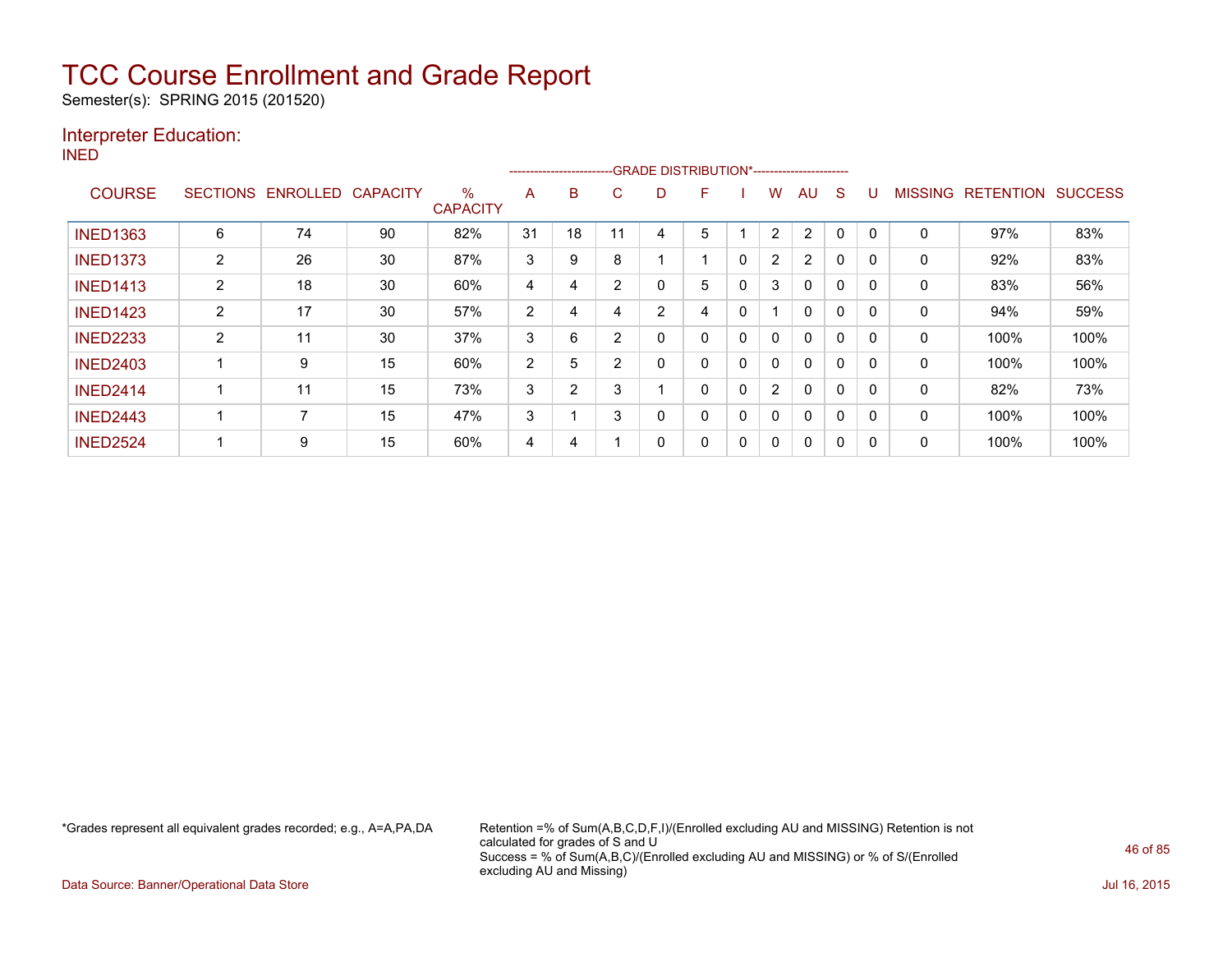Semester(s): SPRING 2015 (201520)

### Interior Design:

INTD

|                 |                |                   |                 |                         |                | --------------------- |                | -GRADE DISTRIBUTION*---------------------- |                |              |                |              |              |          |                |                  |                |
|-----------------|----------------|-------------------|-----------------|-------------------------|----------------|-----------------------|----------------|--------------------------------------------|----------------|--------------|----------------|--------------|--------------|----------|----------------|------------------|----------------|
| <b>COURSE</b>   |                | SECTIONS ENROLLED | <b>CAPACITY</b> | $\%$<br><b>CAPACITY</b> | A              | B                     | C              | D                                          | F              |              | W              | AU           | S            |          | <b>MISSING</b> | <b>RETENTION</b> | <b>SUCCESS</b> |
| <b>INTD1303</b> | $\overline{2}$ | 20                | 40              | 50%                     | 16             | 0                     |                | ი                                          | $\overline{2}$ | 0            | $\overline{2}$ | $\mathbf{0}$ | 0            | $\Omega$ | $\mathbf 0$    | 90%              | 80%            |
| <b>INTD1313</b> |                | 11                | 20              | 55%                     | $\overline{7}$ | 3                     |                | 0                                          | 0              | 0            | 0              | 0            | 0            | $\Omega$ | 0              | 100%             | 100%           |
| <b>INTD1433</b> |                | 19                | 20              | 95%                     | 6              | 3                     | $\overline{2}$ |                                            |                | 0            | 6              | $\mathbf{0}$ | 0            |          | 0              | 68%              | 58%            |
| <b>INTD1443</b> |                | 14                | 20              | 70%                     | 9              | 3                     | 2              | 0                                          | 0              | 0            | 0              | 0            | $\mathbf{0}$ | $\Omega$ | 0              | 100%             | 100%           |
| <b>INTD1483</b> |                | 12                | 15              | 80%                     | 8              | $\overline{2}$        | 0              |                                            | 0              | 0            |                | $\mathbf{0}$ | 0            | $\Omega$ | 0              | 92%              | 83%            |
| <b>INTD1493</b> |                | 13                | 15              | 87%                     | 8              | 4                     |                | 0                                          | 0              | $\mathbf{0}$ |                | $\mathbf{0}$ | $\Omega$     | $\Omega$ | 0              | 92%              | 92%            |
| <b>INTD2343</b> |                | $\overline{2}$    | 10              | 20%                     |                | 0                     |                | 0                                          | 0              | 0            |                | $\mathbf{0}$ | 0            | $\Omega$ | 0              | 50%              | 50%            |
| <b>INTD2403</b> |                | 6                 | 20              | 30%                     | 6              | 0                     |                | 0                                          | 0              | 0            | 0              | $\mathbf{0}$ | 0            | $\Omega$ | 0              | 100%             | 100%           |
| <b>INTD2433</b> |                | 9                 | 15              | 60%                     | 4              | 4                     |                | 0                                          | 0              | 0            | 0              | $\mathbf{0}$ | 0            | $\Omega$ | 0              | 100%             | 100%           |
| <b>INTD2513</b> |                | 14                | 15              | 93%                     | 7              | 5                     | $\overline{2}$ | 0                                          | 0              | $\mathbf{0}$ | $\mathbf{0}$   | $\mathbf{0}$ | $\Omega$     | $\Omega$ | $\Omega$       | 100%             | 100%           |
| <b>INTD2533</b> |                | 10                | 15              | 67%                     | 9              |                       |                | 0                                          | 0              | 0            | 0              | $\mathbf{0}$ | 0            | $\Omega$ | $\mathbf 0$    | 100%             | 100%           |

\*Grades represent all equivalent grades recorded; e.g., A=A,PA,DA Retention =% of Sum(A,B,C,D,F,I)/(Enrolled excluding AU and MISSING) Retention is not calculated for grades of S and U Success = % of Sum(A,B,C)/(Enrolled excluding AU and MISSING) or % of S/(Enrolled excluding AU and Missing)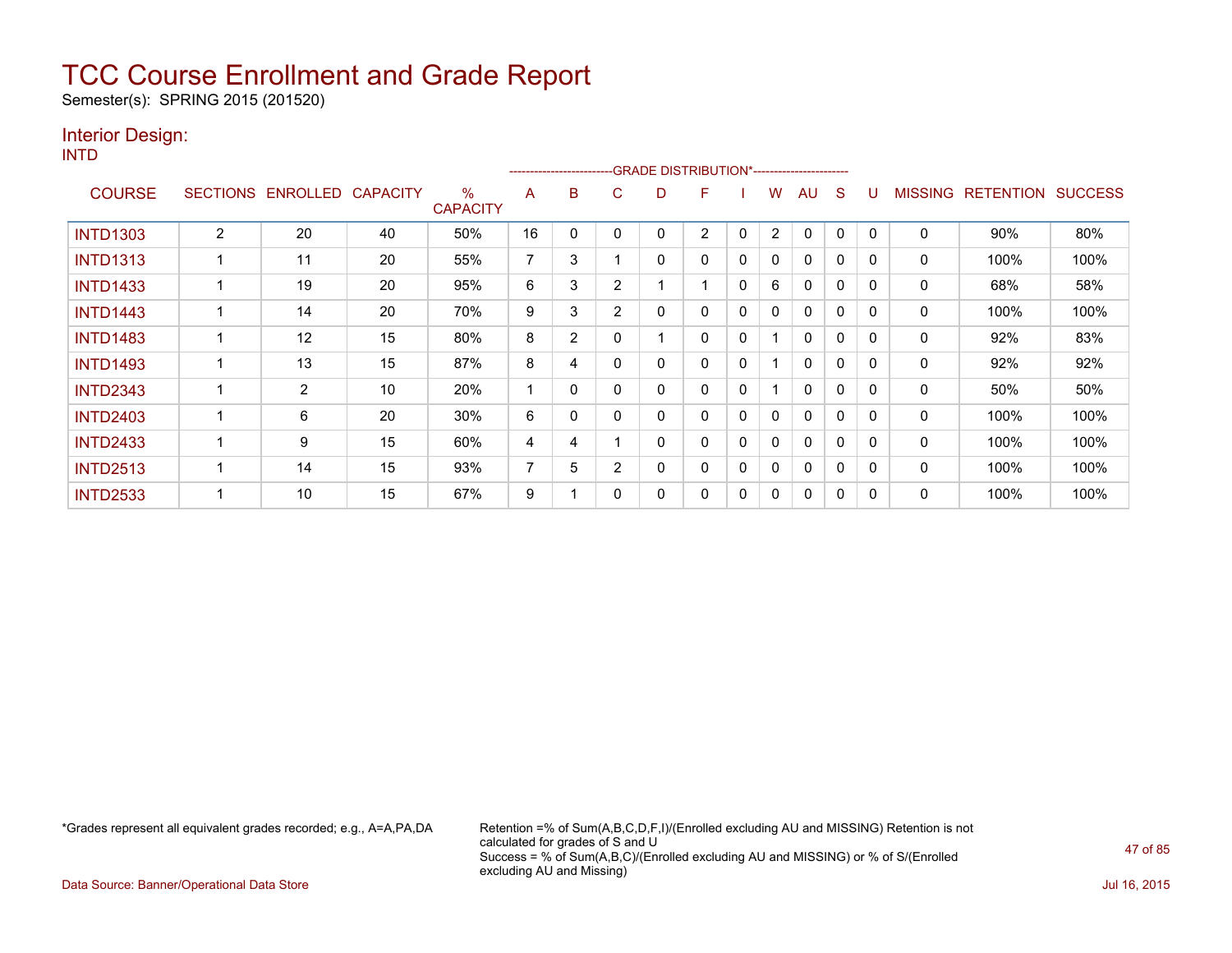Semester(s): SPRING 2015 (201520)

#### Italian: ITAL

| 'I AL           |                            |    |                         |   |    | -GRADE DISTRIBUTION*------------------------ |   |              |    |    |   |                           |      |
|-----------------|----------------------------|----|-------------------------|---|----|----------------------------------------------|---|--------------|----|----|---|---------------------------|------|
| <b>COURSE</b>   | SECTIONS ENROLLED CAPACITY |    | $\%$<br><b>CAPACITY</b> | A | B. | -10                                          |   | W            | AU | -S |   | MISSING RETENTION SUCCESS |      |
| <b>ITAL1213</b> | 12                         | 20 | 60%                     | 6 |    |                                              | 0 | $\mathbf{0}$ | 4  | 0  |   | 100%                      | 100% |
| <b>ITAL1401</b> |                            | 20 | 25%                     | 5 |    |                                              | 0 | 0            | 0  | 0  | 0 | 100%                      | 100% |
| <b>ITAL2993</b> | 15                         | 35 | 43%                     | 4 |    |                                              | 0 |              | 10 | 0  | 0 | 80%                       | 80%  |

\*Grades represent all equivalent grades recorded; e.g., A=A,PA,DA Retention =% of Sum(A,B,C,D,F,I)/(Enrolled excluding AU and MISSING) Retention is not calculated for grades of S and U Success = % of Sum(A,B,C)/(Enrolled excluding AU and MISSING) or % of S/(Enrolled excluding AU and Missing)

Data Source: Banner/Operational Data Store Jul 16, 2015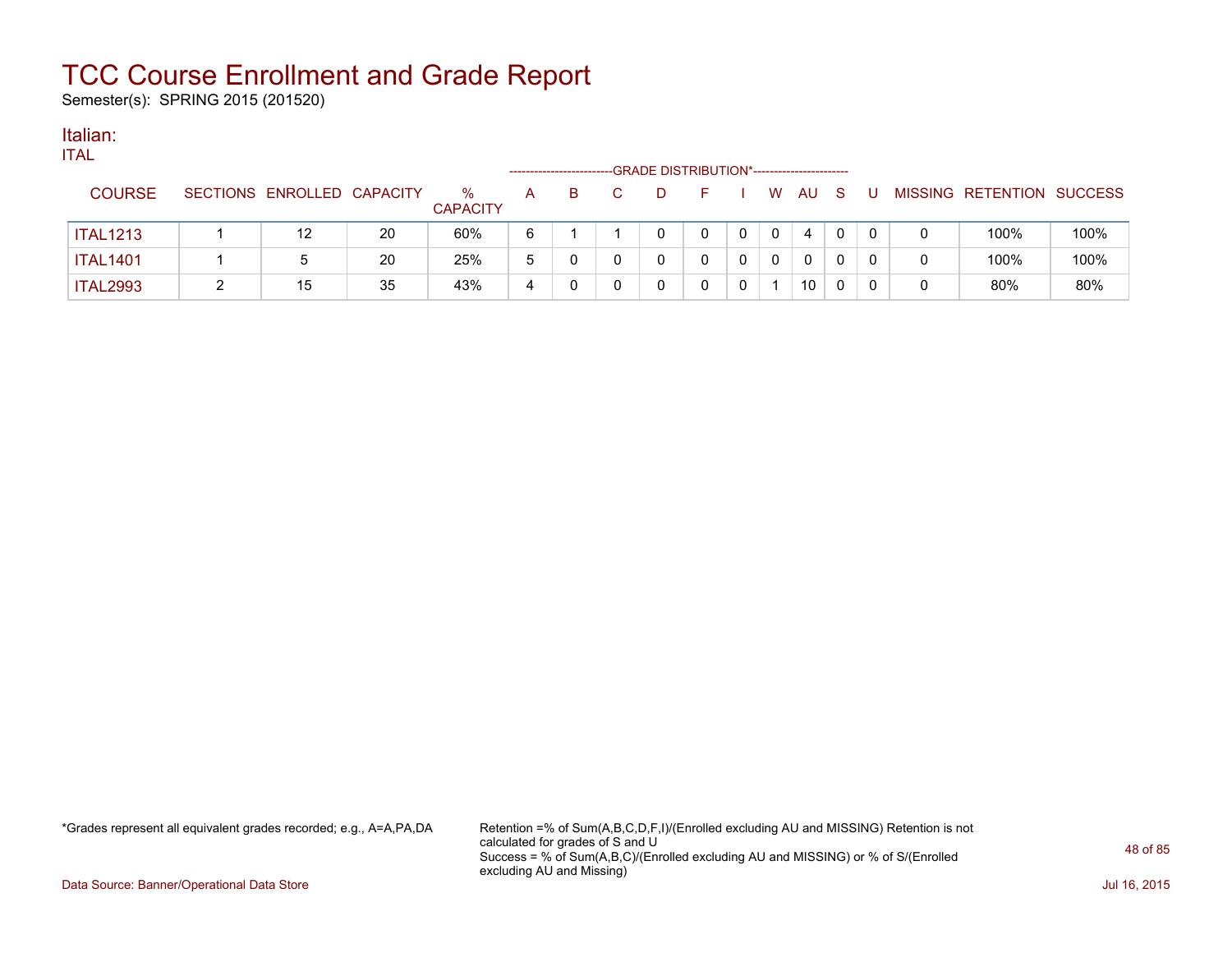Semester(s): SPRING 2015 (201520)

### Information Tech Convergence: **ITCV**

|                 |                            |    |                         | -------------------- |    | -GRADE DISTRIBUTION*----------------------- |  |              |     |    |   |                   |                |
|-----------------|----------------------------|----|-------------------------|----------------------|----|---------------------------------------------|--|--------------|-----|----|---|-------------------|----------------|
| <b>COURSE</b>   | SECTIONS ENROLLED CAPACITY |    | $\%$<br><b>CAPACITY</b> | A                    | B. |                                             |  | W            | AU. | -S |   | MISSING RETENTION | <b>SUCCESS</b> |
| <b>ITCV1033</b> | 16                         | 16 | 100%                    | 3                    | 6  |                                             |  |              | 0   | 0  | 0 | 94%               | 75%            |
| <b>ITCV2023</b> |                            | 16 | 44%                     |                      | 4  |                                             |  | 0            | 0   | 0  |   | 100%              | 100%           |
| <b>ITCV2033</b> | 15                         | 36 | 42%                     | 8                    | 4  |                                             |  | $\mathbf{0}$ | 0   | 0  |   | 100%              | 87%            |
| <b>ITCV2203</b> | 14                         | 40 | 35%                     | 6                    | 4  |                                             |  | 0            | 0   |    |   | 100%              | 86%            |

\*Grades represent all equivalent grades recorded; e.g., A=A,PA,DA Retention =% of Sum(A,B,C,D,F,I)/(Enrolled excluding AU and MISSING) Retention is not calculated for grades of S and U Success = % of Sum(A,B,C)/(Enrolled excluding AU and MISSING) or % of S/(Enrolled excluding AU and Missing)

Data Source: Banner/Operational Data Store Jul 16, 2015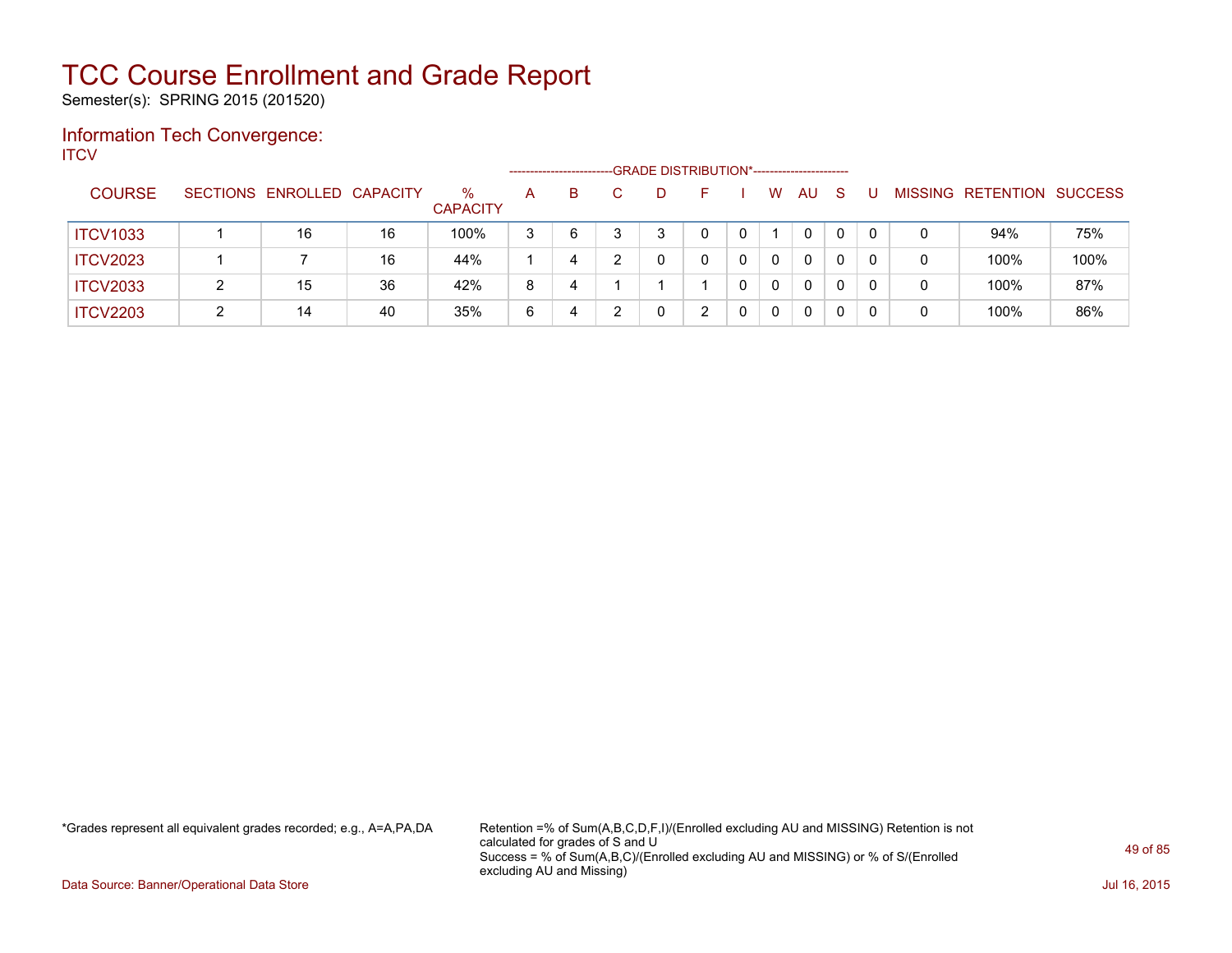Semester(s): SPRING 2015 (201520)

#### Japanese: **JAPN**

|                 |   |                   |                 |                         |                | --------------------- |   | -GRADE DISTRIBUTION*----------------------- |   |   |   |              |   |              |                |                  |                |
|-----------------|---|-------------------|-----------------|-------------------------|----------------|-----------------------|---|---------------------------------------------|---|---|---|--------------|---|--------------|----------------|------------------|----------------|
| <b>COURSE</b>   |   | SECTIONS ENROLLED | <b>CAPACITY</b> | $\%$<br><b>CAPACITY</b> | A              | B                     |   |                                             | F |   | W | AU           | S |              | <b>MISSING</b> | <b>RETENTION</b> | <b>SUCCESS</b> |
| <b>JAPN1103</b> |   | 54                | 60              | 90%                     | 26             | 10                    | 6 | 0                                           | 5 |   | 6 |              | 0 | $\mathbf{0}$ | 0              | 89%              | 79%            |
| <b>JAPN1213</b> |   | 24                | 40              | 60%                     | 11             | 5                     | 2 |                                             | 6 | 0 |   | 0            | 0 | 0            | 0              | 100%             | 75%            |
| <b>JAPN1313</b> |   | 12                | 20              | 60%                     | 5              | 4                     | 2 |                                             |   | 0 |   | 0            | 0 | 0            | 0              | 92%              | 92%            |
| <b>JAPN1413</b> | 2 | 9                 | 21              | 43%                     | 3              | っ                     | 3 | <sup>0</sup>                                | 0 | 0 |   | $\mathbf{0}$ | 0 | 0            | 0              | 89%              | 89%            |
| <b>JAPN2991</b> |   |                   | 20              | 35%                     | $\overline{2}$ | າ                     | 2 |                                             | 0 | 0 |   | 0            | 0 | 0            | 0              | 86%              | 86%            |
| <b>JAPN2993</b> | 2 | 10                | 22              | 45%                     | 6              | 3                     |   |                                             | 0 | 0 |   | 0            | 0 | 0            | $\mathbf 0$    | 100%             | 90%            |

\*Grades represent all equivalent grades recorded; e.g., A=A,PA,DA Retention =% of Sum(A,B,C,D,F,I)/(Enrolled excluding AU and MISSING) Retention is not calculated for grades of S and U Success = % of Sum(A,B,C)/(Enrolled excluding AU and MISSING) or % of S/(Enrolled excluding AU and Missing)

Data Source: Banner/Operational Data Store Jul 16, 2015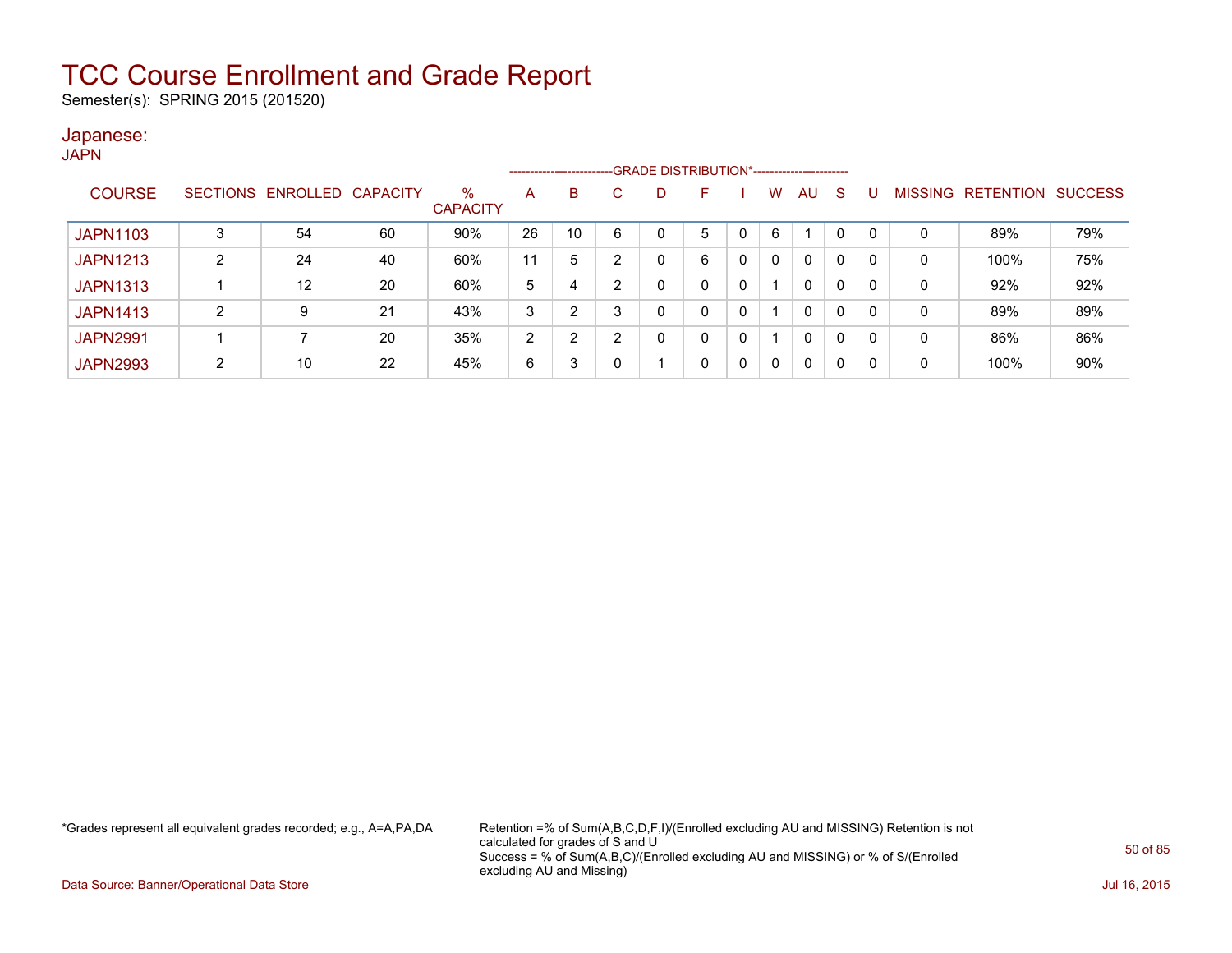Semester(s): SPRING 2015 (201520)

### Journalism Mass Communications: JRMC

|                 |                 |                   |                |                                  |                |                |                |   | -GRADE DISTRIBUTION*---------------------- |              |                |              |   |              |                |                          |      |
|-----------------|-----------------|-------------------|----------------|----------------------------------|----------------|----------------|----------------|---|--------------------------------------------|--------------|----------------|--------------|---|--------------|----------------|--------------------------|------|
| <b>COURSE</b>   | <b>SECTIONS</b> | ENROLLED CAPACITY |                | $\frac{0}{0}$<br><b>CAPACITY</b> | A              | в              | C              | D | F                                          |              | W              | AU           | S |              | <b>MISSING</b> | <b>RETENTION SUCCESS</b> |      |
| <b>JRMC1013</b> | $\overline{2}$  | 24                | 35             | 69%                              | 15             | 3              |                |   | $\mathbf{1}$                               |              | $\overline{2}$ | 0            | 0 | $\mathbf{0}$ | 0              | 92%                      | 79%  |
| <b>JRMC1103</b> | 1               | 15                | 15             | 100%                             | 1              | 3              | 6              | 3 | 0                                          | $\mathbf 0$  | $\overline{2}$ | $\mathbf{0}$ | 0 | 0            | 0              | 87%                      | 67%  |
| <b>JRMC1113</b> | $\overline{2}$  | 16                | 28             | 57%                              | $\overline{7}$ | 5              |                | 0 | 0                                          |              | 2              | 0            | 0 | 0            | $\Omega$       | 88%                      | 81%  |
| <b>JRMC1123</b> | 1               | 9                 | 14             | 64%                              | 6              | $\overline{2}$ | $\mathbf{0}$   |   | 0                                          | 0            | 0              | 0            | 0 | 0            | 0              | 100%                     | 89%  |
| <b>JRMC2013</b> |                 | 5                 | 15             | 33%                              |                | $\overline{2}$ | $\mathbf{0}$   |   | 0                                          | 0            |                | $\mathbf{0}$ | 0 | 0            | 0              | 80%                      | 60%  |
| <b>JRMC2143</b> |                 | 7                 | 14             | 50%                              | 4              | 3              | $\mathbf{0}$   | 0 | 0                                          | 0            | 0              | $\mathbf{0}$ | 0 | 0            | 0              | 100%                     | 100% |
| <b>JRMC2173</b> |                 | 9                 | 15             | 60%                              | 5              | 0              |                |   | 0                                          | $\mathbf{0}$ | $\overline{2}$ | $\mathbf{0}$ | 0 | 0            | $\mathbf{0}$   | 78%                      | 67%  |
| <b>JRMC2183</b> |                 | 5                 | 15             | 33%                              | 2              | 3              | 0              | 0 | 0                                          | 0            | 0              | $\mathbf{0}$ | 0 | 0            | 0              | 100%                     | 100% |
| <b>JRMC2273</b> | 1               | 3                 | 6              | 50%                              | 3              | 0              | $\mathbf{0}$   | 0 | 0                                          | $\mathbf 0$  | 0              | $\mathbf{0}$ | 0 | 0            | 0              | 100%                     | 100% |
| <b>JRMC2373</b> | $\mathbf 1$     | 3                 | 20             | 15%                              | 1              | 0              | $\overline{2}$ | 0 | 0                                          | $\mathbf 0$  | 0              | $\mathbf{0}$ | 0 | 0            | 0              | 100%                     | 100% |
| <b>JRMC2523</b> | 1               | 6                 | 8              | 75%                              | 6              | 0              | $\mathbf{0}$   | 0 | 0                                          | $\mathbf 0$  | $\mathbf{0}$   | $\mathbf{0}$ | 0 | 0            | 0              | 100%                     | 100% |
| <b>JRMC2573</b> |                 | 3                 | $\overline{7}$ | 43%                              | $\overline{2}$ |                | $\mathbf{0}$   | 0 | 0                                          | 0            | 0              | $\mathbf{0}$ | 0 | 0            | $\mathbf{0}$   | 100%                     | 100% |
| <b>JRMC2613</b> | 1               | $\overline{2}$    | 20             | 10%                              | 2              | $\Omega$       | $\mathbf{0}$   | 0 | 0                                          | 0            | 0              | $\mathbf{0}$ | 0 | 0            | 0              | 100%                     | 100% |
| <b>JRMC2973</b> |                 | 3                 | 10             | 30%                              | 3              | 0              | 0              | 0 | 0                                          | 0            | 0              | $\mathbf{0}$ | 0 | 0            | 0              | 100%                     | 100% |
| <b>JRMC2991</b> |                 | $\overline{2}$    | 0              |                                  |                | 0              | 0              | 0 | 0                                          | 0            |                | 0            | 0 | 0            | 0              | 50%                      | 50%  |
| <b>JRMC2996</b> |                 | 1                 | -1             | 100%                             |                | 0              | 0              | 0 | 0                                          | 0            | 0              | 0            | 0 | 0            | 0              | 100%                     | 100% |

\*Grades represent all equivalent grades recorded; e.g., A=A,PA,DA Retention =% of Sum(A,B,C,D,F,I)/(Enrolled excluding AU and MISSING) Retention is not calculated for grades of S and U Success = % of Sum(A,B,C)/(Enrolled excluding AU and MISSING) or % of S/(Enrolled excluding AU and Missing)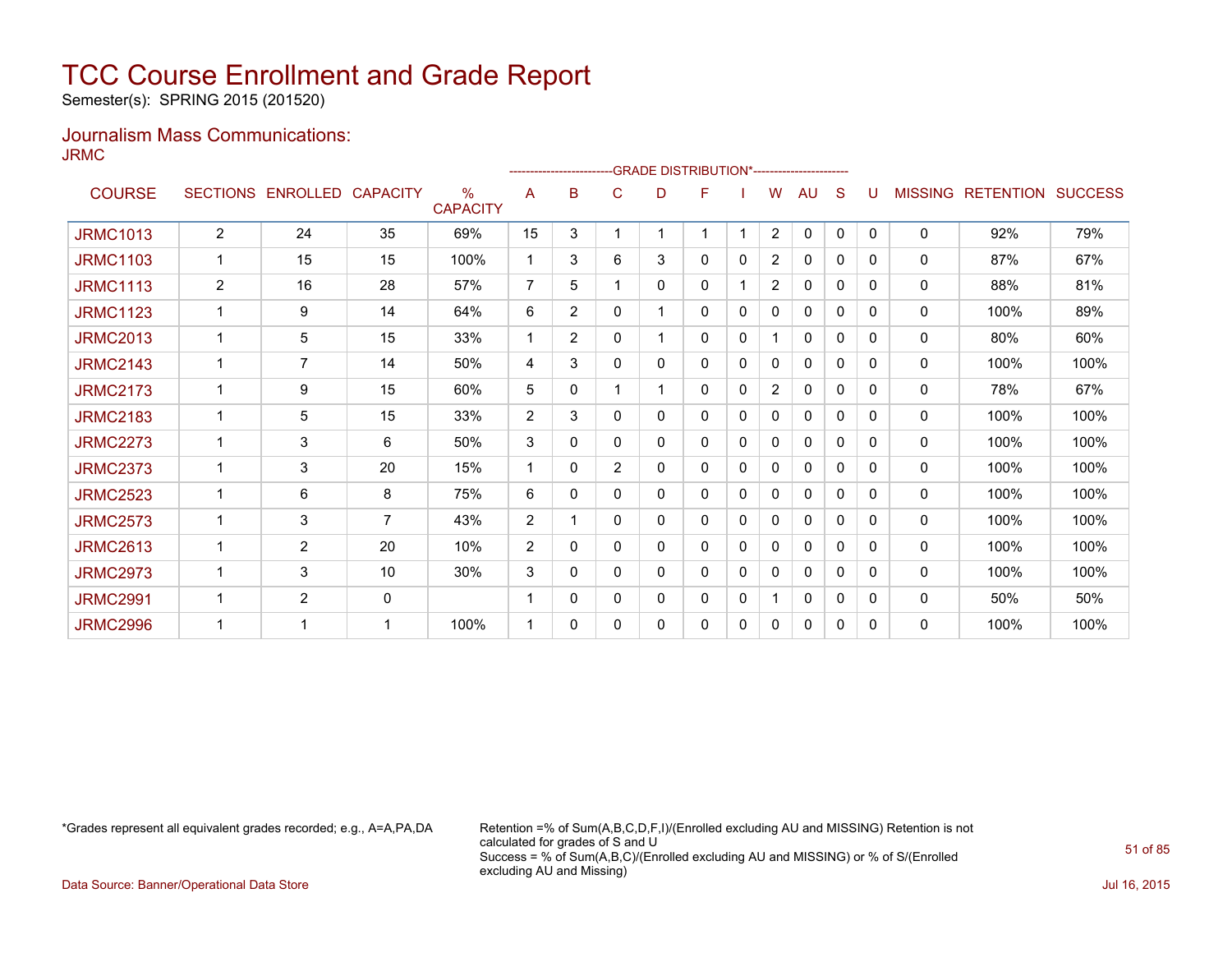Semester(s): SPRING 2015 (201520)

### Latin:

| .               |                            |    |                      | -------------------- |  | -GRADE DISTRIBUTION*----------------------- |  |          |    |     |                |                           |     |
|-----------------|----------------------------|----|----------------------|----------------------|--|---------------------------------------------|--|----------|----|-----|----------------|---------------------------|-----|
| <b>COURSE</b>   | SECTIONS ENROLLED CAPACITY |    | %<br><b>CAPACITY</b> | $\mathsf{A}$         |  | D                                           |  | <b>W</b> | AU | - S | U              | MISSING RETENTION SUCCESS |     |
| <b>LATN1103</b> | 19                         | 20 | 95%                  | 14                   |  |                                             |  |          |    | 0   |                | 89%                       | 84% |
| <b>LATN1313</b> |                            | 20 | 25%                  |                      |  |                                             |  |          |    |     | $\overline{0}$ | 80%                       | 80% |

\*Grades represent all equivalent grades recorded; e.g., A=A,PA,DA Retention =% of Sum(A,B,C,D,F,I)/(Enrolled excluding AU and MISSING) Retention is not calculated for grades of S and U Success = % of Sum(A,B,C)/(Enrolled excluding AU and MISSING) or % of S/(Enrolled excluding AU and Missing)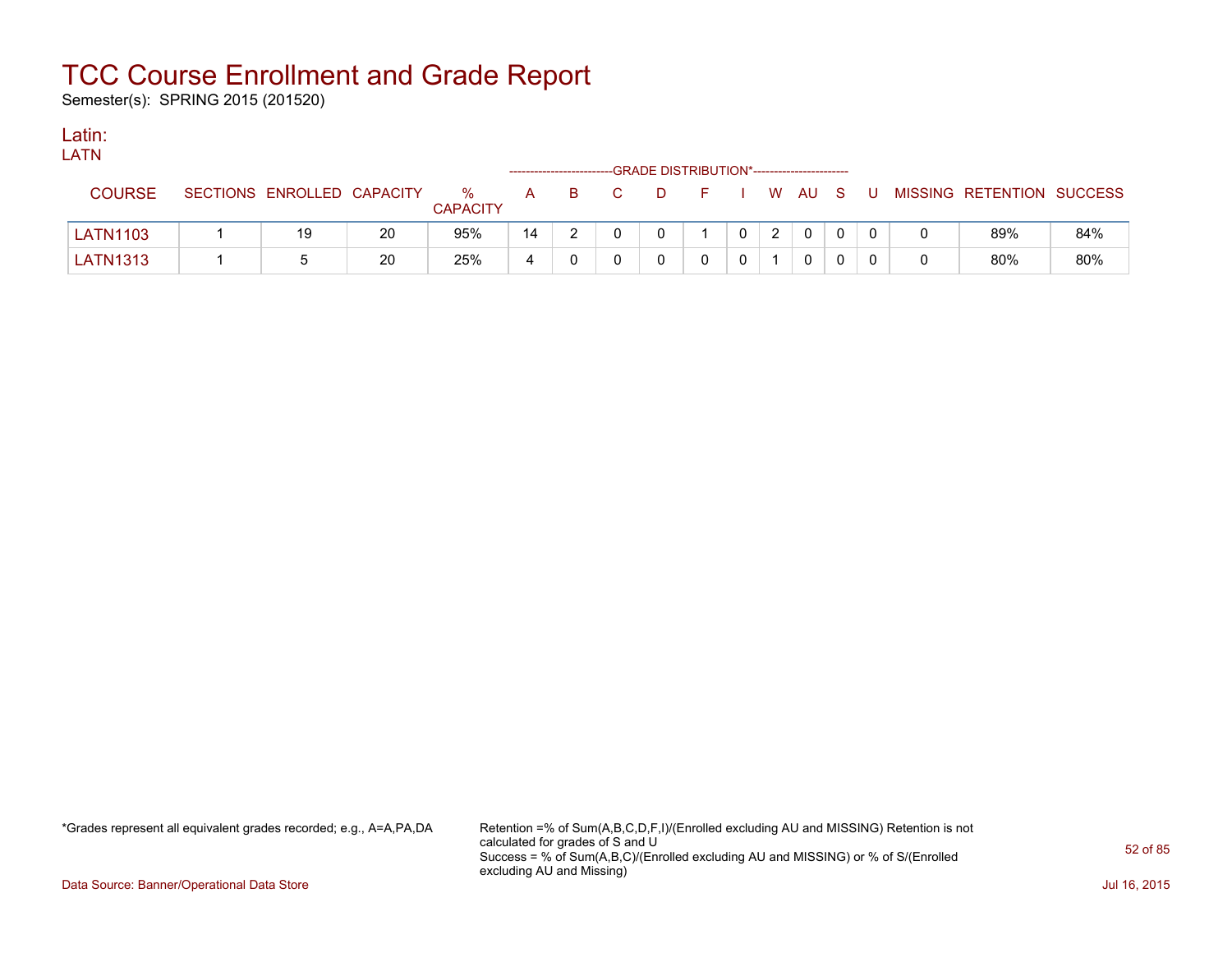Semester(s): SPRING 2015 (201520)

### Mathematics:

MATH

|                 |                |                            |       |                         |              |                |                | ------------------------GRADE                DISTRIBUTION*---------------------- |                |                |                |                |              |              |             |                                  |      |
|-----------------|----------------|----------------------------|-------|-------------------------|--------------|----------------|----------------|----------------------------------------------------------------------------------|----------------|----------------|----------------|----------------|--------------|--------------|-------------|----------------------------------|------|
| <b>COURSE</b>   |                | SECTIONS ENROLLED CAPACITY |       | $\%$<br><b>CAPACITY</b> | A            | B              | $\mathsf{C}$   | D                                                                                | F              |                | W              | <b>AU</b>      | S            | U            |             | <b>MISSING RETENTION SUCCESS</b> |      |
| <b>MATH0003</b> | 29             | 420                        | 580   | 72%                     | 68           | 76             | 54             | 29                                                                               | 78             | 0              | 114            | $\mathbf 1$    | $\mathbf{0}$ | $\mathbf{0}$ | $\mathbf 0$ | 73%                              | 47%  |
| <b>MATH0013</b> | 44             | 679                        | 882   | 77%                     | 113          | 119            | 107            | 40                                                                               | 156            | $\overline{2}$ | 139            | 3              | $\mathbf{0}$ | 0            | 0           | 79%                              | 50%  |
| <b>MATH0055</b> | 9              | 140                        | 180   | 78%                     | 20           | 21             | 21             | 11                                                                               | 28             | $\overline{2}$ | 37             | 0              | $\mathbf{0}$ | $\Omega$     | 0           | 74%                              | 44%  |
| <b>MATH0105</b> | 26             | 457                        | 485   | 94%                     | 59           | 85             | 75             | 43                                                                               | 113            | $\mathbf{1}$   | 80             |                | $\Omega$     | 0            | 0           | 82%                              | 48%  |
| <b>MATH0123</b> | 55             | 872                        | 1,096 | 80%                     | 124          | 166            | 171            | 75                                                                               | 187            | $\mathbf{1}$   | 148            | 0              | $\Omega$     | 0            | 0           | 83%                              | 53%  |
| <b>MATH0803</b> | $\mathbf 1$    | -1                         | 10    | 10%                     | $\mathbf{1}$ | $\Omega$       | 0              | $\Omega$                                                                         | $\mathbf{0}$   | 0              | $\mathbf{0}$   | 0              | $\mathbf{0}$ | 0            | 0           | 100%                             | 100% |
| <b>MATH0991</b> | $\overline{2}$ | 23                         | 34    | 68%                     | 11           | $\overline{2}$ | $\overline{7}$ | $\Omega$                                                                         | $\mathbf 1$    | $\mathbf{0}$   | $\overline{2}$ | 0              | $\mathbf{0}$ | $\mathbf{0}$ | 0           | 91%                              | 87%  |
| <b>MATH0993</b> | $\mathbf{1}$   | 13                         | 20    | 65%                     | 5            | 4              | 2              | $\Omega$                                                                         | $\overline{1}$ | $\mathbf{0}$   | 1              | $\Omega$       | $\mathbf{0}$ | $\Omega$     | 0           | 92%                              | 85%  |
| <b>MATH1454</b> | $\overline{2}$ | 18                         | 40    | 45%                     | 3            | 2              | 2              | -1                                                                               | 7              | $\mathbf{0}$   | 3              | $\mathbf{0}$   | $\Omega$     | $\Omega$     | 0           | 83%                              | 39%  |
| <b>MATH1473</b> | 6              | 87                         | 138   | 63%                     | 17           | 20             | 16             | 8                                                                                | 18             | $\mathbf{0}$   | 8              | $\Omega$       | $\Omega$     | $\Omega$     | 0           | 91%                              | 61%  |
| <b>MATH1513</b> | 84             | 1,803                      | 2,261 | 80%                     | 466          | 409            | 337            | 119                                                                              | 176            | 3              | 289            | 4              | $\Omega$     | $\Omega$     | 0           | 84%                              | 67%  |
| <b>MATH1613</b> | 15             | 230                        | 391   | 59%                     | 80           | 54             | 25             | 8                                                                                | 25             | 0              | 37             | 1              | $\mathbf{0}$ | 0            | 0           | 84%                              | 69%  |
| <b>MATH1715</b> | 4              | 73                         | 120   | 61%                     | 21           | 12             | 12             | 7                                                                                | $\overline{7}$ | $\mathbf 1$    | 13             | 0              | 0            | 0            | 0           | 82%                              | 62%  |
| <b>MATH2114</b> | 15             | 267                        | 343   | 78%                     | 63           | 62             | 39             | 8                                                                                | 21             | 0              | 72             | $\overline{2}$ | $\mathbf{0}$ | $\mathbf{0}$ | 0           | 73%                              | 62%  |
| <b>MATH2124</b> | 11             | 188                        | 240   | 78%                     | 52           | 38             | 41             | 8                                                                                | 10             | $\mathbf{0}$   | 39             | $\Omega$       | $\Omega$     | $\Omega$     | 0           | 79%                              | 70%  |
| <b>MATH2134</b> | $\overline{7}$ | 120                        | 167   | 72%                     | 39           | 39             | 15             | 3                                                                                | 4              | $\mathbf{0}$   | 20             | 0              | $\mathbf{0}$ | $\Omega$     | 0           | 83%                              | 78%  |
| <b>MATH2193</b> | 24             | 483                        | 630   | 77%                     | 136          | 113            | 86             | 21                                                                               | 48             | $\mathbf{0}$   | 77             | $\mathbf{1}$   | $\Omega$     | $\Omega$     | 1           | 84%                              | 70%  |
| <b>MATH2423</b> | $\overline{2}$ | 24                         | 40    | 60%                     | 2            | 10             | 7              | $\mathbf{0}$                                                                     | $\overline{2}$ | 0              | 3              | $\mathbf{0}$   | $\mathbf{0}$ | 0            | 0           | 88%                              | 79%  |
| <b>MATH2513</b> | $\mathbf{1}$   | 3                          | 20    | 15%                     | $\mathbf{0}$ | $\overline{2}$ | $\Omega$       | $\Omega$                                                                         | $\Omega$       | $\mathbf{0}$   | 1              | $\Omega$       | $\Omega$     | $\Omega$     | 0           | 67%                              | 67%  |
| <b>MATH2523</b> | 11             | 217                        | 289   | 75%                     | 51           | 43             | 39             | 28                                                                               | 21             | $\mathbf{0}$   | 35             | 0              | $\Omega$     | $\Omega$     | 0           | 84%                              | 61%  |
| <b>MATH2553</b> | $\overline{2}$ | 17                         | 40    | 42%                     | $\mathbf 1$  | 5              | 4              | 2                                                                                | $\overline{2}$ | 0              | 3              | 0              | 0            | 0            | 0           | 82%                              | 59%  |
| <b>MATH2613</b> | 5              | 77                         | 114   | 68%                     | 29           | 21             | 9              | 3                                                                                | 4              | 0              | 11             | 0              | $\mathbf{0}$ | 0            | 0           | 86%                              | 77%  |

\*Grades represent all equivalent grades recorded; e.g., A=A,PA,DA Retention =% of Sum(A,B,C,D,F,I)/(Enrolled excluding AU and MISSING) Retention is not calculated for grades of S and U Success = % of Sum(A,B,C)/(Enrolled excluding AU and MISSING) or % of S/(Enrolled excluding AU and Missing)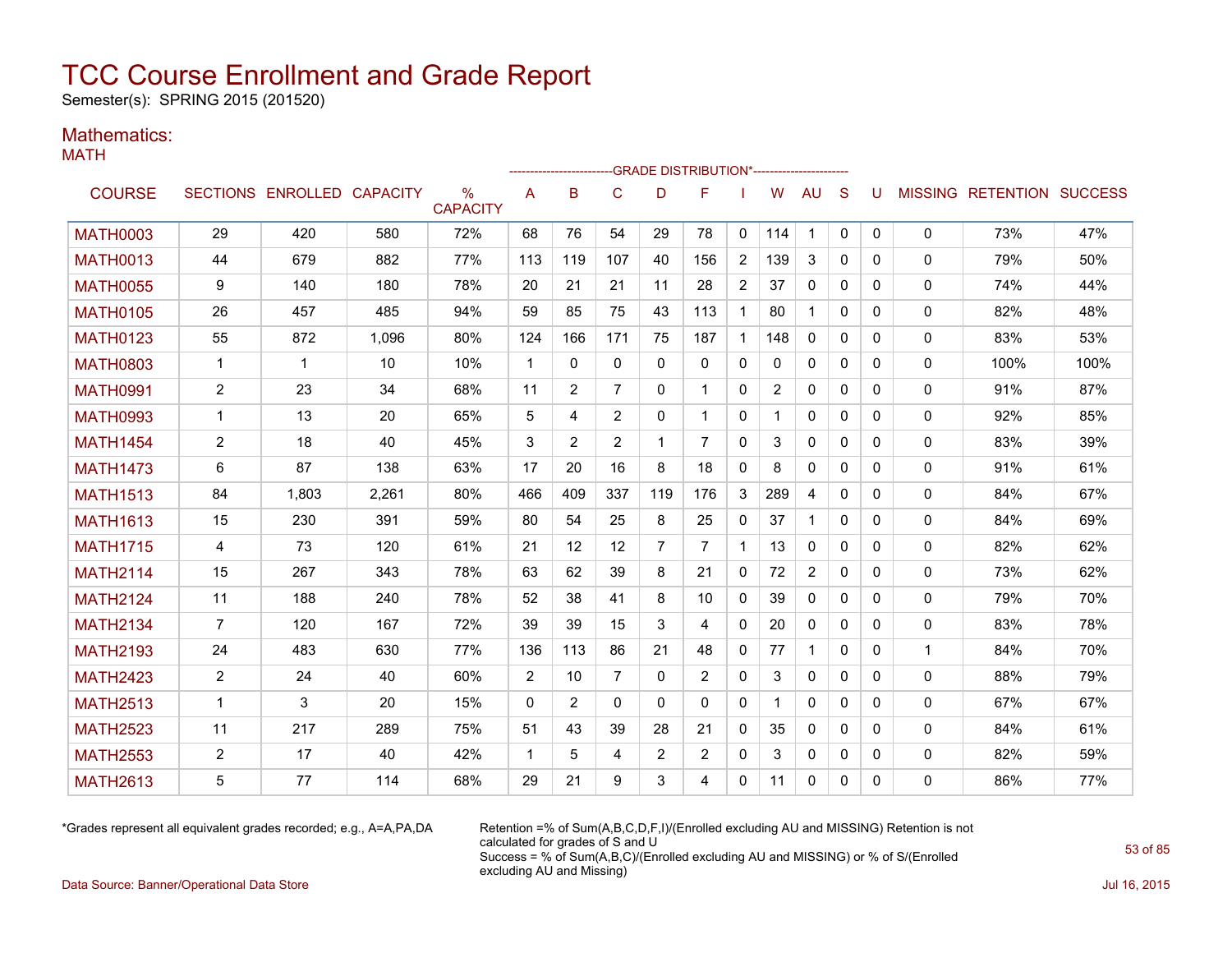Semester(s): SPRING 2015 (201520)

### Medical Assistant:

MDAS

|                 |                            |    |                      | -------------------- |  | -GRADE DISTRIBUTION*----------------------- |  |   |              |  |                           |      |
|-----------------|----------------------------|----|----------------------|----------------------|--|---------------------------------------------|--|---|--------------|--|---------------------------|------|
| <b>COURSE</b>   | SECTIONS ENROLLED CAPACITY |    | %<br><b>CAPACITY</b> | А                    |  |                                             |  | W | AU           |  | MISSING RETENTION SUCCESS |      |
| <b>MDAS2243</b> | b                          | 10 | 50%                  | 3                    |  |                                             |  |   | $\mathbf{0}$ |  | 100%                      | 100% |
| <b>MDAS2346</b> | b                          | 12 | 42%                  | 4                    |  |                                             |  |   | 0            |  | 100%                      | 100% |
| <b>MDAS2393</b> | b                          | 11 | 45%                  | 5                    |  |                                             |  |   | 0            |  | 100%                      | 100% |

\*Grades represent all equivalent grades recorded; e.g., A=A,PA,DA Retention =% of Sum(A,B,C,D,F,I)/(Enrolled excluding AU and MISSING) Retention is not calculated for grades of S and U Success = % of Sum(A,B,C)/(Enrolled excluding AU and MISSING) or % of S/(Enrolled excluding AU and Missing)

Data Source: Banner/Operational Data Store Jul 16, 2015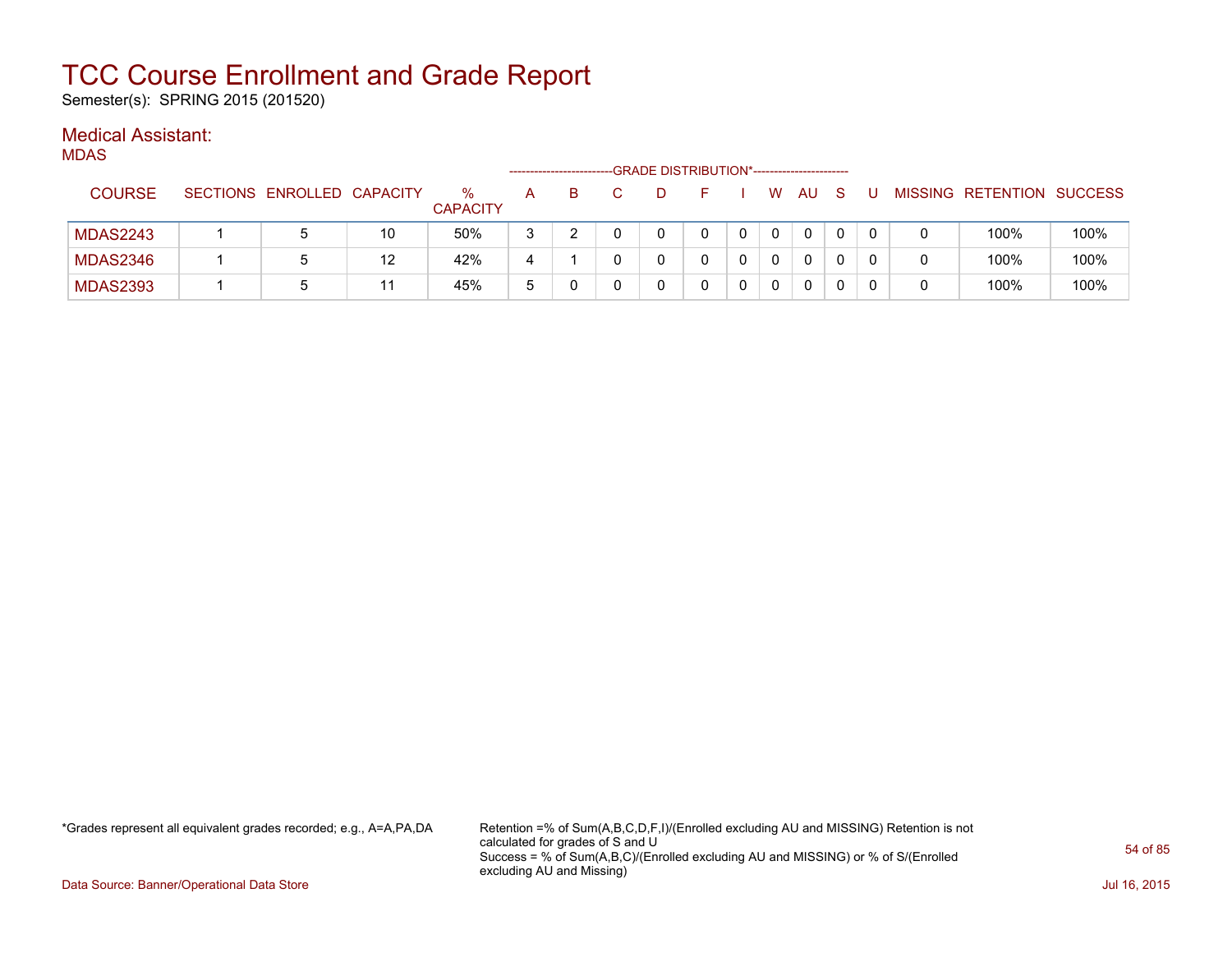Semester(s): SPRING 2015 (201520)

### Medical Laboratory Technology: MDLT

|                 |   |                            |    |                      |    | --------------------------GRADE DISTRIBUTION*----------------------- |    |   |   |   |              |              |              |              |                |                  |                |
|-----------------|---|----------------------------|----|----------------------|----|----------------------------------------------------------------------|----|---|---|---|--------------|--------------|--------------|--------------|----------------|------------------|----------------|
| <b>COURSE</b>   |   | SECTIONS ENROLLED CAPACITY |    | %<br><b>CAPACITY</b> | A  | B                                                                    | C. | D | F |   | W            | AU           | <sub>S</sub> |              | <b>MISSING</b> | <b>RETENTION</b> | <b>SUCCESS</b> |
| <b>MDLT1203</b> | 3 | 26                         | 36 | 72%                  | ⇁  | 13                                                                   | ົ  |   | 0 | 0 | 4            | $\Omega$     | $\Omega$     | <sup>0</sup> | 0              | 85%              | 85%            |
| <b>MDLT1212</b> | 2 | 26                         | 36 | 72%                  | 5  |                                                                      | 9  |   | 0 | 0 | 4            | $\mathbf{0}$ | 0            | <sup>0</sup> | 0              | 85%              | 81%            |
| <b>MDLT1222</b> | 2 | 26                         | 36 | 72%                  | 21 |                                                                      | 0  | 0 | 0 | 0 | 4            | $\mathbf{0}$ | $\Omega$     | <sup>0</sup> | 0              | 85%              | 85%            |
| <b>MDLT2392</b> |   | 9                          | 11 | 82%                  | 3  | 4                                                                    | ົ  | 0 | 0 | 0 | $\Omega$     | $\mathbf{0}$ | $\Omega$     | 0            | 0              | 100%             | 100%           |
| <b>MDLT2422</b> |   | 9                          | 11 | 82%                  | 8  |                                                                      | 0  | 0 | 0 | 0 | $\Omega$     | $\mathbf{0}$ | $\Omega$     | <sup>0</sup> | 0              | 100%             | 100%           |
| <b>MDLT2424</b> |   | 9                          | 11 | 82%                  | 4  | $\mathcal{P}$                                                        |    | 0 | 0 | 0 | $\Omega$     | $\mathbf{0}$ | $\Omega$     | 0            | 0              | 100%             | 100%           |
| <b>MDLT2436</b> |   | 9                          | 11 | 82%                  | 8  | 0                                                                    |    | 0 | 0 | 0 | $\mathbf{0}$ | $\mathbf{0}$ | 0            | $\Omega$     | 0              | 100%             | 100%           |

\*Grades represent all equivalent grades recorded; e.g., A=A,PA,DA Retention =% of Sum(A,B,C,D,F,I)/(Enrolled excluding AU and MISSING) Retention is not calculated for grades of S and U Success = % of Sum(A,B,C)/(Enrolled excluding AU and MISSING) or % of S/(Enrolled excluding AU and Missing)

Data Source: Banner/Operational Data Store Jul 16, 2015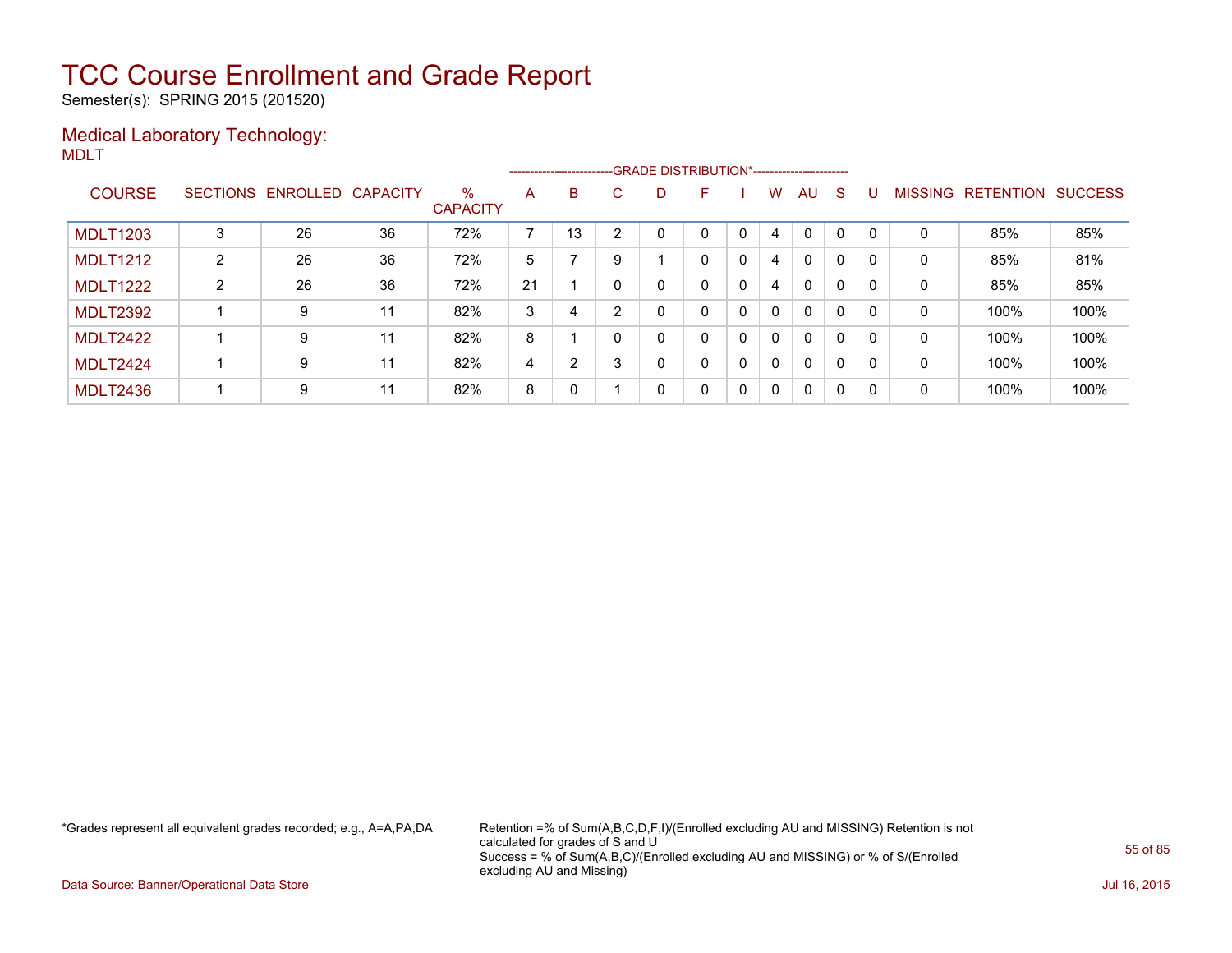Semester(s): SPRING 2015 (201520)

#### Management: **MGMT**

|                 |                 |                   |     |                         | -------------------- |    |    |   | -GRADE DISTRIBUTION*----------------------- |   |              |              |              |          |                |                  |                |
|-----------------|-----------------|-------------------|-----|-------------------------|----------------------|----|----|---|---------------------------------------------|---|--------------|--------------|--------------|----------|----------------|------------------|----------------|
| <b>COURSE</b>   | <b>SECTIONS</b> | ENROLLED CAPACITY |     | $\%$<br><b>CAPACITY</b> | A                    | B  | C. | D | F                                           |   | w            | AU           | S            |          | <b>MISSING</b> | <b>RETENTION</b> | <b>SUCCESS</b> |
| <b>MGMT1353</b> |                 | 15                | 20  | 75%                     |                      | 2  | 2  |   | 3                                           | 0 | 7            | $\mathbf{0}$ | 0            | $\Omega$ | 0              | 53%              | 33%            |
| <b>MGMT2123</b> | $\overline{2}$  | 40                | 40  | 100%                    | 9                    | 9  |    |   | 8                                           | 0 | 7            | $\mathbf{0}$ | 0            | $\Omega$ | 0              | 82%              | 62%            |
| <b>MGMT2323</b> |                 | 18                | 20  | 90%                     | 4                    |    | ົ  | ົ | 2                                           | 0 |              | $\mathbf{0}$ | 0            | $\Omega$ | 0              | 94%              | 72%            |
| <b>MGMT2353</b> |                 | 4                 | 20  | 20%                     | 3                    |    |    |   | 0                                           | 0 |              | $\mathbf{0}$ | 0            | $\Omega$ | $\mathbf 0$    | 75%              | 75%            |
| <b>MGMT2363</b> | 11              | 162               | 214 | 76%                     | 83                   | 40 | 16 | 4 | 6                                           | 0 | 13           | $\mathbf{0}$ | 0            | $\Omega$ | 0              | 92%              | 86%            |
| <b>MGMT2443</b> |                 | 3                 | 3   | 100%                    | 3                    | 0  |    |   | 0                                           | 0 | $\mathbf{0}$ | $\mathbf{0}$ | $\mathbf{0}$ | 0        | 0              | 100%             | 100%           |
| <b>MGMT2453</b> |                 | 13                | 20  | 65%                     | 4                    | 3  |    | 2 | 0                                           | 0 | 3            | $\Omega$     | 0            | 0        | 0              | 77%              | 62%            |

\*Grades represent all equivalent grades recorded; e.g., A=A,PA,DA Retention =% of Sum(A,B,C,D,F,I)/(Enrolled excluding AU and MISSING) Retention is not calculated for grades of S and U Success = % of Sum(A,B,C)/(Enrolled excluding AU and MISSING) or % of S/(Enrolled excluding AU and Missing)

Data Source: Banner/Operational Data Store Jul 16, 2015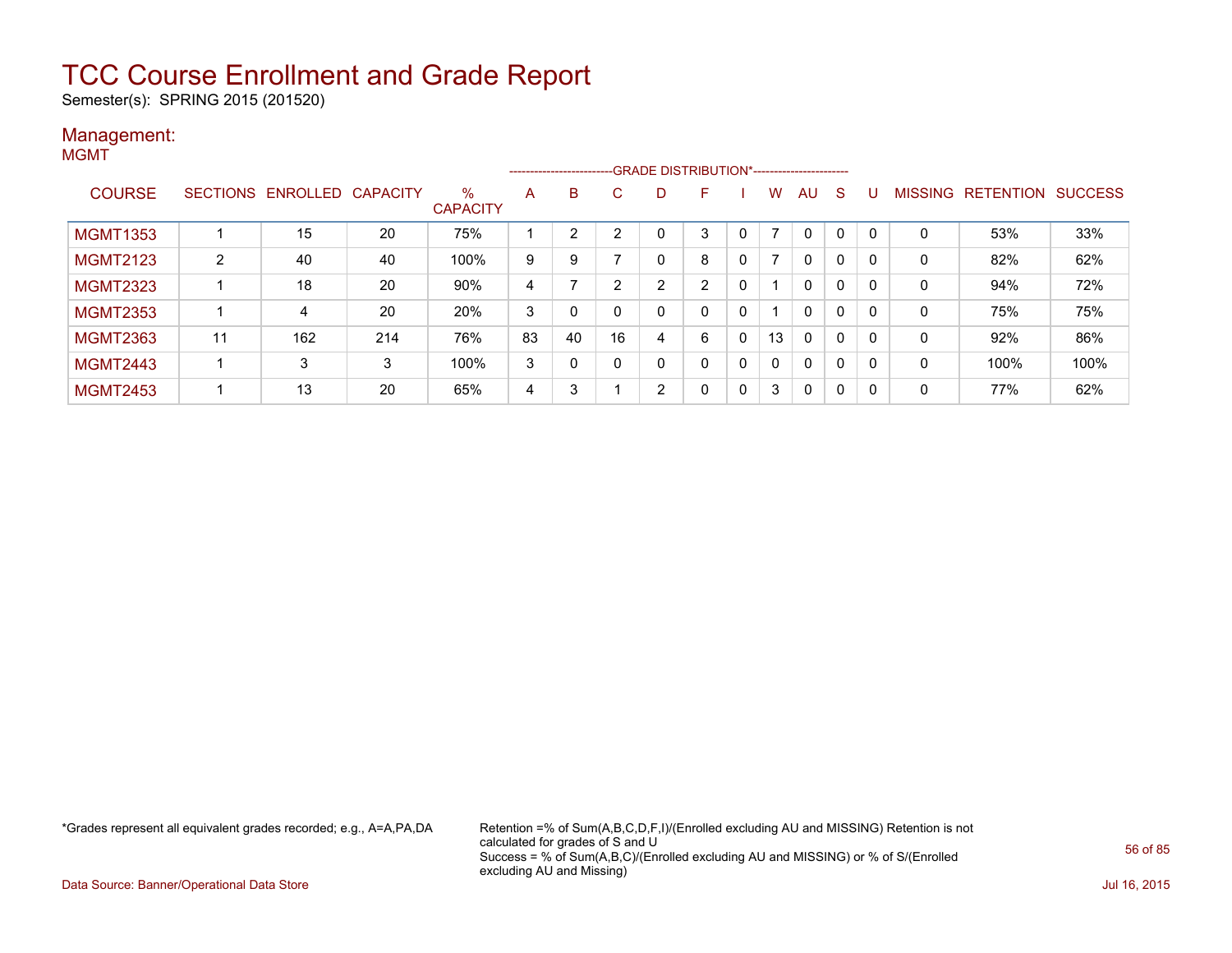Semester(s): SPRING 2015 (201520)

### Marketing:

**MKTG** 

|                 |                |                       |                 |                         |                |              |          | ------------------------GRADE                DISTRIBUTION*---------------------- |   |              |                |              |              |          |                |                  |                |
|-----------------|----------------|-----------------------|-----------------|-------------------------|----------------|--------------|----------|----------------------------------------------------------------------------------|---|--------------|----------------|--------------|--------------|----------|----------------|------------------|----------------|
| <b>COURSE</b>   |                | SECTIONS ENROLLED     | <b>CAPACITY</b> | $\%$<br><b>CAPACITY</b> | A              | B            | C        | D                                                                                | F |              | w              | AU           | S            |          | <b>MISSING</b> | <b>RETENTION</b> | <b>SUCCESS</b> |
| <b>MKTG1313</b> | $\overline{2}$ | 19                    | 40              | 48%                     | 11             | 2            | 2        | 0                                                                                |   | 0            | 3              | 0            | 0            |          | 0              | 84%              | 79%            |
| <b>MKTG1393</b> | 2              | 15                    | 35              | 43%                     | 3              | 2            | 3        | 0                                                                                | 4 |              | $\overline{2}$ | 0            | $\Omega$     | 0        | 0              | 87%              | 53%            |
| <b>MKTG1403</b> |                | 12                    | 13              | 92%                     | 12             | $\mathbf{0}$ | $\Omega$ | 0                                                                                | 0 | 0            | $\mathbf{0}$   | $\mathbf{0}$ | $\mathbf{0}$ | $\Omega$ | 0              | 100%             | 100%           |
| <b>MKTG1423</b> |                | 7                     | 10              | 70%                     | 7              | 0            |          | 0                                                                                | 0 | $\mathbf{0}$ | $\mathbf{0}$   | $\mathbf{0}$ | $\mathbf{0}$ | $\Omega$ | 0              | 100%             | 100%           |
| <b>MKTG1433</b> |                | 7                     | 10              | 70%                     | 7              | 0            |          | 0                                                                                | 0 | 0            | 0              | $\mathbf{0}$ | $\mathbf{0}$ | 0        | 0              | 100%             | 100%           |
| <b>MKTG1453</b> |                | $\mathbf{2}^{\prime}$ | 10              | 20%                     | $\overline{2}$ | 0            |          | 0                                                                                | 0 | 0            | 0              | $\mathbf{0}$ | 0            |          | 0              | 100%             | 100%           |
| <b>MKTG2293</b> |                | 10                    | 20              | 50%                     | 8              |              | O        | 0                                                                                | 0 |              | 0              | $\mathbf{0}$ | 0            | $\Omega$ | 0              | 100%             | 90%            |
| <b>MKTG2343</b> | 2              | 40                    | 40              | 100%                    | 16             | 8            | 8        | 3                                                                                | 3 | 0            | $\overline{2}$ | $\mathbf{0}$ | $\Omega$     |          | 0              | 95%              | 80%            |
| <b>MKTG2363</b> |                | 19                    | 20              | 95%                     | 7              | 6            | 4        | 0                                                                                | 0 | $\mathbf{0}$ | $\overline{2}$ | $\mathbf{0}$ | $\Omega$     | $\Omega$ | 0              | 89%              | 89%            |
| <b>MKTG2393</b> |                | 20                    | 20              | 100%                    | 11             | 4            | 3        | 0                                                                                |   | $\mathbf{0}$ |                | $\mathbf{0}$ | $\mathbf{0}$ | $\Omega$ | $\Omega$       | 95%              | 90%            |
| <b>MKTG2423</b> |                | 128                   | 140             | 91%                     | 56             | 35           | 22       | 4                                                                                | 3 | 0            | 8              | $\mathbf{0}$ | 0            |          | 0              | 94%              | 88%            |

\*Grades represent all equivalent grades recorded; e.g., A=A,PA,DA Retention =% of Sum(A,B,C,D,F,I)/(Enrolled excluding AU and MISSING) Retention is not calculated for grades of S and U Success = % of Sum(A,B,C)/(Enrolled excluding AU and MISSING) or % of S/(Enrolled excluding AU and Missing)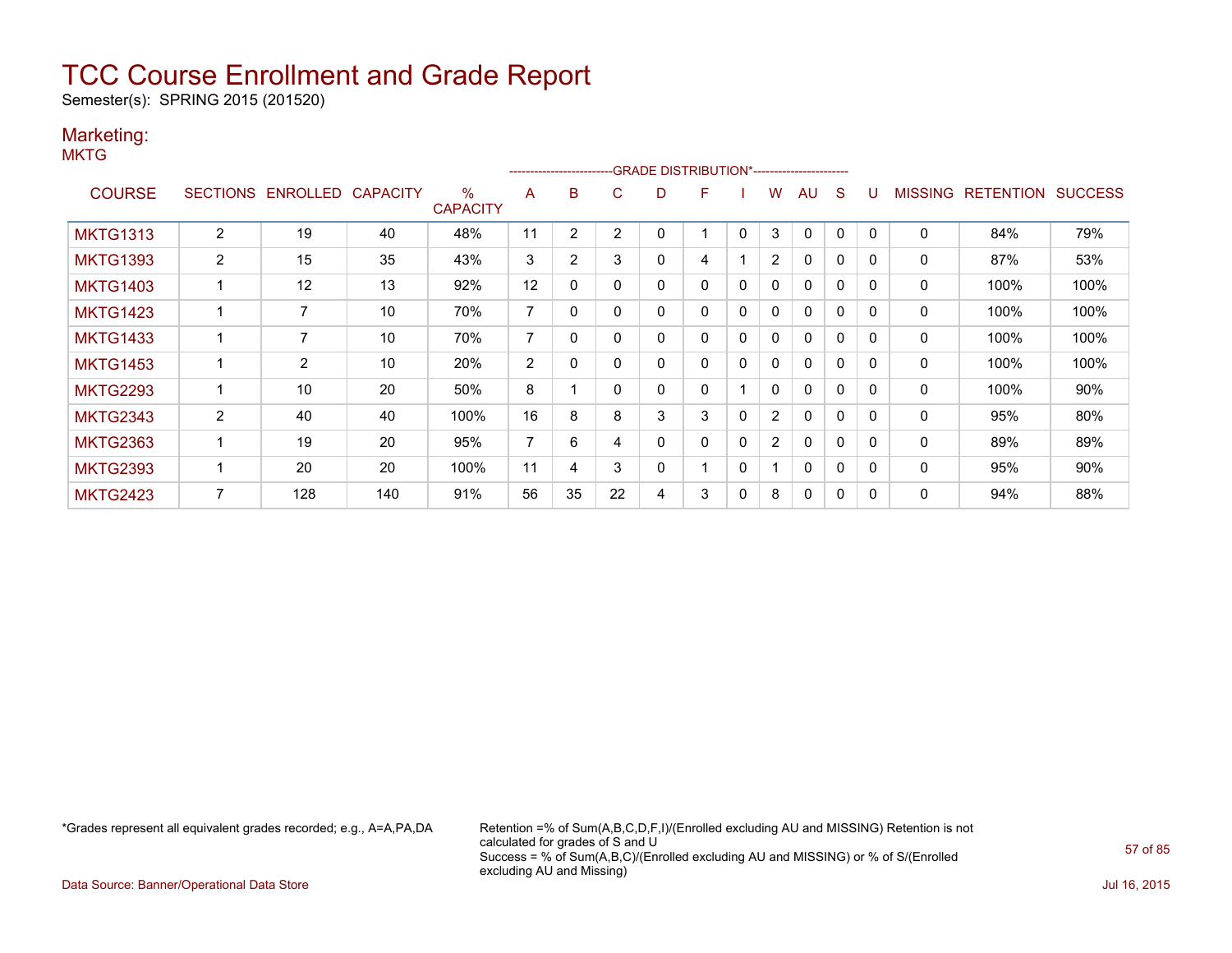Semester(s): SPRING 2015 (201520)

#### Music: **MUSC**

|                 |                |                            |     |                                  |                |                |                | -GRADE DISTRIBUTION*---------------------- |                |              |                |              |              |             |              |                   |                |
|-----------------|----------------|----------------------------|-----|----------------------------------|----------------|----------------|----------------|--------------------------------------------|----------------|--------------|----------------|--------------|--------------|-------------|--------------|-------------------|----------------|
| <b>COURSE</b>   |                | SECTIONS ENROLLED CAPACITY |     | $\frac{0}{0}$<br><b>CAPACITY</b> | A              | B              | $\mathsf{C}$   | D                                          | F              |              | W              | <b>AU</b>    | S            |             |              | MISSING RETENTION | <b>SUCCESS</b> |
| <b>MUSC1002</b> | $\mathbf{2}$   | 23                         | 44  | 52%                              | 10             | $\overline{c}$ | $\overline{2}$ | $\overline{2}$                             | 4              | $\mathbf{0}$ | 3              | 0            | $\mathbf{0}$ | $\mathbf 0$ | 0            | 87%               | 61%            |
| <b>MUSC1013</b> | $\mathbf 1$    | 15                         | 24  | 62%                              | 12             | 1              | $\mathbf{1}$   | 0                                          | 0              | 0            | $\mathbf{1}$   | 0            | $\Omega$     | 0           | 0            | 93%               | 93%            |
| <b>MUSC1023</b> | 1              | 26                         | 24  | 108%                             | 10             | 3              | $\overline{7}$ | 1                                          | 0              | 0            | 5              | $\mathbf{0}$ | $\Omega$     | $\Omega$    | $\Omega$     | 81%               | 77%            |
| <b>MUSC1030</b> | $\mathbf 1$    | 42                         | 40  | 105%                             | 0              | 0              | 0              | 0                                          | 0              | 0            | 0              | 0            | 27           | 15          | 0            |                   | 64%            |
| <b>MUSC1053</b> | 3              | 35                         | 48  | 73%                              | 29             | 1              | $\mathbf 1$    | 0                                          | 2              | $\mathbf{0}$ | $\overline{2}$ | $\mathbf{0}$ | $\Omega$     | 0           | $\mathbf{0}$ | 94%               | 89%            |
| <b>MUSC1062</b> | $\mathbf 1$    | 8                          | 12  | 67%                              | 8              | $\Omega$       | $\Omega$       | 0                                          | $\Omega$       | $\mathbf{0}$ | 0              | 0            | $\mathbf{0}$ | 0           | $\Omega$     | 100%              | 100%           |
| <b>MUSC1072</b> | $\mathbf{1}$   | 19                         | 19  | 100%                             | $\overline{7}$ | 6              | 2              | 0                                          | 3              | $\mathbf{0}$ | $\mathbf{1}$   | $\mathbf{0}$ | $\Omega$     | $\Omega$    | $\mathbf{0}$ | 95%               | 79%            |
| <b>MUSC1113</b> | $\overline{7}$ | 100                        | 157 | 64%                              | 47             | 20             | 14             | 5                                          | 4              | $\Omega$     | 9              | $\mathbf{1}$ | $\Omega$     | $\Omega$    | 0            | 91%               | 82%            |
| <b>MUSC1171</b> | 2              | 9                          | 32  | 28%                              | 5              | 1              | 0              | 0                                          | $\overline{2}$ | $\mathbf{0}$ | $\mathbf{1}$   | $\mathbf{0}$ | $\Omega$     | 0           | 0            | 89%               | 67%            |
| <b>MUSC1191</b> | 16             | 39                         | 160 | 24%                              | 35             | 1              | $\mathbf 1$    | 0                                          | 0              | 0            | $\overline{c}$ | 0            | $\Omega$     | 0           | 0            | 95%               | 95%            |
| <b>MUSC1192</b> | 14             | 59                         | 140 | 42%                              | 45             | 7              | 0              | 0                                          | 0              | 0            | 5              | 2            | $\Omega$     | 0           | 0            | 91%               | 91%            |
| <b>MUSC1201</b> | $\mathbf{1}$   | 1                          | 10  | 10%                              | $\mathbf{1}$   | 0              | $\Omega$       | 0                                          | 0              | $\Omega$     | 0              | $\mathbf{0}$ | $\mathbf{0}$ | 0           | $\Omega$     | 100%              | 100%           |
| <b>MUSC1202</b> | 2              | 6                          | 20  | 30%                              | 5              | 0              | $\mathbf 1$    | 0                                          | 0              | $\mathbf{0}$ | 0              | 0            | $\Omega$     | 0           | $\Omega$     | 100%              | 100%           |
| <b>MUSC1212</b> | $\mathbf{1}$   | 1                          | 10  | 10%                              | $\mathbf 0$    | 1              | 0              | 0                                          | 0              | 0            | 0              | 0            | $\mathbf{0}$ | 0           | $\Omega$     | 100%              | 100%           |
| <b>MUSC1242</b> | 3              | 18                         | 32  | 56%                              | 14             | 3              | 0              | 0                                          | 0              | 0            | $\mathbf{1}$   | 0            | $\mathbf{0}$ | 0           | 0            | 94%               | 94%            |
| <b>MUSC1251</b> | 1              | $\overline{2}$             | 10  | 20%                              | 2              | 0              | 0              | 0                                          | 0              | 0            | 0              | 0            | $\Omega$     | 0           | 0            | 100%              | 100%           |
| <b>MUSC1252</b> | 2              | 6                          | 20  | 30%                              | 5              | 0              | $\mathbf 0$    | 0                                          | 0              | 0            | $\mathbf{1}$   | 0            | $\Omega$     | 0           | 0            | 83%               | 83%            |
| <b>MUSC1311</b> | $\mathbf{1}$   | $\mathbf{1}$               | 10  | 10%                              | $\mathbf{1}$   | 0              | 0              | 0                                          | 0              | 0            | 0              | 0            | $\mathbf{0}$ | 0           | 0            | 100%              | 100%           |
| <b>MUSC1312</b> | $\mathbf{1}$   | 3                          | 10  | 30%                              | 3              | 0              | $\Omega$       | 0                                          | $\Omega$       | $\Omega$     | 0              | $\mathbf{0}$ | $\Omega$     | $\Omega$    | $\mathbf{0}$ | 100%              | 100%           |
| <b>MUSC1352</b> | $\mathbf{1}$   | 1                          | 10  | 10%                              | $\mathbf{1}$   | 0              | $\Omega$       | 0                                          | 0              | $\Omega$     | 0              | 0            | $\Omega$     | $\Omega$    | $\mathbf{0}$ | 100%              | 100%           |
| <b>MUSC1362</b> | 1              | 1                          | 10  | 10%                              | 0              | 0              | $\mathbf 1$    | 0                                          | 0              | 0            | 0              | 0            | 0            | 0           | 0            | 100%              | 100%           |
| <b>MUSC1382</b> | 1              | $\overline{2}$             | 10  | 20%                              | $\overline{2}$ | 0              | $\Omega$       | 0                                          | 0              | 0            | 0              | 0            | $\mathbf{0}$ | 0           | $\Omega$     | 100%              | 100%           |
|                 |                |                            |     |                                  |                |                |                |                                            |                |              |                |              |              |             |              |                   |                |

\*Grades represent all equivalent grades recorded; e.g., A=A,PA,DA Retention =% of Sum(A,B,C,D,F,I)/(Enrolled excluding AU and MISSING) Retention is not calculated for grades of S and U Success = % of Sum(A,B,C)/(Enrolled excluding AU and MISSING) or % of S/(Enrolled excluding AU and Missing)

Data Source: Banner/Operational Data Store Jul 16, 2015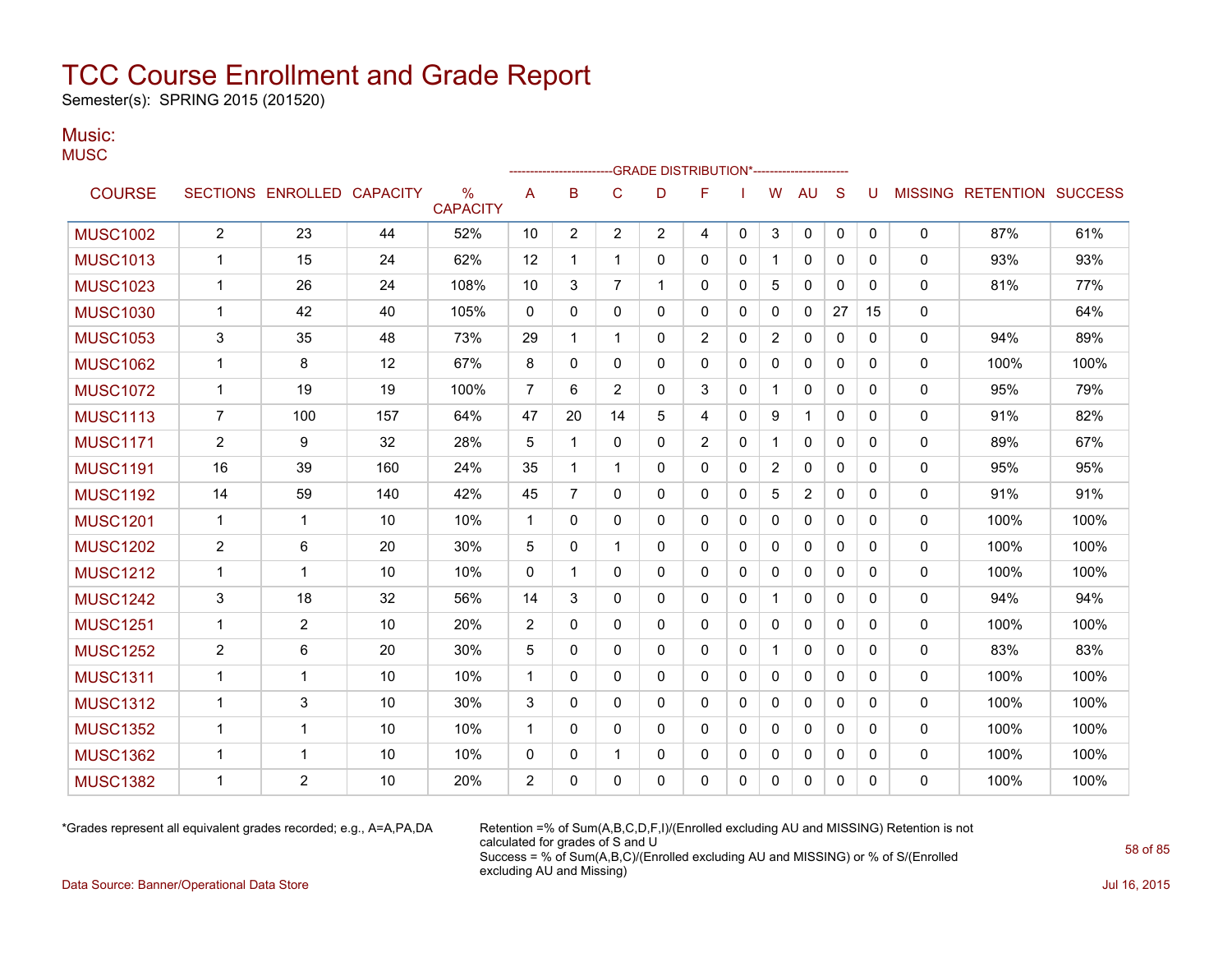Semester(s): SPRING 2015 (201520)

### Music:

| טוטועו. |  |
|---------|--|
| MUSC    |  |

|                 |                |                            |    |                         |                |                         |                | <b>GRADE DISTRIBUTION*-----------------------</b> |                |              |                |                |              |          |                |                          |      |
|-----------------|----------------|----------------------------|----|-------------------------|----------------|-------------------------|----------------|---------------------------------------------------|----------------|--------------|----------------|----------------|--------------|----------|----------------|--------------------------|------|
| <b>COURSE</b>   |                | SECTIONS ENROLLED CAPACITY |    | $\%$<br><b>CAPACITY</b> | Α              | B                       | C              | D                                                 | F              |              | W              | AU             | S            | U        | <b>MISSING</b> | <b>RETENTION SUCCESS</b> |      |
| <b>MUSC1412</b> | $\mathbf{1}$   | $\overline{4}$             | 10 | 40%                     | 4              | $\mathbf 0$             | 0              | 0                                                 | 0              | 0            | 0              | 0              | $\mathbf 0$  | 0        | 0              | 100%                     | 100% |
| <b>MUSC1422</b> | $\mathbf 1$    | 2                          | 10 | 20%                     | 2              | $\Omega$                | $\mathbf{0}$   | 0                                                 | 0              | 0            | 0              | $\mathbf{0}$   | $\mathbf{0}$ | $\Omega$ | $\mathbf{0}$   | 100%                     | 100% |
| <b>MUSC1432</b> | $\mathbf{1}$   | $\overline{2}$             | 10 | 20%                     | 2              | $\mathbf{0}$            | $\Omega$       | 0                                                 | $\Omega$       | $\mathbf{0}$ | 0              | $\mathbf{0}$   | $\mathbf{0}$ | 0        | $\Omega$       | 100%                     | 100% |
| <b>MUSC1442</b> | $\mathbf 1$    | $\overline{\mathbf{1}}$    | 10 | 10%                     | $\mathbf 1$    | $\Omega$                | $\Omega$       | 0                                                 | $\Omega$       | 0            | 0              | 0              | $\mathbf{0}$ | $\Omega$ | 0              | 100%                     | 100% |
| <b>MUSC1452</b> | $\mathbf 1$    | $\overline{2}$             | 10 | 20%                     | $\mathbf{1}$   | $\Omega$                | 1              | 0                                                 | 0              | $\Omega$     | 0              | $\Omega$       | $\mathbf{0}$ | $\Omega$ | 0              | 100%                     | 100% |
| <b>MUSC1462</b> | $\mathbf 1$    | $\mathbf 1$                | 10 | 10%                     | $\mathbf 1$    | $\Omega$                | $\mathbf{0}$   | 0                                                 | 0              | $\mathbf{0}$ | 0              | $\Omega$       | $\mathbf{0}$ | $\Omega$ | 0              | 100%                     | 100% |
| <b>MUSC1492</b> | $\mathbf 1$    | 5                          | 10 | 50%                     | 3              | $\mathbf{0}$            | 2              | 0                                                 | 0              | 0            | 0              | $\Omega$       | $\mathbf{0}$ | 0        | 0              | 100%                     | 100% |
| <b>MUSC1541</b> | $\mathbf 1$    | 28                         | 40 | 70%                     | 23             | 3                       | $\Omega$       | 0                                                 | $\Omega$       | $\mathbf{0}$ | $\overline{2}$ | $\Omega$       | $\mathbf{0}$ | $\Omega$ | 0              | 93%                      | 93%  |
| <b>MUSC1551</b> | $\mathbf{1}$   | 36                         | 40 | 90%                     | 30             | $\overline{\mathbf{1}}$ | $\mathbf{0}$   | 1                                                 | 1              | 0            | $\mathbf 1$    | $\overline{2}$ | $\mathbf{0}$ | $\Omega$ | 0              | 97%                      | 91%  |
| <b>MUSC1612</b> | 5              | 22                         | 29 | 76%                     | 9              | 4                       | 3              | 0                                                 | $\overline{2}$ | $\mathbf{0}$ | 4              | 0              | $\mathbf{0}$ | $\Omega$ | 0              | 82%                      | 73%  |
| <b>MUSC1622</b> | 5              | 16                         | 17 | 94%                     | 9              | 5                       | $\mathbf{0}$   | 1                                                 | $\mathbf{0}$   | 0            |                | 0              | $\mathbf{0}$ | 0        | 0              | 94%                      | 88%  |
| <b>MUSC1632</b> | 3              | 5                          | 6  | 83%                     | $\overline{2}$ | 2                       | $\mathbf{0}$   | 0                                                 | 0              | $\mathbf{0}$ | 1              | $\mathbf{0}$   | $\mathbf{0}$ | 0        | 0              | 80%                      | 80%  |
| <b>MUSC1642</b> | 5              | 5                          | 6  | 83%                     | 3              | -1                      | $\Omega$       | 0                                                 | $\Omega$       | $\mathbf{0}$ | 1              | $\Omega$       | $\mathbf{0}$ | 0        | $\mathbf{0}$   | 80%                      | 80%  |
| <b>MUSC1651</b> | $\mathbf 1$    | 38                         | 45 | 84%                     | 34             | -1                      | 1              | 0                                                 | 0              | 0            | 2              | 0              | $\mathbf{0}$ | 0        | 0              | 95%                      | 95%  |
| <b>MUSC1661</b> | $\mathbf{1}$   | 20                         | 25 | 80%                     | 19             | $\overline{\mathbf{1}}$ | $\Omega$       | 0                                                 | $\Omega$       | $\Omega$     | 0              | $\Omega$       | $\Omega$     | $\Omega$ | $\mathbf{0}$   | 100%                     | 100% |
| <b>MUSC1711</b> | $\mathbf{1}$   | 5                          | 5  | 100%                    | 5              | $\mathbf{0}$            | $\Omega$       | 0                                                 | 0              | $\mathbf{0}$ | 0              | 0              | $\mathbf{0}$ | $\Omega$ | 0              | 100%                     | 100% |
| <b>MUSC1721</b> | $\mathbf{1}$   | 4                          | 5  | 80%                     | 3              | $\Omega$                | $\Omega$       | 0                                                 | $\Omega$       | $\Omega$     | $\Omega$       | $\mathbf{1}$   | $\Omega$     | $\Omega$ | 0              | 100%                     | 100% |
| <b>MUSC1791</b> | $\overline{2}$ | 11                         | 25 | 44%                     | 11             | $\mathbf{0}$            | $\Omega$       | 0                                                 | $\Omega$       | $\mathbf{0}$ | $\Omega$       | $\Omega$       | $\mathbf{0}$ | 0        | $\Omega$       | 100%                     | 100% |
| <b>MUSC2023</b> | $\mathbf 1$    | 11                         | 24 | 46%                     | 5              | 4                       | $\overline{2}$ | 0                                                 | 0              | $\Omega$     | 0              | $\mathbf{0}$   | $\mathbf{0}$ | $\Omega$ | 0              | 100%                     | 100% |
| <b>MUSC2072</b> | $\mathbf 1$    | 10                         | 12 | 83%                     | $\overline{2}$ | $\overline{7}$          | 1              | 0                                                 | $\Omega$       | $\Omega$     | $\Omega$       | $\Omega$       | $\Omega$     | $\Omega$ | 0              | 100%                     | 100% |
| <b>MUSC2133</b> | $\mathbf{1}$   | 14                         | 24 | 58%                     | 2              | 2                       | $\overline{7}$ | 0                                                 | $\overline{2}$ | $\mathbf{0}$ | 1              | 0              | $\mathbf{0}$ | 0        | 0              | 93%                      | 79%  |
| <b>MUSC2181</b> | 1              | 16                         | 16 | 100%                    | 13             | 2                       | $\Omega$       | 0                                                 | $\Omega$       | $\Omega$     | 1              | $\Omega$       | $\mathbf{0}$ | $\Omega$ | $\Omega$       | 94%                      | 94%  |

\*Grades represent all equivalent grades recorded; e.g., A=A,PA,DA Retention =% of Sum(A,B,C,D,F,I)/(Enrolled excluding AU and MISSING) Retention is not calculated for grades of S and U Success = % of Sum(A,B,C)/(Enrolled excluding AU and MISSING) or % of S/(Enrolled excluding AU and Missing)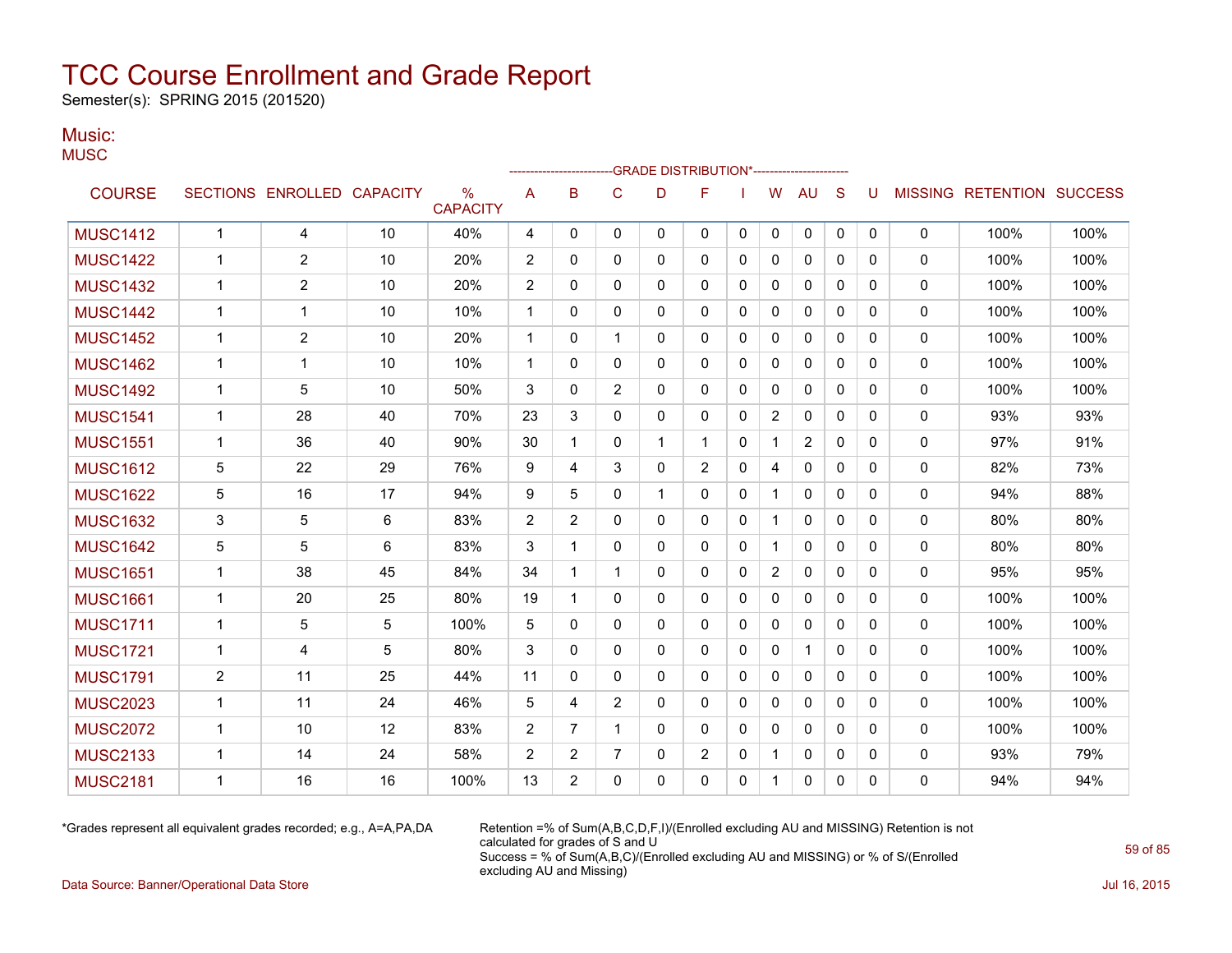Semester(s): SPRING 2015 (201520)

#### Music: **MUSC**

|                 |   |                   |                 |                      |    |          | ------------------------GRADE DISTRIBUTION*----------------------- |   |              |          |          |              |             |          |                |           |                |
|-----------------|---|-------------------|-----------------|----------------------|----|----------|--------------------------------------------------------------------|---|--------------|----------|----------|--------------|-------------|----------|----------------|-----------|----------------|
| <b>COURSE</b>   |   | SECTIONS ENROLLED | <b>CAPACITY</b> | %<br><b>CAPACITY</b> | A  | B        | С                                                                  | D | ⊢            |          | W        | AU           | S           |          | <b>MISSING</b> | RETENTION | <b>SUCCESS</b> |
| <b>MUSC2202</b> |   | C                 | 10              | 20%                  | 2  |          |                                                                    | 0 | 0            | $\Omega$ | $\Omega$ | $\Omega$     |             | $\Omega$ | 0              | 100%      | 100%           |
| <b>MUSC2223</b> |   | 8                 | 8               | 100%                 |    |          |                                                                    | 0 | 0            | 0        | 0        |              | 0           | $\Omega$ | 0              | 100%      | 100%           |
| <b>MUSC2241</b> |   |                   | 10              | 10%                  |    |          |                                                                    | 0 | 0            | 0        | 0        | 0            | 0           | $\Omega$ | 0              | 100%      | 100%           |
| <b>MUSC2242</b> | 2 | 3                 | 20              | 15%                  | 3  |          |                                                                    | 0 | 0            | 0        | 0        | $\mathbf{0}$ | 0           | $\Omega$ | 0              | 100%      | 100%           |
| <b>MUSC2991</b> |   | 8                 | 12              | 67%                  | 6  |          |                                                                    | 0 | 0            | 0        |          | $\mathbf{0}$ | $\mathbf 0$ | $\Omega$ | 0              | 88%       | 88%            |
| <b>MUSC2992</b> | C | 14                | 15              | 93%                  | 12 | $\Omega$ |                                                                    | 0 | $\mathbf{0}$ | 0        | 2        | $\Omega$     | 0           | $\Omega$ | 0              | 86%       | 86%            |

\*Grades represent all equivalent grades recorded; e.g., A=A,PA,DA Retention =% of Sum(A,B,C,D,F,I)/(Enrolled excluding AU and MISSING) Retention is not calculated for grades of S and U Success = % of Sum(A,B,C)/(Enrolled excluding AU and MISSING) or % of S/(Enrolled excluding AU and Missing)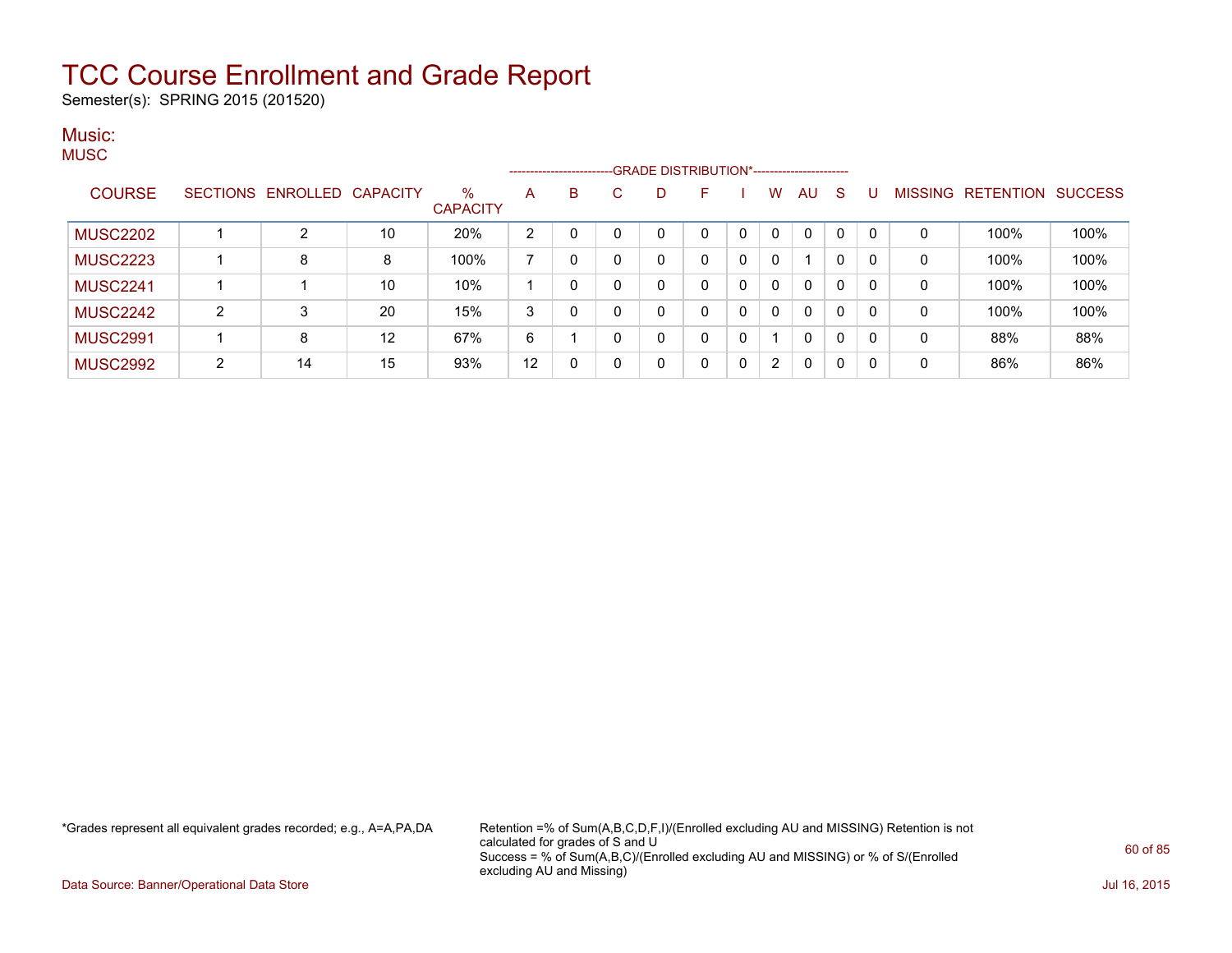Semester(s): SPRING 2015 (201520)

### Native American Studies:

NAMS

|                 |                            |    |                      |   |   | -GRADE DISTRIBUTION*----------------------- |  |          |      |    |  |                           |      |
|-----------------|----------------------------|----|----------------------|---|---|---------------------------------------------|--|----------|------|----|--|---------------------------|------|
| <b>COURSE</b>   | SECTIONS ENROLLED CAPACITY |    | %<br><b>CAPACITY</b> | A | B |                                             |  | W.       | AU - | S. |  | MISSING RETENTION SUCCESS |      |
| <b>NAMS2013</b> |                            | 10 | 70%                  | 6 |   |                                             |  | $\Omega$ |      |    |  | 100%                      | 100% |
| <b>NAMS2113</b> | 10                         | 20 | 50%                  |   |   |                                             |  |          |      |    |  | 100%                      | 100% |

\*Grades represent all equivalent grades recorded; e.g., A=A,PA,DA Retention =% of Sum(A,B,C,D,F,I)/(Enrolled excluding AU and MISSING) Retention is not calculated for grades of S and U Success = % of Sum(A,B,C)/(Enrolled excluding AU and MISSING) or % of S/(Enrolled excluding AU and Missing)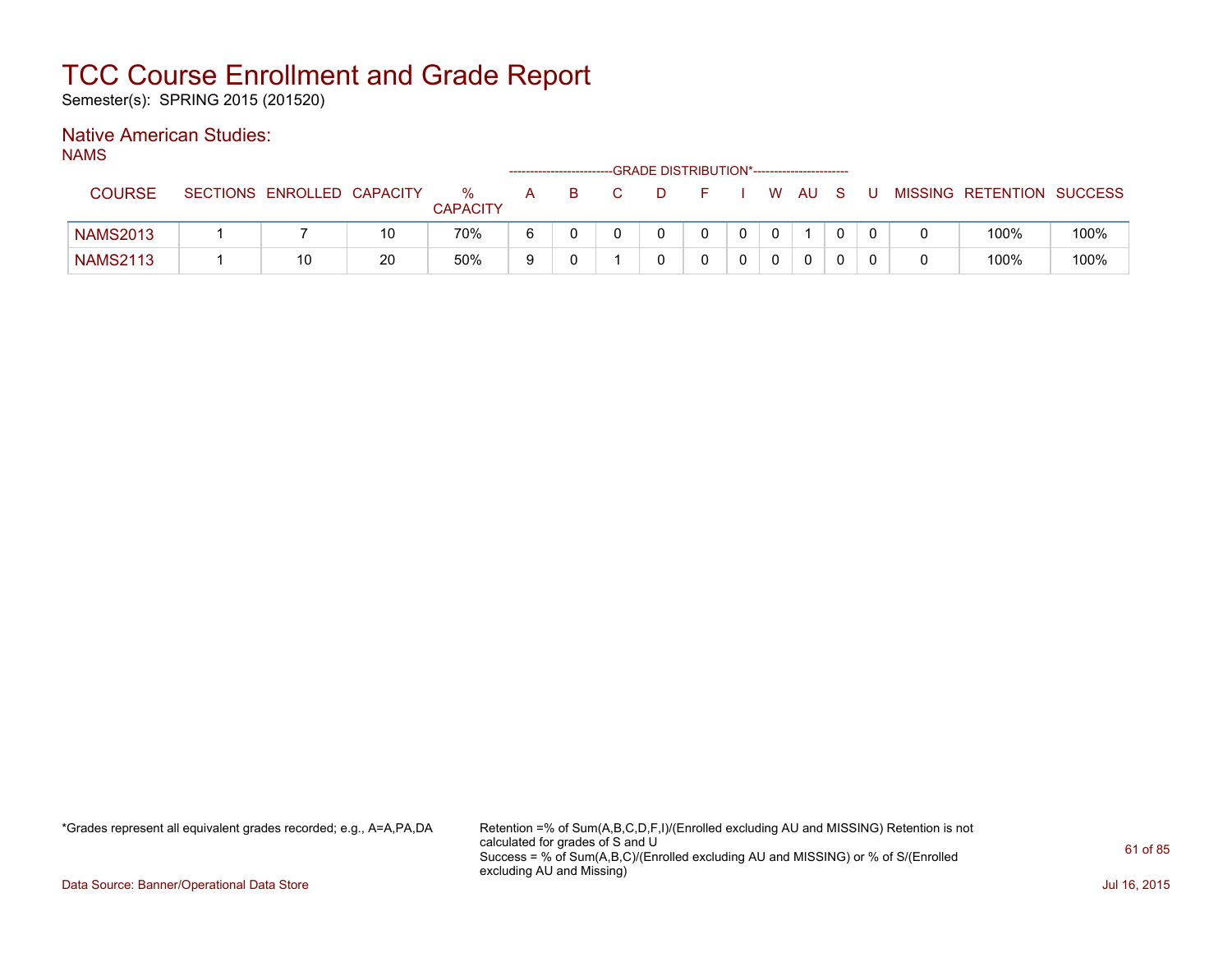Semester(s): SPRING 2015 (201520)

### Nursing:

| ۹<br>٠<br>٠ |  |  |
|-------------|--|--|
|-------------|--|--|

|                 |                |                            |     |                      |                |    |              | ------------------------GRADE                DISTRIBUTION*---------------------- |                |              |                |              |              |              |                |                          |      |
|-----------------|----------------|----------------------------|-----|----------------------|----------------|----|--------------|----------------------------------------------------------------------------------|----------------|--------------|----------------|--------------|--------------|--------------|----------------|--------------------------|------|
| <b>COURSE</b>   |                | SECTIONS ENROLLED CAPACITY |     | %<br><b>CAPACITY</b> | A              | B  | C            | D                                                                                | F              |              | w              | AU           | S            | u            | <b>MISSING</b> | <b>RETENTION SUCCESS</b> |      |
| <b>NURS1023</b> | 1              | 5                          | 20  | 25%                  | 2              |    | 0            | 0                                                                                | $\mathbf{0}$   | $\mathbf{0}$ | $\overline{2}$ | $\mathbf{0}$ | $\mathbf{0}$ | $\mathbf{0}$ | $\mathbf{0}$   | 60%                      | 60%  |
| <b>NURS1111</b> | 3              | 144                        | 150 | 96%                  | 0              | 0  | $\Omega$     | 0                                                                                | $\mathbf{0}$   | 1            | 13             | 0            | 125          | 5            | 0              |                          | 87%  |
| <b>NURS1113</b> | 6              | 144                        | 150 | 96%                  | 10             | 98 | 21           | $\overline{2}$                                                                   |                | $\mathbf{0}$ | 12             | 0            | $\mathbf{0}$ | $\Omega$     | $\mathbf 0$    | 92%                      | 90%  |
| <b>NURS1133</b> | 6              | 58                         | 79  | 73%                  | 28             | 17 | 4            | $\mathbf 0$                                                                      | 8              | $\Omega$     |                | $\mathbf{0}$ | $\mathbf{0}$ | 0            | 0              | 98%                      | 84%  |
| <b>NURS1143</b> | $\overline{2}$ | 144                        | 150 | 96%                  | 117            | 13 |              |                                                                                  |                | 0            | 11             | 0            | 0            | 0            | 0              | 92%                      | 91%  |
| <b>NURS1163</b> | 6              | 144                        | 150 | 96%                  | 22             | 90 | 14           | 5                                                                                |                | 0            | 12             | 0            | $\Omega$     | 0            | 0              | 92%                      | 88%  |
| <b>NURS1207</b> | $\overline{2}$ | 20                         | 35  | 57%                  | -1             | 10 | 5            |                                                                                  |                | $\mathbf{0}$ | $\overline{2}$ | 0            | 0            | 0            | 0              | 90%                      | 80%  |
| <b>NURS1471</b> | $\mathbf 1$    | 5                          | 50  | 10%                  | 0              | 0  | $\Omega$     | $\mathbf 0$                                                                      | $\mathbf{0}$   | 0            | 0              | 0            | 5            | 0            | 0              |                          | 100% |
| <b>NURS2303</b> | 1              | 12                         | 20  | 60%                  | 5              | 4  |              | $\Omega$                                                                         | $\Omega$       | 0            | $\overline{2}$ | $\mathbf{0}$ | $\Omega$     | $\Omega$     | 0              | 83%                      | 83%  |
| <b>NURS2403</b> | $\mathbf{1}$   | 13                         | 30  | 43%                  | 6              | 1  | 3            | $\mathbf 0$                                                                      | 0              |              | 2              | 0            | 0            | 0            | 0              | 85%                      | 77%  |
| <b>NURS2423</b> | 4              | 100                        | 121 | 83%                  | 25             | 70 | $\Omega$     | 5                                                                                | 0              | 0            | 0              | 0            | $\Omega$     | 0            | $\mathbf{0}$   | 100%                     | 95%  |
| <b>NURS2433</b> | 4              | 102                        | 124 | 82%                  | 37             | 47 | 5            | 9                                                                                | $\overline{2}$ | $\Omega$     | $\overline{2}$ | 0            | $\Omega$     | 0            | 0              | 98%                      | 87%  |
| <b>NURS2453</b> | $\overline{2}$ | 74                         | 90  | 82%                  | 14             | 53 | $\mathbf{0}$ |                                                                                  | $\mathbf{0}$   | $\mathbf{0}$ | 0              | 0            | 0            | 0            | 0              | 100%                     | 91%  |
| <b>NURS2543</b> | 1              | 36                         | 50  | 72%                  | 8              | 25 |              | $\mathbf 0$                                                                      | $\Omega$       | 0            | $\overline{2}$ | $\mathbf{0}$ | $\mathbf{0}$ | 0            | $\mathbf{0}$   | 94%                      | 94%  |
| <b>NURS2564</b> | 2              | 51                         | 75  | 68%                  | $\overline{2}$ | 37 | 3            | 4                                                                                | 0              | 0            | 5              | 0            | 0            | 0            | 0              | 90%                      | 82%  |

\*Grades represent all equivalent grades recorded; e.g., A=A,PA,DA Retention =% of Sum(A,B,C,D,F,I)/(Enrolled excluding AU and MISSING) Retention is not calculated for grades of S and U Success = % of Sum(A,B,C)/(Enrolled excluding AU and MISSING) or % of S/(Enrolled excluding AU and Missing)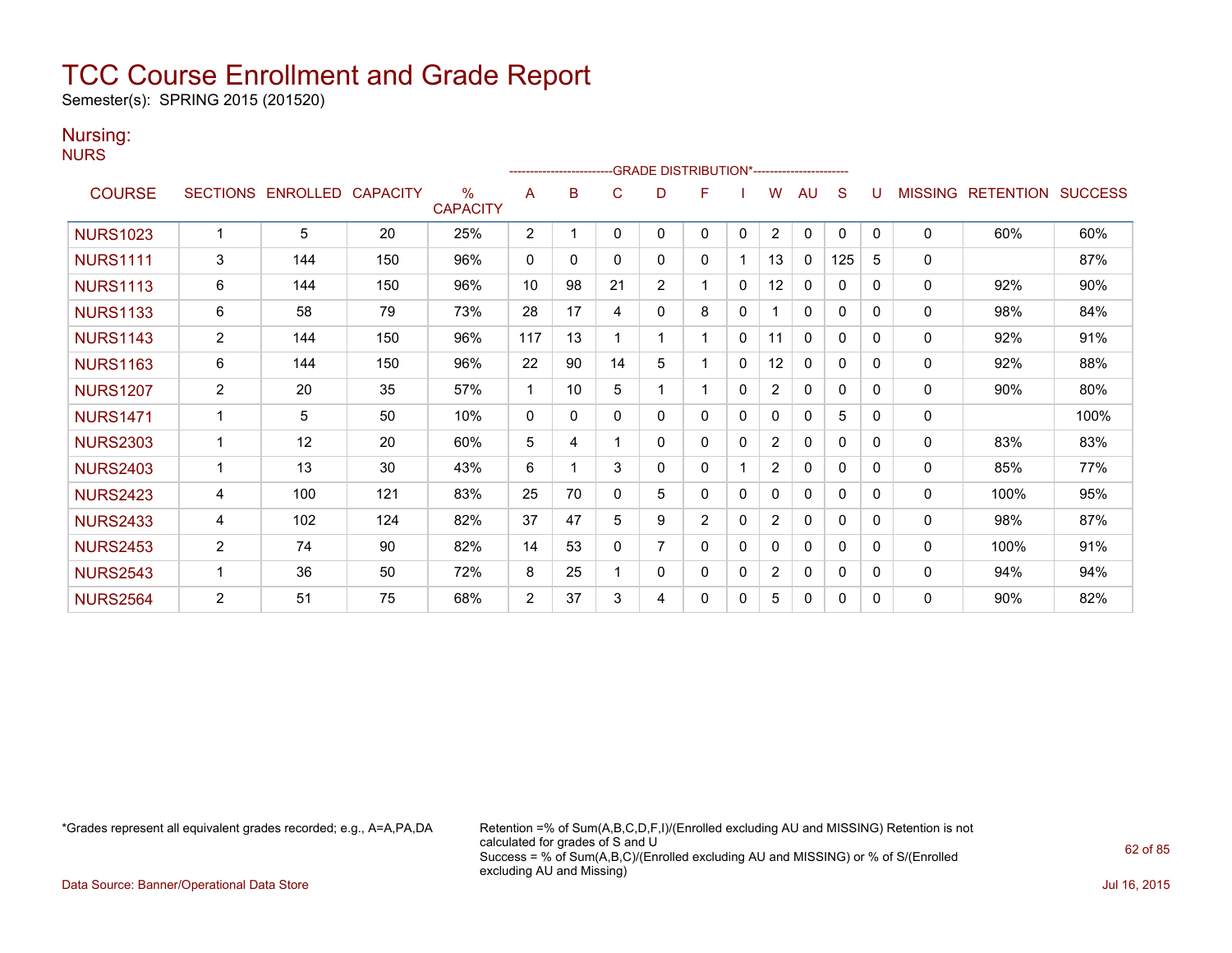Semester(s): SPRING 2015 (201520)

### Occupational Therapy Assistant: OCTA<sup>'</sup>

|                 |                 |          |                 |                         |    |              |    |   | -------------------------GRADE DISTRIBUTION*----------------------- |   |              |              |              |          |                |                  |                |
|-----------------|-----------------|----------|-----------------|-------------------------|----|--------------|----|---|---------------------------------------------------------------------|---|--------------|--------------|--------------|----------|----------------|------------------|----------------|
| <b>COURSE</b>   | <b>SECTIONS</b> | ENROLLED | <b>CAPACITY</b> | $\%$<br><b>CAPACITY</b> | A  | B            | C. | D | F                                                                   |   | W            | AU           | S            |          | <b>MISSING</b> | <b>RETENTION</b> | <b>SUCCESS</b> |
| <b>OCTA1203</b> |                 | 19       | 20              | 95%                     | 9  | 6            |    |   | 3                                                                   |   |              | $\mathbf{0}$ | $\mathbf{0}$ |          | 0              | 95%              | 79%            |
| OCTA1293        |                 | 17       | 20              | 85%                     | 9  |              |    |   | 0                                                                   | 0 | $\mathbf{0}$ | $\mathbf{0}$ | 0            | $\Omega$ | 0              | 100%             | 100%           |
| OCTA1403        |                 | 18       | 20              | 90%                     | 18 | 0            |    |   | 0                                                                   | 0 | $\mathbf{0}$ | $\mathbf{0}$ | 0            |          | 0              | 100%             | 100%           |
| OCTA1443        |                 | 17       | 20              | 85%                     | 16 |              |    |   | 0                                                                   | 0 | $\mathbf{0}$ | $\mathbf{0}$ | 0            |          | 0              | 100%             | 100%           |
| OCTA1483        |                 | 18       | 20              | 90%                     | 14 | 3            |    |   | 0                                                                   | 0 | 0            | $\mathbf{0}$ | 0            | $\Omega$ | 0              | 100%             | 100%           |
| OCTA2356        |                 | 16       | 20              | 80%                     | 16 | $\mathbf{0}$ |    |   | 0                                                                   | 0 | $\mathbf{0}$ | $\mathbf{0}$ | 0            |          | 0              | 100%             | 100%           |
| OCTA2376        |                 | 16       | 20              | 80%                     | 16 | 0            | 0  |   | 0                                                                   | 0 | $\mathbf 0$  | $\mathbf{0}$ | 0            | 0        | 0              | 100%             | 100%           |

\*Grades represent all equivalent grades recorded; e.g., A=A,PA,DA Retention =% of Sum(A,B,C,D,F,I)/(Enrolled excluding AU and MISSING) Retention is not calculated for grades of S and U Success = % of Sum(A,B,C)/(Enrolled excluding AU and MISSING) or % of S/(Enrolled excluding AU and Missing)

Data Source: Banner/Operational Data Store Jul 16, 2015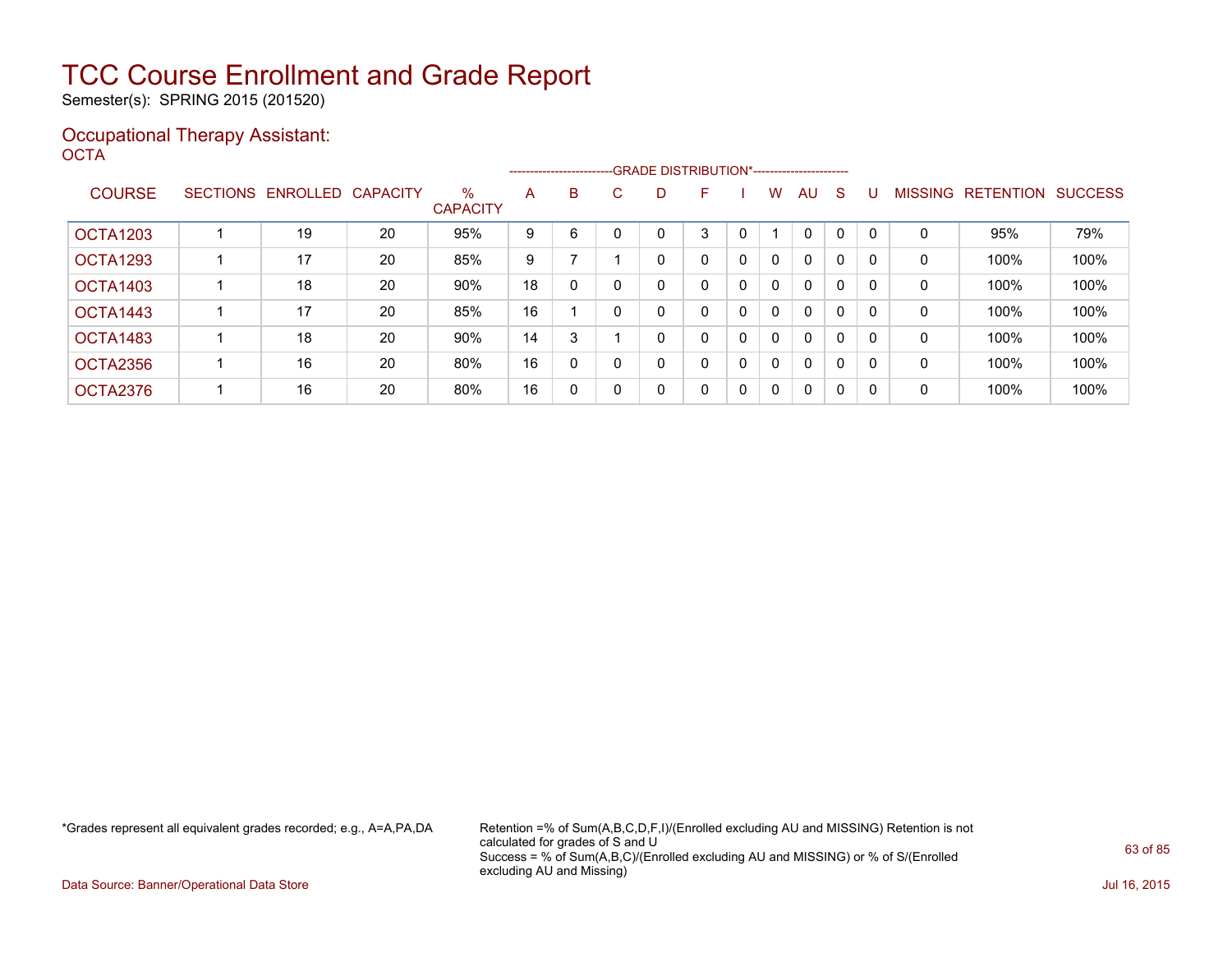Semester(s): SPRING 2015 (201520)

### Physical Education:

**PHED** 

|                 |                |                            |     |                                  |                |              |                | -- GRADE DISTRIBUTION*----------------------- |                |              |                |              |              |          |              |                                  |      |
|-----------------|----------------|----------------------------|-----|----------------------------------|----------------|--------------|----------------|-----------------------------------------------|----------------|--------------|----------------|--------------|--------------|----------|--------------|----------------------------------|------|
| <b>COURSE</b>   |                | SECTIONS ENROLLED CAPACITY |     | $\frac{0}{0}$<br><b>CAPACITY</b> | A              | B            | C              | D                                             | F              |              | W              | <b>AU</b>    | S            | U        |              | <b>MISSING RETENTION SUCCESS</b> |      |
| <b>PHED1092</b> | $\mathbf{1}$   | 9                          | 12  | 75%                              | $\overline{7}$ | $\Omega$     | 0              | 0                                             | -1             | $\mathbf{0}$ | 1              | 0            | 0            | 0        | 0            | 89%                              | 78%  |
| <b>PHED1113</b> | 3              | 47                         | 60  | 78%                              | 9              | 20           | 8              | 4                                             | 3              | 0            | 3              | $\mathbf{0}$ | $\Omega$     | 0        | 0            | 94%                              | 79%  |
| <b>PHED1143</b> | $\mathbf{1}$   | 8                          | 20  | 40%                              | $\overline{2}$ | 3            | 1              | $\mathbf 1$                                   | $\Omega$       | 0            |                | $\mathbf{0}$ | $\Omega$     | 0        | 0            | 88%                              | 75%  |
| <b>PHED1252</b> | $\overline{2}$ | 21                         | 22  | 95%                              | 12             | 3            | $\overline{2}$ | 0                                             | $\mathbf{0}$   | 0            | 4              | 0            | $\mathbf{0}$ | 0        | 0            | 81%                              | 81%  |
| <b>PHED1302</b> | $\mathbf{1}$   | 3                          | 15  | 20%                              | 0              | 0            | 0              | 0                                             | 0              | 0            | 3              | 0            | $\mathbf{0}$ | 0        | 0            | 0%                               | 0%   |
| <b>PHED1341</b> | $\overline{2}$ | 18                         | 24  | 75%                              | 17             | $\Omega$     | 1              | 0                                             | $\mathbf{0}$   | 0            | 0              | $\mathbf{0}$ | $\mathbf{0}$ | 0        | 0            | 100%                             | 100% |
| <b>PHED1412</b> | 5              | 57                         | 85  | 67%                              | 40             | 3            | 1              | $\overline{2}$                                | 3              | $\Omega$     | 5              | 3            | $\Omega$     | 0        | 0            | 91%                              | 81%  |
| <b>PHED1422</b> | $\mathbf{1}$   | 5                          | 15  | 33%                              | 4              | $\Omega$     | $\mathbf{0}$   | $\Omega$                                      | $\Omega$       | $\mathbf{0}$ | $\mathbf 1$    | $\Omega$     | $\Omega$     | 0        | $\mathbf{0}$ | 80%                              | 80%  |
| <b>PHED1552</b> | $\overline{c}$ | 12                         | 30  | 40%                              | 4              | -1           | 1              | 1                                             | $\mathbf{0}$   | 1            | 4              | $\mathbf{0}$ | $\Omega$     | 0        | 0            | 67%                              | 50%  |
| <b>PHED1652</b> | 1              | 10                         | 10  | 100%                             | 8              | 2            | $\mathbf{0}$   | 0                                             | $\mathbf{0}$   | 0            | 0              | $\mathbf{0}$ | $\mathbf{0}$ | 0        | 0            | 100%                             | 100% |
| <b>PHED2012</b> | 3              | 28                         | 50  | 56%                              | 20             | 4            | $\overline{2}$ | 0                                             | $\mathbf{1}$   | $\mathbf{0}$ |                | $\mathbf{0}$ | $\mathbf{0}$ | 0        | $\mathbf{0}$ | 96%                              | 93%  |
| <b>PHED2111</b> | $\mathbf{1}$   | 13                         | 30  | 43%                              | 12             | 0            | 1              | $\Omega$                                      | $\mathbf{0}$   | 0            | 0              | $\mathbf{0}$ | $\mathbf{0}$ | 0        | 0            | 100%                             | 100% |
| <b>PHED2142</b> | 1              | 1                          | 12  | 8%                               | -1             | 0            | $\mathbf{0}$   | 0                                             | $\mathbf{0}$   | 0            | 0              | 0            | $\Omega$     | 0        | 0            | 100%                             | 100% |
| <b>PHED2212</b> | $\overline{7}$ | 87                         | 132 | 66%                              | 73             | 3            | 3              | 1                                             | 3              | 0            | 4              | 0            | $\mathbf{0}$ | 0        | 0            | 95%                              | 91%  |
| <b>PHED2263</b> | $\overline{2}$ | 29                         | 40  | 72%                              | 9              | 10           | 1              | 0                                             | $\overline{7}$ | 0            | $\overline{2}$ | $\mathbf{0}$ | $\mathbf{0}$ | 0        | $\mathbf{0}$ | 93%                              | 69%  |
| <b>PHED2312</b> | $\overline{2}$ | 16                         | 27  | 59%                              | 14             | $\mathbf 1$  | $\mathbf{0}$   | 0                                             | $\mathbf{0}$   | 0            | 1              | $\mathbf{0}$ | $\Omega$     | $\Omega$ | 0            | 94%                              | 94%  |
| <b>PHED2322</b> | 4              | 35                         | 65  | 54%                              | 23             | 2            | $\mathbf{0}$   | $\Omega$                                      | $\Omega$       | $\Omega$     | 10             | $\mathbf{0}$ | $\Omega$     | $\Omega$ | 0            | 71%                              | 71%  |
| <b>PHED2422</b> | $\mathbf 1$    | 4                          | 15  | 27%                              | 4              | 0            | 0              | 0                                             | $\mathbf{0}$   | $\mathbf{0}$ | 0              | $\mathbf{0}$ | $\mathbf{0}$ | 0        | 0            | 100%                             | 100% |
| <b>PHED2432</b> | $\mathbf{1}$   | 2                          | 20  | 10%                              | $\mathbf{1}$   | $\mathbf{0}$ | $\mathbf{0}$   | $\mathbf 1$                                   | $\mathbf{0}$   | 0            | 0              | $\mathbf{0}$ | $\mathbf{0}$ | 0        | $\mathbf{0}$ | 100%                             | 50%  |
| <b>PHED2513</b> | $\mathbf{1}$   | 6                          | 10  | 60%                              | $\mathbf 1$    | 3            | 1              | $\Omega$                                      |                | $\Omega$     | $\mathbf{0}$   | $\mathbf{0}$ | $\Omega$     | 0        | 0            | 100%                             | 83%  |
| <b>PHED2603</b> | 3              | 44                         | 60  | 73%                              | 24             | 13           | 3              | $\overline{2}$                                | $\overline{2}$ | $\mathbf{0}$ | 0              | 0            | $\mathbf{0}$ | 0        | 0            | 100%                             | 91%  |
| <b>PHED2653</b> | $\mathbf 1$    | 14                         | 20  | 70%                              | 10             | 3            | 1              | $\Omega$                                      | 0              | 0            | 0              | $\mathbf{0}$ | $\mathbf{0}$ | 0        | 0            | 100%                             | 100% |

\*Grades represent all equivalent grades recorded; e.g., A=A,PA,DA Retention =% of Sum(A,B,C,D,F,I)/(Enrolled excluding AU and MISSING) Retention is not calculated for grades of S and U Success = % of Sum(A,B,C)/(Enrolled excluding AU and MISSING) or % of S/(Enrolled excluding AU and Missing)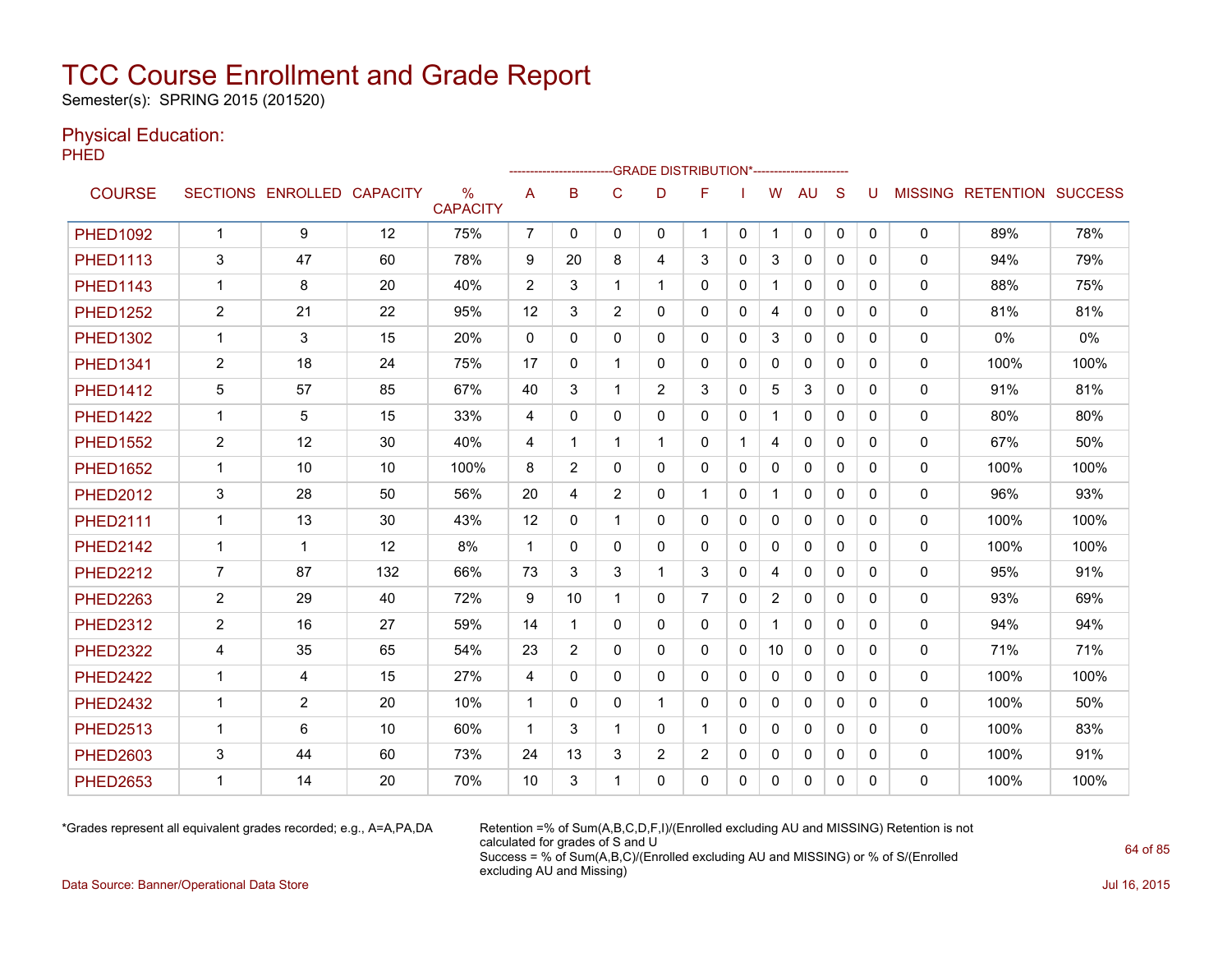Semester(s): SPRING 2015 (201520)

### Physical Education:

PHED

|                 |   |                            |    |                         |    |   | -GRADE DISTRIBUTION*----------------------- |              |      |  |                           |     |
|-----------------|---|----------------------------|----|-------------------------|----|---|---------------------------------------------|--------------|------|--|---------------------------|-----|
| <b>COURSE</b>   |   | SECTIONS ENROLLED CAPACITY |    | $\%$<br><b>CAPACITY</b> | A  | B |                                             |              | W AU |  | MISSING RETENTION SUCCESS |     |
| <b>PHED2662</b> |   | 24                         | 24 | 100%                    | 21 |   |                                             | $\mathbf{0}$ |      |  | 96%                       | 96% |
| <b>PHED2992</b> | _ |                            | 30 | 27%                     |    |   |                                             |              |      |  | 100%                      | 88% |

\*Grades represent all equivalent grades recorded; e.g., A=A,PA,DA Retention =% of Sum(A,B,C,D,F,I)/(Enrolled excluding AU and MISSING) Retention is not calculated for grades of S and U Success = % of Sum(A,B,C)/(Enrolled excluding AU and MISSING) or % of S/(Enrolled excluding AU and Missing)

Data Source: Banner/Operational Data Store Jul 16, 2015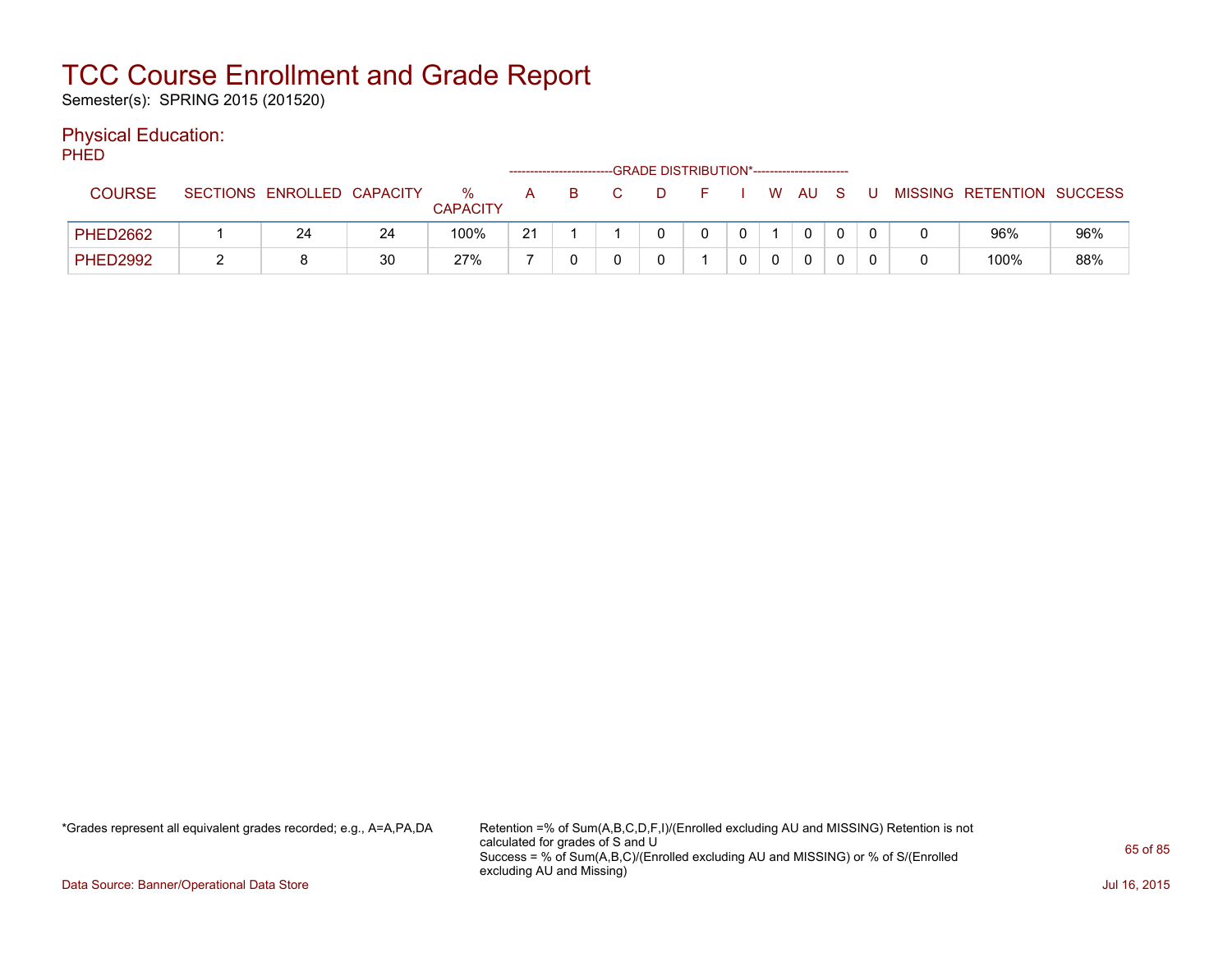Semester(s): SPRING 2015 (201520)

### Philosophy:

PHIL

|                 |                 |          |                 |                         |              |    | --------------------------GRADE DISTRIBUTION*----------------------- |                |    |                |              |              |             |              |                |                  |                |
|-----------------|-----------------|----------|-----------------|-------------------------|--------------|----|----------------------------------------------------------------------|----------------|----|----------------|--------------|--------------|-------------|--------------|----------------|------------------|----------------|
| <b>COURSE</b>   | <b>SECTIONS</b> | ENROLLED | <b>CAPACITY</b> | $\%$<br><b>CAPACITY</b> | A            | B  | C.                                                                   | D              | F  |                | w            | AU           | S           |              | <b>MISSING</b> | <b>RETENTION</b> | <b>SUCCESS</b> |
|                 |                 |          |                 |                         |              |    |                                                                      |                |    |                |              |              |             |              |                |                  |                |
| <b>PHIL1113</b> | 14              | 214      | 345             | 62%                     | 76           | 39 | 25                                                                   | 10             | 17 | $\overline{2}$ | 45           | 0            | $\Omega$    |              | 0              | 79%              | 65%            |
| <b>PHIL1133</b> |                 | 13       | 20              | 65%                     | 6            |    |                                                                      | 0              | 0  | 0              | $\mathbf{0}$ | $\mathbf{0}$ | 0           | <sup>0</sup> | 0              | 100%             | 100%           |
| <b>PHIL1143</b> | 8               | 58       | 175             | 33%                     | 32           | 8  | 5                                                                    | 2              | 3  | 0              | 8            | 0            | $\mathbf 0$ | - 0          | 0              | 86%              | 78%            |
| <b>PHIL1213</b> | 2               | 9        | 50              | 18%                     |              | 3  | ົ                                                                    |                |    | 0              |              | 0            | 0           |              | 0              | 89%              | 67%            |
| <b>PHIL1223</b> | 3               | 13       | 40              | 32%                     | 4            | 4  | 2                                                                    | 0              | 2  | 0              |              | $\mathbf{0}$ | $\mathbf 0$ | <sup>0</sup> | 0              | 92%              | 77%            |
| <b>PHIL2113</b> |                 | 6        | 20              | 30%                     | $\mathbf{0}$ |    |                                                                      | $\overline{2}$ | 2  | 0              |              | $\mathbf{0}$ | 0           | $\Omega$     | 0              | 83%              | 17%            |
| <b>PHIL2133</b> |                 |          | 20              | 35%                     | 2            | 3  |                                                                      | 0              |    | $\Omega$       | $\mathbf{0}$ | 0            | 0           |              | 0              | 100%             | 86%            |
| <b>PHIL2153</b> | 2               | 14       | 40              | 35%                     | 4            |    | 2                                                                    | 0              | 2  | 0              | 5            | 0            | 0           | -0           | 0              | 64%              | 50%            |

\*Grades represent all equivalent grades recorded; e.g., A=A,PA,DA Retention =% of Sum(A,B,C,D,F,I)/(Enrolled excluding AU and MISSING) Retention is not calculated for grades of S and U Success = % of Sum(A,B,C)/(Enrolled excluding AU and MISSING) or % of S/(Enrolled excluding AU and Missing)

Data Source: Banner/Operational Data Store Jul 16, 2015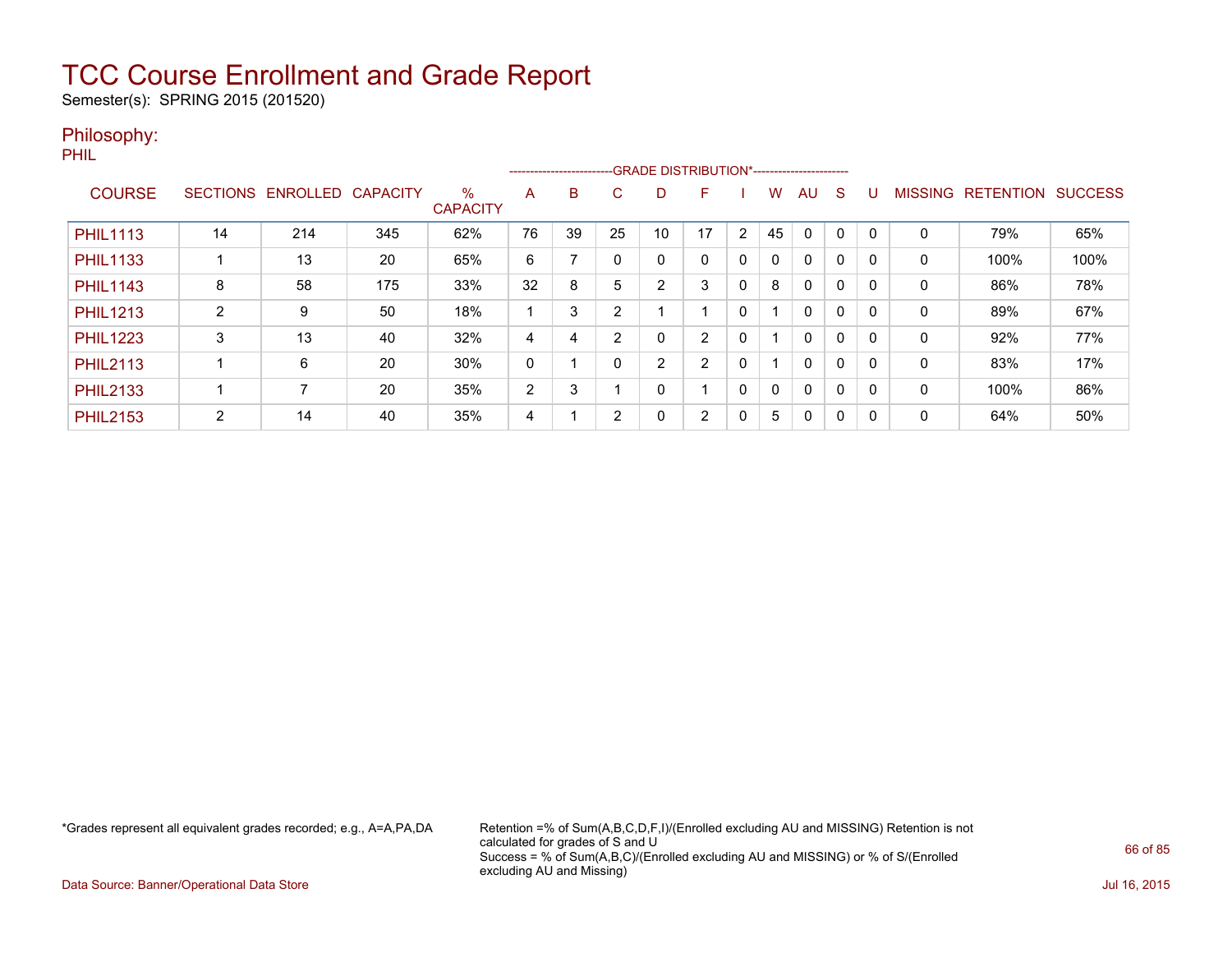Semester(s): SPRING 2015 (201520)

### Pharmacy Technology:

PHMT

|                 |   |                            |    |                      |    |    |  | -GRADE DISTRIBUTION*----------------------- |        |              |    |              |  |                           |     |
|-----------------|---|----------------------------|----|----------------------|----|----|--|---------------------------------------------|--------|--------------|----|--------------|--|---------------------------|-----|
| <b>COURSE</b>   |   | SECTIONS ENROLLED CAPACITY |    | ℅<br><b>CAPACITY</b> | А  | B. |  |                                             |        | W            | AU |              |  | MISSING RETENTION SUCCESS |     |
| <b>PHMT1318</b> |   | 23                         | 30 | 77%                  | 16 |    |  | ર                                           |        | $\mathbf{3}$ | 0  | 0            |  | 87%                       | 74% |
| <b>PHMT1414</b> | າ | 23                         | 30 | 77%                  | 11 |    |  | 2                                           |        | 2            | 0  | $\mathbf{0}$ |  | 91%                       | 78% |
| <b>PHMT1524</b> |   | 23                         | 30 | 77%                  | 15 |    |  | ົ                                           | $\sim$ |              | 0  | 0            |  | 91%                       | 70% |

\*Grades represent all equivalent grades recorded; e.g., A=A,PA,DA Retention =% of Sum(A,B,C,D,F,I)/(Enrolled excluding AU and MISSING) Retention is not calculated for grades of S and U Success = % of Sum(A,B,C)/(Enrolled excluding AU and MISSING) or % of S/(Enrolled excluding AU and Missing)

Data Source: Banner/Operational Data Store Jul 16, 2015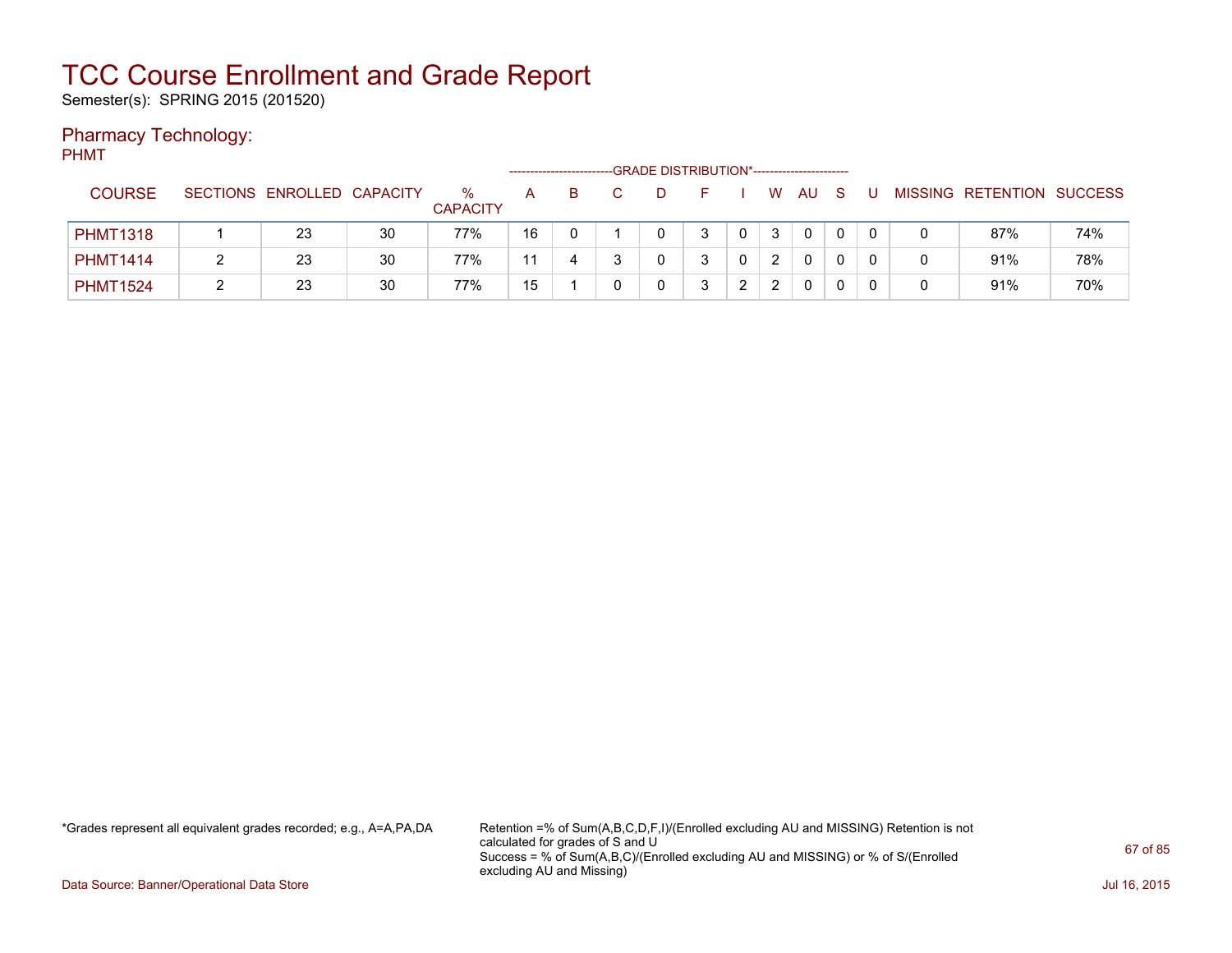Semester(s): SPRING 2015 (201520)

### Physical Science:

PH<sub>SC</sub>

|                 |                            |     |                  |    | ------------------------GRADE DISTRIBUTION*----------------------- |      |         |    |        |       |                           |     |
|-----------------|----------------------------|-----|------------------|----|--------------------------------------------------------------------|------|---------|----|--------|-------|---------------------------|-----|
| COURSE          | SECTIONS ENROLLED CAPACITY |     | $\%$<br>CAPACITY | A  |                                                                    | BC C | $D = F$ |    | W AU S | - U - | MISSING RETENTION SUCCESS |     |
| <b>PHSC1114</b> | 162                        | 236 | 69%              | 35 | -61                                                                | 34   |         | 17 |        |       | 90%                       | 80% |

\*Grades represent all equivalent grades recorded; e.g., A=A,PA,DA Retention =% of Sum(A,B,C,D,F,I)/(Enrolled excluding AU and MISSING) Retention is not calculated for grades of S and U Success = % of Sum(A,B,C)/(Enrolled excluding AU and MISSING) or % of S/(Enrolled excluding AU and Missing)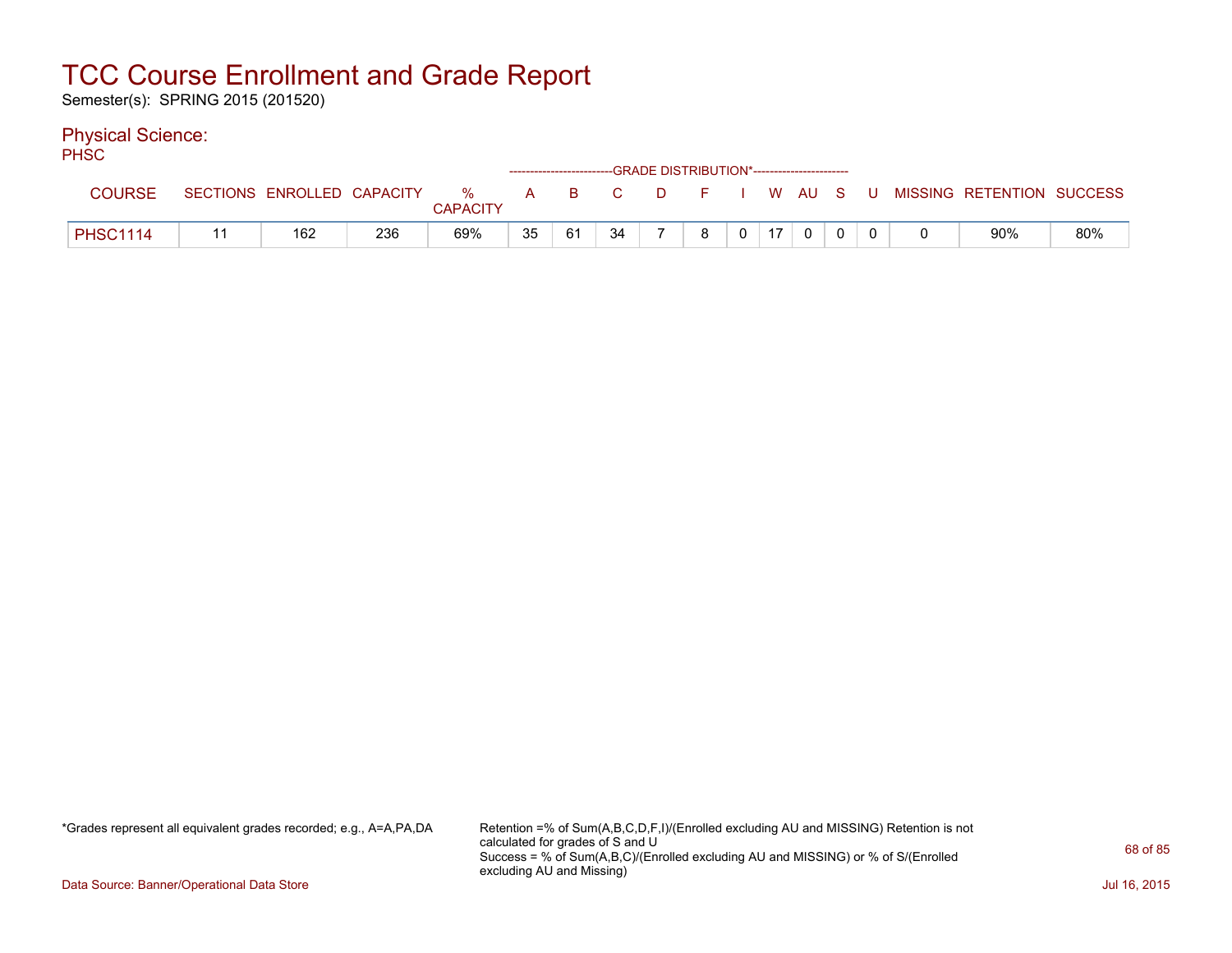Semester(s): SPRING 2015 (201520)

### Physical Therapist Assistant: PHTA

|                 |                |                   |                 |                         |    |    | --------------------------GRADE DISTRIBUTION*----------------------- |    |   |              |              |              |              |          |                |                  |                |
|-----------------|----------------|-------------------|-----------------|-------------------------|----|----|----------------------------------------------------------------------|----|---|--------------|--------------|--------------|--------------|----------|----------------|------------------|----------------|
| <b>COURSE</b>   |                | SECTIONS ENROLLED | <b>CAPACITY</b> | $\%$<br><b>CAPACITY</b> | A  | B  | C.                                                                   | D. | F |              | w            | AU           | <sub>S</sub> |          | <b>MISSING</b> | <b>RETENTION</b> | <b>SUCCESS</b> |
| <b>PHTA1232</b> | $\overline{2}$ | 33                | 36              | 92%                     | 22 | 9  |                                                                      |    |   |              | 0            | $\Omega$     | 0            |          | 0              | 100%             | 100%           |
| <b>PHTA1363</b> | 2              | 33                | 36              | 92%                     | 17 | 15 |                                                                      |    | 0 | 0            | $\mathbf{0}$ | $\mathbf{0}$ | $\Omega$     |          | 0              | 100%             | 100%           |
| <b>PHTA1383</b> |                | 33                | 36              | 92%                     | 9  | 18 | 6                                                                    | 0  | 0 | $\mathbf{0}$ | 0            | $\mathbf{0}$ | 0            | $\Omega$ | 0              | 100%             | 100%           |
| <b>PHTA1392</b> | 2              | 33                | 36              | 92%                     | 12 | 21 |                                                                      | 0  | 0 | 0            | 0            | $\mathbf{0}$ | 0            |          | 0              | 100%             | 100%           |
| <b>PHTA2113</b> | 2              | 30                | 34              | 88%                     | 15 | 15 |                                                                      | 0  | 0 | 0            | 0            | $\mathbf{0}$ | $\Omega$     |          | 0              | 100%             | 100%           |
| <b>PHTA2383</b> | 2              | 30                | 33              | 91%                     | 14 | 16 |                                                                      | 0  | 0 | 0            | $\mathbf{0}$ | $\mathbf{0}$ | $\Omega$     | $\Omega$ | 0              | 100%             | 100%           |
| <b>PHTA2522</b> | 2              | 30                | 30              | 100%                    | 30 | 0  |                                                                      | 0  | 0 | 0            | 0            | $\mathbf{0}$ | 0            |          | 0              | 100%             | 100%           |
| <b>PHTA2551</b> |                | 30                | 36              | 83%                     | 28 | 2  |                                                                      | 0  | 0 | 0            | $\Omega$     | $\mathbf{0}$ | 0            | $\Omega$ | 0              | 100%             | 100%           |

\*Grades represent all equivalent grades recorded; e.g., A=A,PA,DA Retention =% of Sum(A,B,C,D,F,I)/(Enrolled excluding AU and MISSING) Retention is not calculated for grades of S and U Success = % of Sum(A,B,C)/(Enrolled excluding AU and MISSING) or % of S/(Enrolled excluding AU and Missing)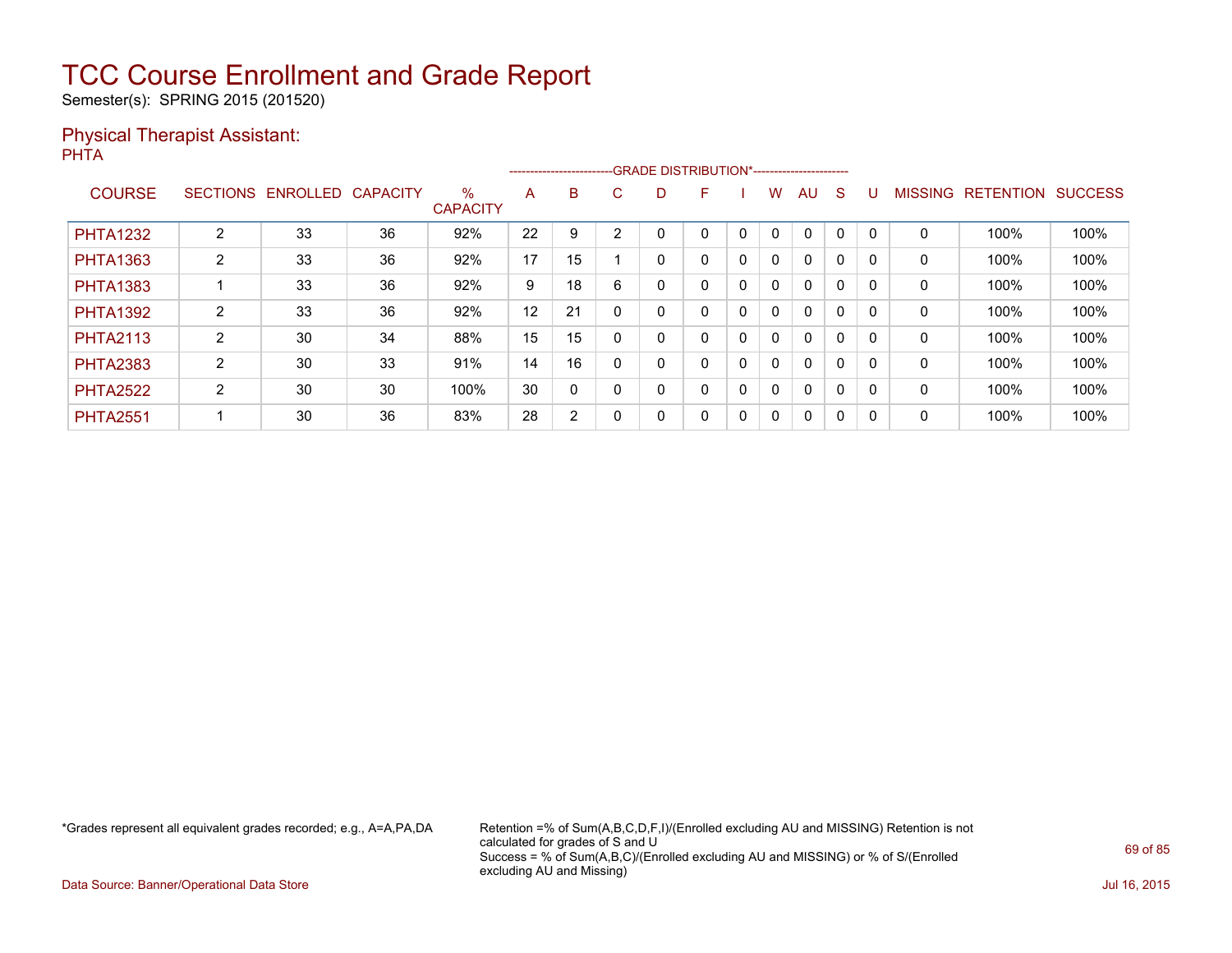Semester(s): SPRING 2015 (201520)

### Physics:

**PHYS** 

|                 | ------------------------GRADE DISTRIBUTION*----------------------- |                            |     |                         |    |    |    |   |   |   |    |              |   |   |   |                   |                |
|-----------------|--------------------------------------------------------------------|----------------------------|-----|-------------------------|----|----|----|---|---|---|----|--------------|---|---|---|-------------------|----------------|
| <b>COURSE</b>   |                                                                    | SECTIONS ENROLLED CAPACITY |     | $\%$<br><b>CAPACITY</b> | A  | B  |    |   | F |   | w  | AU           | S |   |   | MISSING RETENTION | <b>SUCCESS</b> |
| <b>PHYS1013</b> |                                                                    | 21                         | 20  | 105%                    | 11 | 9  |    |   |   |   | 0  | $\mathbf{0}$ | 0 |   | 0 | 100%              | 95%            |
| <b>PHYS1014</b> |                                                                    | 17                         | 20  | 85%                     | 3  | っ  | 4  | ົ | 3 | 0 | 3  | 0            | 0 | 0 | 0 | 82%               | 53%            |
| <b>PHYS1114</b> | 10                                                                 | 171                        | 240 | 71%                     | 65 | 51 | 18 | 5 | 5 | 0 | 27 | $\mathbf{0}$ | 0 | 0 | 0 | 84%               | 78%            |
| <b>PHYS1214</b> | 5                                                                  | 81                         | 116 | 70%                     | 36 | 25 | 11 | ົ | າ | 0 | 4  |              | 0 |   | 0 | 95%               | 90%            |
| <b>PHYS2034</b> | 4                                                                  | 100                        | 96  | 104%                    | 31 | 29 | 21 |   |   | 0 | 11 | $\mathbf{0}$ | 0 | 0 | 0 | 89%               | 81%            |
| <b>PHYS2124</b> | 3                                                                  | 72                         | 72  | 100%                    | 25 | 26 | 15 | າ | 0 | 0 | 4  | 0            | 0 |   | 0 | 94%               | 92%            |

\*Grades represent all equivalent grades recorded; e.g., A=A,PA,DA Retention =% of Sum(A,B,C,D,F,I)/(Enrolled excluding AU and MISSING) Retention is not calculated for grades of S and U Success = % of Sum(A,B,C)/(Enrolled excluding AU and MISSING) or % of S/(Enrolled excluding AU and Missing)

Data Source: Banner/Operational Data Store Jul 16, 2015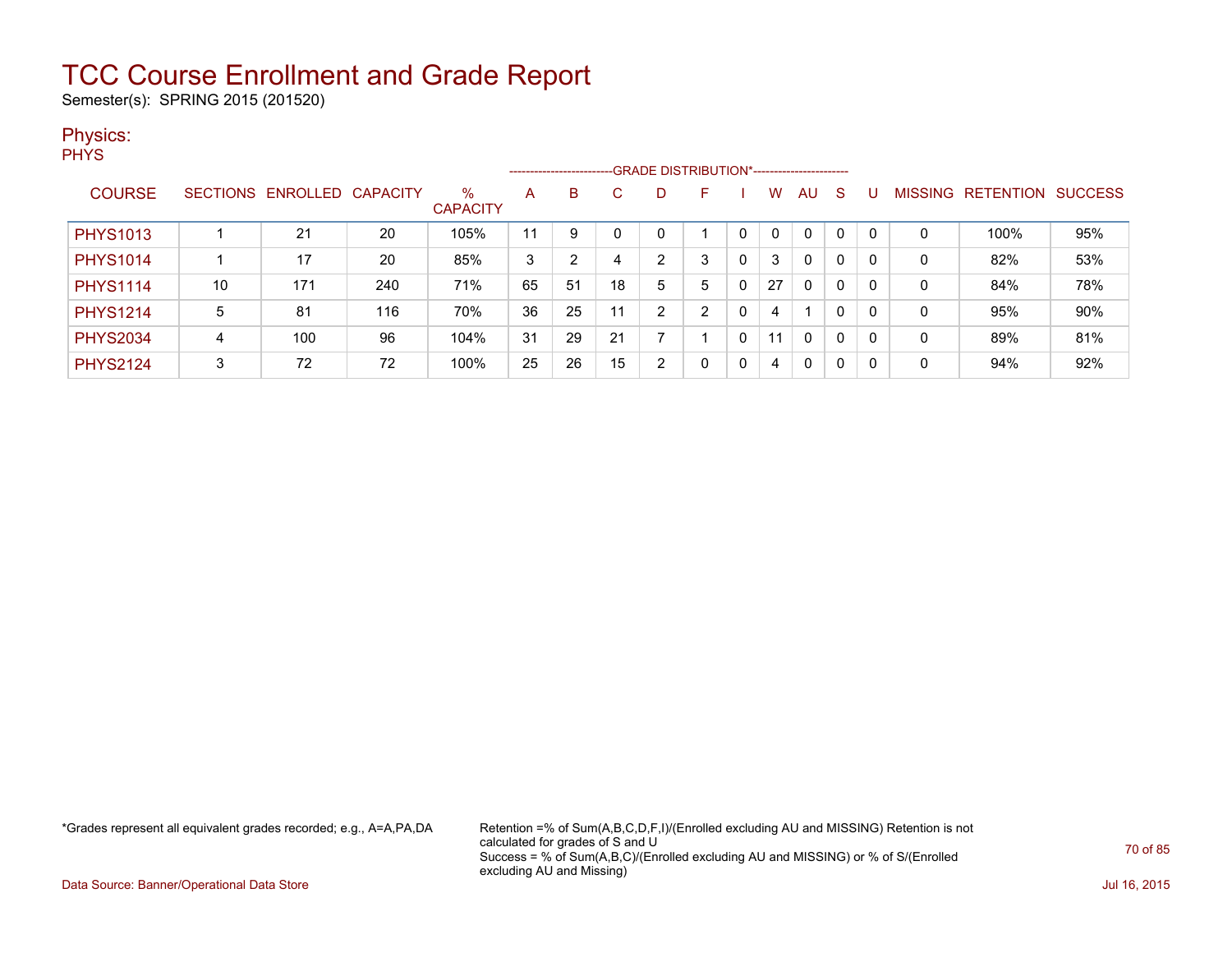Semester(s): SPRING 2015 (201520)

### Paralegal:

| m. |                |
|----|----------------|
|    | ×<br>۰.<br>. . |

|                 |                 |                   |    |                         |    | ---------------------- |    | --GRADE DISTRIBUTION*----------------------- |   |              |              |              |              |              |                |           |                |
|-----------------|-----------------|-------------------|----|-------------------------|----|------------------------|----|----------------------------------------------|---|--------------|--------------|--------------|--------------|--------------|----------------|-----------|----------------|
| <b>COURSE</b>   | <b>SECTIONS</b> | ENROLLED CAPACITY |    | $\%$<br><b>CAPACITY</b> | A  | B                      | C. |                                              | F |              | w            | AU           | <sub>S</sub> |              | <b>MISSING</b> | RETENTION | <b>SUCCESS</b> |
| <b>PLGL1213</b> | 2               | 28                | 40 | 70%                     | 13 | 5                      | 3  |                                              |   |              | 5            | 0            | 0            | 0            | 0              | 82%       | 75%            |
| <b>PLGL2303</b> |                 | 14                | 20 | 70%                     | 10 | 2                      | 0  |                                              |   |              | $\Omega$     |              | 0            | 0            | 0              | 100%      | 92%            |
| <b>PLGL2343</b> |                 | 16                | 20 | 80%                     | 8  | っ                      | 3  |                                              |   |              | <sup>0</sup> |              | 0            | 0            | 0              | 100%      | 87%            |
| <b>PLGL2353</b> |                 | 8                 | 20 | 40%                     | 4  |                        |    |                                              | ົ |              | $\Omega$     | $\mathbf{0}$ | 0            | $\mathbf{0}$ | 0              | 100%      | 75%            |
| <b>PLGL2363</b> |                 | 15                | 20 | 75%                     |    | 2                      | າ  |                                              |   | $\Omega$     | 2            | 0            | 0            | 0            | 0              | 87%       | 73%            |
| <b>PLGL2403</b> |                 | 6                 | 20 | 30%                     | 3  | 2                      |    |                                              |   | $\mathbf{0}$ | $\Omega$     | $\mathbf{0}$ | 0            | $\mathbf{0}$ | 0              | 100%      | 100%           |

\*Grades represent all equivalent grades recorded; e.g., A=A,PA,DA Retention =% of Sum(A,B,C,D,F,I)/(Enrolled excluding AU and MISSING) Retention is not calculated for grades of S and U Success = % of Sum(A,B,C)/(Enrolled excluding AU and MISSING) or % of S/(Enrolled excluding AU and Missing)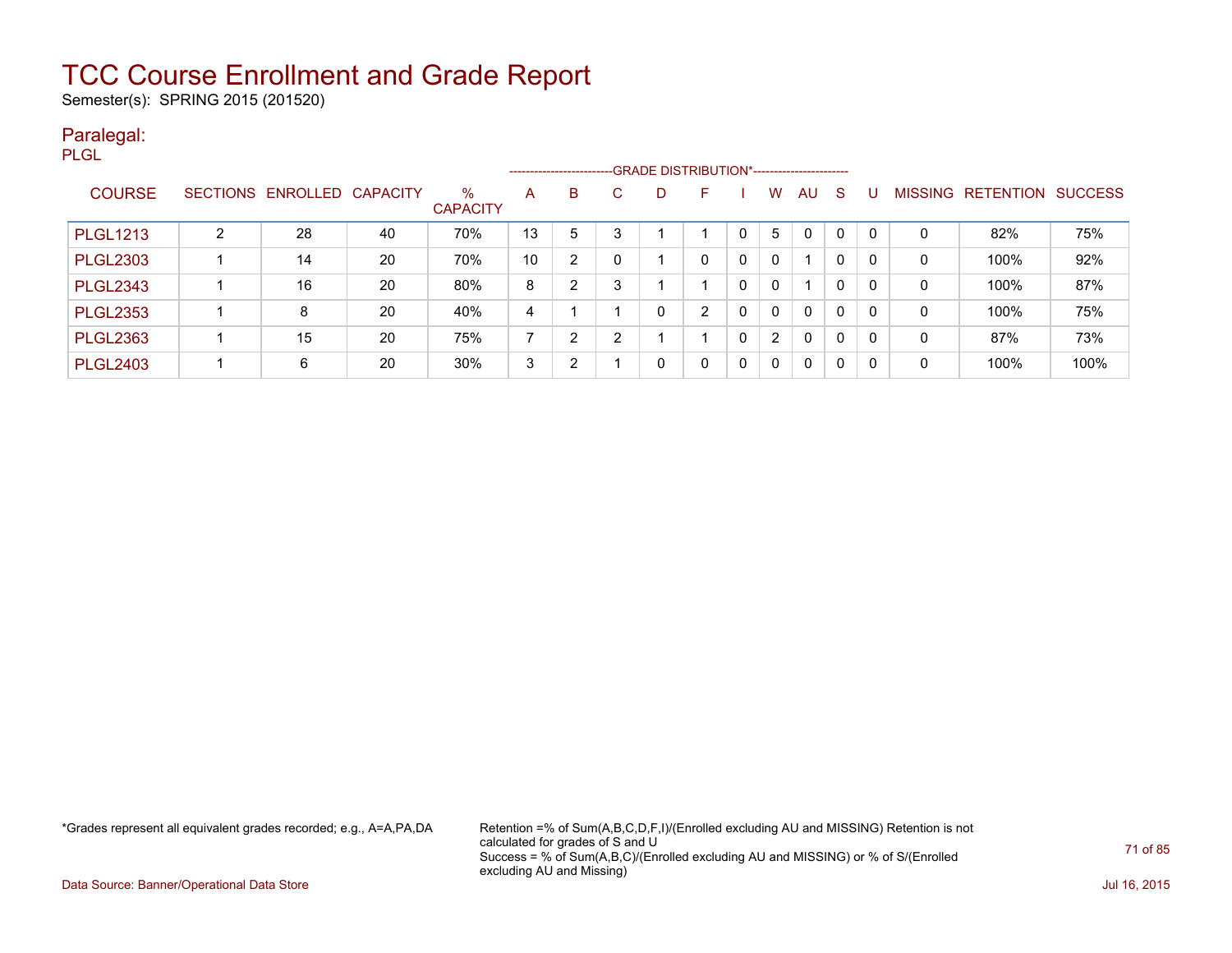Semester(s): SPRING 2015 (201520)

#### Political Science: **POLS**

|                 |    | -GRADE DISTRIBUTION*-----------------------<br>-------------------- |       |                      |     |     |     |    |     |   |     |              |    |   |   |                           |      |
|-----------------|----|---------------------------------------------------------------------|-------|----------------------|-----|-----|-----|----|-----|---|-----|--------------|----|---|---|---------------------------|------|
| <b>COURSE</b>   |    | SECTIONS ENROLLED CAPACITY                                          |       | %<br><b>CAPACITY</b> | А   | B   | C.  |    | н.  |   | W   | AU           | -S |   |   | MISSING RETENTION SUCCESS |      |
| <b>POLS1113</b> | 99 | 2,002                                                               | 2,473 | 81%                  | 744 | 484 | 278 | 87 | 205 |   | 203 | 0            | 0  |   | 0 | $90\%$                    | 75%  |
| <b>POLS2023</b> |    | 11                                                                  | 30    | 37%                  |     |     | 0   |    |     | 0 |     | 0            | 0  |   | 0 | 100%                      | 91%  |
| <b>POLS2033</b> |    | 8                                                                   | 30    | 27%                  | 3   |     | າ   |    |     | 0 |     | 0            | 0  | 0 | 0 | 88%                       | 75%  |
| <b>POLS2203</b> |    | 12                                                                  | 30    | 40%                  | 6   | ◠   |     |    |     | 0 |     | $\mathbf{0}$ | 0  |   | 0 | 100%                      | 75%  |
| <b>POLS2893</b> |    |                                                                     |       | 100%                 |     |     | 0   |    |     | 0 |     | 0            | 0  |   |   | 100%                      | 100% |

\*Grades represent all equivalent grades recorded; e.g., A=A,PA,DA Retention =% of Sum(A,B,C,D,F,I)/(Enrolled excluding AU and MISSING) Retention is not calculated for grades of S and U Success = % of Sum(A,B,C)/(Enrolled excluding AU and MISSING) or % of S/(Enrolled excluding AU and Missing)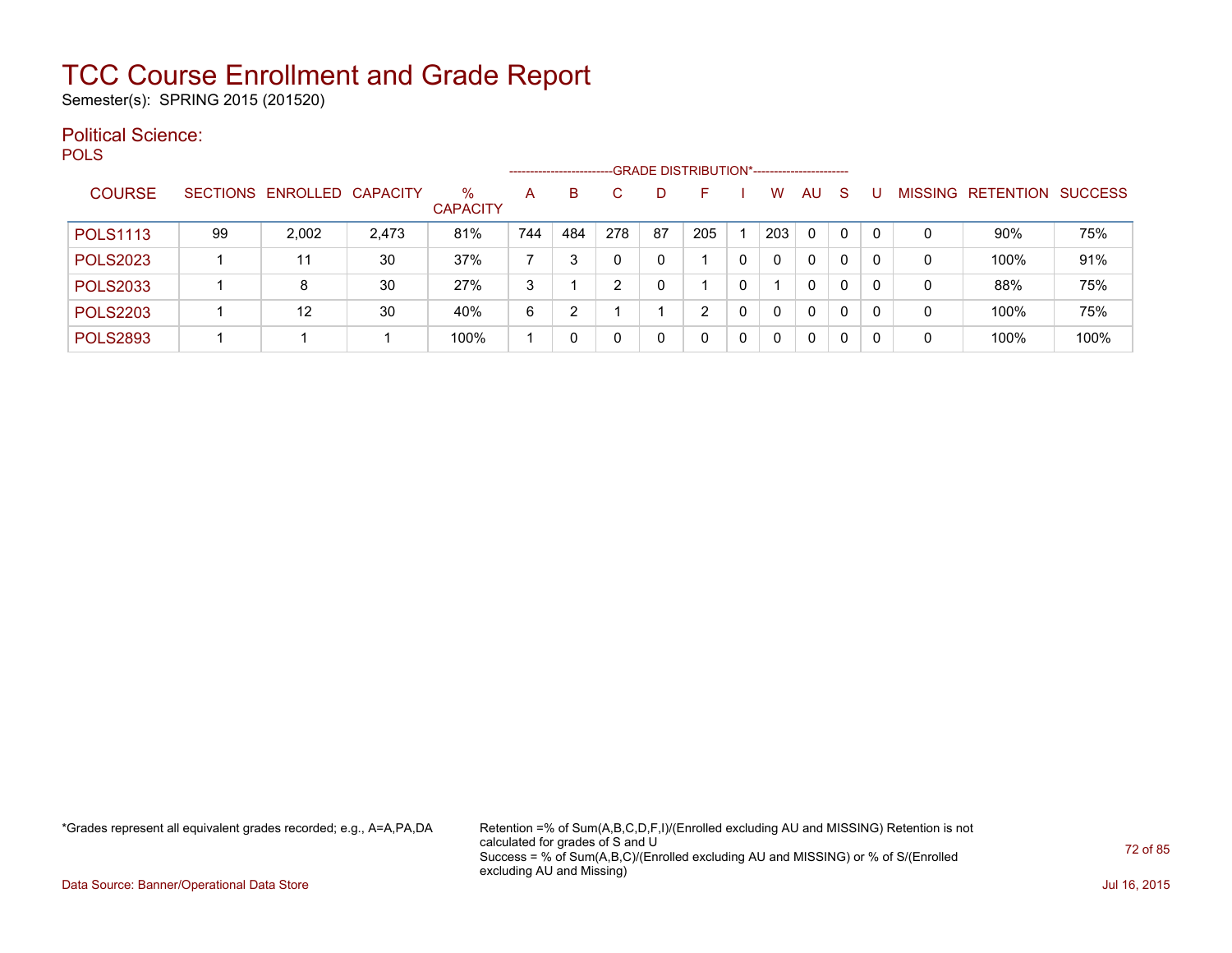Semester(s): SPRING 2015 (201520)

#### Portuguese:

| <b>PORT</b>     |  |    |                 |  | ------------------------GRADE DISTRIBUTION*----------------------- |             |   |   |             |  |                                                                               |      |
|-----------------|--|----|-----------------|--|--------------------------------------------------------------------|-------------|---|---|-------------|--|-------------------------------------------------------------------------------|------|
| <b>COURSE</b>   |  |    | <b>CAPACITY</b> |  |                                                                    |             |   |   |             |  | SECTIONS ENROLLED CAPACITY 3 % A B C D F I W AU S U MISSING RETENTION SUCCESS |      |
| <b>PORT1103</b> |  | 20 | 25%             |  | $\overline{0}$                                                     | $\mathbf 0$ | 0 | 0 | $\mathbf 0$ |  | 100%                                                                          | 100% |

\*Grades represent all equivalent grades recorded; e.g., A=A,PA,DA Retention =% of Sum(A,B,C,D,F,I)/(Enrolled excluding AU and MISSING) Retention is not calculated for grades of S and U Success = % of Sum(A,B,C)/(Enrolled excluding AU and MISSING) or % of S/(Enrolled excluding AU and Missing)

Data Source: Banner/Operational Data Store Jul 16, 2015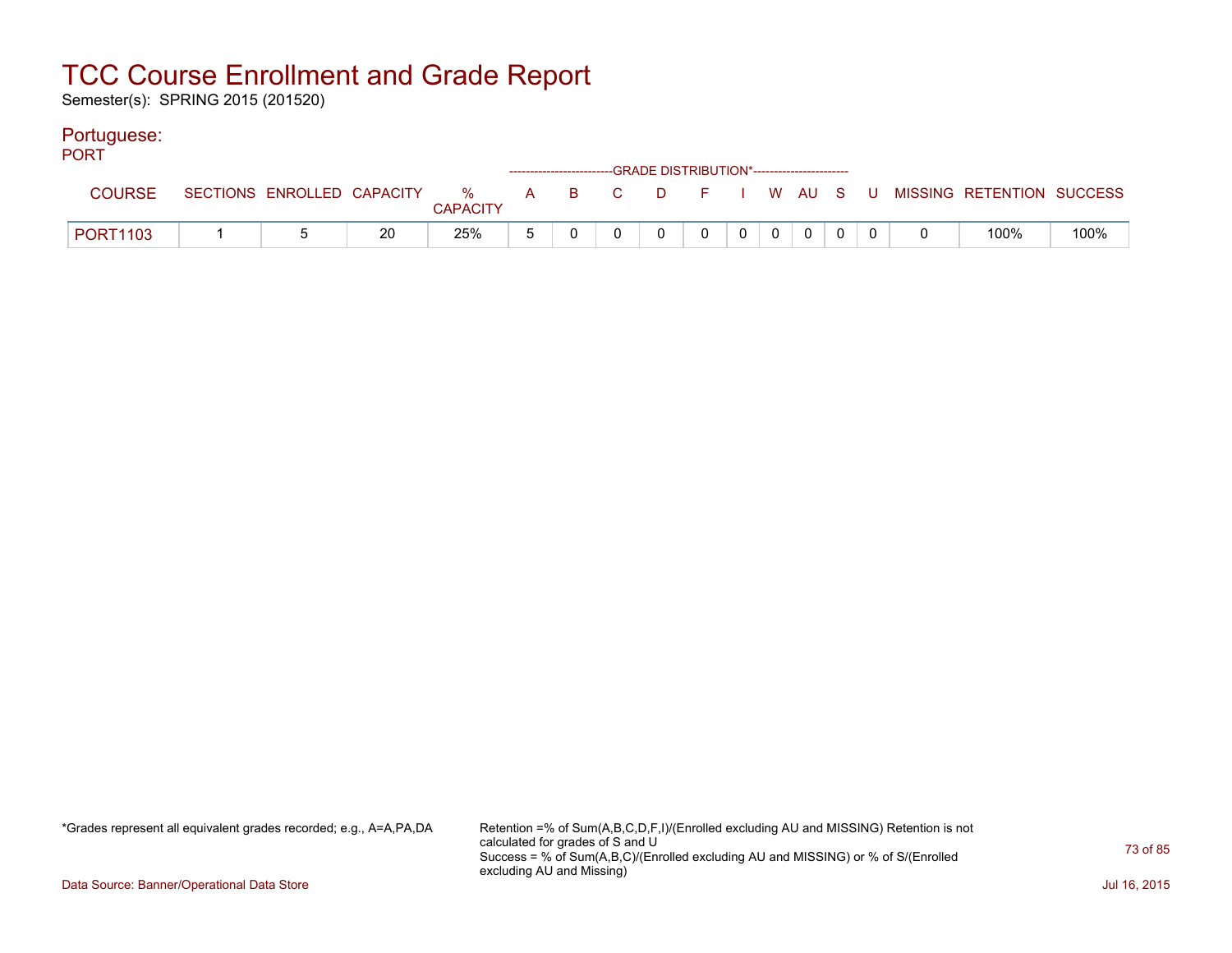Semester(s): SPRING 2015 (201520)

#### Psychology:

PSYC

|                 |                |                            |       |                         |                | ------------------------ |                |                | -GRADE DISTRIBUTION*----------------------- |                |                |              |              |   |                |                          |     |
|-----------------|----------------|----------------------------|-------|-------------------------|----------------|--------------------------|----------------|----------------|---------------------------------------------|----------------|----------------|--------------|--------------|---|----------------|--------------------------|-----|
| <b>COURSE</b>   |                | SECTIONS ENROLLED CAPACITY |       | $\%$<br><b>CAPACITY</b> | A              | B                        | C              | D              | F                                           |                | w              | AU           | S            |   | <b>MISSING</b> | <b>RETENTION SUCCESS</b> |     |
| <b>PSYC1113</b> | 71             | 1,415                      | 1,799 | 79%                     | 477            | 328                      | 238            | 70             | 121                                         | 2              | 178            |              | $\mathbf{0}$ | 0 | 0              | 87%                      | 74% |
| <b>PSYC1313</b> | 6              | 96                         | 150   | 64%                     | 37             | 19                       | 21             | 6              | 5                                           | $\mathbf{0}$   | 8              | $\mathbf{0}$ | $\mathbf{0}$ | 0 | 0              | 92%                      | 80% |
| <b>PSYC2023</b> | 26             | 485                        | 665   | 73%                     | 261            | 100                      | 39             | 18             | 22                                          |                | 44             | 0            | $\Omega$     | 0 | 0              | 91%                      | 82% |
| <b>PSYC2053</b> | 4              | 64                         | 90    | 71%                     | 16             | 24                       | 14             |                | 5                                           | 0              | 4              | 0            | 0            | 0 | 0              | 94%                      | 84% |
| <b>PSYC2133</b> | $\overline{ }$ | 5                          | 15    | 33%                     | $\overline{2}$ | 0                        | $\Omega$       | $\Omega$       | 0                                           | $\mathbf{0}$   | 3              | 0            | 0            | 0 | 0              | 40%                      | 40% |
| <b>PSYC2193</b> |                | 20                         | 20    | 100%                    | 16             | $\overline{2}$           | $\Omega$       | $\Omega$       |                                             | $\mathbf{0}$   |                | 0            | $\Omega$     | 0 | 0              | 95%                      | 90% |
| <b>PSYC2213</b> | 1              | 9                          | 20    | 45%                     | 1              | 3                        | $\Omega$       |                | 3                                           | $\mathbf{0}$   |                | 0            | $\Omega$     | 0 | 0              | 89%                      | 44% |
| <b>PSYC2223</b> | $\overline{2}$ | 21                         | 50    | 42%                     | 10             | 6                        | 2              | $\Omega$       | $\overline{2}$                              | $\mathbf{0}$   |                | 0            | $\Omega$     | 0 | 0              | 95%                      | 86% |
| <b>PSYC2323</b> |                | 8                          | 30    | 27%                     | 4              | 1                        |                | $\Omega$       | $\overline{2}$                              | $\Omega$       | 0              | $\Omega$     | 0            | 0 | 0              | 100%                     | 75% |
| <b>PSYC2423</b> | 6              | 78                         | 155   | 50%                     | 36             | 21                       | 5              | 3              | 6                                           | $\mathbf{0}$   |                | 0            | 0            | 0 | $\Omega$       | 91%                      | 79% |
| <b>PSYC2523</b> | 3              | 56                         | 60    | 93%                     | 15             | $12 \overline{ }$        | 12             | $\overline{2}$ | 5                                           | $\Omega$       | 10             | $\Omega$     | $\Omega$     | 0 | 0              | 82%                      | 70% |
| <b>PSYC2633</b> | 1              | 13                         | 20    | 65%                     | 4              | 3                        | -1             | $\mathbf{0}$   |                                             | $\mathbf{0}$   | 4              | $\mathbf{0}$ | 0            | 0 | 0              | 69%                      | 62% |
| <b>PSYC2713</b> | $\overline{2}$ | 21                         | 23    | 91%                     | 3              | 1                        | 3              | $\overline{2}$ | $\overline{2}$                              | $\mathbf{0}$   | 10             | $\mathbf{0}$ | $\Omega$     | 0 | $\mathbf{0}$   | 52%                      | 33% |
| <b>PSYC2813</b> | 6              | 62                         | 87    | 71%                     | 11             | 13                       | $\overline{7}$ | 6              | 3                                           | $\Omega$       | 21             |              | $\mathbf{0}$ | 0 | $\mathbf{0}$   | 66%                      | 51% |
| <b>PSYC2993</b> | 1              | 12                         | 15    | 80%                     | $\overline{2}$ | 3                        | 2              | 0              |                                             | $\overline{2}$ | $\overline{2}$ | $\mathbf{0}$ | 0            | 0 | $\mathbf{0}$   | 83%                      | 58% |

\*Grades represent all equivalent grades recorded; e.g., A=A,PA,DA Retention =% of Sum(A,B,C,D,F,I)/(Enrolled excluding AU and MISSING) Retention is not calculated for grades of S and U Success = % of Sum(A,B,C)/(Enrolled excluding AU and MISSING) or % of S/(Enrolled excluding AU and Missing)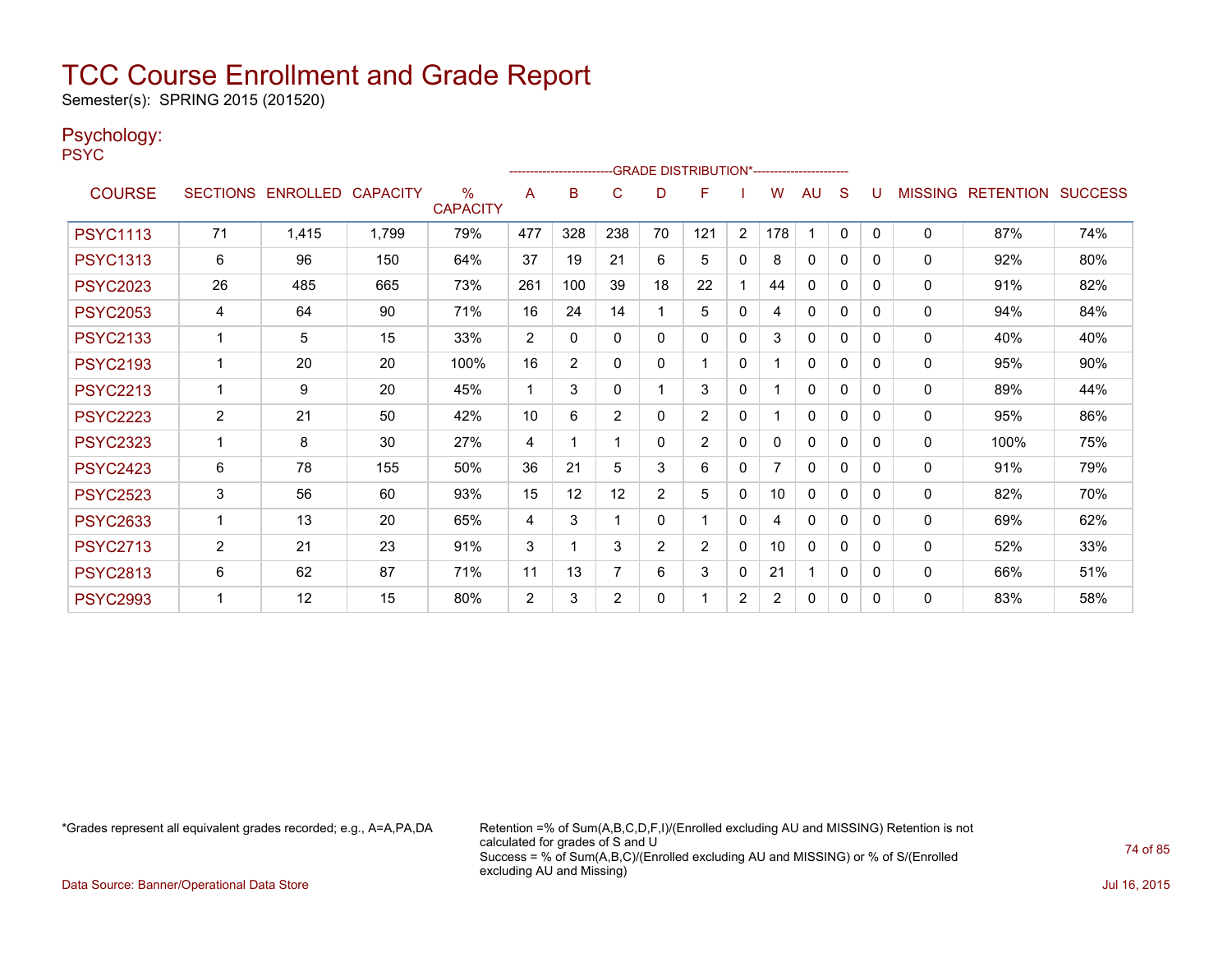Semester(s): SPRING 2015 (201520)

#### Quality Control Technology: **QCTT**

|               |                            |    |                         | -------------------- |    |   |    | -GRADE DISTRIBUTION*----------------------- |   |   |          |              |          |   |                   |                |
|---------------|----------------------------|----|-------------------------|----------------------|----|---|----|---------------------------------------------|---|---|----------|--------------|----------|---|-------------------|----------------|
| <b>COURSE</b> | SECTIONS ENROLLED CAPACITY |    | $\%$<br><b>CAPACITY</b> | A                    | B  |   | D. | н.                                          |   | W | AU.      | <sub>S</sub> |          |   | MISSING RETENTION | <b>SUCCESS</b> |
| QCTT1223      | 23                         | 36 | 64%                     | 10                   |    | 6 |    | 0                                           | 0 | 3 | $\Omega$ | $\mathbf{0}$ | $\Omega$ | 0 | 87%               | 78%            |
| QCTT1313      | 24                         | 24 | 100%                    |                      | 10 | 5 |    |                                             |   |   |          | 0            |          |   | 96%               | 96%            |
| QCTT1443      | 18                         | 20 | 90%                     | 6                    | 5  | 4 |    |                                             | 0 | 2 | 0        | 0            |          |   | 89%               | 83%            |
| QCTT2333      | 9                          | 18 | 50%                     | 8                    |    |   |    |                                             |   |   | 0        | 0            |          | 0 | 89%               | 89%            |

\*Grades represent all equivalent grades recorded; e.g., A=A,PA,DA Retention =% of Sum(A,B,C,D,F,I)/(Enrolled excluding AU and MISSING) Retention is not calculated for grades of S and U Success = % of Sum(A,B,C)/(Enrolled excluding AU and MISSING) or % of S/(Enrolled excluding AU and Missing)

Data Source: Banner/Operational Data Store Jul 16, 2015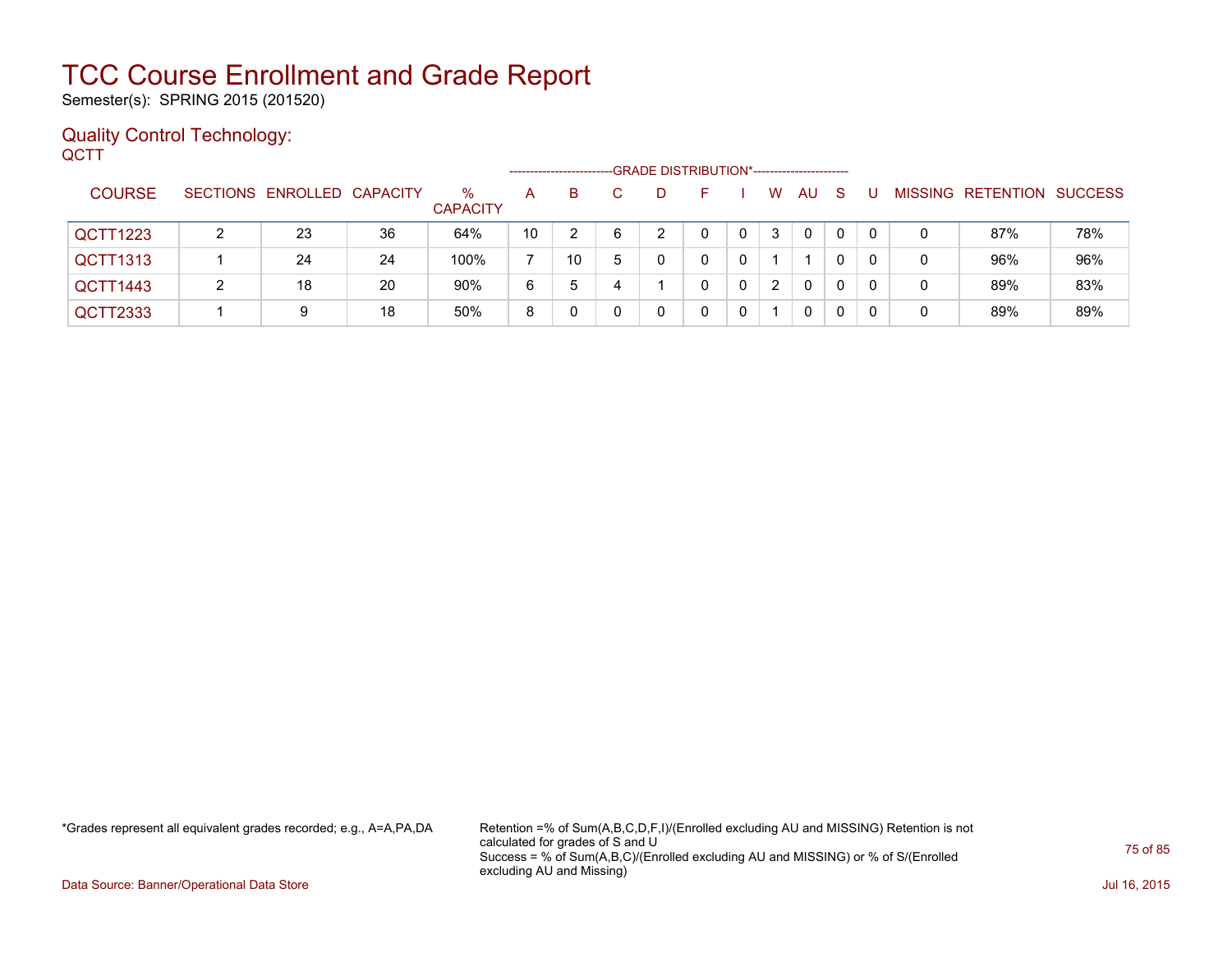Semester(s): SPRING 2015 (201520)

#### Radiography:

RADT

|                 |                 |          |                 |                         |    | --------------------- |                |   | -GRADE DISTRIBUTION*---------------------- |             |              |              |              |          |                |                  |                |
|-----------------|-----------------|----------|-----------------|-------------------------|----|-----------------------|----------------|---|--------------------------------------------|-------------|--------------|--------------|--------------|----------|----------------|------------------|----------------|
| <b>COURSE</b>   | <b>SECTIONS</b> | ENROLLED | <b>CAPACITY</b> | $\%$<br><b>CAPACITY</b> | A  | B                     | C.             | D | F                                          |             | w            | AU           | S            |          | <b>MISSING</b> | <b>RETENTION</b> | <b>SUCCESS</b> |
| <b>RADT1201</b> |                 | 19       | 30              | 63%                     | 14 | 5                     | 0              |   | 0                                          | 0           | $\mathbf{0}$ | $\Omega$     | 0            | $\Omega$ | 0              | 100%             | 100%           |
| <b>RADT1212</b> | $\overline{2}$  | 48       | 50              | 96%                     | 4  | 15                    | 16             | 0 | 3                                          | 0           | 10           | $\Omega$     | $\mathbf{0}$ | $\Omega$ | 0              | 79%              | 73%            |
| <b>RADT1224</b> |                 | 15       | 20              | 75%                     | 15 | 0                     | 0              | 0 | 0                                          | 0           | 0            | $\mathbf{0}$ | 0            | 0        | 0              | 100%             | 100%           |
| <b>RADT1313</b> |                 | 15       | 20              | 75%                     | 14 |                       | $\mathbf{0}$   | 0 | 0                                          | $\Omega$    | 0            | $\mathbf{0}$ | 0            | $\Omega$ | 0              | 100%             | 100%           |
| <b>RADT1333</b> | $\overline{2}$  | 25       | 30              | 83%                     | 12 | 9                     | 4              | 0 | 0                                          | 0           | 0            | $\mathbf{0}$ | 0            | 0        | 0              | 100%             | 100%           |
| <b>RADT1344</b> | $\overline{2}$  | 25       | 32              | 78%                     | 17 | 8                     | 0              |   | 0                                          | 0           | 0            | $\mathbf{0}$ | 0            | $\Omega$ | 0              | 100%             | 100%           |
| <b>RADT1372</b> |                 | 15       | 20              | 75%                     | 15 | 0                     | 0              | 0 | 0                                          | $\mathbf 0$ | 0            | 0            | 0            | 0        | 0              | 100%             | 100%           |
| <b>RADT1382</b> | 3               | 41       | 50              | 82%                     | 25 | 9                     | 6              | 0 | 0                                          | 0           |              | 0            | 0            | 0        | 0              | 98%              | 98%            |
| <b>RADT2323</b> | 3               | 38       | 50              | 76%                     | 24 | 12                    | $\overline{2}$ | 0 | 0                                          | $\Omega$    | 0            | $\mathbf{0}$ | 0            | 0        | 0              | 100%             | 100%           |
| <b>RADT2356</b> | 3               | 38       | 50              | 76%                     | 33 | 5                     | $\Omega$       | 0 | 0                                          | 0           | 0            | $\mathbf{0}$ | 0            | $\Omega$ | 0              | 100%             | 100%           |
| <b>RADT2383</b> |                 | 16       | 20              | 80%                     | 13 | 3                     | 0              | 0 | 0                                          | 0           | 0            | $\mathbf{0}$ | 0            | $\Omega$ | 0              | 100%             | 100%           |

\*Grades represent all equivalent grades recorded; e.g., A=A,PA,DA Retention =% of Sum(A,B,C,D,F,I)/(Enrolled excluding AU and MISSING) Retention is not calculated for grades of S and U Success = % of Sum(A,B,C)/(Enrolled excluding AU and MISSING) or % of S/(Enrolled excluding AU and Missing)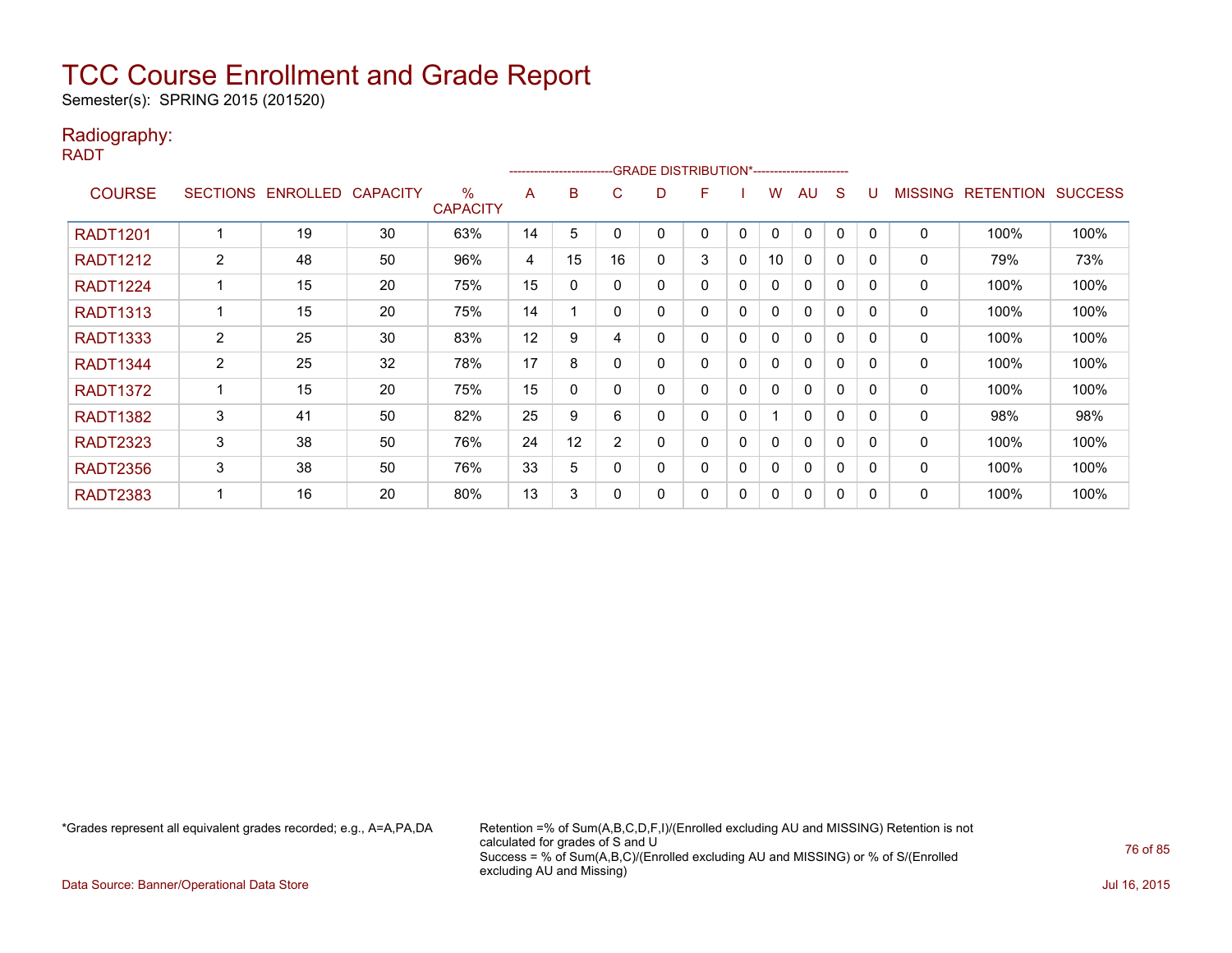Semester(s): SPRING 2015 (201520)

#### Religious Studies:

RELG

|                 |                |                            |    |                         |    | ------------------------- |    | -GRADE DISTRIBUTION*----------------------- |   |              |    |              |              |          |                |                  |                |
|-----------------|----------------|----------------------------|----|-------------------------|----|---------------------------|----|---------------------------------------------|---|--------------|----|--------------|--------------|----------|----------------|------------------|----------------|
| <b>COURSE</b>   |                | SECTIONS ENROLLED CAPACITY |    | $\%$<br><b>CAPACITY</b> | A  | B                         | C. | D                                           | F |              | W  | AU           | <sub>S</sub> |          | <b>MISSING</b> | <b>RETENTION</b> | <b>SUCCESS</b> |
| <b>RELG1113</b> | 2              | 27                         | 40 | 68%                     | 9  | 6                         |    | 0                                           | 8 |              | 3  | $\mathbf 0$  | 0            |          | 0              | 89%              | 59%            |
| <b>RELG1213</b> | 3              | 35                         | 70 | 50%                     |    | 6                         |    | 3                                           | 3 | $\Omega$     | 13 | $\mathbf{0}$ | 0            | $\Omega$ | 0              | 63%              | 46%            |
| <b>RELG1223</b> | 3              | 29                         | 40 | 72%                     | 18 | 3                         | 3  | 0                                           | ົ | $\Omega$     | 3  | $\mathbf{0}$ | 0            | -0       | 0              | 90%              | 83%            |
| <b>RELG2113</b> | $\overline{2}$ | 36                         | 40 | 90%                     | 8  | 4                         | 3  | 4                                           | 9 | 0            | 8  | $\mathbf{0}$ | 0            | 0        | 0              | 78%              | 42%            |
| <b>RELG2123</b> | $\overline{2}$ | 23                         | 40 | 58%                     |    |                           | 9  | 0                                           | 0 | $\mathbf{0}$ | 6  | $\mathbf{0}$ | 0            | -0       | 0              | 74%              | 74%            |
| <b>RELG2173</b> |                |                            | 15 | 47%                     | 2  | 2                         |    |                                             |   | 0            |    | 0            | 0            | -0       | 0              | 86%              | 57%            |

\*Grades represent all equivalent grades recorded; e.g., A=A,PA,DA Retention =% of Sum(A,B,C,D,F,I)/(Enrolled excluding AU and MISSING) Retention is not calculated for grades of S and U Success = % of Sum(A,B,C)/(Enrolled excluding AU and MISSING) or % of S/(Enrolled excluding AU and Missing)

Data Source: Banner/Operational Data Store Jul 16, 2015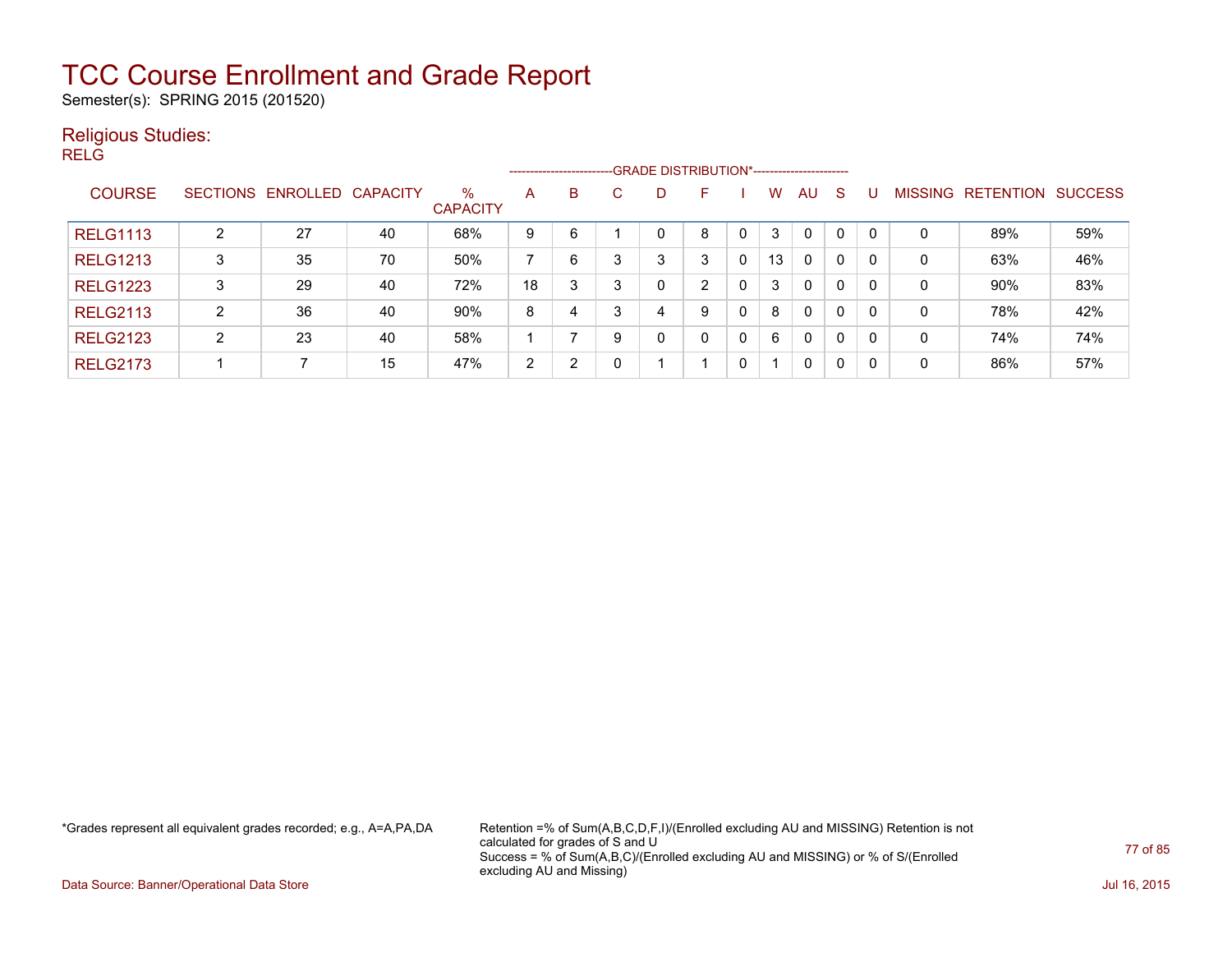Semester(s): SPRING 2015 (201520)

#### Respiratory Care:

RESP

|                 |                 |                 |                 |                         |    | ------------------------ |   | -- GRADE DISTRIBUTION*------------------------ |   |   |   |          |          |          |                |                  |                |
|-----------------|-----------------|-----------------|-----------------|-------------------------|----|--------------------------|---|------------------------------------------------|---|---|---|----------|----------|----------|----------------|------------------|----------------|
| <b>COURSE</b>   | <b>SECTIONS</b> | <b>ENROLLED</b> | <b>CAPACITY</b> | $\%$<br><b>CAPACITY</b> | A  | B                        | C | D                                              | F |   | w | AU       | S        |          | <b>MISSING</b> | <b>RETENTION</b> | <b>SUCCESS</b> |
| <b>RESP1403</b> |                 | 17              | 20              | 85%                     | 5  | 5                        |   |                                                | 0 | 0 | 0 | 0        | 0        | 0        | 0              | 100%             | 100%           |
| <b>RESP1414</b> | 2               | 17              | 20              | 85%                     | 14 | 3                        |   | 0                                              | 0 | 0 | 0 | 0        | 0        | 0        | 0              | 100%             | 100%           |
| <b>RESP1443</b> |                 | 17              | 20              | 85%                     | 4  | 8                        | 5 | 0                                              | 0 | 0 | 0 | $\Omega$ | $\Omega$ | $\Omega$ | 0              | 100%             | 100%           |
| <b>RESP2352</b> |                 | 16              | 20              | 80%                     | 9  | 5                        | ົ | 0                                              | 0 | 0 | 0 | $\Omega$ | 0        | 0        | 0              | 100%             | 100%           |
| <b>RESP2414</b> | $\overline{2}$  | 17              | 20              | 85%                     | 11 | 4                        | ົ | 0                                              | 0 | 0 | 0 | $\Omega$ | $\Omega$ | 0        | 0              | 100%             | 100%           |
| <b>RESP2452</b> |                 | 17              | 20              | 85%                     | 12 | 4                        |   | 0                                              | 0 | 0 | 0 | $\Omega$ | $\Omega$ | 0        | 0              | 100%             | 100%           |
| <b>RESP2493</b> |                 | 17              | 17              | 100%                    | 15 | 2                        |   | 0                                              | 0 | 0 | 0 | 0        | 0        | 0        | 0              | 100%             | 100%           |
| <b>RESP2563</b> |                 | 17              | 24              | 71%                     | 9  | 6                        | 2 | 0                                              | 0 | 0 | 0 | $\Omega$ | 0        | 0        | 0              | 100%             | 100%           |

\*Grades represent all equivalent grades recorded; e.g., A=A,PA,DA Retention =% of Sum(A,B,C,D,F,I)/(Enrolled excluding AU and MISSING) Retention is not calculated for grades of S and U Success = % of Sum(A,B,C)/(Enrolled excluding AU and MISSING) or % of S/(Enrolled excluding AU and Missing)

Data Source: Banner/Operational Data Store Jul 16, 2015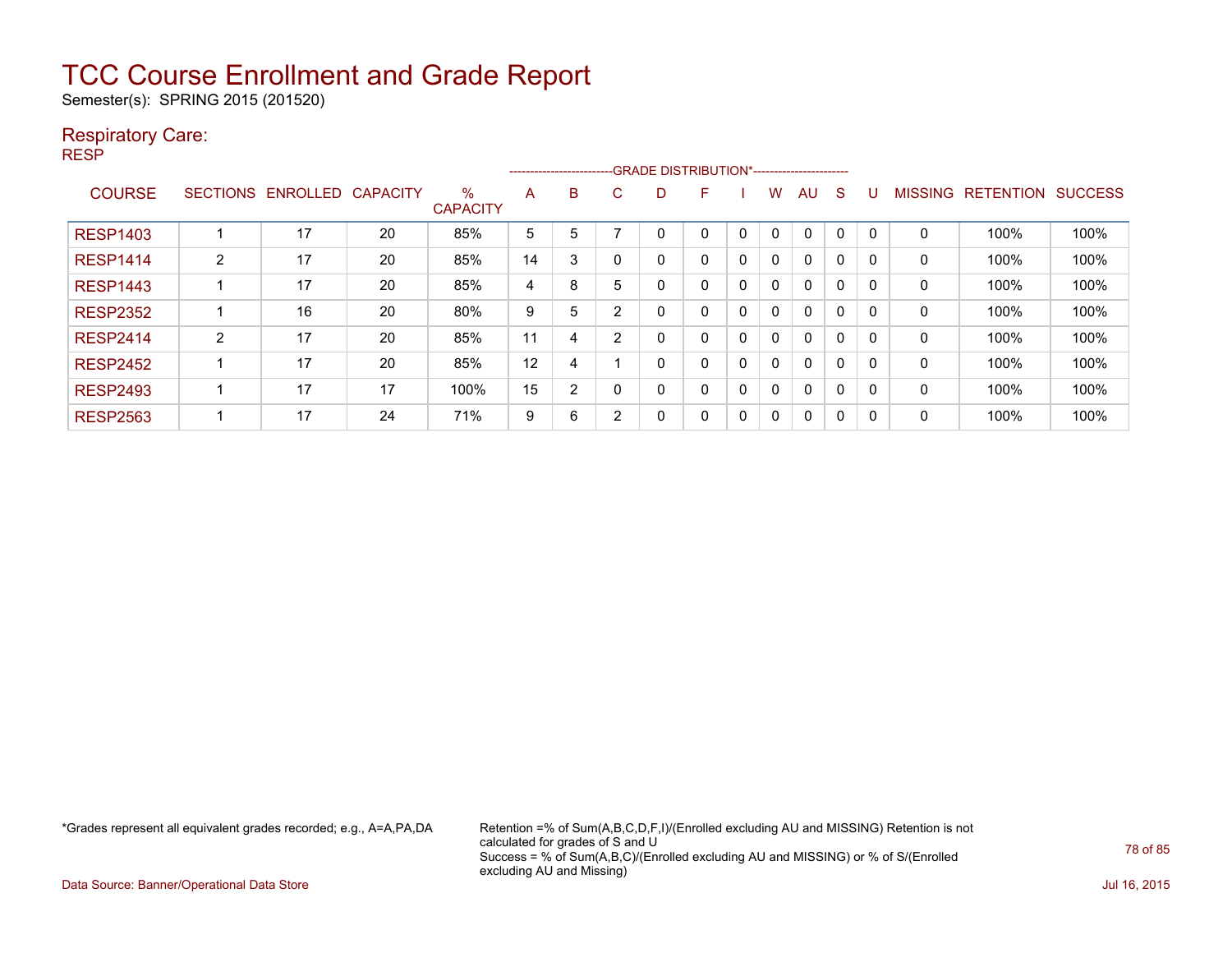Semester(s): SPRING 2015 (201520)

#### Russian:

| <b>RUSS</b>     |  |    |                 |  | ------------------------GRADE DISTRIBUTION*----------------------- |   |                |                |              |  |                                                                               |     |
|-----------------|--|----|-----------------|--|--------------------------------------------------------------------|---|----------------|----------------|--------------|--|-------------------------------------------------------------------------------|-----|
| <b>COURSE</b>   |  |    | <b>CAPACITY</b> |  |                                                                    |   |                |                |              |  | SECTIONS ENROLLED CAPACITY 3 % A B C D F I W AU S U MISSING RETENTION SUCCESS |     |
| <b>RUSS1103</b> |  | 20 | 35%             |  | $\Omega$                                                           | 0 | 0 <sup>1</sup> | 2 <sup>1</sup> | $\mathbf{0}$ |  | 71%                                                                           | 71% |

\*Grades represent all equivalent grades recorded; e.g., A=A,PA,DA Retention =% of Sum(A,B,C,D,F,I)/(Enrolled excluding AU and MISSING) Retention is not calculated for grades of S and U Success = % of Sum(A,B,C)/(Enrolled excluding AU and MISSING) or % of S/(Enrolled excluding AU and Missing)

Data Source: Banner/Operational Data Store Jul 16, 2015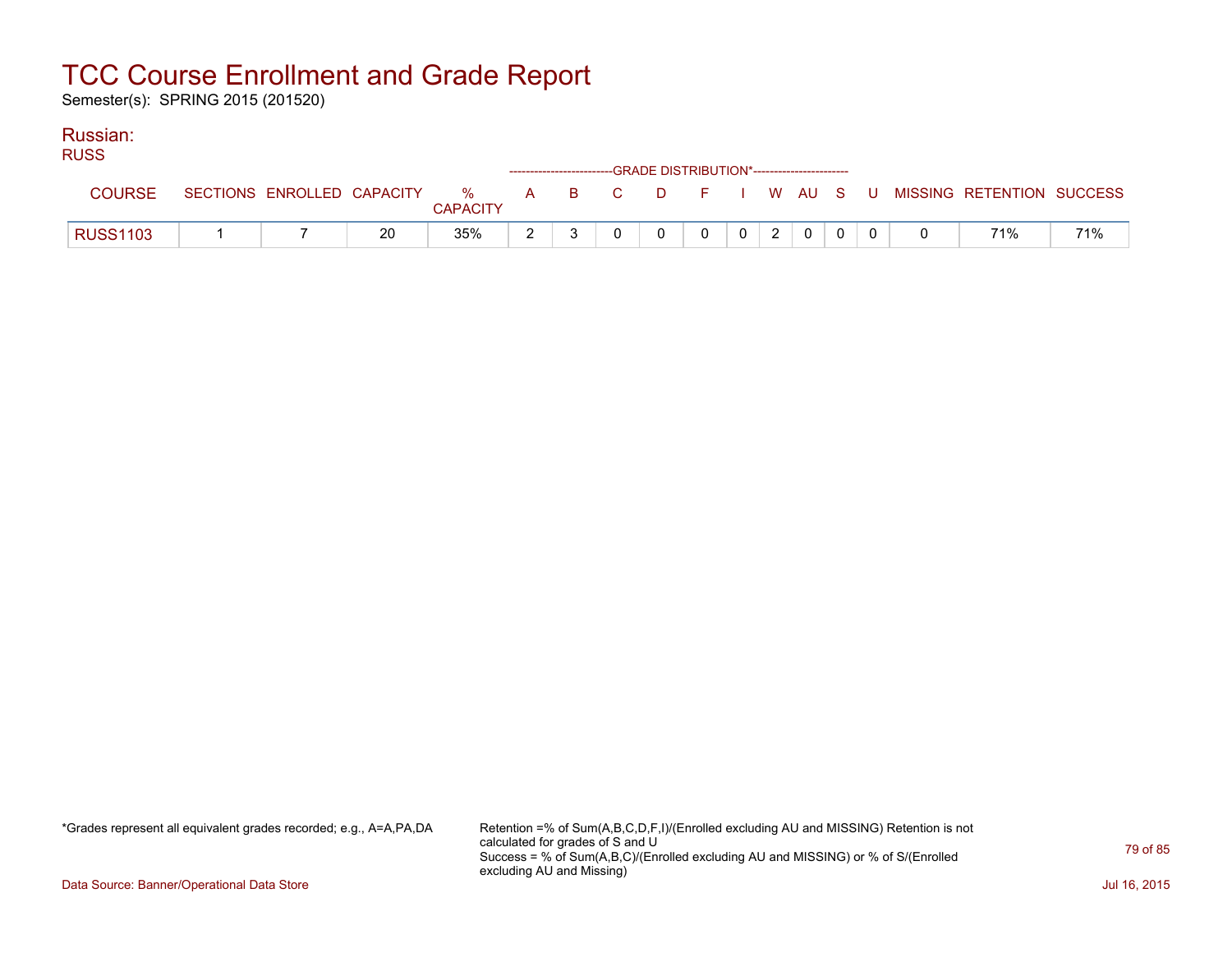Semester(s): SPRING 2015 (201520)

#### Sociology:

**SOCI** 

|                 |                |                   |                 | ----------------------  |                |                | -GRADE DISTRIBUTION*---------------------- |                |                |              |                |              |              |              |                |                          |      |
|-----------------|----------------|-------------------|-----------------|-------------------------|----------------|----------------|--------------------------------------------|----------------|----------------|--------------|----------------|--------------|--------------|--------------|----------------|--------------------------|------|
| <b>COURSE</b>   |                | SECTIONS ENROLLED | <b>CAPACITY</b> | $\%$<br><b>CAPACITY</b> | A              | в              | C                                          | D              | F              |              | W              | AU           | S            |              | <b>MISSING</b> | <b>RETENTION SUCCESS</b> |      |
| <b>SOCI1113</b> | 33             | 574               | 815             | 70%                     | 282            | 140            | 57                                         | 16             | 32             | 6            | 40             | 1            | $\mathbf{0}$ | $\Omega$     | $\mathbf 0$    | 93%                      | 84%  |
| <b>SOCI1133</b> |                | 6                 | 10              | 60%                     | 3              |                | 0                                          | 0              | 0              | $\mathbf{0}$ | $\overline{2}$ | $\Omega$     | $\Omega$     | $\Omega$     | $\Omega$       | 67%                      | 67%  |
| <b>SOCI2013</b> | 4              | 49                | 110             | 45%                     | 12             | 17             | 10                                         | 5              | $\overline{2}$ |              | $\overline{2}$ | 0            | 0            | 0            | $\mathbf 0$    | 96%                      | 80%  |
| <b>SOCI2043</b> |                | 17                | 20              | 85%                     | 1              | 6              | $\overline{2}$                             | $\overline{c}$ | 0              | $\Omega$     | 6              | 0            | 0            | $\Omega$     | $\Omega$       | 65%                      | 53%  |
| <b>SOCI2053</b> | 3              | 11                | 70              | 16%                     | 3              | 3              |                                            | 0              | $\overline{2}$ | $\mathbf 0$  | $\overline{2}$ | $\Omega$     | 0            | $\Omega$     | 0              | 82%                      | 64%  |
| <b>SOCI2113</b> | 3              | 30                | 60              | 50%                     | 15             | 4              |                                            | 0              | 3              | $\mathbf{0}$ | $\overline{7}$ | $\mathbf{0}$ | $\mathbf{0}$ | $\mathbf{0}$ | $\mathbf 0$    | 77%                      | 67%  |
| <b>SOCI2123</b> |                | 16                | 20              | 80%                     | 4              | 8              | $\overline{2}$                             | 0              | 0              | 0            | $\overline{2}$ | $\mathbf{0}$ | $\mathbf{0}$ | $\Omega$     | $\mathbf 0$    | 88%                      | 88%  |
| <b>SOCI2143</b> |                | 20                | 20              | 100%                    | 12             | 6              | $\Omega$                                   | 0              | 0              | 0            | $\overline{2}$ | $\Omega$     | 0            | $\Omega$     | 0              | 90%                      | 90%  |
| <b>SOCI2173</b> |                | 5                 | 15              | 33%                     | 3              | 0              | 0                                          |                | 0              | 0            |                | $\mathbf{0}$ | $\mathbf{0}$ | $\Omega$     | 0              | 80%                      | 60%  |
| <b>SOCI2223</b> | $\overline{2}$ | 11                | 50              | 22%                     | $\overline{2}$ | 5              | 3                                          | 0              | 0              | $\Omega$     |                | $\Omega$     | $\Omega$     | $\Omega$     | $\mathbf 0$    | 91%                      | 91%  |
| <b>SOCI2243</b> |                | 3                 | 30              | 10%                     | 1              |                | 0                                          | 0              | 0              | $\mathbf{0}$ |                | $\mathbf{0}$ | $\mathbf{0}$ | $\Omega$     | $\mathbf 0$    | 67%                      | 67%  |
| <b>SOCI2713</b> | $\overline{2}$ | 9                 | 17              | 53%                     | 1              | 1              |                                            | 0              | 0              | $\mathbf{0}$ | 6              | $\mathbf{0}$ | $\mathbf{0}$ | $\Omega$     | $\mathbf 0$    | 33%                      | 33%  |
| <b>SOCI2813</b> | 5              | 19                | 46              | 41%                     | 1              | $\overline{2}$ | 4                                          | 0              | 1              | $\mathbf{0}$ | 11             | $\mathbf{0}$ | $\mathbf{0}$ | $\Omega$     | $\Omega$       | 42%                      | 37%  |
| <b>SOCI2992</b> |                | 1                 |                 | 100%                    | 1              | $\Omega$       | 0                                          | 0              | 0              | 0            | 0              | 0            | 0            | $\Omega$     | $\Omega$       | 100%                     | 100% |
| <b>SOCI2993</b> |                | 4                 | 20              | 20%                     | 1              | 0              |                                            | 0              | 0              | 0            | $\overline{2}$ | $\mathbf{0}$ | 0            | $\Omega$     | $\mathbf 0$    | 50%                      | 50%  |

\*Grades represent all equivalent grades recorded; e.g., A=A,PA,DA Retention =% of Sum(A,B,C,D,F,I)/(Enrolled excluding AU and MISSING) Retention is not calculated for grades of S and U Success = % of Sum(A,B,C)/(Enrolled excluding AU and MISSING) or % of S/(Enrolled excluding AU and Missing)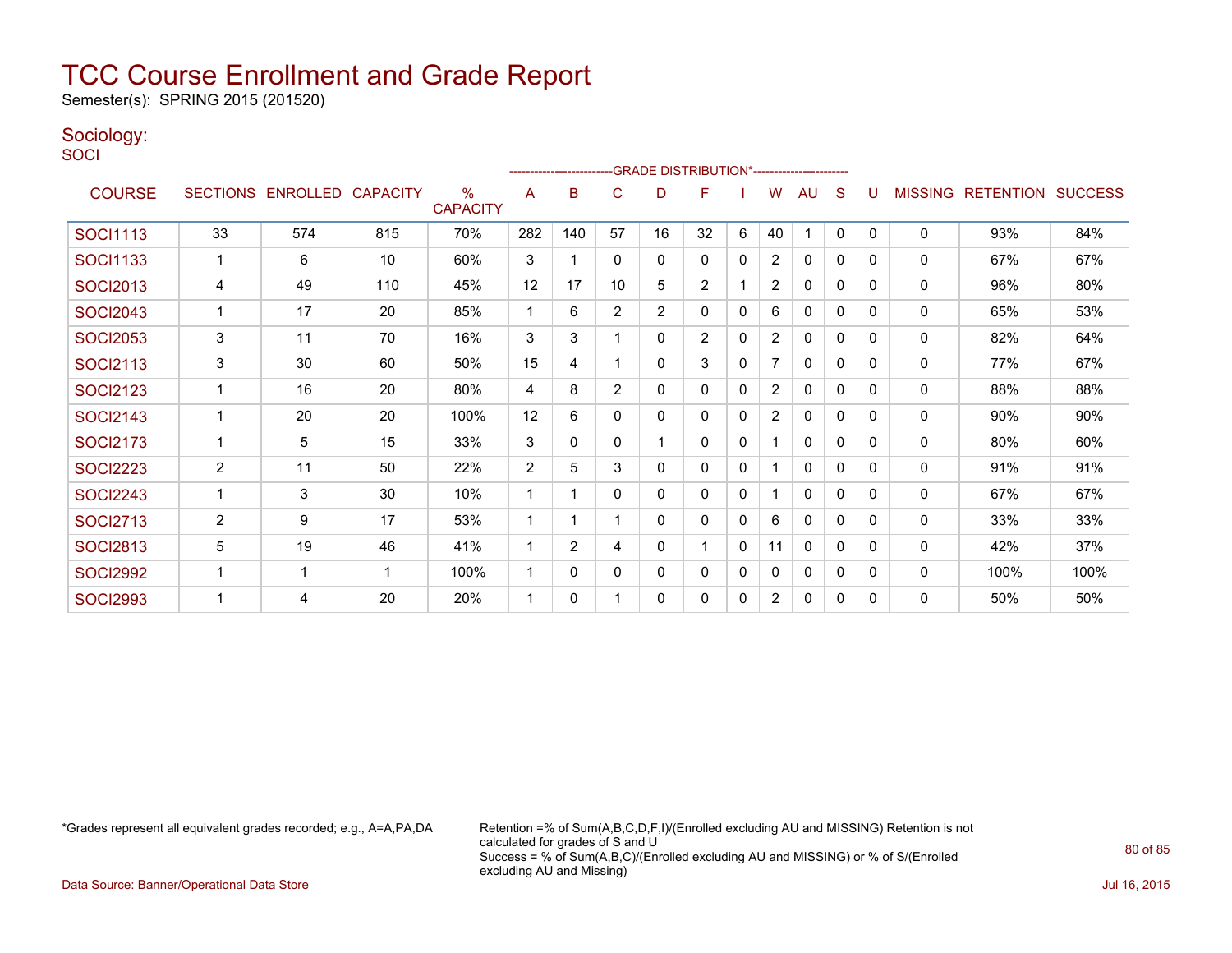Semester(s): SPRING 2015 (201520)

#### Spanish:

SPAN

|                 |                 |                 |                         |                                  |                | ----------------------- |                | <b>GRADE DISTRIBUTION*----------------------</b> |    |              |              |                |              |          |                |                  |                |
|-----------------|-----------------|-----------------|-------------------------|----------------------------------|----------------|-------------------------|----------------|--------------------------------------------------|----|--------------|--------------|----------------|--------------|----------|----------------|------------------|----------------|
| <b>COURSE</b>   | <b>SECTIONS</b> | <b>ENROLLED</b> | <b>CAPACITY</b>         | $\frac{0}{0}$<br><b>CAPACITY</b> | A              | B                       | C              | D                                                | F  |              | w            | AU             | S            |          | <b>MISSING</b> | <b>RETENTION</b> | <b>SUCCESS</b> |
| <b>SPAN1001</b> |                 | 12              | 15                      | 80%                              | 9              |                         | 0              |                                                  | 0  | 0            |              | $\mathbf 0$    | 0            | 0        | $\mathbf 0$    | 92%              | 83%            |
| <b>SPAN1003</b> |                 | 9               | 20                      | 45%                              | 7              |                         | 0              |                                                  | 0  | 0            | 0            | 0              | 0            | 0        | $\mathbf 0$    | 100%             | 89%            |
| <b>SPAN1031</b> | 1               | 5               | 15                      | 33%                              | 4              | 1                       | 0              | 0                                                | 0  | 0            | 0            | 0              | 0            | 0        | 0              | 100%             | 100%           |
| <b>SPAN1103</b> | 17              | 267             | 340                     | 79%                              | 87             | 59                      | 31             | 12                                               | 18 | 0            | 58           | $\overline{c}$ | 0            | 0        | 0              | 78%              | 67%            |
| <b>SPAN1201</b> |                 | 6               | 15                      | 40%                              | 5              | $\mathbf{0}$            |                | 0                                                | 0  | $\Omega$     | $\mathbf{0}$ | 0              | $\Omega$     | $\Omega$ | 0              | 100%             | 100%           |
| <b>SPAN1213</b> | 12              | 151             | 244                     | 62%                              | 61             | 33                      | 15             | 2                                                | 5  | 0            | 32           | 3              | $\mathbf{0}$ | 0        | 0              | 78%              | 74%            |
| <b>SPAN1313</b> | 1               | 10              | 20                      | 50%                              | 4              |                         |                | 0                                                | 0  | $\Omega$     | 2            | $\overline{2}$ | $\Omega$     | 0        | $\mathbf{0}$   | 75%              | 75%            |
| <b>SPAN1413</b> | $\overline{c}$  | 14              | 40                      | 35%                              | 12             |                         | 0              | 0                                                | 0  | 0            | $\mathbf{0}$ | 1              | $\mathbf{0}$ | $\Omega$ | $\Omega$       | 100%             | 100%           |
| <b>SPAN2113</b> |                 | 7               | 20                      | 35%                              | 0              | 4                       | $\overline{2}$ | 0                                                | 0  | $\mathbf{0}$ | 0            | 1              | $\mathbf{0}$ | $\Omega$ | $\mathbf 0$    | 100%             | 100%           |
| <b>SPAN2143</b> | 1               | 5               | 20                      | 25%                              | 3              |                         | 0              | 0                                                | 0  |              | 0            | $\mathbf{0}$   | $\Omega$     | 0        | 0              | 100%             | 80%            |
| <b>SPAN2213</b> |                 | 1               | $\overline{\mathbf{1}}$ | 100%                             | -1             | 0                       | 0              | 0                                                | 0  | $\mathbf{0}$ | $\mathbf{0}$ | $\mathbf{0}$   | $\Omega$     | 0        | 0              | 100%             | 100%           |
| <b>SPAN2413</b> | 1               | 3               | 20                      | 15%                              | 3              | 0                       | 0              | 0                                                | 0  | 0            | 0            | $\Omega$       | $\Omega$     | 0        | 0              | 100%             | 100%           |
| <b>SPAN2443</b> |                 | 6               | 20                      | 30%                              | 5              | 0                       | 0              | 0                                                | 0  | 0            | 0            |                | 0            | 0        | $\mathbf{0}$   | 100%             | 100%           |
| <b>SPAN2453</b> |                 | 5               | 20                      | 25%                              | 4              | 0                       | 0              | 0                                                | 0  | 0            |              | $\mathbf{0}$   | 0            | 0        | 0              | 80%              | 80%            |
| <b>SPAN2473</b> | 2               | 16              | 40                      | 40%                              | 14             | 0                       | 0              | 0                                                | 0  | $\Omega$     | 0            | 2              | $\Omega$     | $\Omega$ | $\mathbf{0}$   | 100%             | 100%           |
| <b>SPAN2543</b> |                 | 11              | 20                      | 55%                              | $\overline{7}$ | $\overline{2}$          |                | 0                                                | 0  | $\Omega$     | 0            | 1              | $\Omega$     | $\Omega$ | 0              | 100%             | 100%           |
| <b>SPAN2663</b> |                 | 6               | 20                      | 30%                              | 5              | $\Omega$                | 0              | 0                                                | 0  | 0            | 0            | 1              | 0            | 0        | 0              | 100%             | 100%           |

\*Grades represent all equivalent grades recorded; e.g., A=A,PA,DA Retention =% of Sum(A,B,C,D,F,I)/(Enrolled excluding AU and MISSING) Retention is not calculated for grades of S and U Success = % of Sum(A,B,C)/(Enrolled excluding AU and MISSING) or % of S/(Enrolled excluding AU and Missing)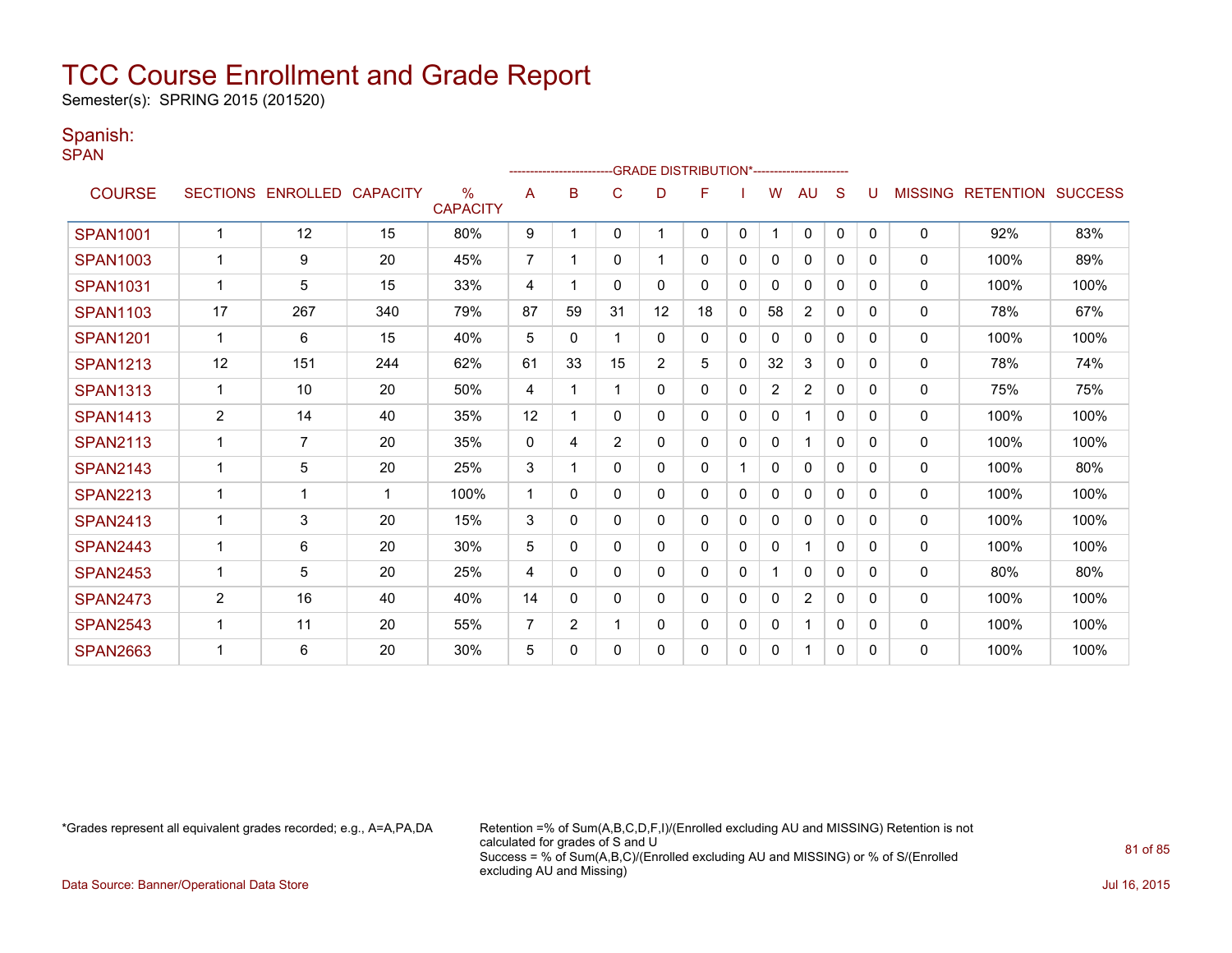Semester(s): SPRING 2015 (201520)

#### Speech:

SPCH

|                 |    |                   |                 |                      |                | --------------------------GRADE DISTRIBUTION*----------------------- |                |    |    |              |            |              |   |   |                |                          |      |
|-----------------|----|-------------------|-----------------|----------------------|----------------|----------------------------------------------------------------------|----------------|----|----|--------------|------------|--------------|---|---|----------------|--------------------------|------|
| <b>COURSE</b>   |    | SECTIONS ENROLLED | <b>CAPACITY</b> | %<br><b>CAPACITY</b> | A              | B                                                                    | C              | D  | F  |              | w          | AU           | S |   | <b>MISSING</b> | <b>RETENTION SUCCESS</b> |      |
| <b>SPCH1113</b> | 65 | 1,119             | 1,317           | 85%                  | 476            | 269                                                                  | 139            | 28 | 72 | 5            | <b>129</b> |              | 0 |   | -0             | 88%                      | 79%  |
| <b>SPCH2053</b> | 3  | 29                | 60              | 48%                  | 13             | 4                                                                    | $\overline{2}$ | 2  | 2  | $\mathbf{0}$ | 6          | $\mathbf{0}$ | 0 | 0 | $\Omega$       | 79%                      | 66%  |
| <b>SPCH2093</b> |    | 4                 | 20              | 20%                  | $\overline{c}$ | 0                                                                    |                | 0  |    | 0            |            | $\mathbf{0}$ | 0 |   | 0              | 100%                     | 75%  |
| <b>SPCH2103</b> | 2  | 24                | 38              | 63%                  | 4              |                                                                      | 4              | 3  |    | 0            | 5          | $\mathbf{0}$ | 0 |   | $\Omega$       | 79%                      | 62%  |
| <b>SPCH2333</b> | 2  | 6                 | 20              | 30%                  | 3              | $\overline{2}$                                                       | 0              | 0  | 0  | 0            |            | $\mathbf{0}$ | 0 | 0 | $\Omega$       | 83%                      | 83%  |
| <b>SPCH2343</b> | 2  | 2                 | 20              | 10%                  | $\overline{2}$ | 0                                                                    | $\mathbf 0$    | 0  | 0  | 0            |            | $\Omega$     | 0 |   | $\Omega$       | 100%                     | 100% |
| <b>SPCH2351</b> |    |                   | 10              | 10%                  |                | 0                                                                    | 0              | 0  | 0  | 0            |            | $\mathbf{0}$ | 0 |   | 0              | 100%                     | 100% |
| <b>SPCH2993</b> |    | 2                 | 20              | 10%                  | 2              | 0                                                                    | 0              | 0  | 0  | 0            | 0          | 0            | 0 |   | 0              | 100%                     | 100% |

\*Grades represent all equivalent grades recorded; e.g., A=A,PA,DA Retention =% of Sum(A,B,C,D,F,I)/(Enrolled excluding AU and MISSING) Retention is not calculated for grades of S and U Success = % of Sum(A,B,C)/(Enrolled excluding AU and MISSING) or % of S/(Enrolled excluding AU and Missing)

Data Source: Banner/Operational Data Store Jul 16, 2015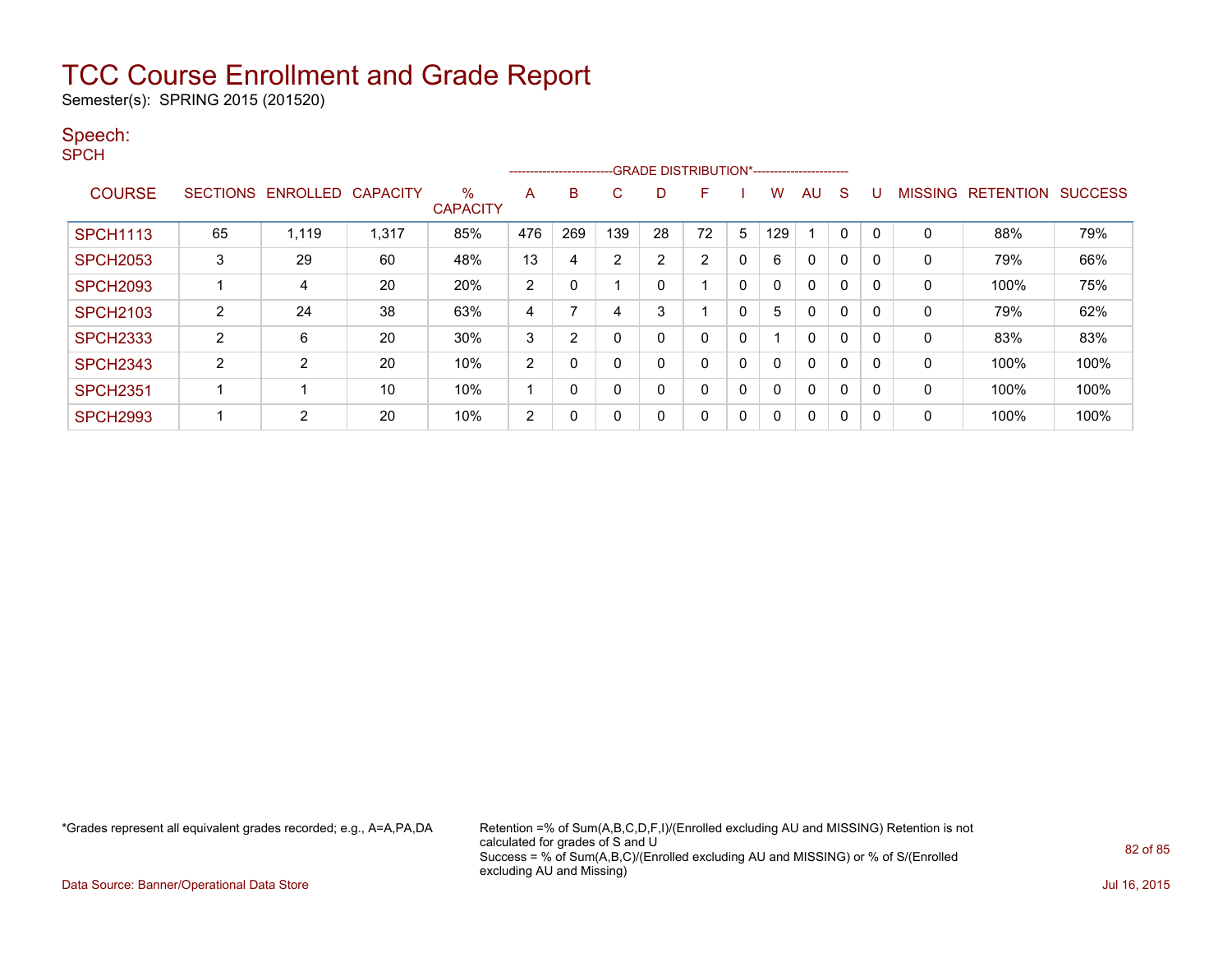Semester(s): SPRING 2015 (201520)

#### Surgical Technology:

**SRGT** 

|                 |                 |                |                 |                         |                | -------------------------GRADE                DISTRIBUTION*---------------------- |   |   |   |   |   |              |              |              |                |                  |                |
|-----------------|-----------------|----------------|-----------------|-------------------------|----------------|-----------------------------------------------------------------------------------|---|---|---|---|---|--------------|--------------|--------------|----------------|------------------|----------------|
| <b>COURSE</b>   | <b>SECTIONS</b> | ENROLLED       | <b>CAPACITY</b> | $\%$<br><b>CAPACITY</b> | A              | B                                                                                 | С | D | F |   | w | AU           | S            |              | <b>MISSING</b> | <b>RETENTION</b> | <b>SUCCESS</b> |
| <b>SRGT1102</b> | $\overline{2}$  | 6              | 20              | 30%                     | 6              | 0                                                                                 | 0 | 0 | 0 | 0 | 0 | $\mathbf 0$  | 0            | $\mathbf{0}$ | 0              | 100%             | 100%           |
| <b>SRGT1112</b> |                 | $\overline{2}$ | 10              | 20%                     | $\overline{2}$ | 0                                                                                 | 0 | 0 | 0 | 0 | 0 | $\mathbf{0}$ | 0            | $\mathbf{0}$ | 0              | 100%             | 100%           |
| <b>SRGT1124</b> |                 | 4              | 10              | 40%                     | 3              |                                                                                   | 0 | 0 | 0 | 0 | 0 | $\Omega$     | $\Omega$     | $\Omega$     | 0              | 100%             | 100%           |
| <b>SRGT1211</b> |                 | $\overline{2}$ | 10              | 20%                     | $\overline{2}$ | 0                                                                                 | 0 | 0 | 0 | 0 | 0 | 0            | 0            | 0            | 0              | 100%             | 100%           |
| <b>SRGT1222</b> |                 | $\overline{2}$ | 10              | 20%                     | $\overline{2}$ | 0                                                                                 | 0 | 0 | 0 | 0 | 0 | $\Omega$     | 0            | 0            | $\Omega$       | 100%             | 100%           |
| <b>SRGT1324</b> |                 | $\overline{2}$ | 10              | 20%                     | 1              |                                                                                   | 0 | 0 | 0 | 0 | 0 | 0            | 0            | 0            | 0              | 100%             | 100%           |
| <b>SRGT1333</b> |                 | $\overline{2}$ | 10              | 20%                     | 2              | 0                                                                                 | 0 | 0 | 0 | 0 | 0 | $\mathbf{0}$ | 0            | 0            | $\mathbf{0}$   | 100%             | 100%           |
| <b>SRGT1341</b> |                 | 4              | 10              | 40%                     | 4              | 0                                                                                 | 0 | 0 | 0 | 0 | 0 | 0            | 0            | 0            | 0              | 100%             | 100%           |
| <b>SRGT2312</b> |                 | $\overline{2}$ | 10              | 20%                     | 2              | 0                                                                                 | 0 | 0 | 0 | 0 | 0 | 0            | $\Omega$     | $\Omega$     | 0              | 100%             | 100%           |
| <b>SRGT2323</b> |                 | 4              | 10              | 40%                     | 1              | 3                                                                                 | 0 | 0 | 0 | 0 | 0 | 0            | 0            | 0            | $\Omega$       | 100%             | 100%           |
| <b>SRGT2332</b> |                 | 4              | 10              | 40%                     | 2              | $\overline{2}$                                                                    | 0 | 0 | 0 | 0 | 0 | $\mathbf{0}$ | 0            | $\Omega$     | $\mathbf{0}$   | 100%             | 100%           |
| <b>SRGT2434</b> |                 | 4              | 10              | 40%                     | 3              |                                                                                   | 0 | 0 | 0 | 0 | 0 | 0            | $\mathbf{0}$ | $\mathbf{0}$ | 0              | 100%             | 100%           |
| <b>SRGT2442</b> |                 | 4              | 20              | 20%                     | 3              |                                                                                   | 0 | 0 | 0 | 0 | 0 | 0            | 0            | $\mathbf{0}$ | 0              | 100%             | 100%           |

\*Grades represent all equivalent grades recorded; e.g., A=A,PA,DA Retention =% of Sum(A,B,C,D,F,I)/(Enrolled excluding AU and MISSING) Retention is not calculated for grades of S and U Success = % of Sum(A,B,C)/(Enrolled excluding AU and MISSING) or % of S/(Enrolled excluding AU and Missing)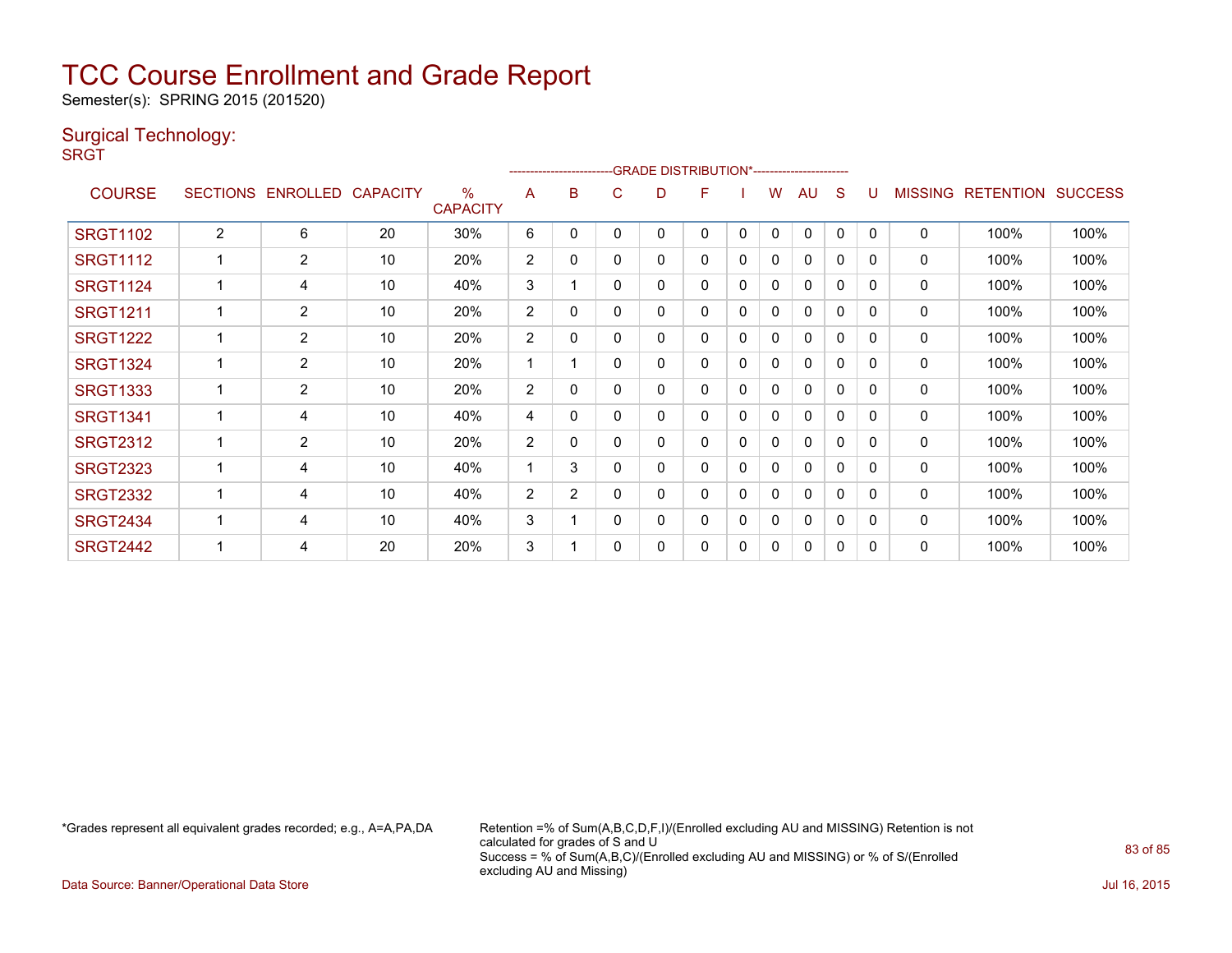Semester(s): SPRING 2015 (201520)

#### Theatre:

THEA

|                 |                |                   |                 |                      |                |                       |                | ------------------------GRADE                DISTRIBUTION*---------------------- |                |          |   |              |             |              |                |                          |      |
|-----------------|----------------|-------------------|-----------------|----------------------|----------------|-----------------------|----------------|----------------------------------------------------------------------------------|----------------|----------|---|--------------|-------------|--------------|----------------|--------------------------|------|
| <b>COURSE</b>   |                | SECTIONS ENROLLED | <b>CAPACITY</b> | %<br><b>CAPACITY</b> | A              | в                     | С              | D                                                                                | F              |          | W | <b>AU</b>    | S           | U            | <b>MISSING</b> | <b>RETENTION SUCCESS</b> |      |
| <b>THEA1023</b> |                | 8                 | 20              | 40%                  | 3              | 3                     |                | 0                                                                                | 0              | 0        | 1 | $\mathbf{0}$ | 0           | $\Omega$     | $\mathbf{0}$   | 88%                      | 88%  |
| <b>THEA1043</b> |                |                   | -1              | 100%                 | $\mathbf{0}$   | $\mathbf{0}$          |                | 0                                                                                | 0              | 0        | 0 | 0            | 0           | $\Omega$     | 0              | 100%                     | 100% |
| <b>THEA1053</b> |                | 19                | 20              | 95%                  | 16             | $\mathbf{0}$          | 0              | 0                                                                                | $\overline{2}$ | 0        |   | $\mathbf{0}$ | 0           | 0            | 0              | 95%                      | 84%  |
| <b>THEA1081</b> |                | 45                | 55              | 82%                  | 44             | $\mathbf{0}$          | 0              | 0                                                                                |                | $\Omega$ | 0 | 0            | 0           | 0            | 0              | 100%                     | 98%  |
| <b>THEA1093</b> | $\overline{c}$ | 31                | 40              | 78%                  | 12             | 8                     | 3              | 0                                                                                | 5              | 0        | 3 | 0            | 0           | <sup>0</sup> | 0              | 90%                      | 74%  |
| <b>THEA1242</b> |                | 3                 | 5               | 60%                  | $\mathbf 1$    | 0                     | $\overline{2}$ | 0                                                                                | 0              | 0        | 0 | 0            | 0           | 0            | 0              | 100%                     | 100% |
| <b>THEA2053</b> | 1              | 15                | 20              | 75%                  | 10             | $\overline{2}$        |                |                                                                                  |                | 0        | 0 | 0            | 0           | $\Omega$     | 0              | 100%                     | 87%  |
| <b>THEA2073</b> |                | $\overline{7}$    | 10              | 70%                  | 3              | $\overline{2}$        |                | 0                                                                                |                | 0        | 0 | 0            | 0           | 0            | 0              | 100%                     | 86%  |
| <b>THEA2133</b> |                | 4                 | 20              | 20%                  | 0              | $\overline{2}$        | 0              |                                                                                  |                | 0        | 0 | 0            | 0           | $\Omega$     | 0              | 100%                     | 50%  |
| <b>THEA2143</b> |                | 5                 | 20              | 25%                  | 2              | $\Omega$              | 3              | 0                                                                                | 0              | 0        | 0 | $\mathbf{0}$ | 0           | $\Omega$     | 0              | 100%                     | 100% |
| <b>THEA2343</b> |                | 11                | 15              | 73%                  | 8              | $\overline{2}$        | 0              | 0                                                                                | 0              | 0        |   | $\mathbf{0}$ | 0           | $\Omega$     | 0              | 91%                      | 91%  |
| <b>THEA2453</b> |                | 6                 | 15              | 40%                  | 3              | $\mathbf{2}^{\prime}$ |                | 0                                                                                | 0              | 0        | 0 | $\mathbf{0}$ | 0           | 0            | 0              | 100%                     | 100% |
| <b>THEA2463</b> | -1             | 4                 | 15              | 27%                  | 4              | 0                     | 0              | 0                                                                                | 0              | 0        | 0 | 0            | 0           | 0            | 0              | 100%                     | 100% |
| <b>THEA2991</b> |                | 3                 | 12              | 25%                  | $\overline{2}$ | 0                     |                | 0                                                                                | 0              | 0        | 0 | 0            | $\mathbf 0$ | 0            | 0              | 100%                     | 100% |

\*Grades represent all equivalent grades recorded; e.g., A=A,PA,DA Retention =% of Sum(A,B,C,D,F,I)/(Enrolled excluding AU and MISSING) Retention is not calculated for grades of S and U Success = % of Sum(A,B,C)/(Enrolled excluding AU and MISSING) or % of S/(Enrolled excluding AU and Missing)